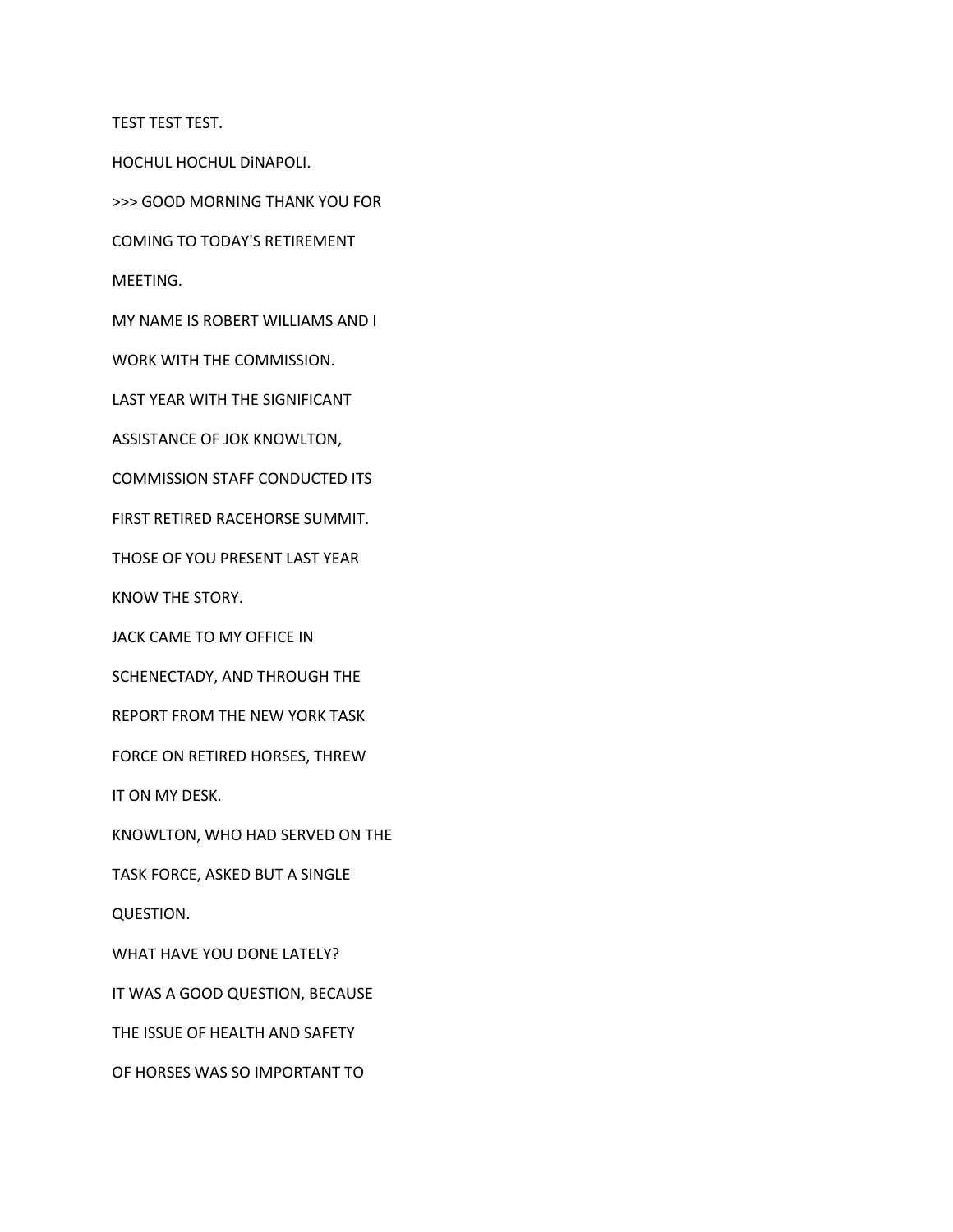MEMBERS OF THE GAMING COMMISSION

THAT THEY INCLUDED THAT

SENTIMENT IN OUR MISSION

STATEMENT.

IN FACT, THE COMMISSION AND ITS

PREDECESSOR HAVE LONG PROFESSED

THAT RESPONSIBLE STEWARDSHIP OF

THE HORSE INCLUDES FACTORING IN

THE ENTIRE LIFE CYCLE AND

ENSURING THAT THESE ATHLETES

HAVE VIABLE OPTIONS ONCE THEIR

RACING CAREERS ARE OVER.

TO THAT END WE'VE BROUGHT

ACTIONS AGAINST RACING LICENSES

OF OWNERS WHO HAVE NEGLECTED

THEIR HORSES OR OTHERWISE

MISTREATED THEIR CHARGES.

COMMISSION INVOLVEMENT IN

AFTERCARE IS A BIT OF A

CONUNDRUM, OUR JURISDICTION OVER

A RACEHORSE ENDS WHEN IT LEAVES

TRAINING AND IS RETIRED.

THE COMMISSION HAS LITTLE

ABILITY TO DRIVE REVENUE TO

RETIREMENT PROGRAMS, WE DO,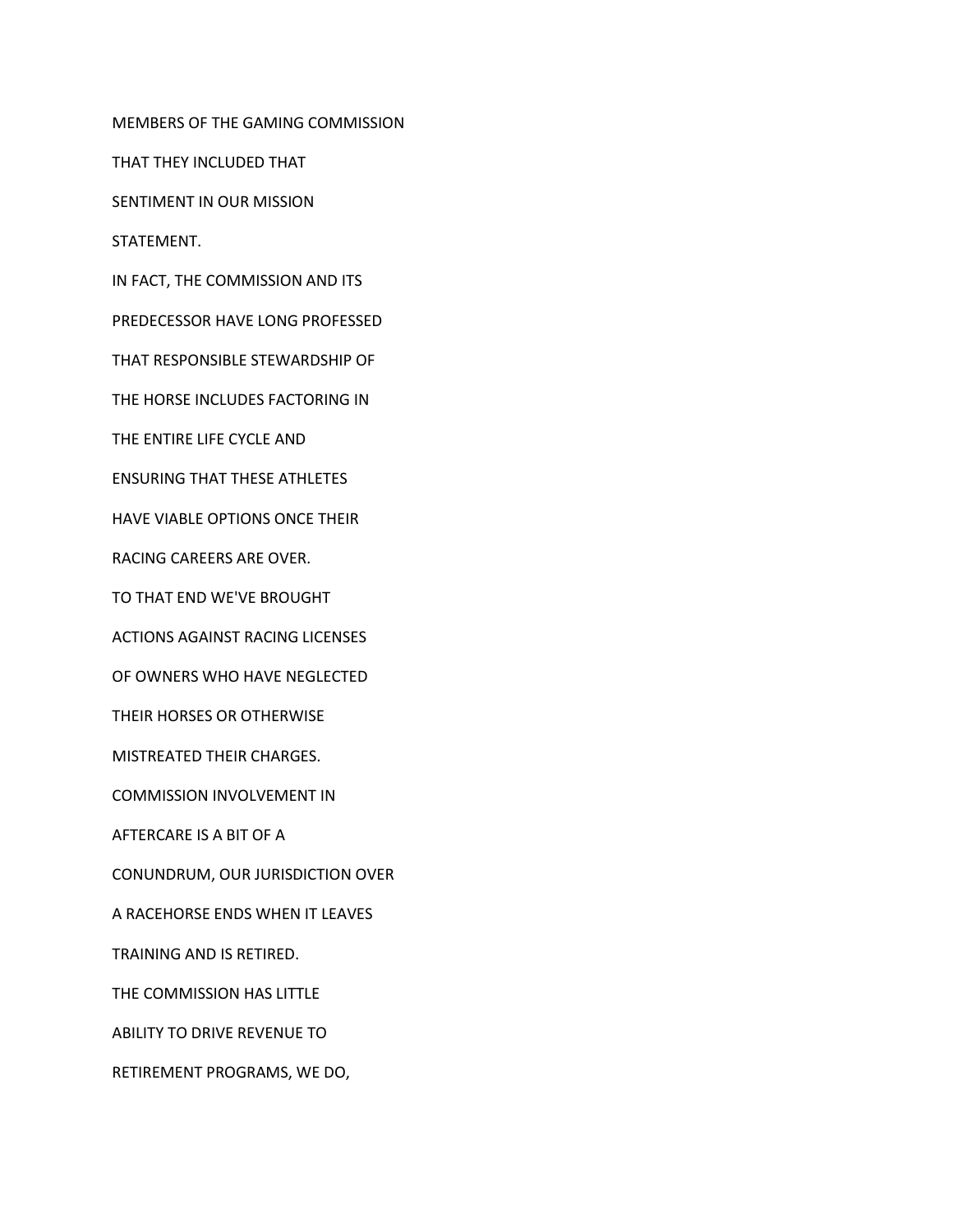HOWEVER, HAVE AN ABILITY TO

RAISE PROFILE ON THIS IMPORTANT

SUBJECT.

I THINK WE WERE SOMEWHAT

SUCCESSFUL LAST YEAR BY HOSTING

THE FORUM WHICH SERVED TO

HIGHLIGHT ISSUES THAT SURROUND

RACEHORSE AFTERCARE, IDENTIFY

AND HIGHLIGHT SOME OF THE

POSITIVE THINGS THAT OCCURRED IN

THE PAST THREE AND A HALF YEARS

SINCE THE TASK FORCE ISSUED ITS

REPORT AND TRIED TO IDENTIFY

SOME OF THE CHALLENGES AND

SOLUTIONS TO PROMOTING

RESPONSIBLE AFTERCARE.

SINCE LAST YEAR'S MEETING, JACK

LEE PARK AND I HAVE MET ON

NUMEROUS OCCASIONS TO DISCUSS

THE STATUS OF RESEARCH WE

STARTED TRYING TO IDENTIFY THE

LOCATION OF NEW YORK-BRED HORSES

THAT HAVE LEFT THE RACETRACK AND

TO DISCUSS A PROJECT THAT WE

THINK WILL ALSO RAISE AWARENESS.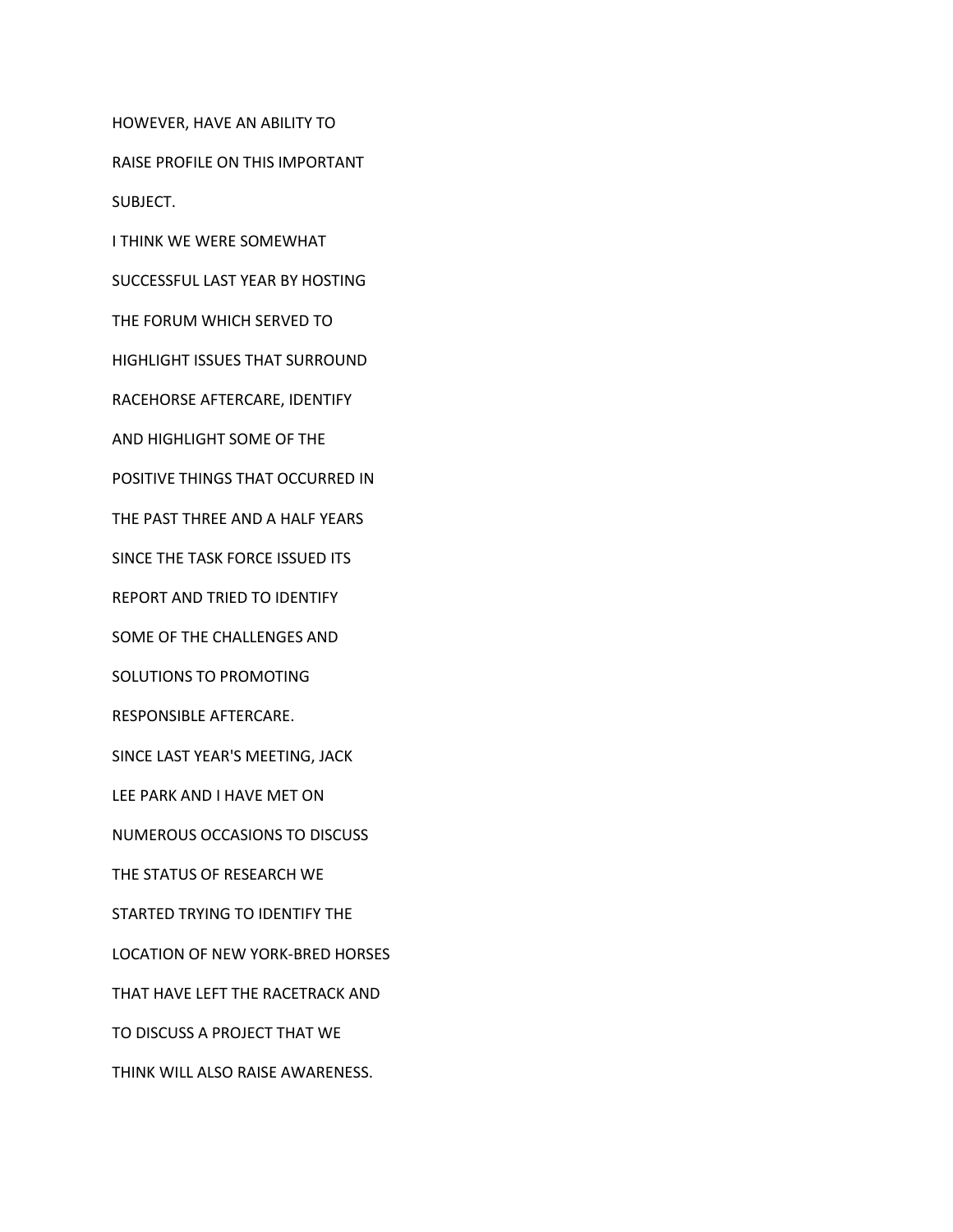I WAS GOING TO START OFF WITH THE SCREENING OF THIS BUT I WANT TO MAKE A PARTICULAR DELEGATION OF THE MICROPHONE TO SOMEONE HERE BECAUSE HE'S GOT A LOT OF DIFFERENT THING TOES TO DO. WE'RE IN THE TAIL END OF THE SARATOGA RACING SEASON BUT LAST YEAR WE HAD THE DIRECTOR OF RACING OPERATION FROM IRA MARTIN PANSA AND HE MITTED NYRA \$5 PER START TO THE THOROUGHBRED AFTERCARE ALLIANCE SUBJECT TO BOARD APPROVAL. SINCE THEN THE BOARD APPROVED THAT COMMITMENT AND COMMENCED THAT PROCESS. TODAY WE HAVE THE PRESIDENT AND CHIEF EXECUTIVE OFFICE OF THE NEW YORK RACING ASSOCIATION WHO WOULD LIKE TO MAKE A QUICK COUPLE OF REMARKS RELATIVE TO AFTERCARE. MR. CHRIS KETT.

>> THANK YOU.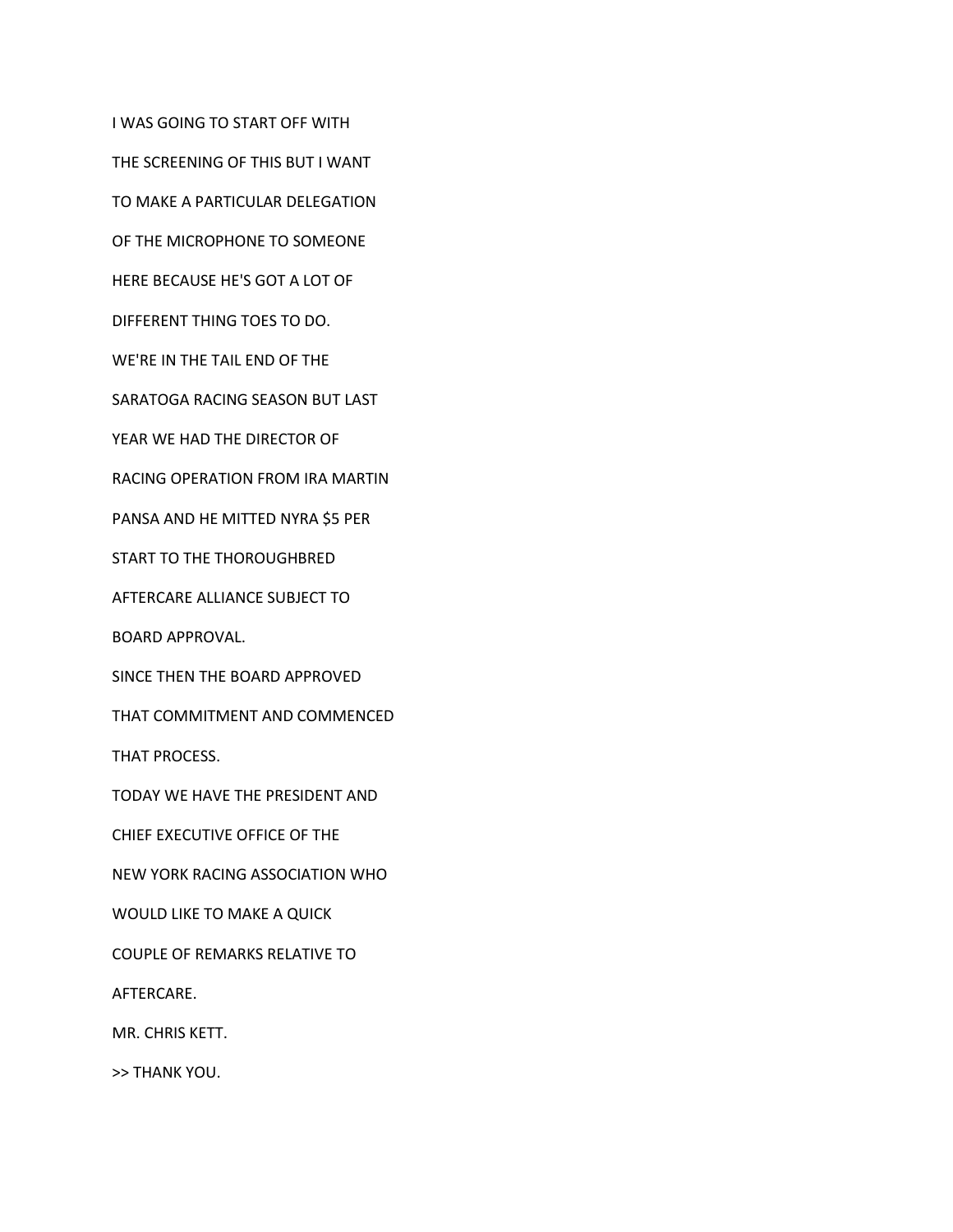[ APPLAUSE ]

THANK YOU VERY MUCH.

VERY NICE TO GIVE ME APPLAUSE

BUT WHEN WE STARTED THIS

MEETING, ROB STARTED SPEAKING.

WE WANT TO EXPRESSION OUR JOB

FOR A JOB EXTREMELY WELL DONE

DAY IN AND DAY OUT BY ROB

WILLIAMS.

[ APPLAUSE ]

AND I DOUBT THAT MARTIN WOULD

THINK OF THIS AS AN UPGRADE.

THANK YOU FOR INVITING ME TO

SPEAK AND LET ME DO IT AT THIS

POINT IN TIME.

JOE LAMBERT GENERAL COUNSEL AND

CHIEF ADMINISTRATIVE OFFICER AS

WELL AS BILL McCARTHY, OUR

TOERPZ ARE HERE TODAY AND WILL

BE HERE FOR THE DURATION OF THIS

MEETING.

I WANT TO MENTION THREE NYRA

INITIATIVES TO SUPPORT RACE

AFTERCARE PROGRAMS.

AS ROB MENTIONED ON THE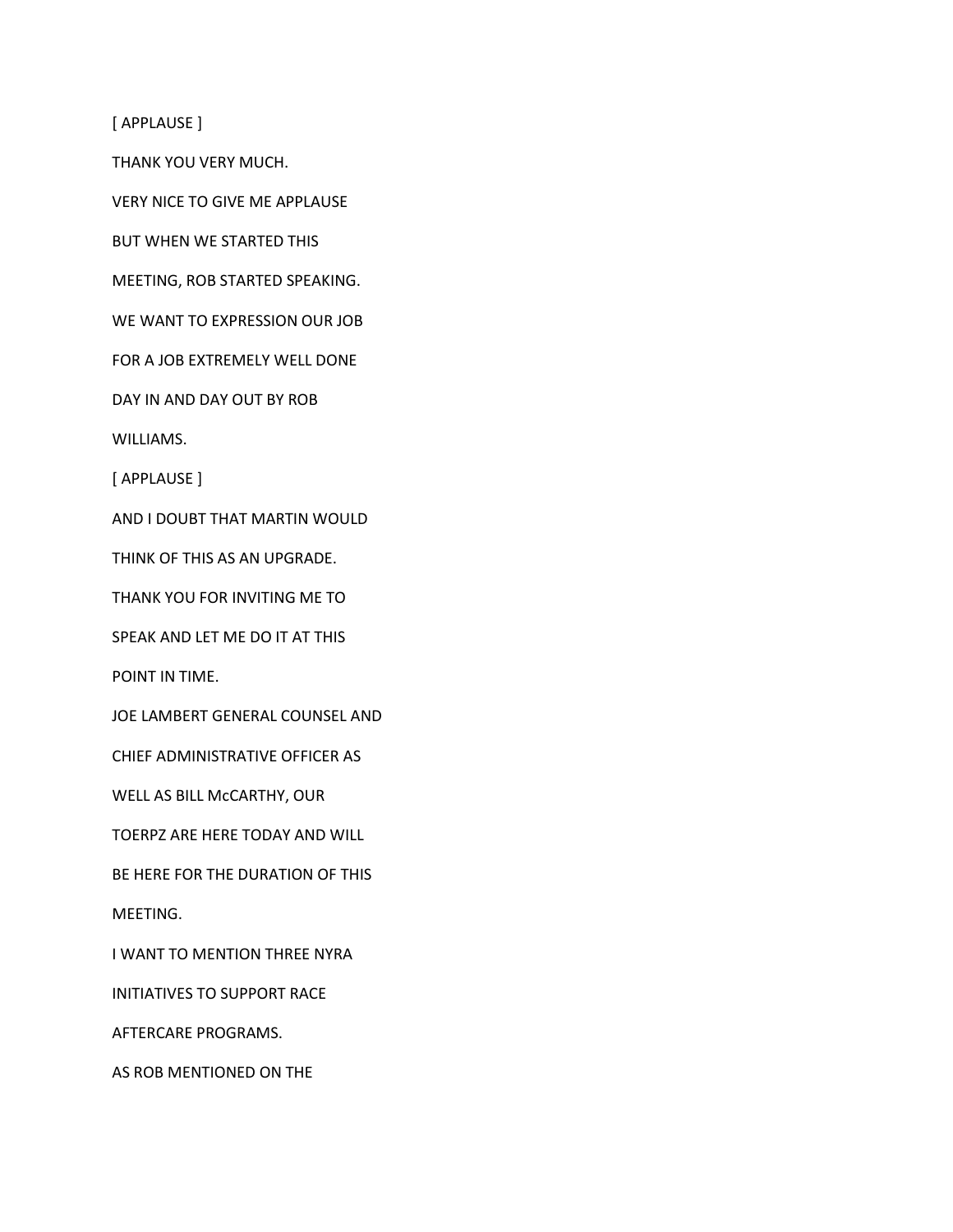SEPTEMBER 1st, 2015 NEW YORK

CITY GAMING COMMISSION SUMMIT,

ON RACEHORSE AFTERCARE NYRA

COMMITTED TO DONATE \$5 PER START

AT THREE TRACKS TO THE

THOROUGHBRED AFTERCARE ALLIANCE,

THE TAA.

NYRA IS PROUD TO PARTNER WITH

THE TAA, A NOT-FOR-PROFIT

ORGANIZATION TO CREATE

SUSTAINING FUNDED FOR ACCREDITED

AFTERCARE ORGANIZATIONS

INCLUDING SPECIFICALLY THOSE IN

NEW YORK.

THE ORGANIZATIONS IN NEW YORK

THAT ARE ACCREDITED BY THE TAA

ARE THE IKENDALE NOR ROW BRED,

EQUINE ADVOCATES, THOROUGHBRED

ADOPTION PROGRAM IN FARMINGTON,

THE RETIREMENT ASSISTANCE AND

CARE FOR EQUINES OR RACE FUND IN

GOSHEN, OLD FRIENDS IN

GREENFIELD CENTER AND RERUN HERE

IN THIS AREA.

THERE MAY BE TWO OTHERS UNDER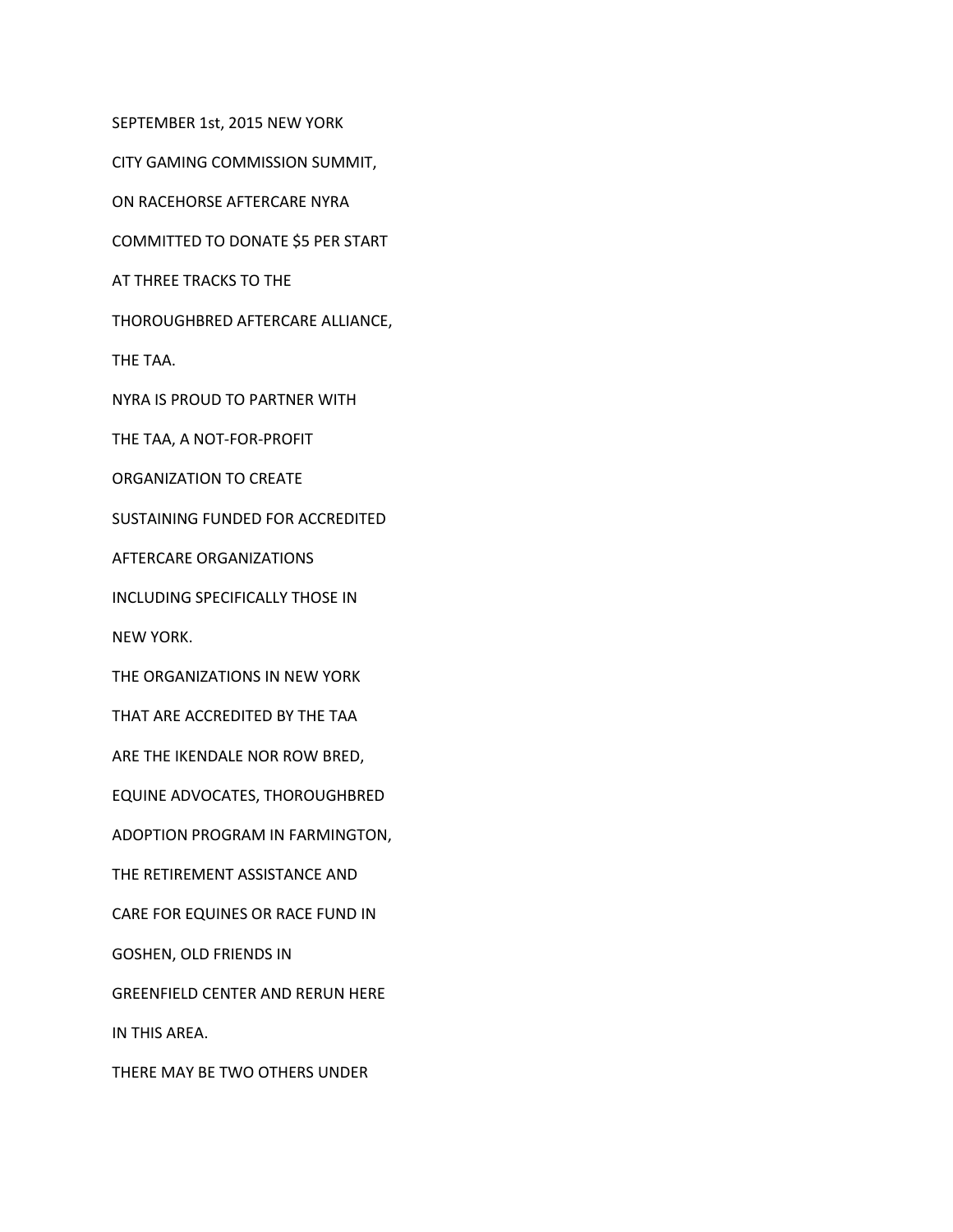CONSIDERATION RIGHT NOW.

FUNDING OR LACK OF IT HAS BEEN A

CONSISTENT THEME OF RACEHORSE

AFTERCARE.

THERE'S BEEN UNIVERSAL PRAISE

FOR THE TAA'S GRANT-BASED MODEL

FOR ACCREDITED ORGANIZATIONS.

AS PART OF NYRA'S 2016 BUDGET

THE BOARD COMMITTED TO MATCHING

CONTRIBUTIONS TO THE TAA IN

2016.

\$5 PER START.

AS OF THIS POINT IN TIME WE HAVE

PAID \$41,250 TO THE TAA WHEN WE

EXPECT TO PAY APPROXIMATELY

\$80,000 TO \$100,000 BY YEAR'S

END.

NYR'S COMMITMENT IS IN LINE WITH

THAT OF OTHER ORGANIZATIONS.

IN 2014 NYSA BEGAN \$5 PER STATE

AND 2015 KEENLAND AND CHURCHILL

DOWNS MARCHED THE KENTUCKY

HORSEMAN'S BENEVOLENT PROTECTION

ASSOCIATION.

WE ARE COMMITTED TO FUNDING.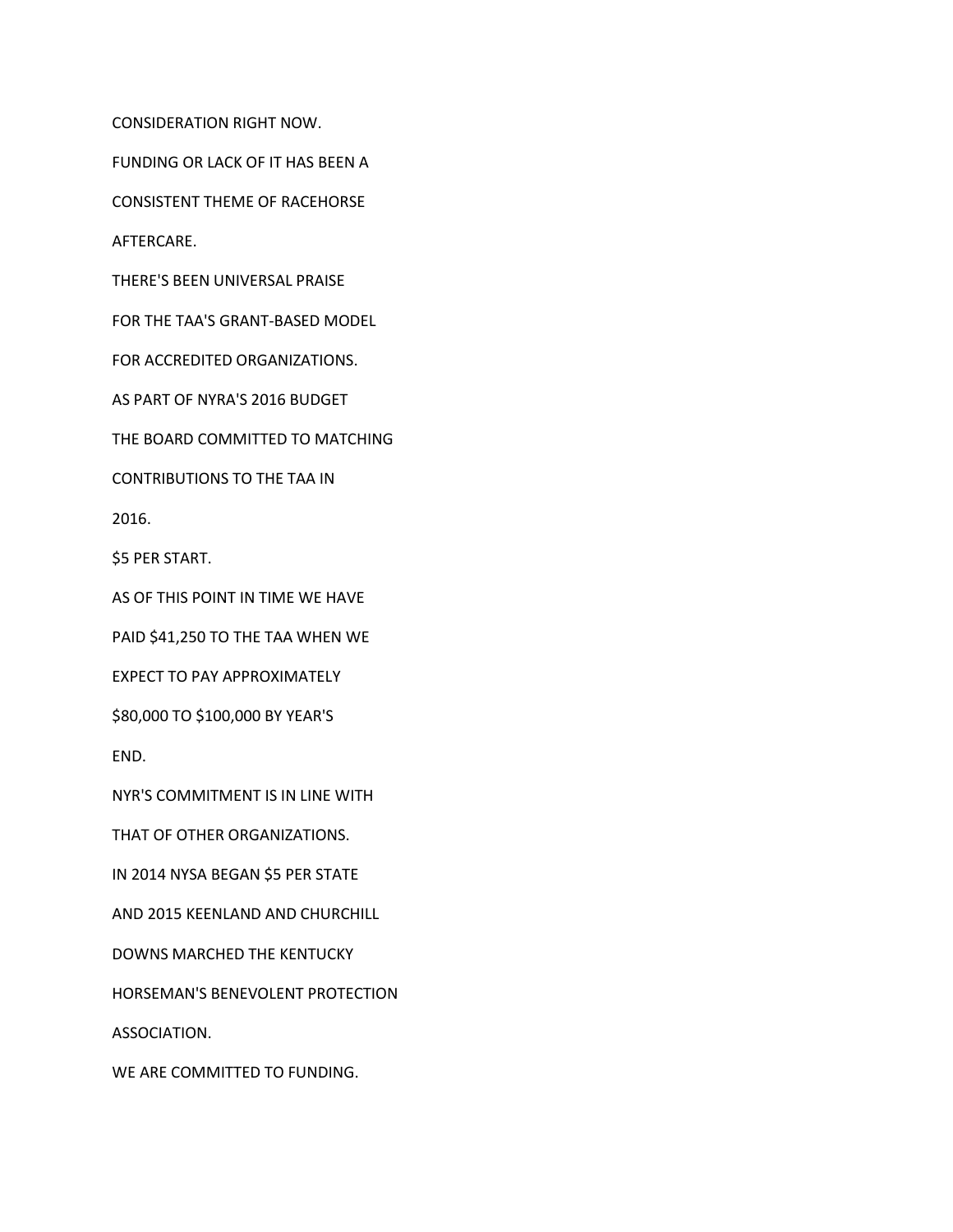THAT IS ONE OF THE IMPORTANT

INITIATIVES.

IN ADDITION TO FUNDING WE ALSO

TRY TO SHINE A BRIGHT LIGHT ON

AFTERCARE CHARITIES.

THE COMMUNITY OUTREACH BOOTH,

WHICH IS LOCATED NEXT TO THE

JOCKEY SOAK ROOM AND ACROSS FROM

THE SARATOGA WALK OF FAME

PROVIDES ONE NOT-FOR-PROFIT

ORGANIZATION PER DAY WITH AN

EXCLUSIVE OPPORTUNITY TO SBRER

ACTIVE THOUSANDS OF GUEST WHO

VISIT THE RACE COURSE, ABLE TO

SHARE INFORMATION ABOUT THEIR

WORK AND HOST FUND-RAISING

INITIATIVES THAT DAY AND EVERY

ORGANIZATION THAT HAS UTILIZED

THIS OPPORTUNITY HAS BEEN

EXTREMELY PLEASED WITH THE RULS.

IN 2015, FIVE THOROUGHBRED

AFTERCARE CHARITIES APPEARED AT

THE SARATOGA RACE COURSE

COMMUNITY OUTREACH BOOTH

INCLUDING THE AFTERCARE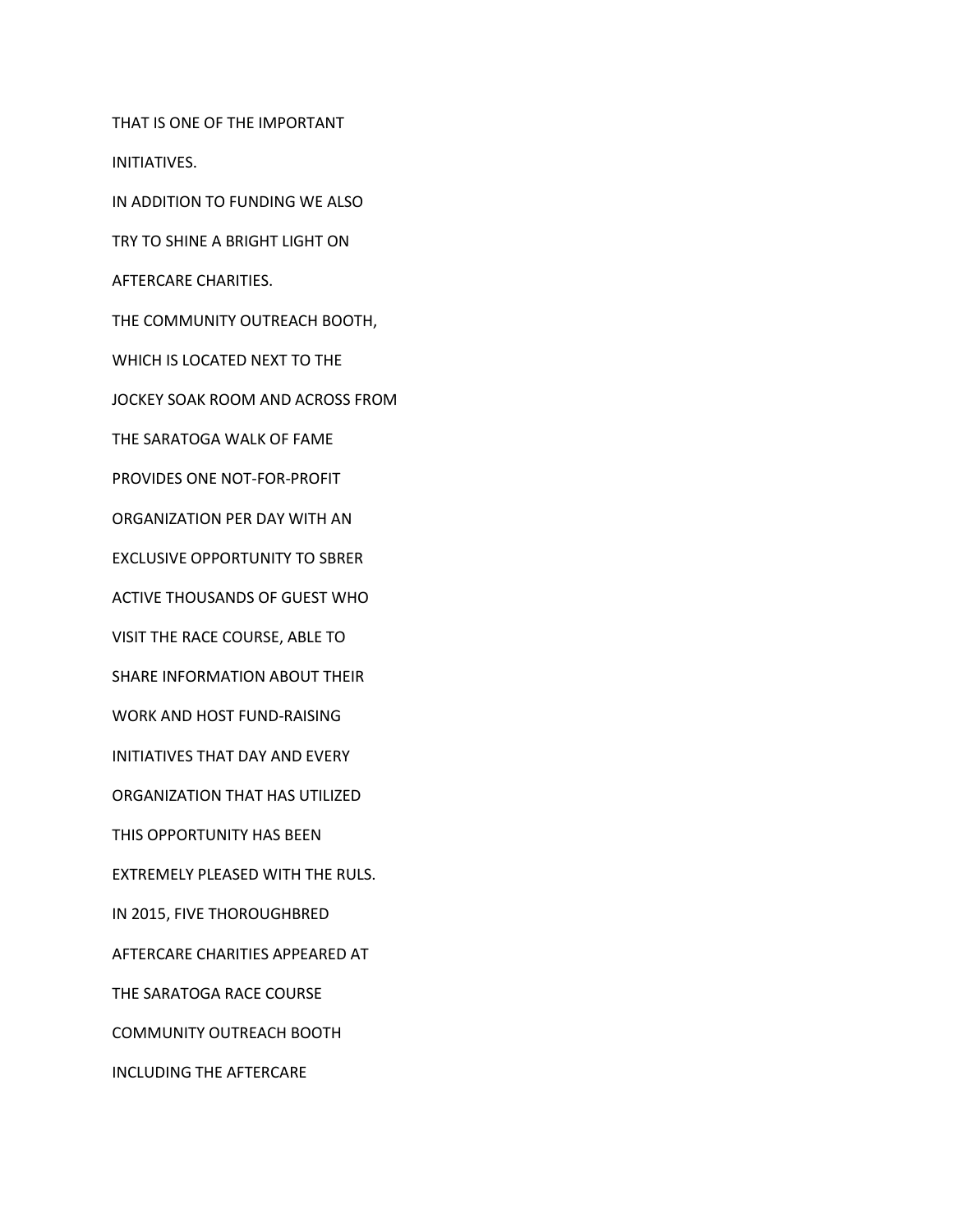CONTINUED THOROUGHBRED TRAINING OR A.C.T. NATURALLY, HEADING FOR HOME, OLD FRIENDS AT CABIN CREEK, RERUN THOROUGHBRED ADOPTION, AND THE THOROUGHBRED RETIREMENT FOUNDATION. THIS YEAR WE HOSTED THE THOROUGHBRED AFTERCARE ALLIANCE, AIKENDALE THOROUGHBRED RESCUE AND THE THOROUGHBRED RETIREMENT FOUNDATION IN OUR COMMUNITY OUTREACH BOOTH AND THEY WILL HOST RERUB AUTHOR REBRED ADOPTION AGAIN THIS YEAR ON SEPTEMBER 2nd. THE WAY WE TRY ASSIST THE CAUSE IS PARTICIPATING IN THE HAMDEN CLASSIC HORSE SHOW. WE ANNOUNCED EARLIER THIS YEAR OUR INTENTION IS TO MATCH ALL PRIZE MONDAY WON BY AMERICAN THOROUGHBREDS ON OPENING DAY INCLUDING ALL LOCAL HUNTER DIVISION, THE \$10,000 MARTYRS LOCAL HUNTER DERBY AND THE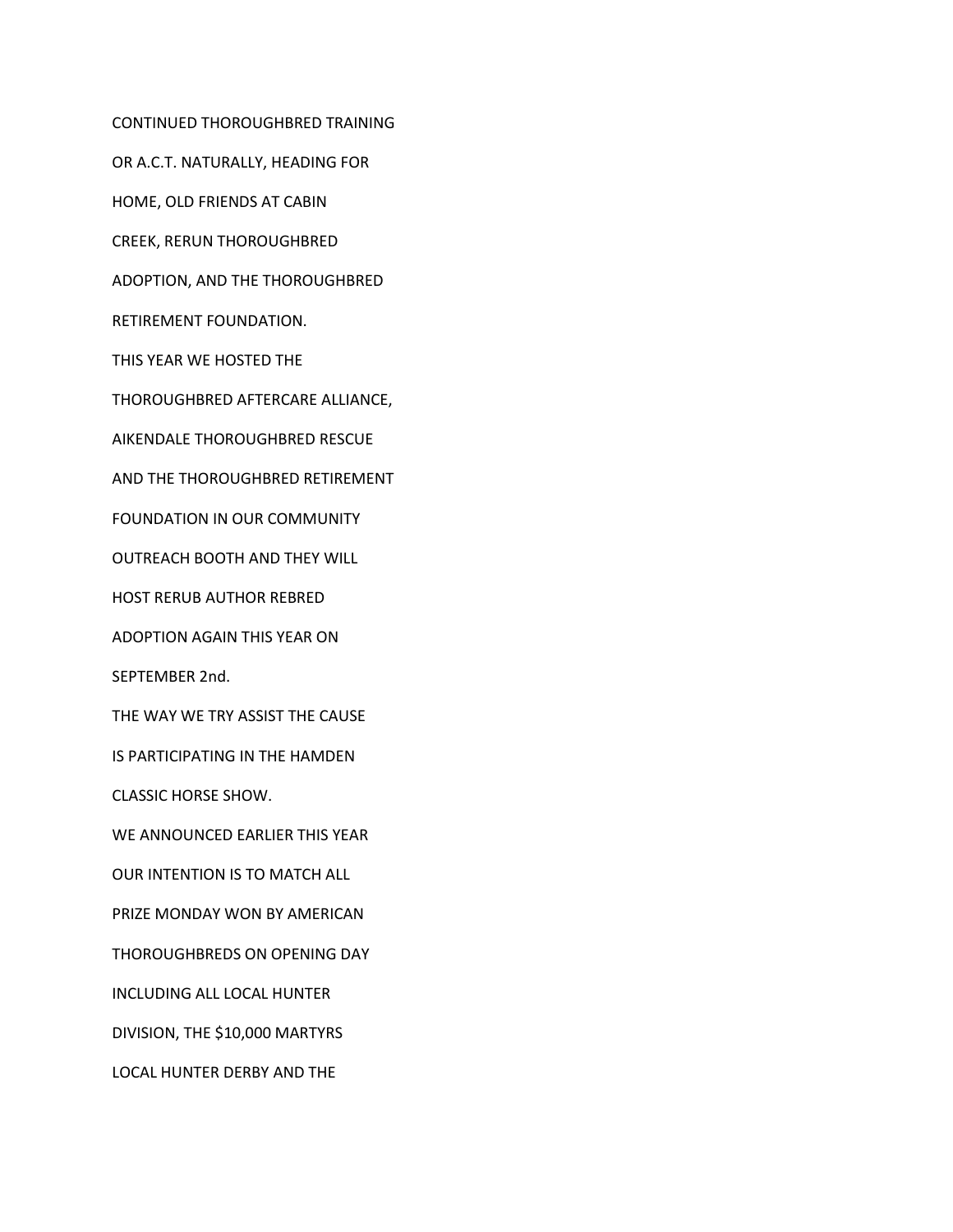\$30,000 SPEED CHALLENGE.

NOW HORSE IS CONSIDERED LOCAL IF

IT HAS BEEN STABLED ON LONG

ISLAND AT LEAST 75 DAYS SINCE

JANUARY 1st.

JOCKEY CLUB CERTIFICATE, LIP

TATTOO, LETTER OF IDENTIFICATION

OR TIP CARD IS ACCEPTED PROOF OF

BREED.

SO THE PURPOSE BEHIND THIS

PARTNERSHIP IS TO PROMOTE THE

BREED AND INCENTIVIZE PEOPLE SO

THAT THOROUGHBREDS CAN HAVE A

SECOND CAREER AFTER THE

RACETRACK.

THOSE ARE THE THREE WAYS WE HAD

TRIED TO RESPOND TO THE

QUESTION, AND TO LAST YEAR'S

CONFERENCE.

FIRST, FUNDING.

ANYWHERE FROM \$80,000 TO

\$100,000 THIS YEAR AND PROMOTING

A SECOND CAREER FOR THESE

WONDERFUL EQUINE ATHLETES.

THANK YOU FOR YOUR SUPPORT AND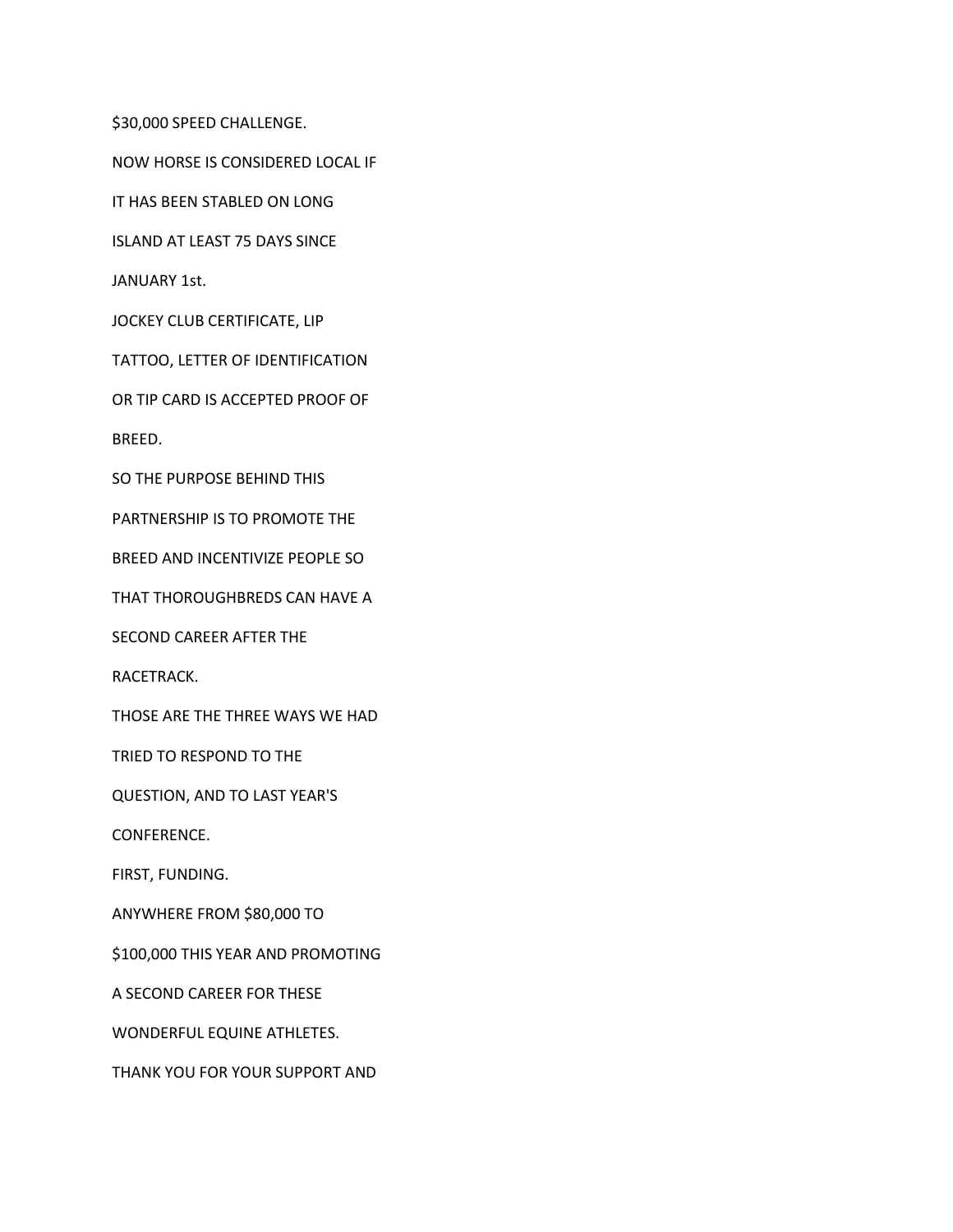FOR PERMITTING ME TO SPEAK AT

THIS TIME.

[ APPLAUSE ]

>> THANK YOU VERY MUCH, CHRIS.

WE APPRECIATE NYRA'S ATTENTION

TO THIS ISSUE.

IT'S IMPORTANT THAT THE RACE

TRACKS IN NEW YORK STATE TAKE

THE OPPORTUNITIES THAT THEY HAVE

TO DO SOMETHING FOR AFTERCARE

AND RECOGNIZE THAT THE HORSES

ARE JUST NOT THERE FOR A LIMITED

AMOUNT OF TIME BUT NEED TO BE

TAKEN CARE OF AND ADREMSED OVER

THE COURSE OF THEIR LIFETIME.

AGAIN I APPRECIATE YOU TAKING

TIME OUT OF YOUR BUSY SCHEDULE

ON THAT.

WHAT I PLAN ON DOING HERE IS

WITH LEE PARK'S ASSISTANCE WE'RE

GOING TO START WITH AN AWARENESS

ITEM WE'VE BEEN WORKING ON, THEN

JACK IS GOING TO RUN THROUGH

WHAT HE'S LEARNED AND WHAT WE'VE

LEARNED AND HOW WE'VE ATTEMPTED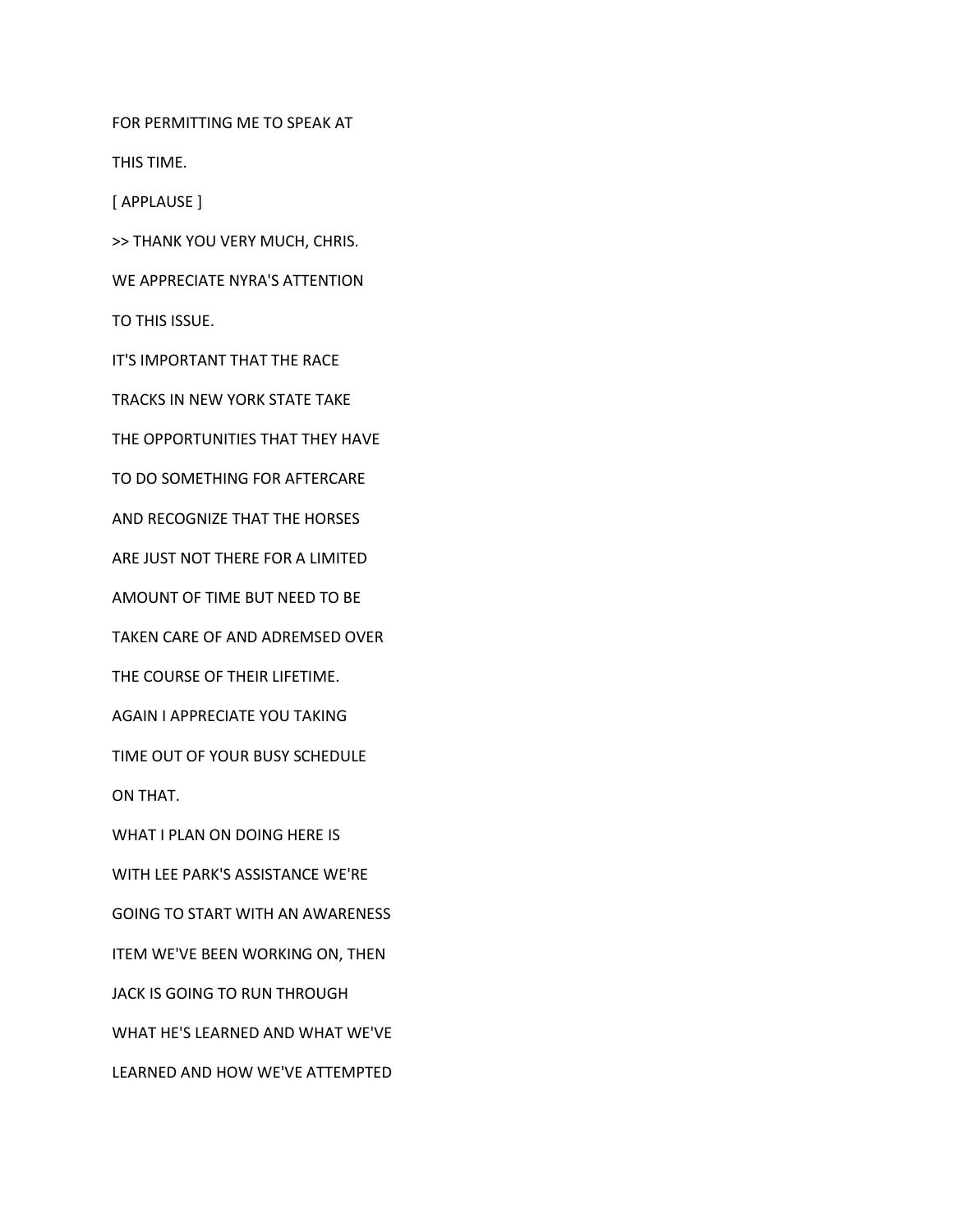TO LOCATE THESE RETIRED NEW YORK BREDS AND THEN MOST APPROPRIATE TO DISCUSS IDEAS AND CONCEPTS FOR THE UPCOMING YEAR. AS I MENTIONED ON SEVERAL OCCASIONS, RETIRED RACEHORSES IS NOT A GOVERNMENT SOLUTION. WE CAN HELP RAISE AWARENESS AND DO A VARIETY OF DIFFERENT THINGS AND I'M LOOKING TO GET IDEAS FROM THE INTERESTED PARTIES HERE AS TO WHERE WE CAN HELP. THAT WILL BE PARTIALLY MODERATED BY PETER MARCHETTI, ONE OF OUR GAMING COMMISSIONERS AND SARATOGA SPRINGS. LAST MONTH THE COMMISSION WILL REQUIRE ALL APPLICANTS WITH OWN ARE OR TRAINERS LICENSES OR LICENSED RENEWALS VERIFY THEY WATCHED A SHORT VIDEO ABOUT AFTERCARE RESPONSIBILITIES THAT WILL BE EMBEDDED IN THE COMMISSION'S WEBSITE. WF A CONCEPT THERE WILL BE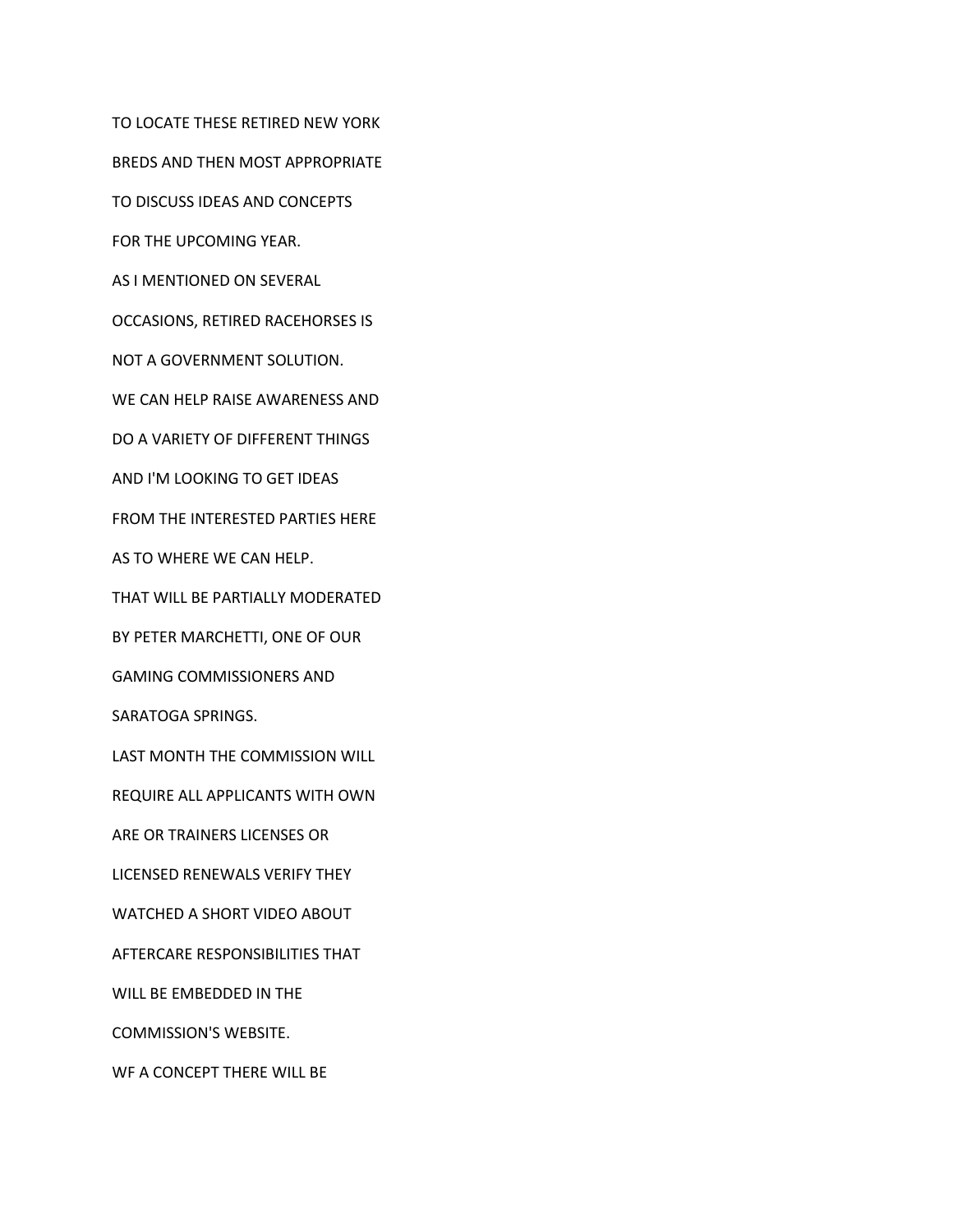ULTIMATELY TWO VERSIONS, ONE SAY

LONG FORM VIDEO THAT WILL GO

INTO SOME DEPTH REGARDING

AFTERCARE AND THE CHALLENGES IT

FACES.

THE OTHER A SHORT TERM VIDEO

THAT LICENSES AND PROSPECTIVE

LICENSES HAVE TO WATCH IN ORDER

TO GET A RACING LICENSE OR

RENEWAL BEGINNING WITH CALENDAR

YEAR 2017.

IT'S NOT MUCH BUT IT'S A START

IN RAISING AND IN TURN WE HOPE

GETTING PEOPLE TO ACCEPT

RESPONSIBILITY FOR THE ABMALS IN

THIS INDUSTRY THAT HAVE GIVEN US

SO MUCH ENJOYMENT.

SO I THINK WHAT WE'RE GOING TO

DO TODAY IS SCREEN THE FIRST CUT

OF THE LONGER VIDEO.

I DO WANT TO MENTION THAT WE

HAVE STACY CLARK ROGERS ON THE

PHONE, SO IF YOU HEAR A

DISEMBODIED VOICE COMING FROM

THE LECTURN, THAT'S HER,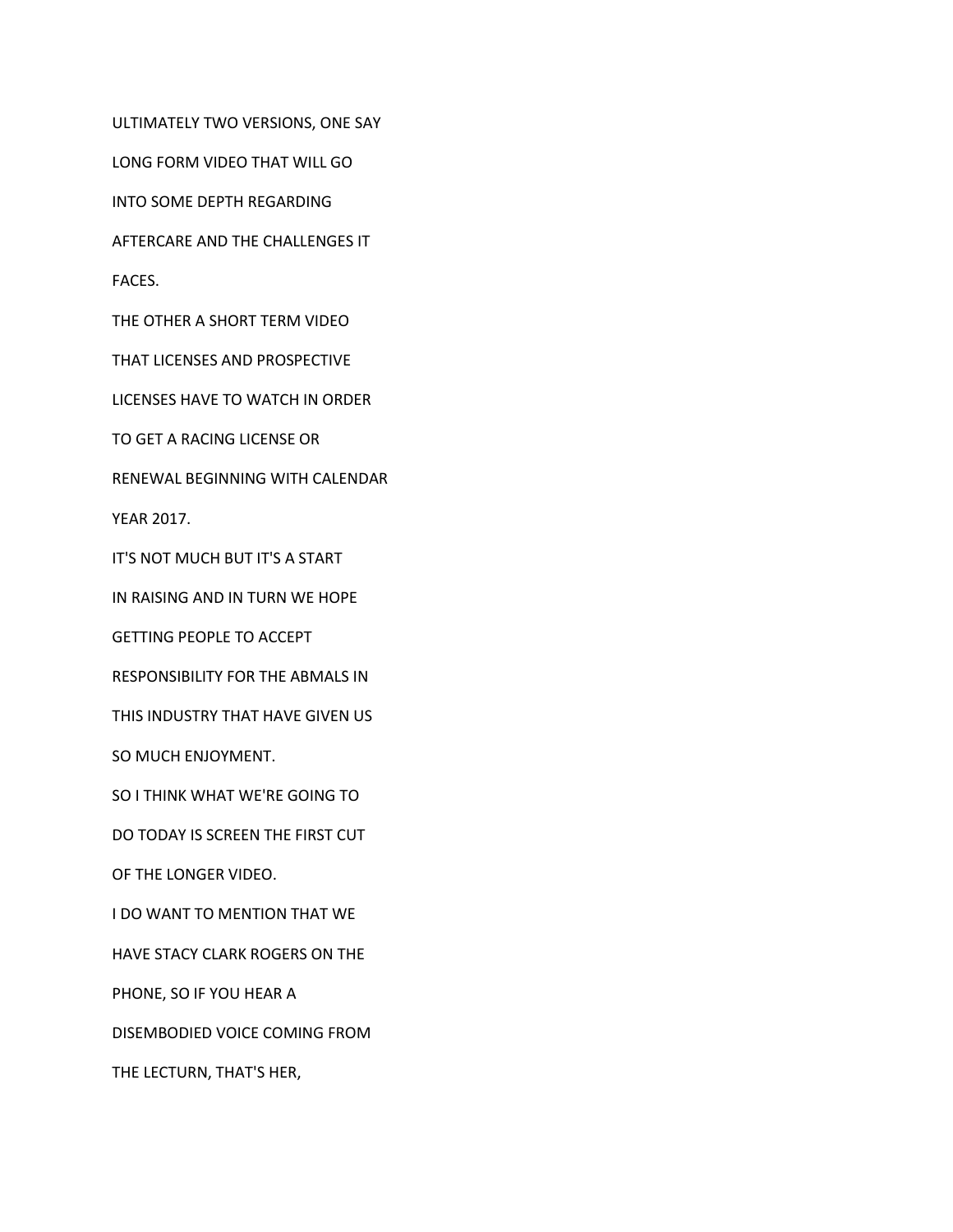EXECUTIVE DIRECTOR OF THE

THOROUGHBRED AFTERCARE ALLIANCE.

SHE COULDN'T BE HERE IN PERSON

BUT WANTED TO PARTICIPATE AND WE

APPRECIATE THAT.

LEE?

>> NEW YORK STATE HORSE RACE

SOMETHING AMONG THE ABOUTEST IN

THE WORLD, THE BEST OWNER ANSWER

TRAIPERS, THE BEST JOCKEYS AND

DRIVERS, THE BEST VENUES AND

FANS, AND OF COURSE, THE BEST

HORSES.

HI, I'M LARRY COLMUS FROM THE

NEW YORK RACING ASSOCIATION AND

I'D LIKE TO SHOW YOU HOW WE TAKE

CARE OF THESE HORSES IN NEW

YORK.

HORSE RACING INDUSTRY IS LIKE NO

OTHER.

PEOPLE FROM ALL OVER THE WORLD

STRIVE TO BE A PART OF THIS

STORIED TRADITION, AND ONCE THEY

EXPERIENCE IT, THEY'RE OFTEN

HOOKED.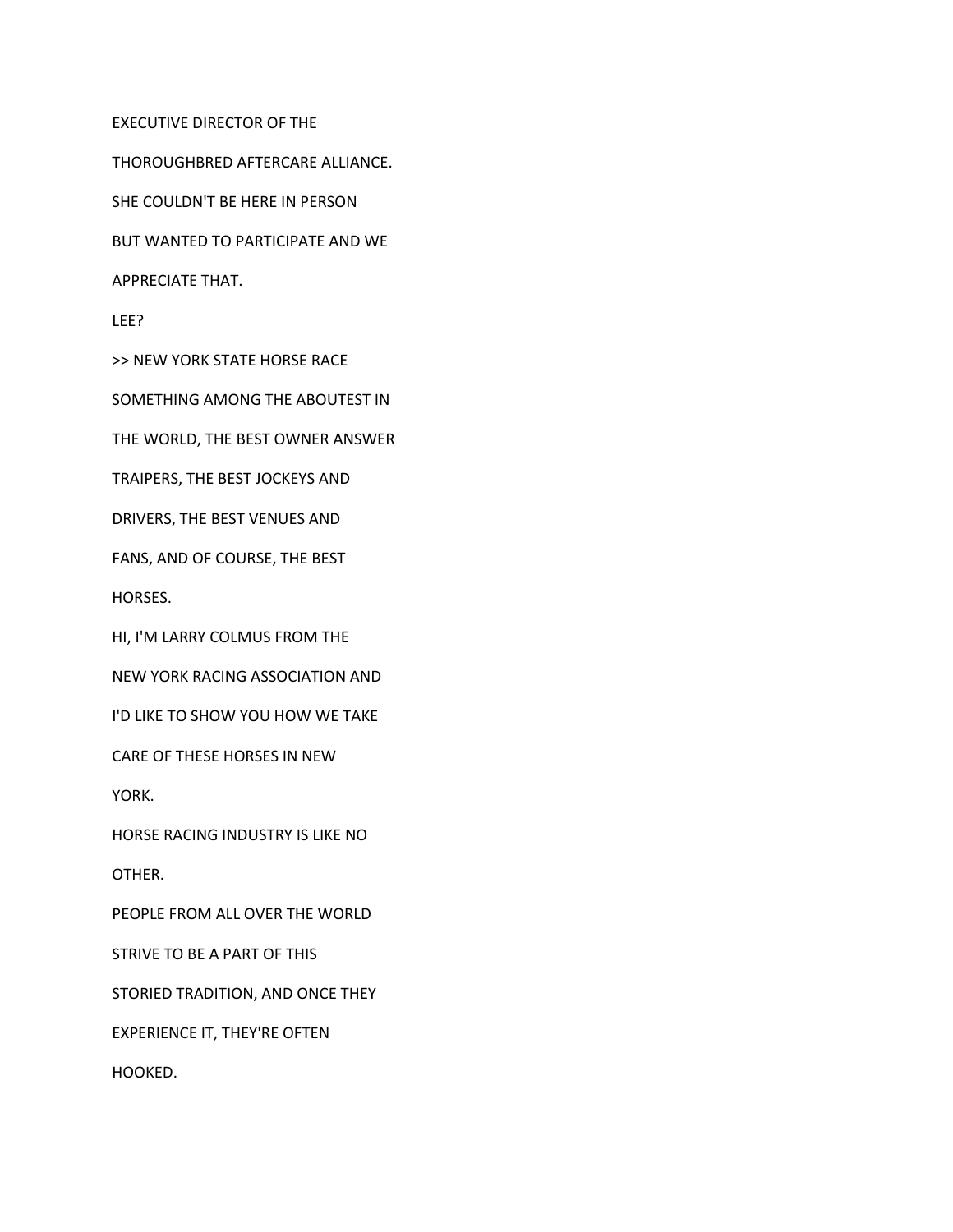>> I GOT INTO IT BECAUSE I

REALLY LIKED DRINKING AND

GAMBLING, AND THAT WAS THE

BEGINNING OF IT.

I THOUGHT IF I WENT TO FIND OUT

MORE ABOUT HORSES, I WOULD

BECOME A BETTER GAMBLER.

THAT WASN'T TRUE.

I APPRENTICED MYSELF OUT TO A

BOTTOM TRAINING AT SUFFOLK DOWNS

AND WORKED THERE FOR TWO YEARS

EVERY MORNING AND BEFORE I WENT

TO MY REGULAR JOB AS A WRITER

FOR THE BOSTON GLOBE I WOULD GO

TO BARN SEVEN AT SUFFOLK DOWNS

EVERY MORNING AT 7:00, GET THERE

BY 7:00 AND WORK UNTIL 8:30 AND

THEN GO TO "THE GLOBE."

IT WAS LIKE I HAD THIS SECRET

IDENTITY.

AS LUCK WOULD HAVE IT, DIDN'T

IMPROVE MY HANDICAP BUT I

FOUNDED A LOVE POUR HORSES.

>> HE FOUNDED A RETIREMENT HOME

FOR THOROUGHBRED HORSES.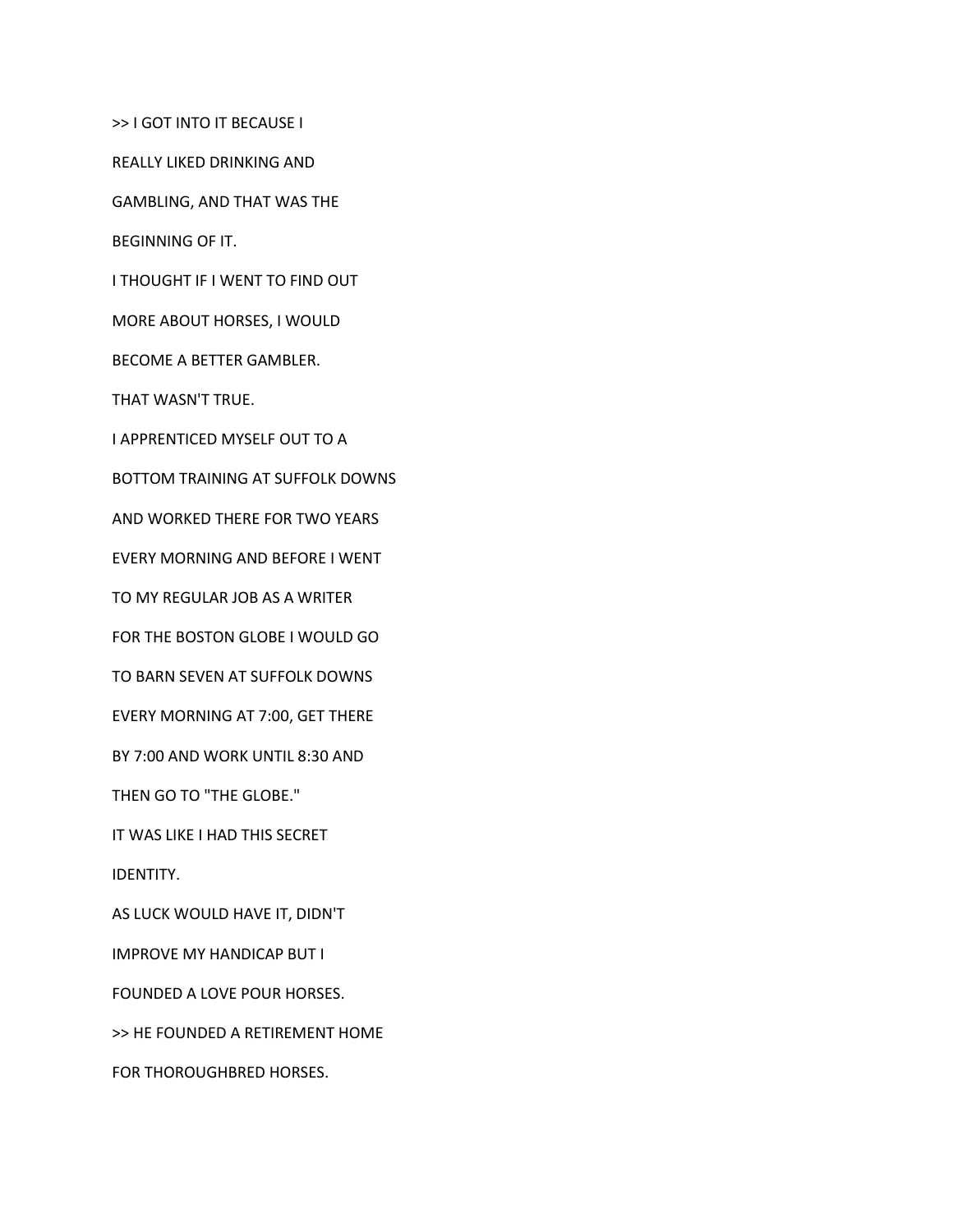TODAY HIS FACILITIES IN KENTUCKY AND SARATOGA SPRINGS ARE HOME TO MORE THAN 160 HORSES WHOSE RACES DAYS ARE BEHIND THEM. >> THESE ARE GREAT ATHLETES AND THEY DESERVE EVERYTHING WE POSSIBLY CAN GIVE THEM WHEN THEY'RE RACING AND RETIRED. >> ONE OF SEVERAL VIABLE PLACES THE HORSES CAN GO ONCE THEIR DAYS ARE OVER. ORGANIZATIONS ACROSS NEW YORK WORK TOGETHER TO ENSURE THEY HAVE SECOND CAREERS, ADOPTION OR RETIREMENT AT FACILITIES ALL WITH THE GOAL OF PROMOTING RESPONSIBLE RETIREMENT AND AFTERCARE OF RACEHORSES. PART OF THE RESPONSIBILITY OF THE OWNER, TRAINER AND OTHER CONNECTIONS IS TO UNDERSTAND THE LIFE CYCLE OF THE HORSE. RACEHORSES ARE FOALED, RAISED, TRAINED AND BEGIN THEIR RACING CAREERS BY THE AGE OF 2.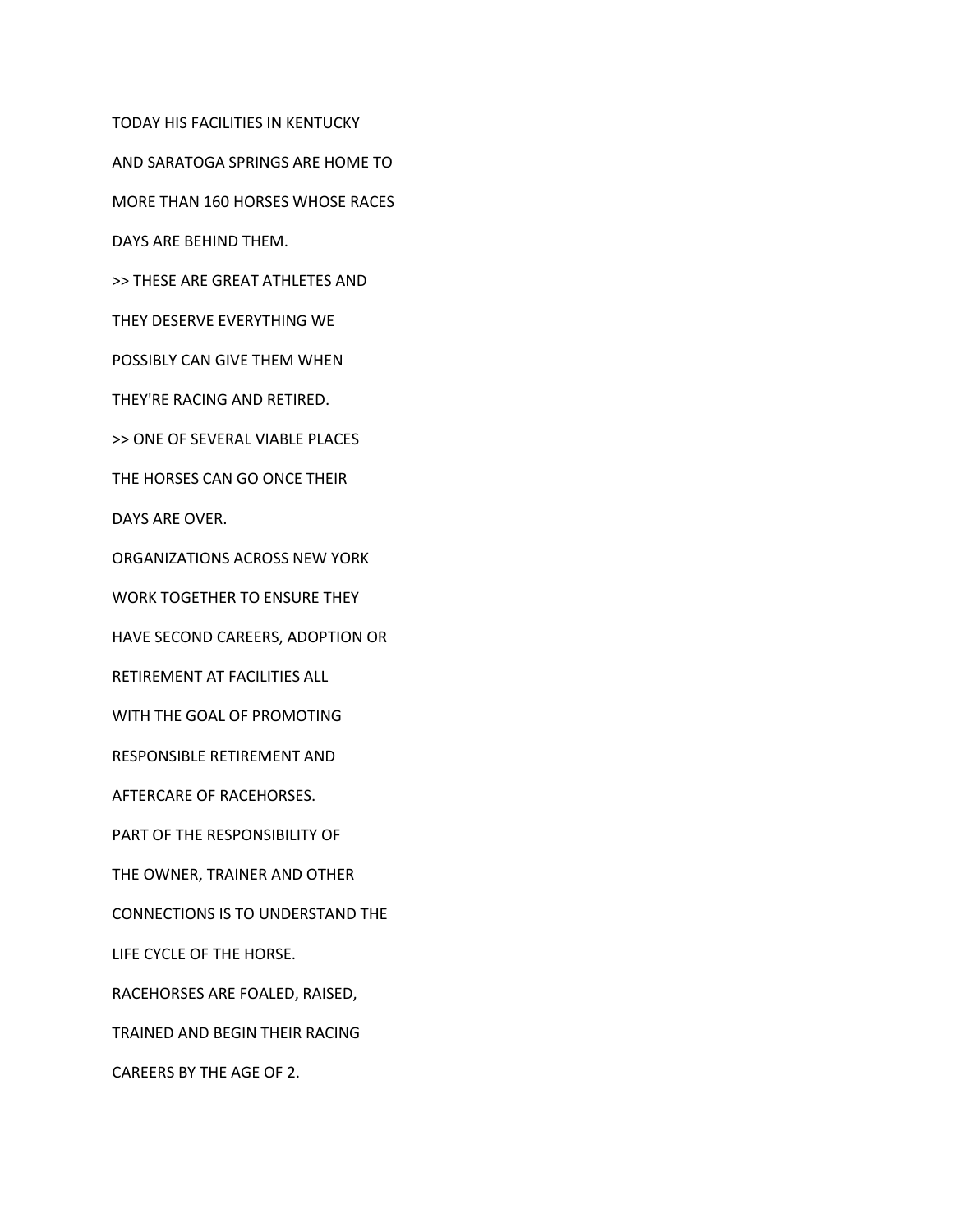THEY HAVE AN AVERAGE LIFESPAN OF

30 YEARS, MOST OF WHICH OCCUR

WELL AFTER THEIR RACING CAREERS

END.

THE FIRST YEAR OF THE

RACEHORSE'S LIFE IS REFERRED TO

AS THE FOAL OR WEANLING STAGE.

1 YEAR OF AGE THE YEARLING STAGE

WHERE TRAINING BEGINS.

BY THE AGE OF 2 BOTH

THOROUGHBREDS AND STANDARD BREDS

ARE RACING.

THE THOROUGHBRED ON AVERAGE

RACES UNTIL THE AGE OF 7.

THE STANDARD BRED USUALLY RACES

UNTIL THE MANDATORY RETIREMENT

AGE OF 15.

15 TO 23 YEARS OF A RACEHORSE'S

LIFE IS SPENT OFF THE TRACK, BUT

DURING THE HORSE'S RACING

CAREER, DIET, NUTRITION AND

PHYSICAL HEALTH ARE CRUCIAL, AND

CLOSELY MONITORED BY

PROFESSIONALS.

HORSES ARE TYPICALLY GIVEN SMALL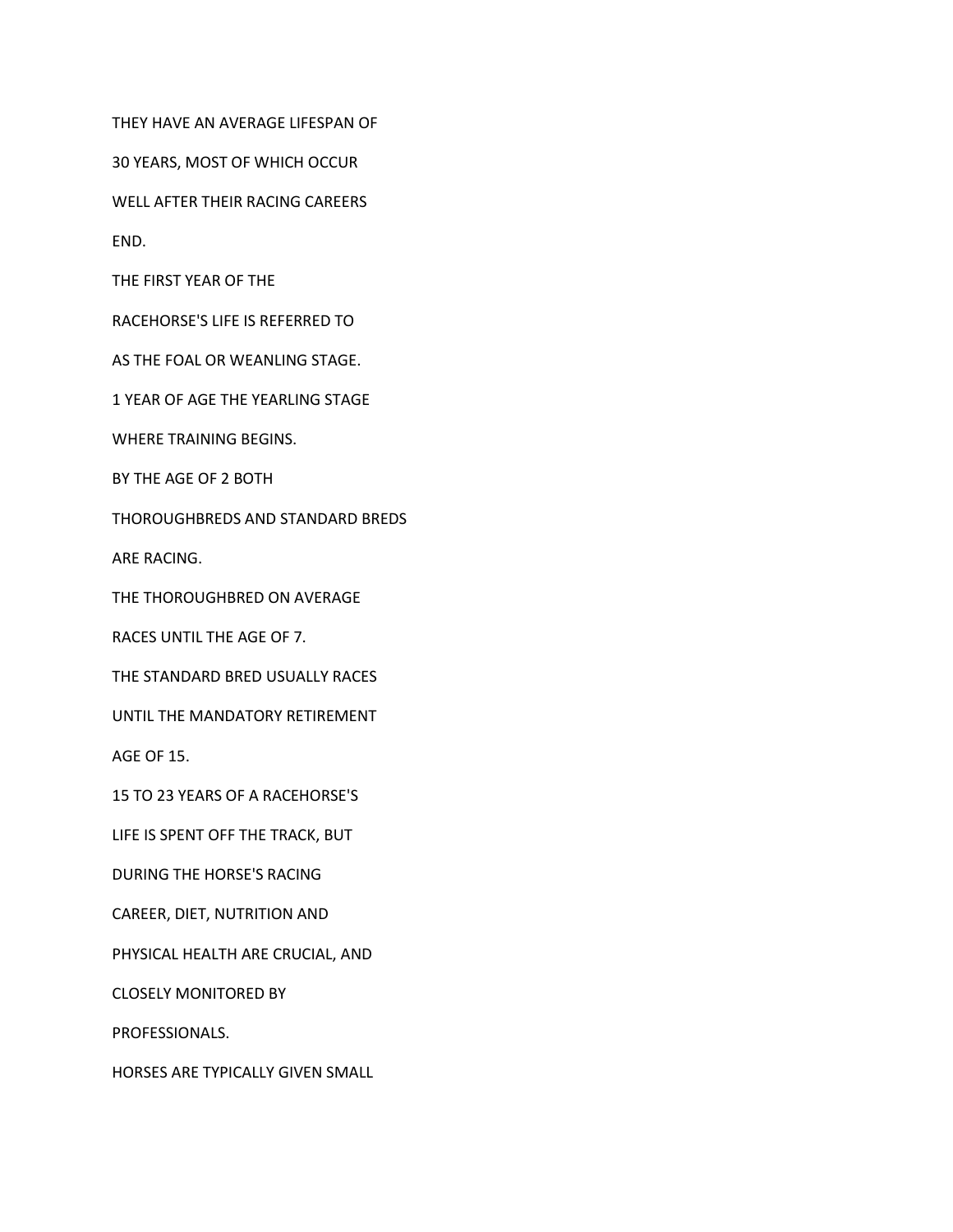MEALS THROUGHOUT THE DAY TO

REDUCE RISK OF COLIC AND ULCERS.

THE SKELETON OF THE HORSE IS

TRACKED REGULARLY BY USE OF

DIAGNOSTIC IMAGING TO CATCH

EARLY INJURIES AND GROWTH

DEFECTS.

ATTENTION TO THE BONES, AND

JOINTS IS MONITORING EXTENSIVELY

DURING AND AFTER TRAINING TO

ENSURE THE HORSE'S SAFETY AND

HEALTH.

PART OF BEING A RESPONSIBLE

HORSE OWNER IS SIMPLY BE

INVOLVED.

>> LEARN HOW TO TAKE CARE OF

THIS HORSE AND INCREASE YOUR

ENJOYMENT OF THE SPORT.

IF YOU'RE JUST GOING ON THE RACE

SATURDAY AND HOPE TO GET YOUR

PICTURE TAKEN IN A WINNER'S

CIRCLE.

IT'S HAPPENED TO ME A COUPLE OF

TIMES BUT EVEN MORE THAN THAT

IT'S FUN TO COME TO THE BARN IN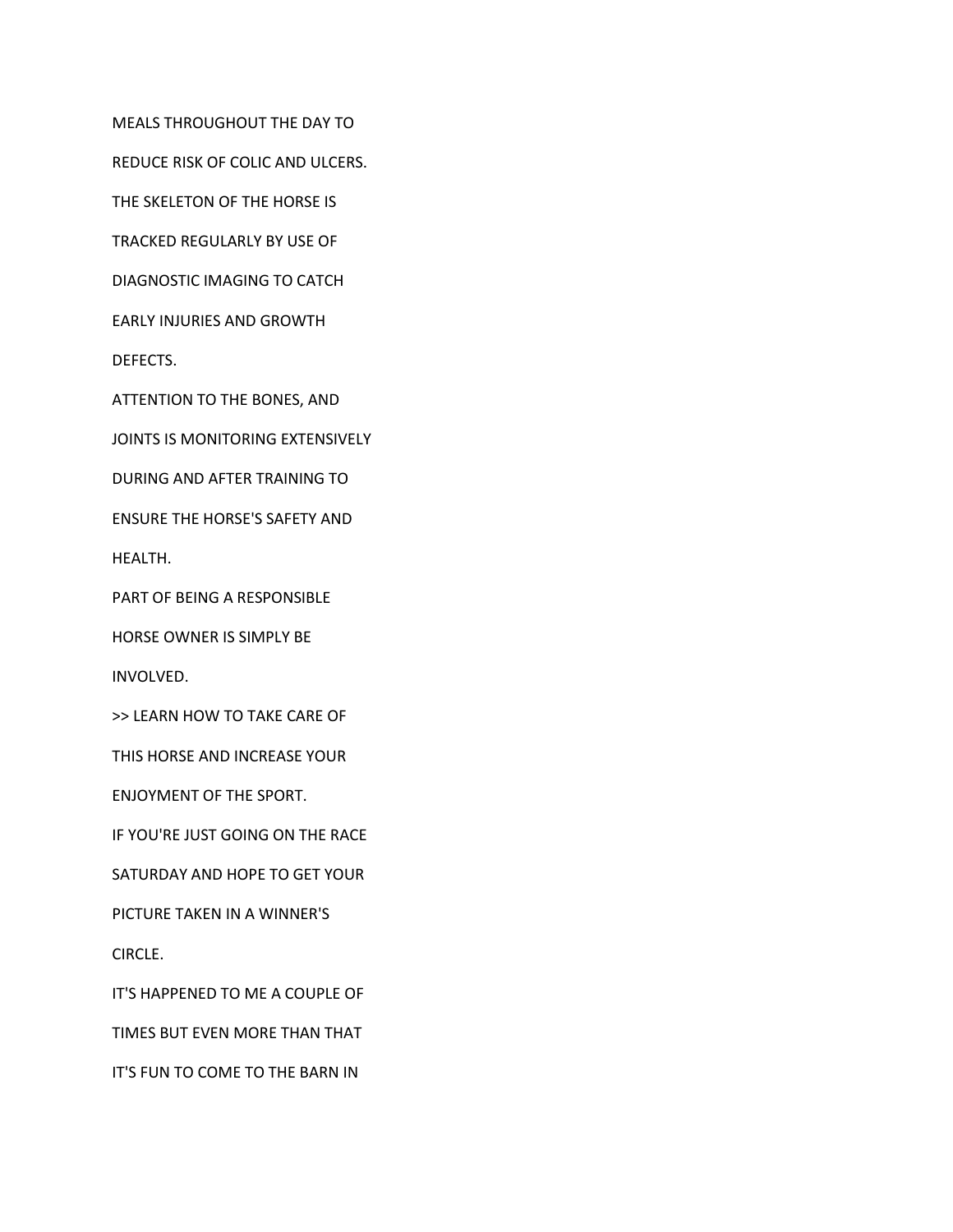THE MORNING, SEE THE HORSE.

YOU MIGHT IRRITATE THE TRAINER A

LITTLE BUT THAT'S ALL RIGHT,

HE'S YOUR HORSE, IRRITATE THE

TRAINER.

>> SPEAKING OF TRAIN IRS, NICK

ZITO IS A HALL OF FAME TRAINER

AND LIFELONG NEW YORKER WHO GOES

EXTRA LENGTHS TO ENSURE HORSES

UNDER HIS CARE END UP IN SAFE

PLACES AFTER THEY LEAVE THE

TRACK.

>> I THINK A RACEHORSE IS NOT

ONLY A PERSONAL INVESTMENT, A

FINANCIAL INVESTMENT, BUT IT'S

DEFINITELY A PERSONAL

INVESTMENT.

>> NICK'S STABLE EMPLOYS A

UNIQUE APPROACH.

HE PUTS STICKERS ON THE FOAL

PAPERS IDENTIFYING HIS STABLE SO

THAT FUTURE OWNERS HAVE

SOMEWHERE TO TURN TO TO MAKE

SURE THE HORSE ENDS UP IN A SAFE

HOME.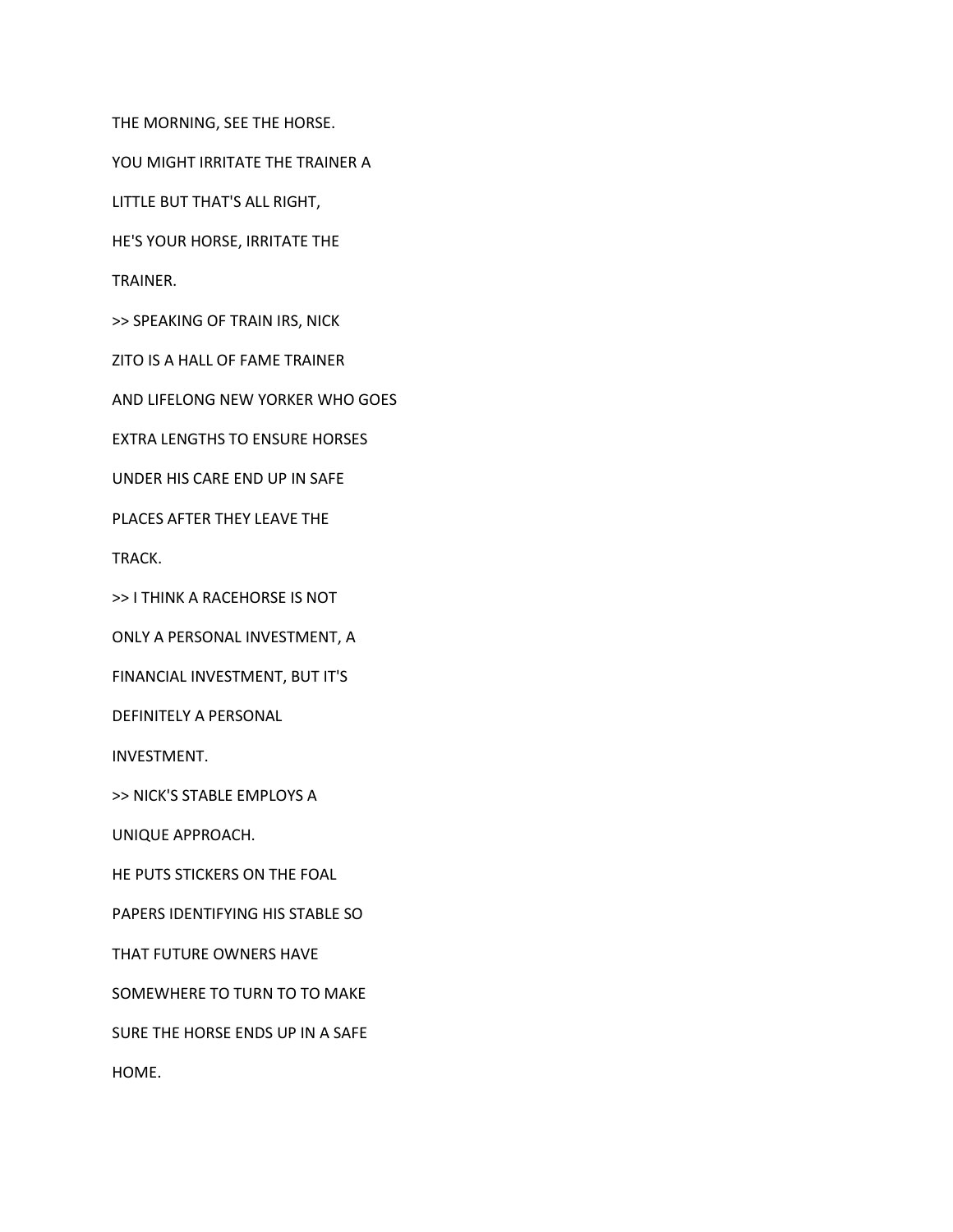>> PEOPLE DON'T UNDERSTAND

SOMETIMES, THEY THINK I BOUGHT

THE HORSE, I DIDN'T DO ANY GOOD,

I DIDN'T GET LUCKY LIKE THEY

SAY, IT'S A BAD INVESTMENT, SO

BE IT.

WELL THAT'S NOT THE CASE.

WHERE DO THOSE ANIMALS GO?

WHAT HAPPENS?

IT'S A BREATHING, LIVING THING.

IT'S NOT MACHINERY.

MOST PEOPLE TELL YOU WHEN YOU'RE

IN BUSINESS, YOU HAVE A PIECE OF

MACHINERY, IT DOESN'T WORK, I

GET RID OF IT.

WELL, YOU HAVE, AGAIN, I'LL SAY

IT A MILLION TIMES, A PERSONAL.

>> JACK KNOWLTON WHICH OWNS

KENTUCKY FUNNYCIDE WORKED ON A

STATE TASK FORCE TO STUDY WHERE

HORSES ENDED UP AFTER RACING.

>> THERE REALLY WAS NOT ANY

THOUGHT BEING GIVEN TO WHAT

HAPPENED TO HORSES THAT DIDN'T

MAKE IT ON THE RACETRACK OR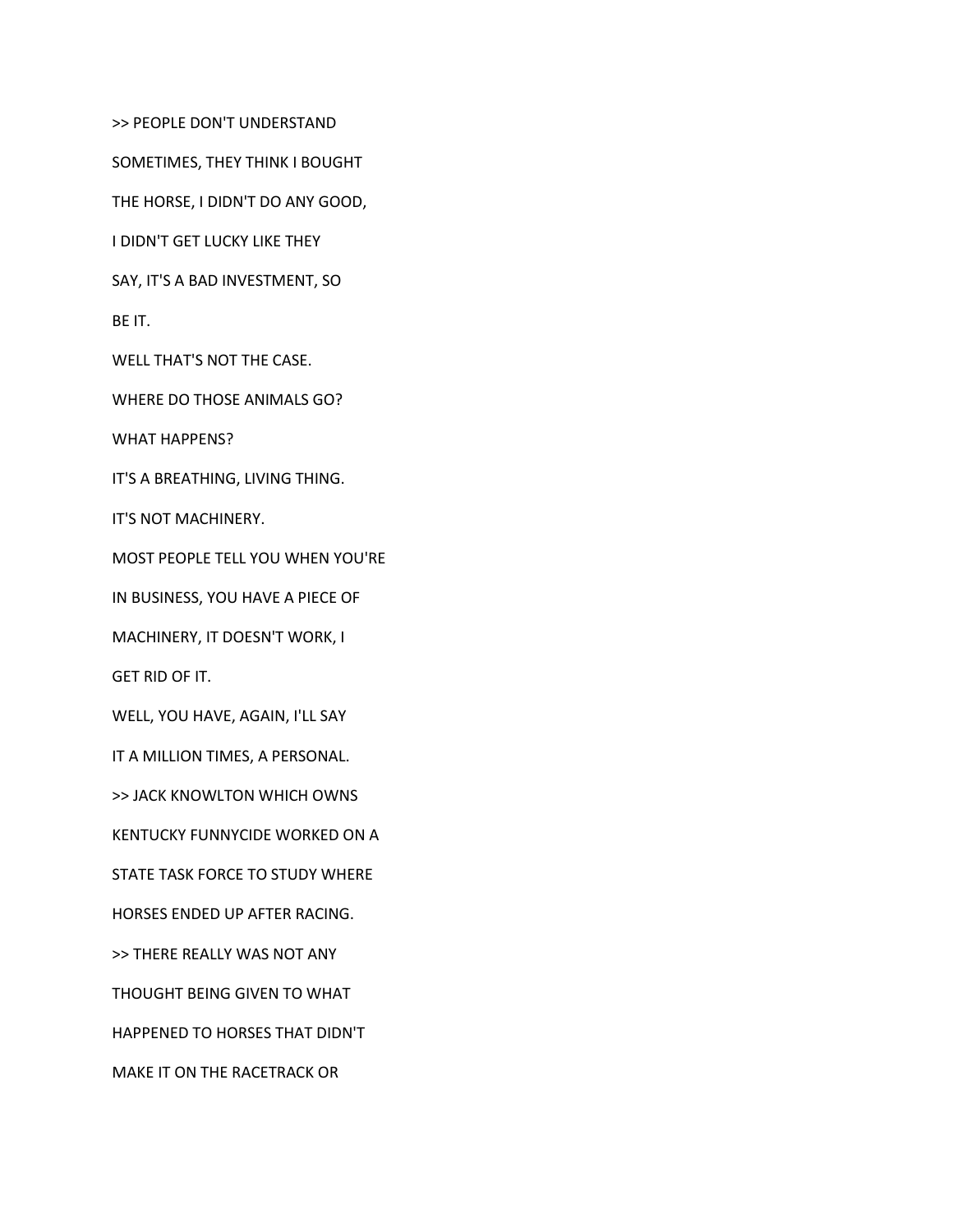DIDN'T CONTINUE THEIR RACING

CAREER.

STANDARD BRED CAN SEE RACE UNTIL

THEY'RE 14 YEARS OLD AND I HAVE

A LOT OF STANDARD BREDS THAT ARE

RACING UNTIL THEY'RE 9 OR 10 OR

OLDER.

WE HAD A SITUATION BACK WHEN I

WAS INVOLVED THAT THERE WERE AN

AWFUL LOT OF TIMES WHERE THE

HORSES WOULD JUST LEAVE, PEOPLE

WOULD PAY \$300, \$500 FOR THEM,

AND WE FORGOT ABOUT IT.

THINGS HAVE CHANGED A LOT NOW,

AND I THINK PARTICULARLY ON THE

THOROUGHBRED SIDE IT'S AN AWFUL

LOT OF INTEREST AND COMMITMENT

ON THE PART OF THE INDUSTRY TO

MAKE SURE THAT THERE ARE NO BAD

ENDINGS FOR THE THOROUGHBREDS.

>> AS MORE ATTENTION HAS BEEN

BROUGHT TO EQUINE AFTERCARE,

MORE RESOURCES HAVE COME WITH

IT.

FOR SMALLER AFTERCARE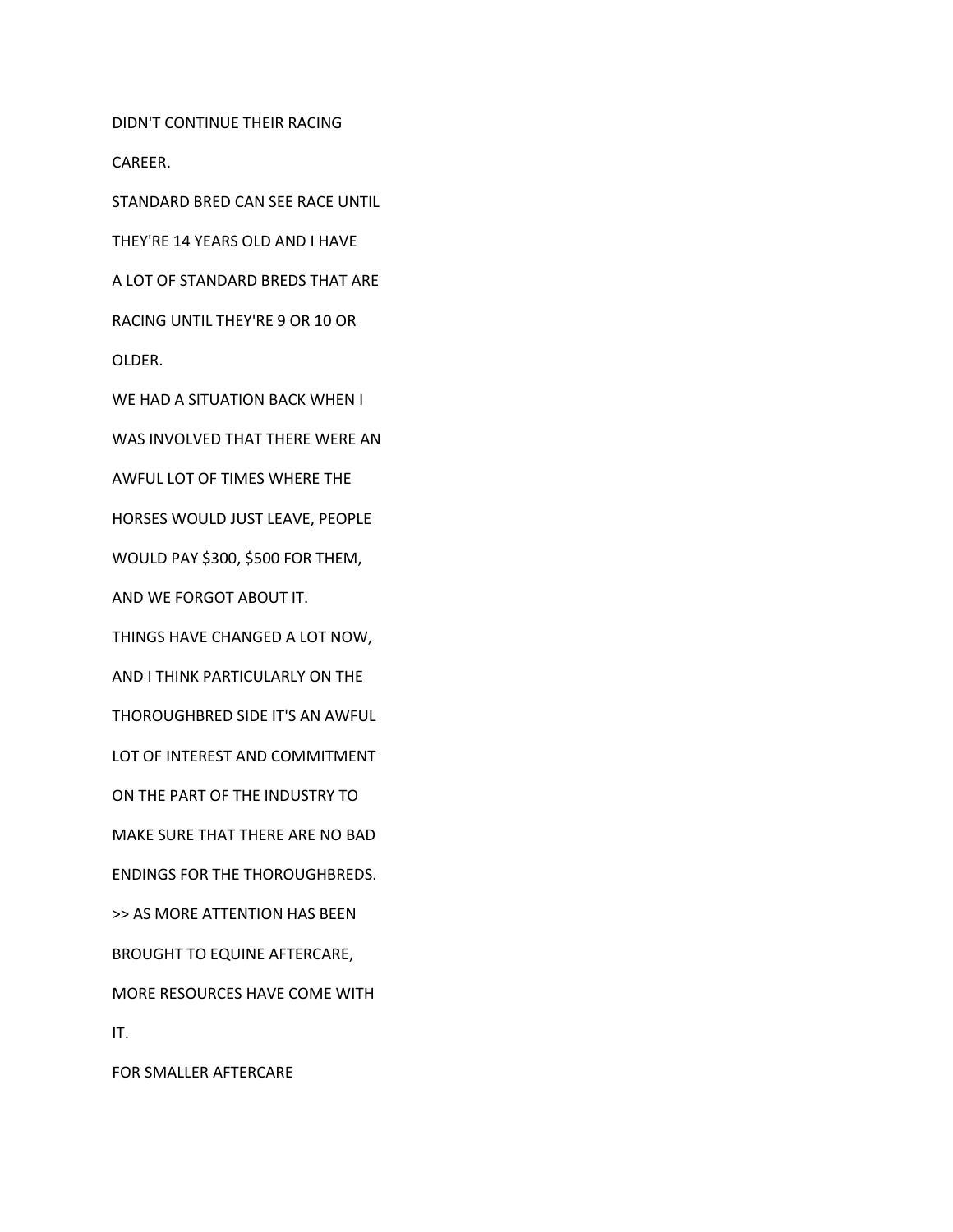OPERATIONS, HOWEVER, IT'S ALL

HANDS ON DECK TO TAKE CARE OF

THESE RETIRED ATHLETES.

KELTY HOLT FROM SUNSHINE HORSES

IN CENTRAL NEW YORK FULLY

UNDERSTANDS THIS.

>> TAKES A VILLAGE, A TOWN, AND

A CITY.

WE ARE 100% VOLUNTEER BASED.

WE HAVE APPROXIMATELY ABOUT 75

TO 100 ACTIVE VOLUNTEERS, THEY

COME IN MORNING AND AFTERNOON

WHEN IT'S 100 OUT, 20 BELOW

ZERO, TO DO THE FEEDING AND TO

DO THE MUCKING OF THE STALLS.

OUR ACTUAL EMAIL VOLUNTEERS ARE

ABOUT 350.

>> FOR THESE FARMS TO SUCCEED

THEY NEED HELP FROM WITHIN AND

BEYOND THE INDUSTRY.

>> WE GET A LOT OF OUR MOSTLY

MONEY ON SPONSORSHIPS, AND WHEN

I SAY SPONSORSHIP, IT'S THAT

CERTAIN HORSES HAVE SPONSORS

THAT PAY \$75 TO \$200 FOR THE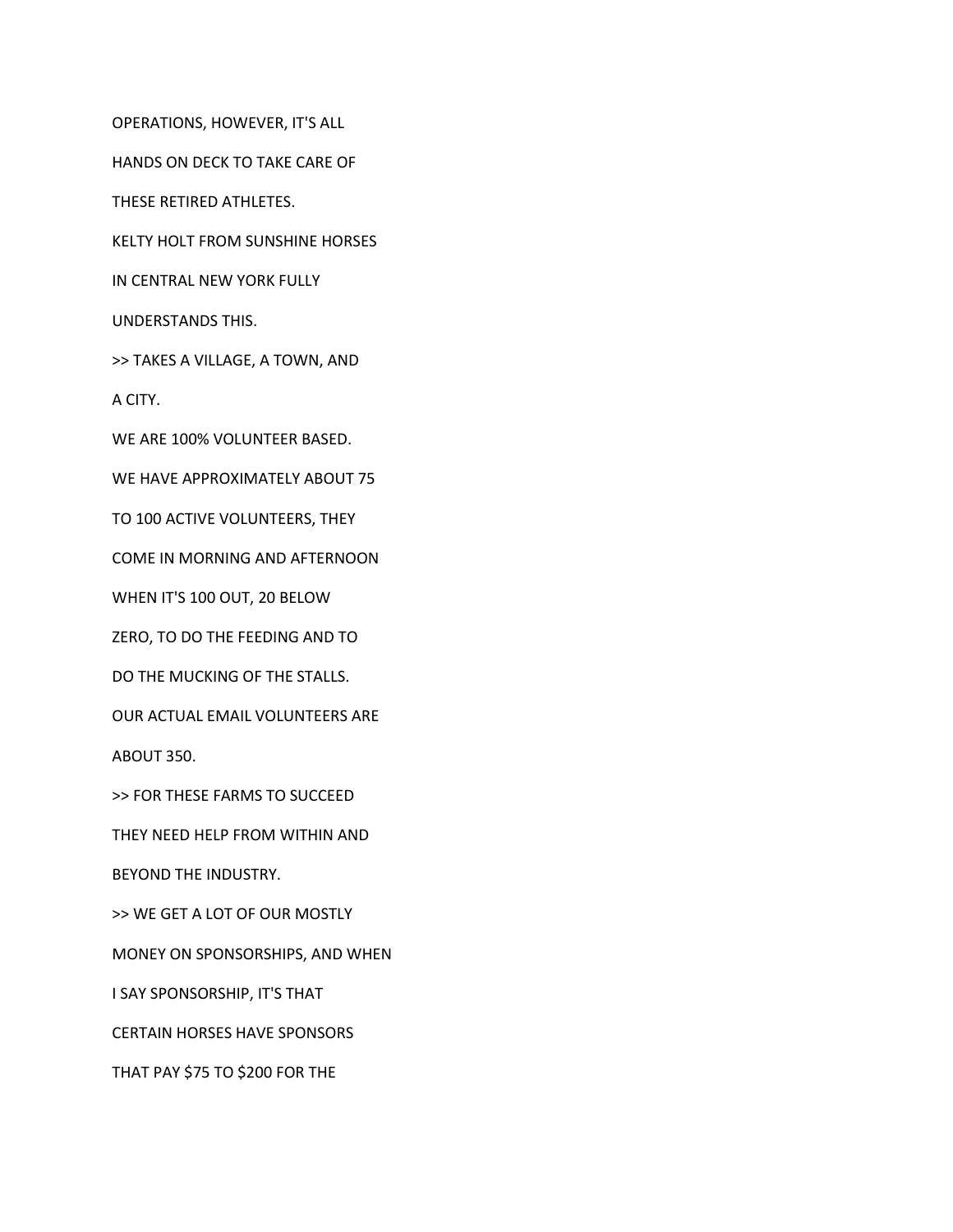CARE OF THAT ANIMAL, THAT'S

WHERE WE GET A MAJORITY OF IT.

AROUND KRIS TIME A LOT OF PEOPLE

GIVE IN-KIND GIFTS.

WE HAVE A FUND-RAISING, HUGE

ANNUAL OPEN HOUSE AND WE GET A

LOT OF MONEY AND THE TRACKS

SUPPORT IT SOMEWHAT.

BUT EVERYTHING IS BASICALLY MOM

AND DAD WRITING CHECKS FOR

BIRTHDAY PARTIES THEY HAVE HERE

AND I WRITE CHECKS, I SPONSOR A

HORSE MONTHLY, WHERE WE GET A

LOT OF OUR MONEY.

NOTHING ELSE COMES BUT 100%

DONATIONS.

>> LISA MALLOY RUNS THOROUGHBRED

IN EAST GREENBUSH.

>> EVEN IF YOU SEND JUST \$200 OR

**\$3 HUB IT'S BETTER THAN RUNNING** 

A HORSE INTO THE GROUND.

UNDER SUCH A VARIETY OF PROGRAMS

I THINK.

THE FIRST THING YOU SHOULD DO IS

START A SOCIAL SECURITY OR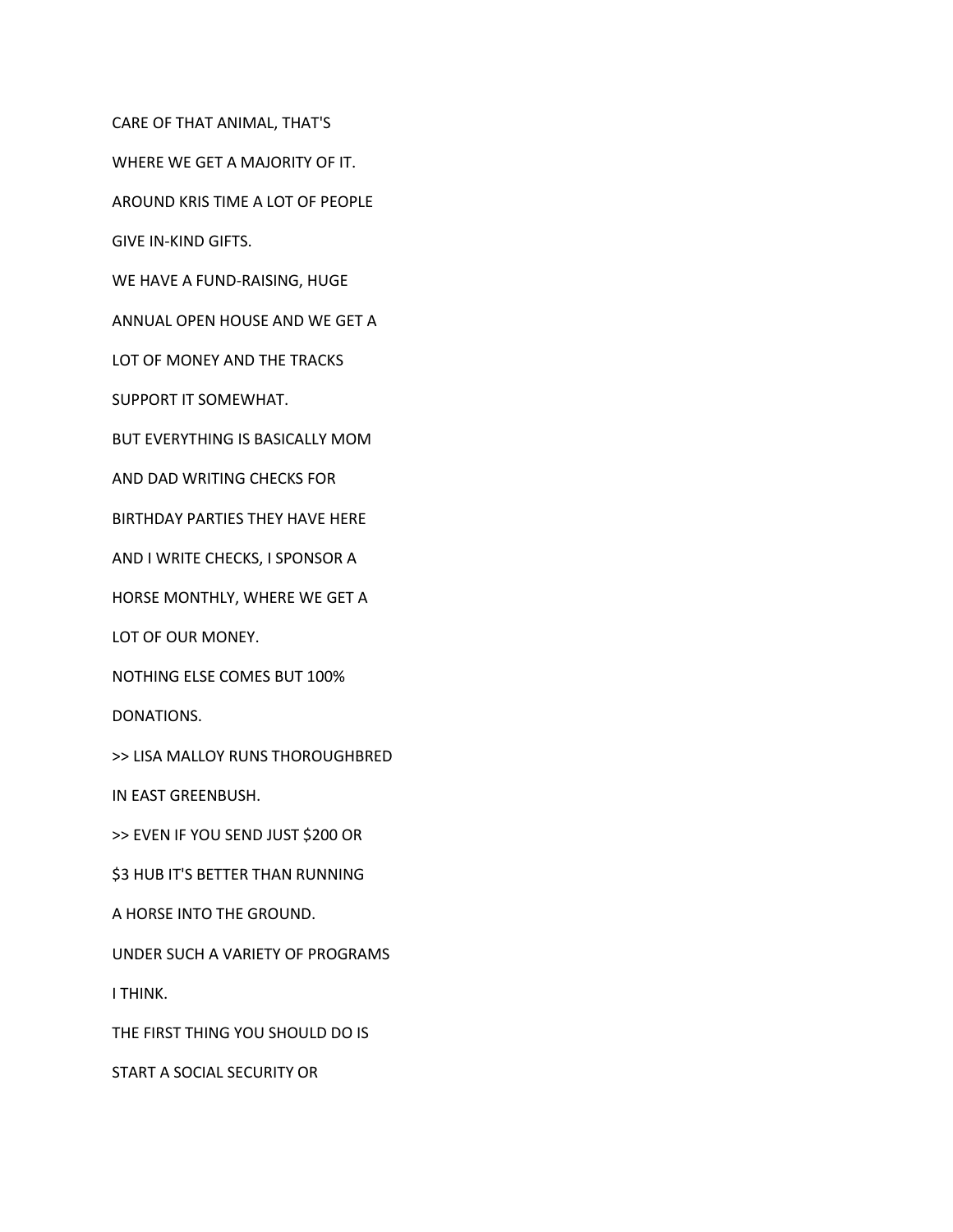401(k) FOR YOUR HORSE.

WHEN THEY GO TO THE SALE AND THE

MONEY IS FLOWING NOW, THE HORSE

IS 2 YEARS OLD, DERBY PROSPECT,

THEY'RE PUTTING A LOT OF MONEY

ON THE WELL-BRED HORSES.

TAKE A LITTLE BIT OF ATHAT AND

PUT IT AWAY.

>> ANDY RAN THE TAKE TWO SECOND

CAREER PROGRAMS AT THE NEW YORK

RACING ASSOCIATION TRACKS

INCLUDING BELMONT, AQUEDUCT AND

SARATOGA.

TO SUPPORT THEIRS AND OTHER

EFFORTS MANY SALES COMPANIES,

INDIVIDUAL TRACKS AND OTHER

ORGANIZATIONS THAT COLLECT FEES

FROM OWNERS AND TRAINERS IN TURN

CONTRIBUTE TO AFTERCARE

ORGANIZATIONS.

>> WHETHER THEY KNOW IT OR NOT,

EVERYBODY WHO IS INVOLVED IN

OWNING A THOROUGHBRED IS FEEDING

INTO THIS PENSION PLAN, AND THEY

CAN DO OVER AND ABOVE THAT, TOO,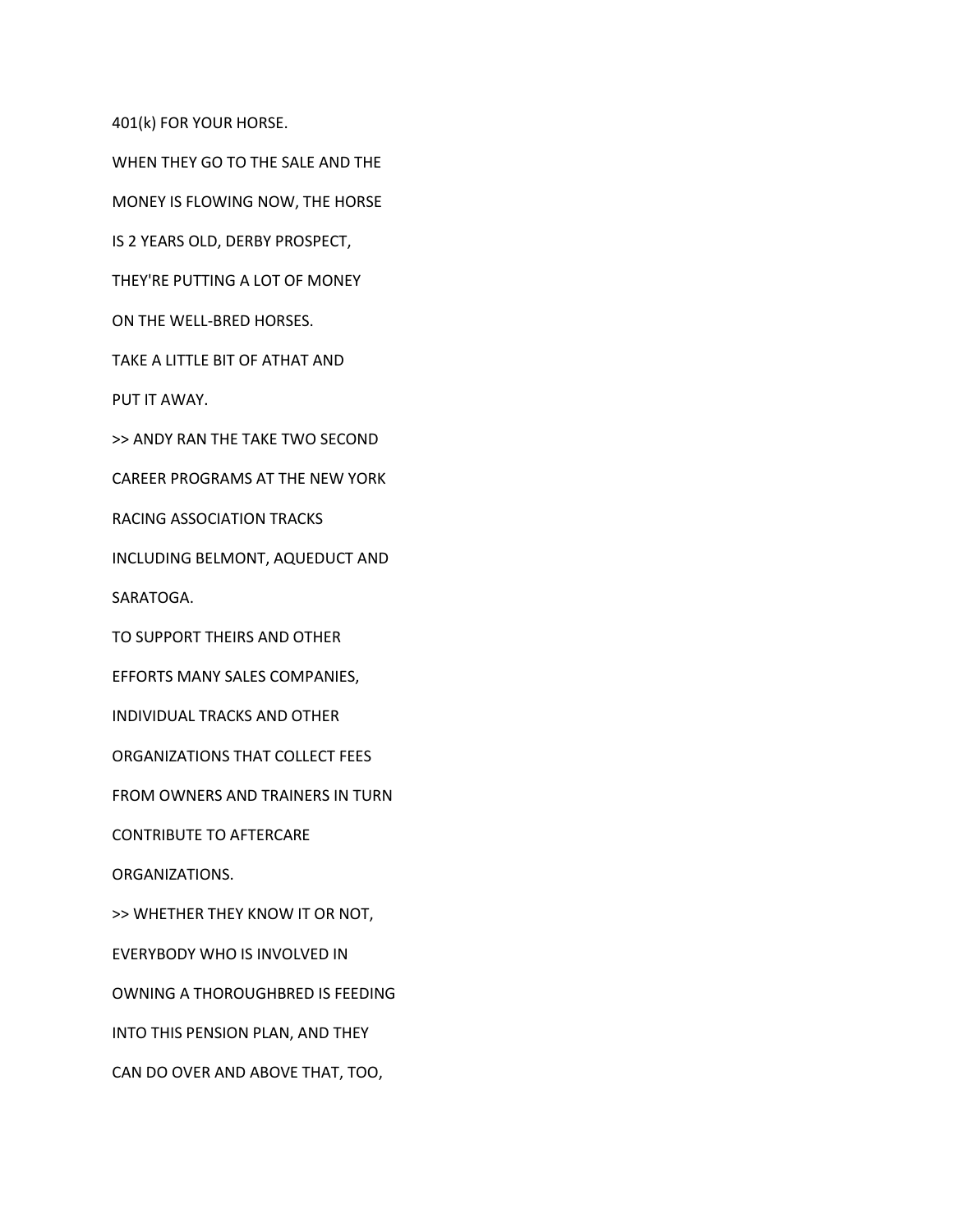FOR AN INDIVIDUAL, PLUS THEY CAN

ALSO MAKE, THEY'RE ALL 501-C3s.

NOTHING WRONG WITH WRITING A

CHECK AT THE END OF THE YEAR AND

YOU WANT TO MAKE A DONATION TO A

CHARITABLE ORGANIZATION AND YOU

GET THE TAX DEDUCTION ALSO.

>> FOR THOROUGHBREDS ONE OF THE

MOST SIGNIFICANT RECENT

DEVELOPMENTS HAS BEEN THE

ESTABLISHMENT OF THE

THOROUGHBRED AFTERCARE ALLIANCE

OR TAA.

THIS NONPROFIT MAKES SURE

ORGANIZATIONS TAKING IN HORSES

ARE SAFE AND HAVE ADEQUATE

RESOURCES TO PROPERLY CARE FOR

THEM.

>> THEY ACCREDIT THE

ORGANIZATION, SO THAT YOU KNOW

THAT THE ORGANIZATION YOU'RE

WORKING WITH IS DOING EVERYTHING

RIGHT, FROM THEIR FINANCIALS TO

THE STATE OF THEIR FACILITY TO

HOW THEY CARE FOR THE HORSES,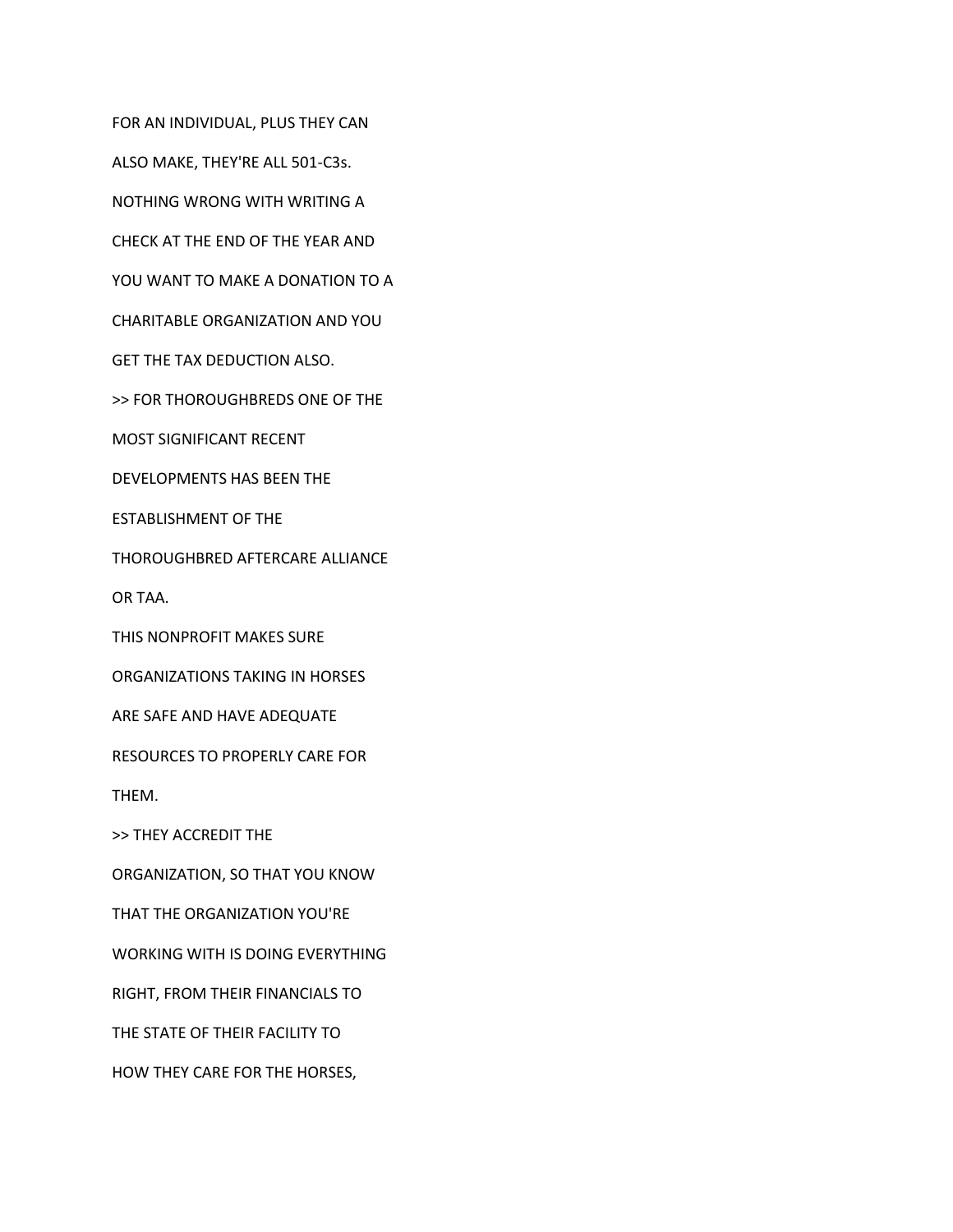EVERYTHING IS DONE TO THE BEST

THAT CAN BE DONE.

>> THOROUGHBRED AFTERCARE

ALLIANCE RAISES AWARENESS,

RAISING MONEY, THEIR

ACCREDITATION PROCESS IS LIKE

GETTING AUDITED BY THE IRS.

IT'S A TOUGH PROCEDURE.

THEY HELPED RACING MORE IN THE

LAST COUPLE OF YEARS THAN ANY

OTHER ORGANIZATION INCLUDES

OURS.

>> THE TAA ALSO BRINGS MUCH

NEEDED COHESION TO THE ISSUE OF

AFTERCARE, AND FAIRLY

DISTRIBUTES DONATED FUNDS TO

ACCREDITED ORGANIZATIONS.

>> THE OTHER THING THE TAA'S

DONE THAT'S REALLY REMARKABLE IS

THEY'VE GOTTEN ALL THESE GROUPS

THAT WERE DISPARATE, ALL

FIGHTING FOR THE SAME MONEY AND

FUNDS AND TELLING THE SAME

STORIES, GOT US ALL TO WORK

TOGETHER AND THAT WAS A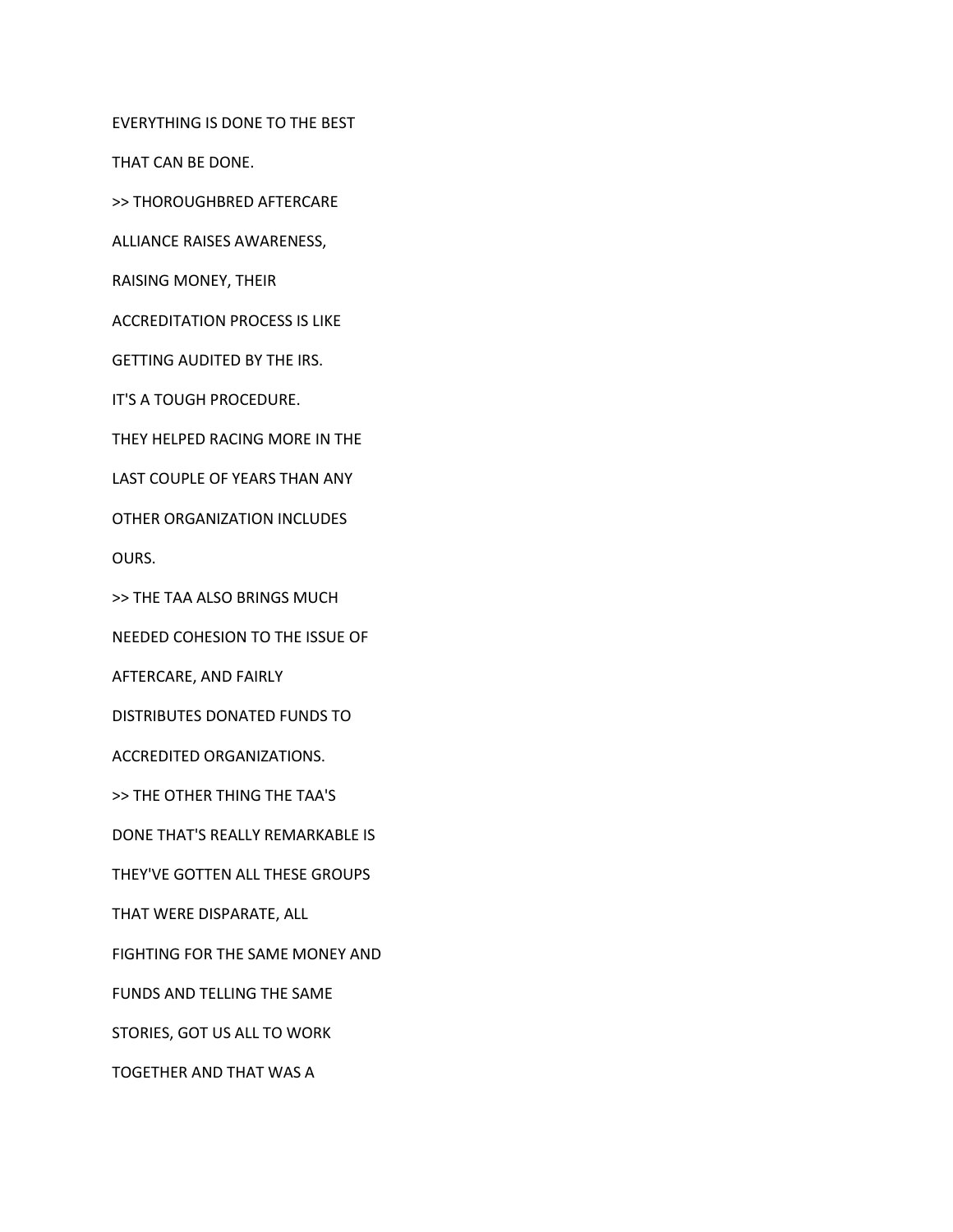TREMENDOUS FEAT.

>> SO BESIDES CONTRIBUTING MONEY

TO ACCREDITED ORGANIZATIONS,

WHAT MORE CAN WE AS AN INDUSTRY

DO TO TAKE CARE OF THESE

ANIMALS?

TURNS OUT, QUITE A LOT.

>> THE RESPONSIBLE THING IS TO

CERTAINLY MAKE SURE THE HORSE

COMES FIRST.

THEY DON'T OVERRACE IT, THEY TRY

NOT TO, AND WHEN THE HORSE DOES

HAVE A PROBLEM OR SAY IN THE

CLEANING RACEHORSES CAN'T ALL

RUN IN THE SUPERIOR HIGH CLASS

STAKE RACES THEY FOLLOW THEM.

THAT'S THEIR RESPONSIBILITY.

THAT'S A PERSON RESPONSIBILITY.

THEY FOLLOW THEM.

>> WHEN IT COMES TIME FOR A

HORSE TO MOVE ON TO A NEW OWNER

OR AN AFTERCARE FACILITY, GOOD

VETERINARY RECORDS ARE

ESSENTIAL.

NOT ONLY TO PROTECT THE HORSE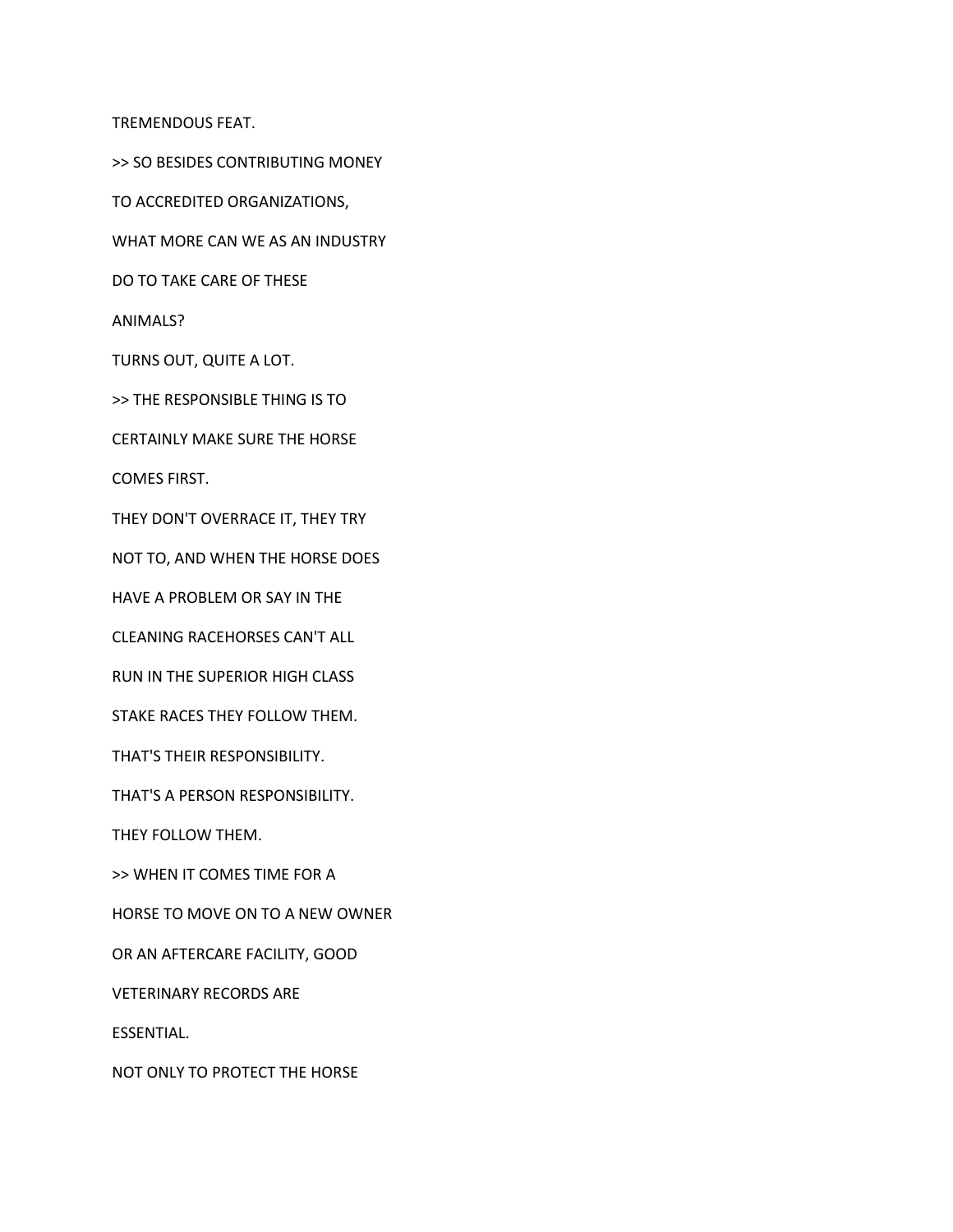BUT TO ALSO PREVENT UNNECESSARY

TREATMENTS OR TESTS.

>> TELL US EXACTLY WHAT YOU KNOW

ABOUT THE HORSE.

WE ONLY WORK IN WHAT WAS IN THE

BEST INTEREST OF THE HORSE TO

BEGIN WITH SO YOU BEING

COMPLETELY HONEST WITH ITS

INJURY WAS OR PROBLEMS WERE IS

ONLY GOING TO HELP US GET THAT

HORSE EITHER A SANCTUARY OR THE

RIGHT HOME.

>> OF COURSE, PART OF THE

RESPONSIBILITY WE ALL SHARE IS

TO KNOW ABOUT THE VARIOUS

PROGRAMS BOTH IN AND BEYOND NEW

YORK STATE, FROM PLACEMENT

PROGRAMS LIKE TAKE THE LEAD AND

TAKE TWO, TO TEMPORARY

RETRAINING AND REHOMING

FACILITIES LIKE NEW VOCATIONS

AND RERUN TO FULL RETIREMENT

FARMS AND SANCTUARIES LIKE OLD

FRIENDS AND EQUINE ADVOCATES TO

ADOPTION CENTERS SUCH AS THE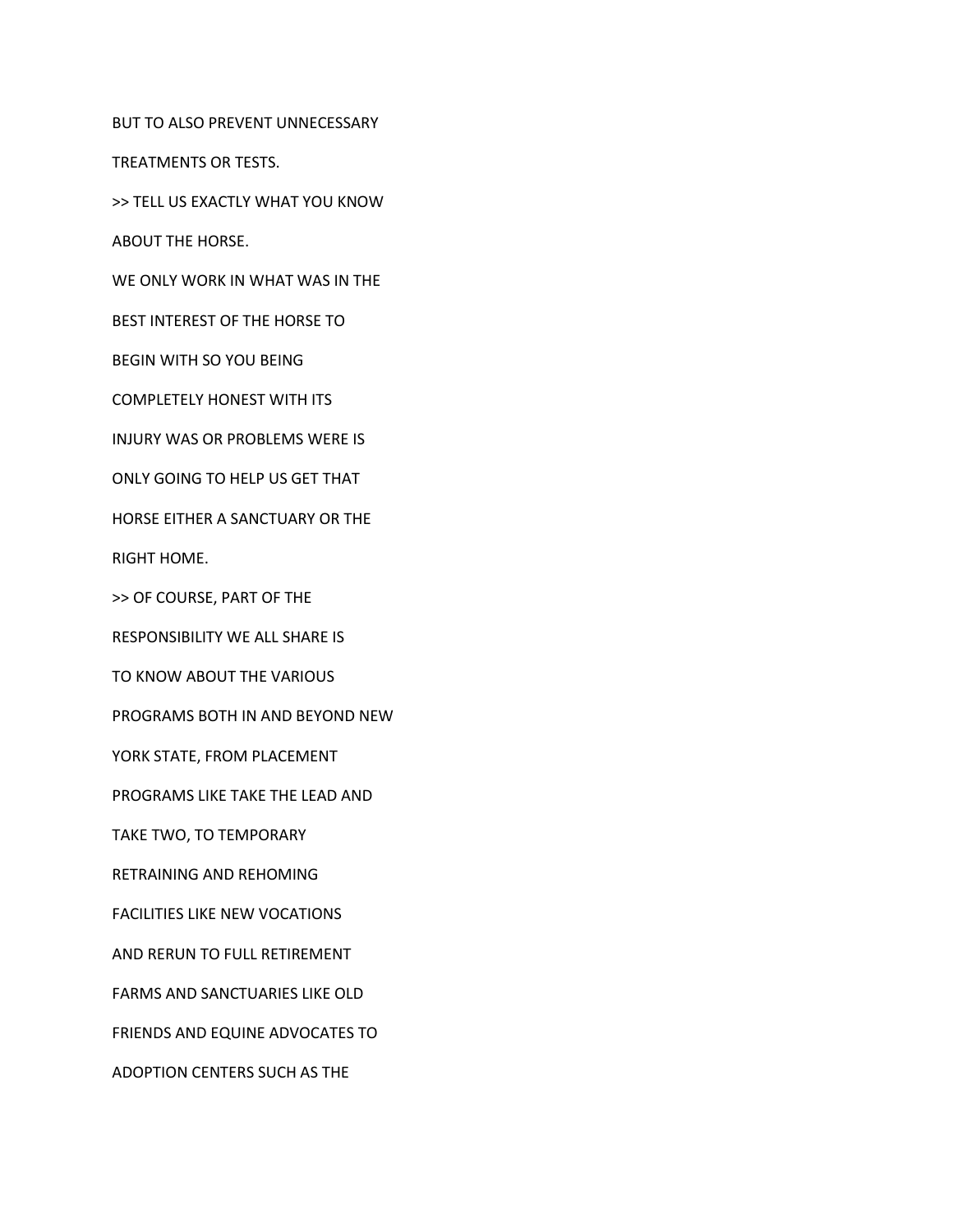FINGERLAKES THOROUGHBRED ADOPTION PROGRAM, AIKENDALE THOROUGHBRED RESCUE AND THERE ARE MANY GREAT ORGANIZATIONS AND PEOPLE DEDICATED TO FINDING GOOD HOMES FOR THE HORSES THAT DO SO MUCH FOR ALL OF US. THE NEW YORK THOROUGHBRED HORSEMAN'S PLACEMENT PROGRAMS TAKE THE LEAD AND TAKE TWO ARE INTEGRAL TO THE STATE'S EFFORTS TO FIND SECOND HOMES AND CAREERS FOR FORMER RACEHORSES. THEY WORK WITH KEY AA ACCREDITED FACILITIES TO PLACE FUNDS. >> OUR FACILITY DOES NOT REQUIRE A TRAINER TO DONATE. WE WANT TO ENCOURAGE AS MUCH PARTICIPATION AS POSSIBLE. FOR THE MOST PART THE OWNERS AND TRAINERS ARE GENEROUS. YOU COME TO US, ONE STOP SHOPPING, WE'LL FIND A HORSE A PLACEMENT AND IF YOU CAN DONATE THAT'S FANTASTIC.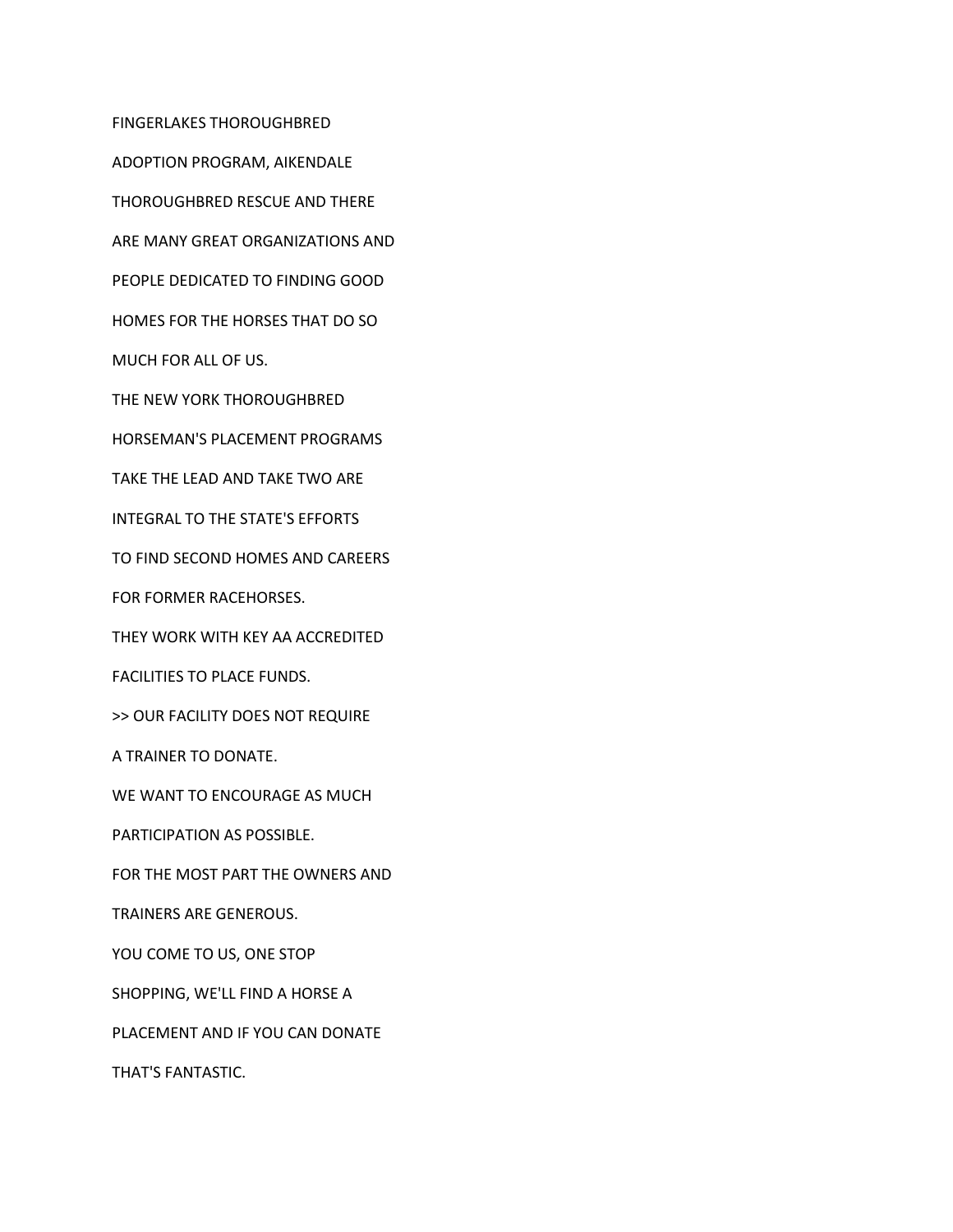>> AIKENDALE THOROUGHBRED RESCUE

LOCATED ON 1,000 ACRES OF

PRISTINE LAND IN PAULING ON

THE'S SKATE OF LEGENDARY

HORSEMAN JOHN HETTINGER.

>> PEOPLE CAN COME AND VISIT AND

LEARN THE HISTORY OF AIKENDALE

AND SEE THE FACILITY AND HOW

WELL THE HORSES LOOK AND HOW

WELL THEY'RE TAKEN CARE OF.

YOU KNOW, MAYBE THEY'LL LOOK TO

ADOPT A HORSE.

>> UP THE ROAD IN EAST GREENBUSH

IS RERUN, A TRAINING AND

ADOPTION CENTER THAT ALONG WITH

NEW VOCATIONS WORKS CLOSELY WITH

NYPHA'S TAKE THE LEAD AND TAKE

TWO PROGRAMS.

>> WE AVERAGE AROUND 100 HORSES

A YEAR THAT WE TRY TO TAKE IN.

OUR MAIN INTAKE IS DIRECTLY FROM

THE TRACK, EITHER VIA THE NEW

YORK HORSE PROGRAM OR FROM

TRAINERS DIRECTLY.

OCCASIONALLY WE DO BUY HORSES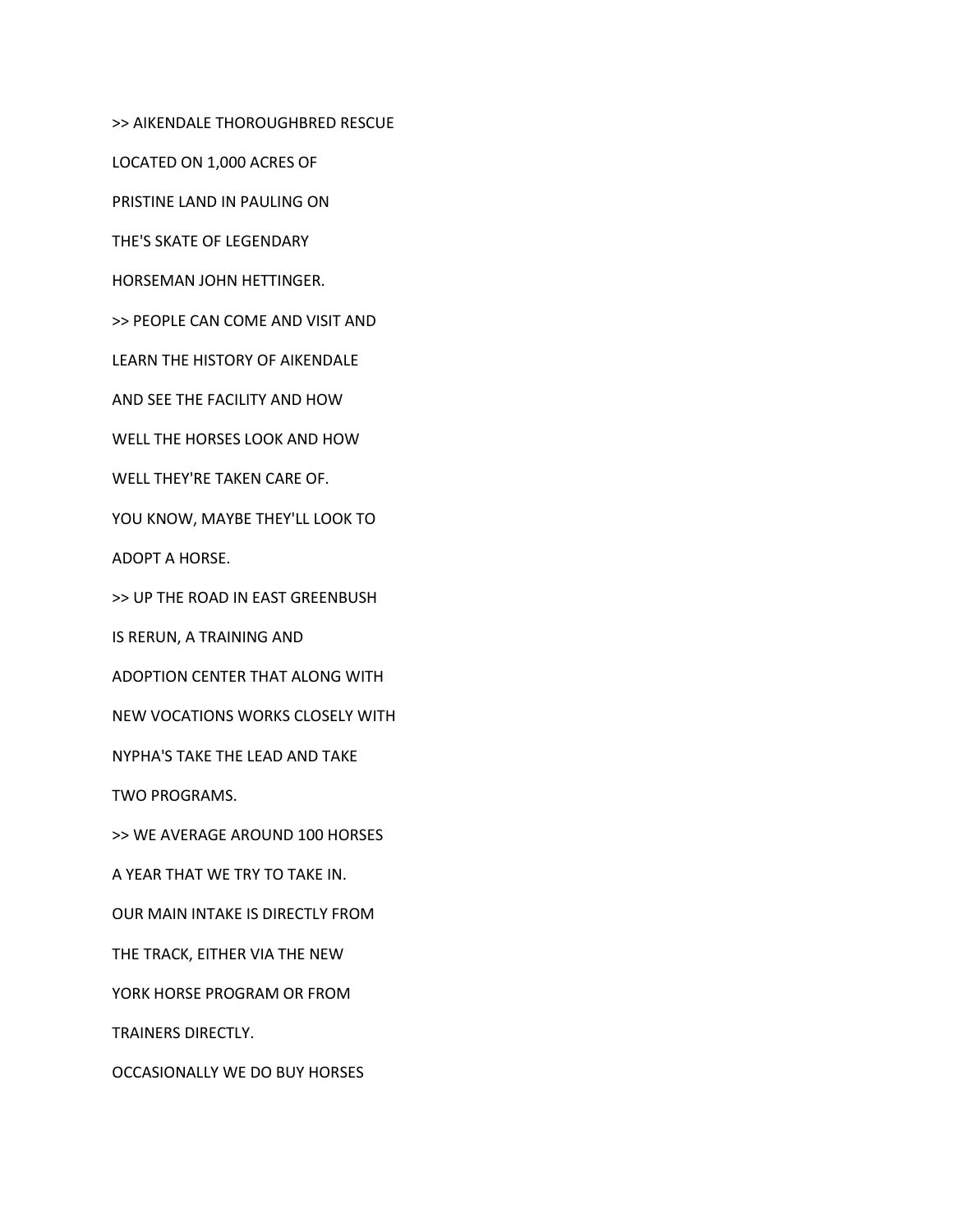BROKER PROGRAMS AND IMPRESSIVELY THE HORSES ARE UNDER THE AGE OF 12 AND HAVE TO HAVE SOME PROSPECT OF BECOMING A SECOND CAREER RIDING HORSE, WHETHER IT BE TRAIL OR AS AN UPPER LEVEL PROSPECT. WE DO A LOT OF REHAB. WE DO A LOT OF SURGICAL CASES AND WE, 75 TO 100 HORSES A YEAR WE PROBABLY PLACED IN EXCESS OF 65 IN HOMES.

FROM AUCTIONS AND THROUGH BUYER

AND WE ALSO MAINTAIN A PERMANENT

SANCTUARY HERE.

>> THE FINGER LAKES THOROUGHBRED

ADOPTION PROGRAM HAS A UNIQUE

OPERATION GIVEN ITS LOCATION.

FOUNDER WANDA PAULICINI

ESTABLISHED THE FACILITY OUT OF

A LONGSTANDING CONCERN FOR THE

CARE OF THE ANIMALS.

>> IT'S GREAT.

IT IS GREAT TO BE ABLE TO LEAVE

YOUR HORSE FROM THE BACK SIDE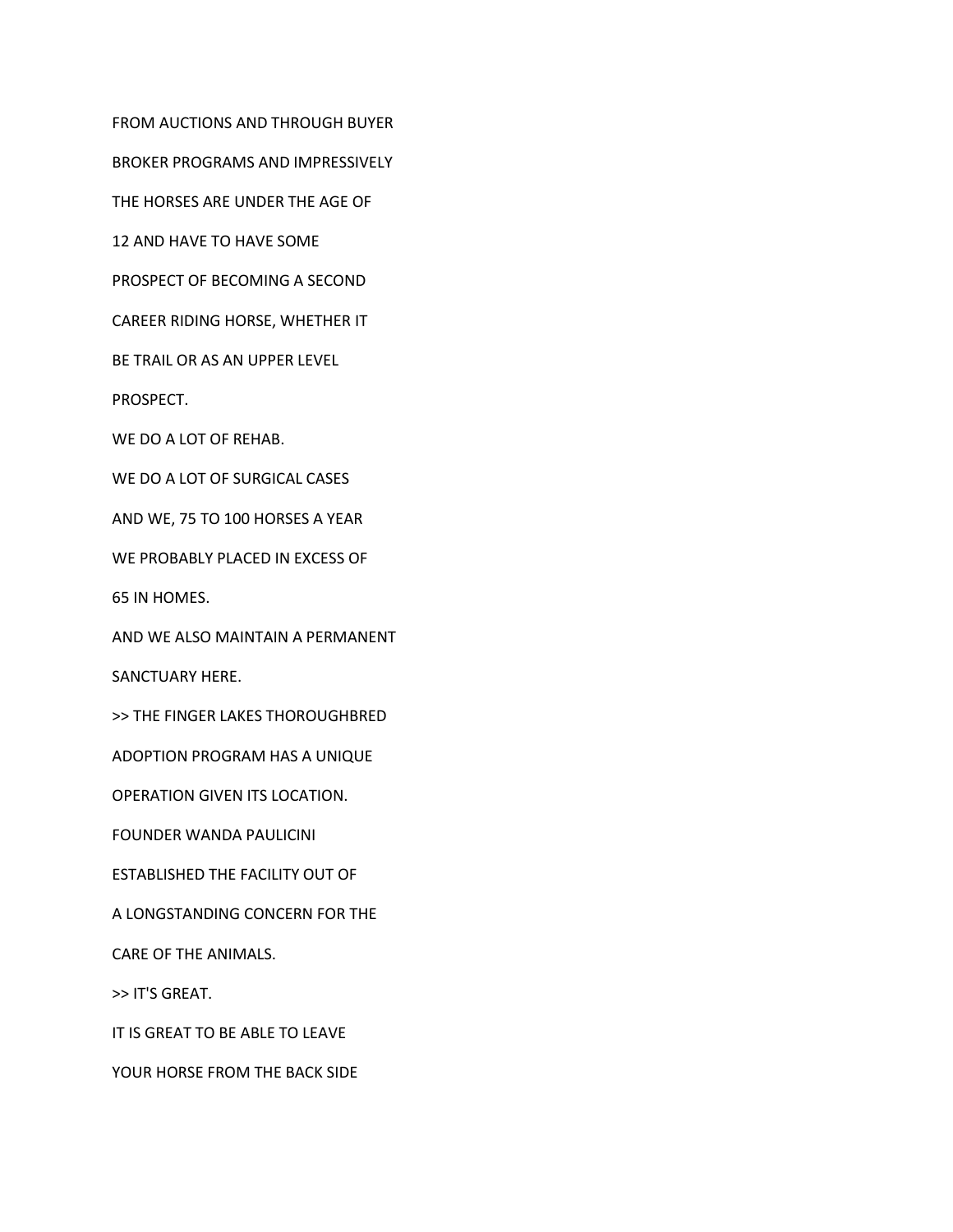OVER HERE.

THAT'S ONE OF THE BEST THINGS

ABOUT OUR PROGRAM, AND WE ARE

STILL THE ONLY ONE THAT'S

LOCATED ON THE RACETRACK.

>> OLD FRIENDS IS A SHOWCASE FOR

RESPONSIBLE HORSE RETIREMENT.

THE RESIDENTS HERE MANY OF THEM

FAMOUS THOROUGHBREDS, ARE TRULY

RETIRED AND SPEND THEIR DAYS

ENJOYING THE PASTURE.

>> WE'VE HAD HORSES GO THROUGH

OUR HALL OF FAME HERE AT

SARATOGA, PRECISIONNESS, FOR

EXAMPLE, WE HAD HIM IN HIS FINAL

DAYS AND WERE REALLY PLEASED TO

HAVE HIM.

HE'S THE LAST HORSE TO WIN A

STAKES RACE AT SIX FURLONG,

SEVEN FURLONGS, A MILE, A MILE

AND A QUARTER.

BLACK TIE AFFAIR, WON THE PRIUS

CUP CLASSIC.

IT'S JUST AMAZING GROUP AND AS I

SAID I WASN'T STAR STRUCK AROUND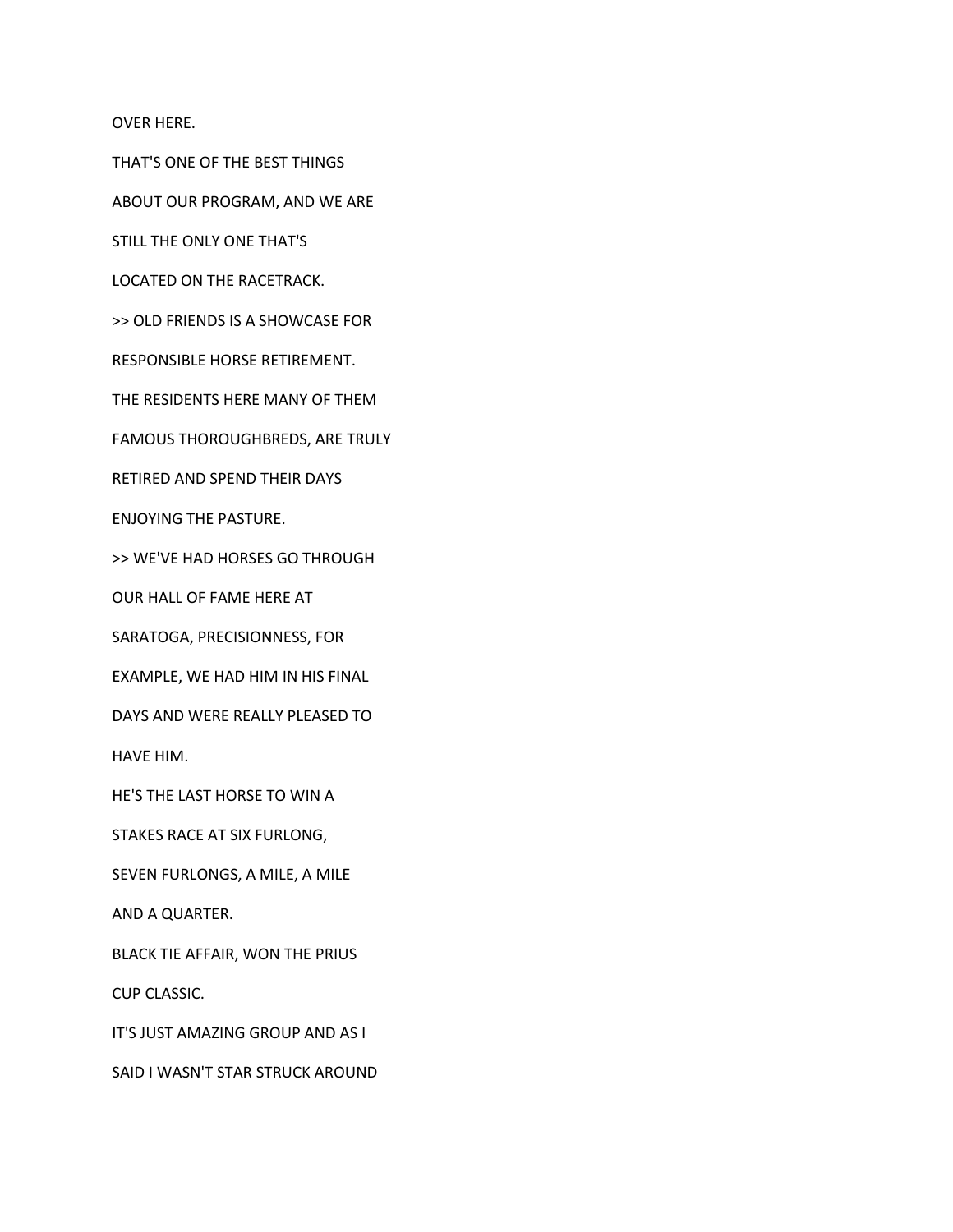THE MOVIE PEOPLE BUT I'M

COMPLETELY STAR STRUCK AROUND

THE ANIMALS.

I LOVE THEM.

I JUST CAN'T HELP IT.

>> ON AVERAGE THERE ARE 27,000

THOROUGHBRED STARTERS IN NEW

YORK STATE, BUT MOST PEOPLE

PROBABLY DON'T REALIZE THERE ARE

THREE TIMES AS MANY STANDARD

BREDS IN THE STATE, HARNESS

HORSES THAT MAY NOT RECEIVE THE

FAME AND NOTORIETY OF THEIR

THOROUGHBRED CAN YOU SEEIN, ALSO

NEED CARE AFTER THEIR RACING

DAYS ARE OVER.

SUNSHINE HORSES IN CENTRAL NEW

YORK IS A PROGRAM SPECIALIZING

IN STANDARD BREDS.

THEIR MOTTO IS HELPING HORSES

HELPING PEOPLE.

THIS ALL VOLUNTEER ORGANIZATION

NOT ONLY BENEFITS THE HORSES

THROUGH RETRAINING AND ADOPTION

IT BENEFITS THE PEOPLE WHO WORK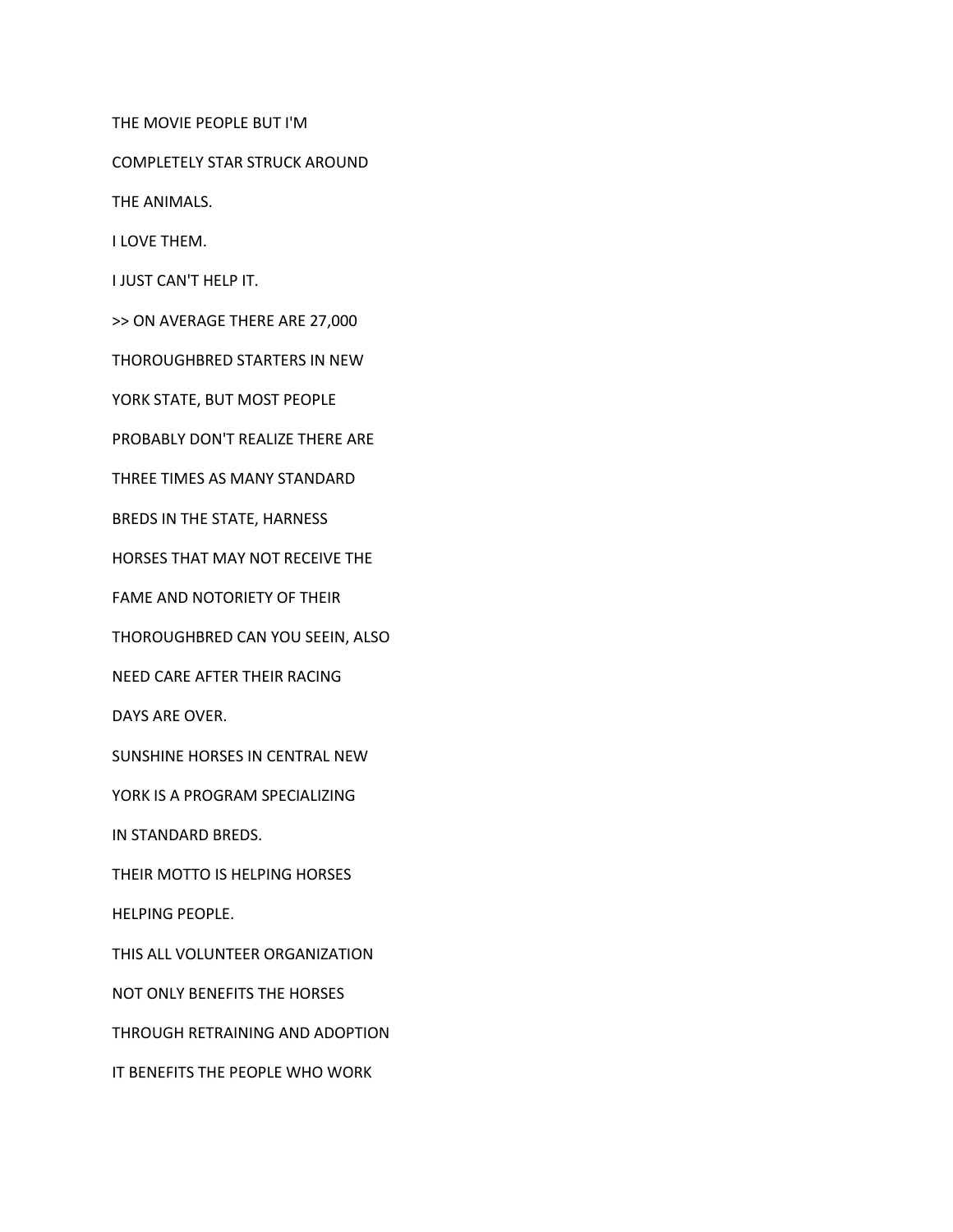WITH THE ANIMALS.

>> WE FIND A NICHE, PEOPLE COME

HERE WITH NO EXPERIENCE WHATEVER

WITH HORSES AND THEY MAY JUST DO

WATER BUCKETS.

WE HAD A WOMAN WHO IS DEATHLY

AFRAID AND HER DOCTOR SAID GO TO

SUNSHINE AND DO IT.

NOW SHE'S ACTUALLY UP TO

GROOMING SO WE DO HAVE THAT

NICHE THAT WE DO HELP WITH

VETERANS AND YOUTH AND

EVERYTHING LIKE THAT.

THEY'RE GOOD THERAPY HORSES AS

WELL.

THEY WORK WITH KIDS.

THEY WORK WELL WITH KIDS.

YOU JUST HAVE TO GET TO KNOW THE

HORSE AND YOU CAN FIGURE OUT

WHAT THE BEST THING FOR THEM IS.

WHEN WE ADOPT A HORSE, A LOT OF

WHAT WE DO IS TALK TO THE PERSON

WHAT DO YOU WANT, WHAT IS YOUR

SKILL LEVEL, WE TRY TO MATCH

THEM UP.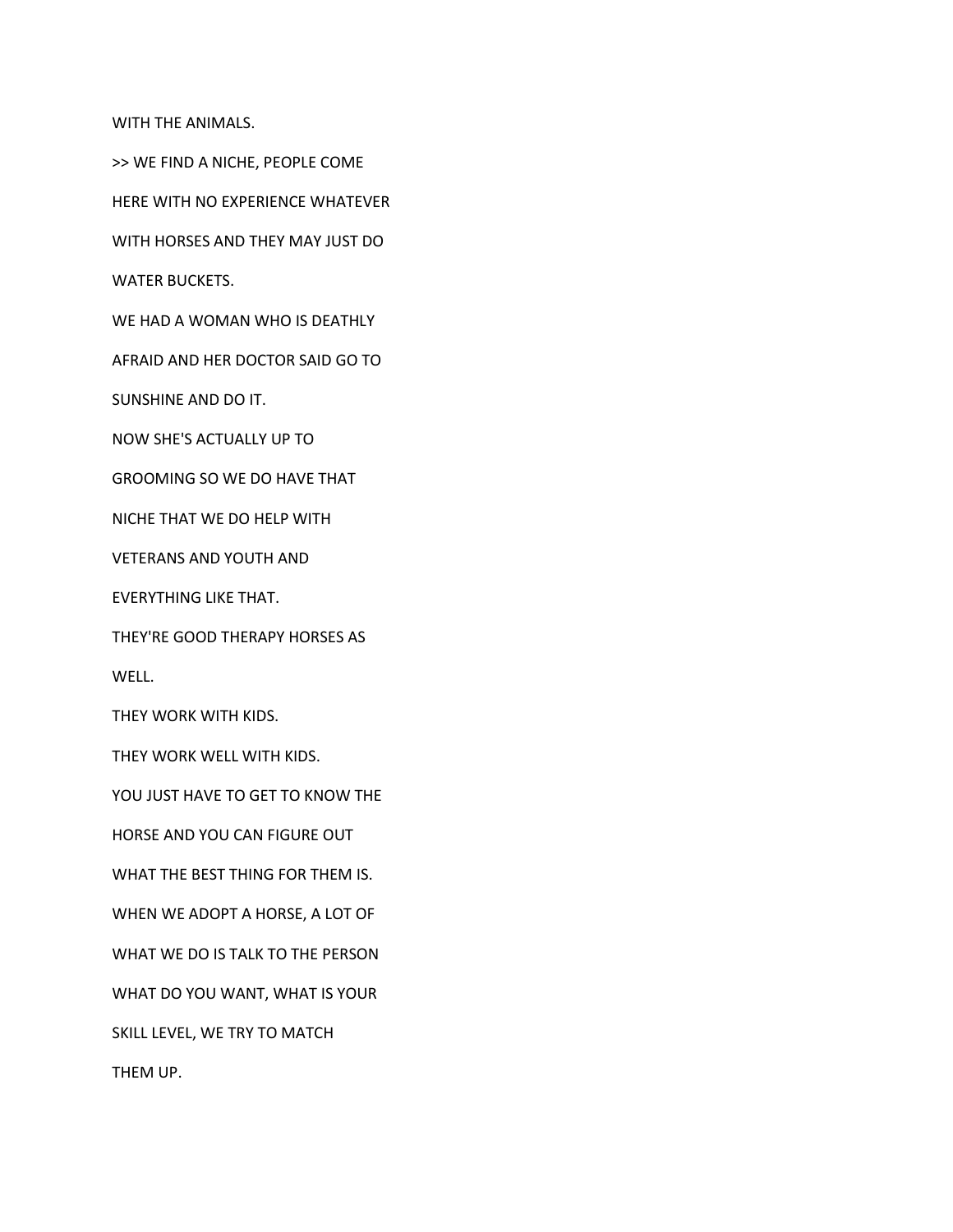FOR WHATEVER REASON IT DOESN'T WORK THEY'LL COME BACK TO US AND WE'LL FIND THE RIGHT PLACE FOR THEM. IT'S OUR GOAL TO FIND THE RIGHT ADOPTER, WHATEVER THEY'RE WORKING FOR, A STANDARD BRED CAN DO IT, IT'S JUST WHICH STANDARD BRED. >> AFTERCARE ORGANIZATIONS LIKE SUNSHINE HELP THE COMMUNITY BY PROVIDING IMPORTANT SOCIAL ENGAGEMENT TO THOSE WHO NEED IT. JOAN WILDING FROM HUTCHINGS PSYCHIATRIC CENTER IMMEDIATELY RECOGNIZED THE BENEFIT OF HAVING MEMBERS OF THE COMMUNITY WORK WITH THE HORSES AT SUNSHINE. >> THEY COME FOR DIFFERENT REASONS, MIGHT BE JUST SOCIALIZATION, IT MIGHT BE WHERE YOU SEE PEOPLE IN DIFFERENT LIGHT, WHERE THEY HAVE, THEY DON'T TALK VERY MUCH AT ALL, THEY COME HERE AND THEY JUST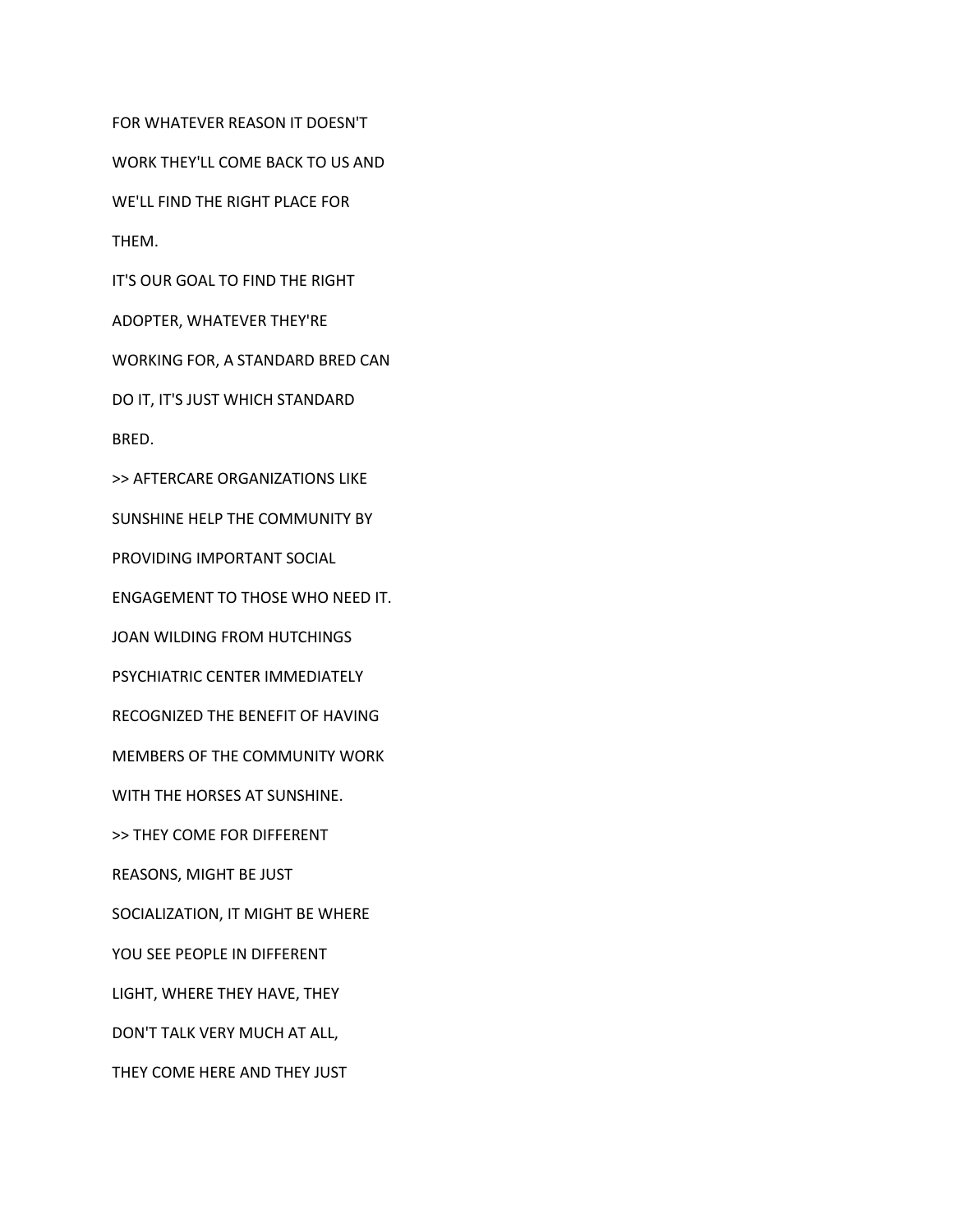KIND OF CONNECT WITH THE

ANIMALS, AND YOU JUST FEED THEM,

AND THEY BLOSSOM.

IT'S BEEN A WONDERFUL PROGRAM.

>> RACEHORSES HAVE SKILL SETS

THAT ARE TAILOR MADE FOR SECOND

CAREERS.

THAT'S WHY IT'S IMPORTANT THAT

OWNERS, TRAINERS AND ALL

CONNECTIONS WORK TOGETHER TO

MAKE SURE A HORSE IS HEALTHY AND

RESPONSIBLY RETIRED SO THAT IT

HAS THE OPPORTUNITY TO THRIVE IN

ANOTHER LINE OF WORK.

SECOND CAREERS CAN INCLUDE

SERIOUS WORK, SUCH AS WORKING AS

POLICE MOUNTS, PERFORMANCE, SUCH

AS SHOW AND JUMP COMPETITIONS,

OR RECREATION, SUCH AS TRAIL

RIDING.

>> THEY'RE HUNTERS, JUMPERS,

THEY'RE GREAT ON THE TRAIL.

SUCH GOOD GROUND MANNERS AND

THAT'S FROM THE TRACK MOSTLY.

THEY CAN DO ANYTHING THAT YOU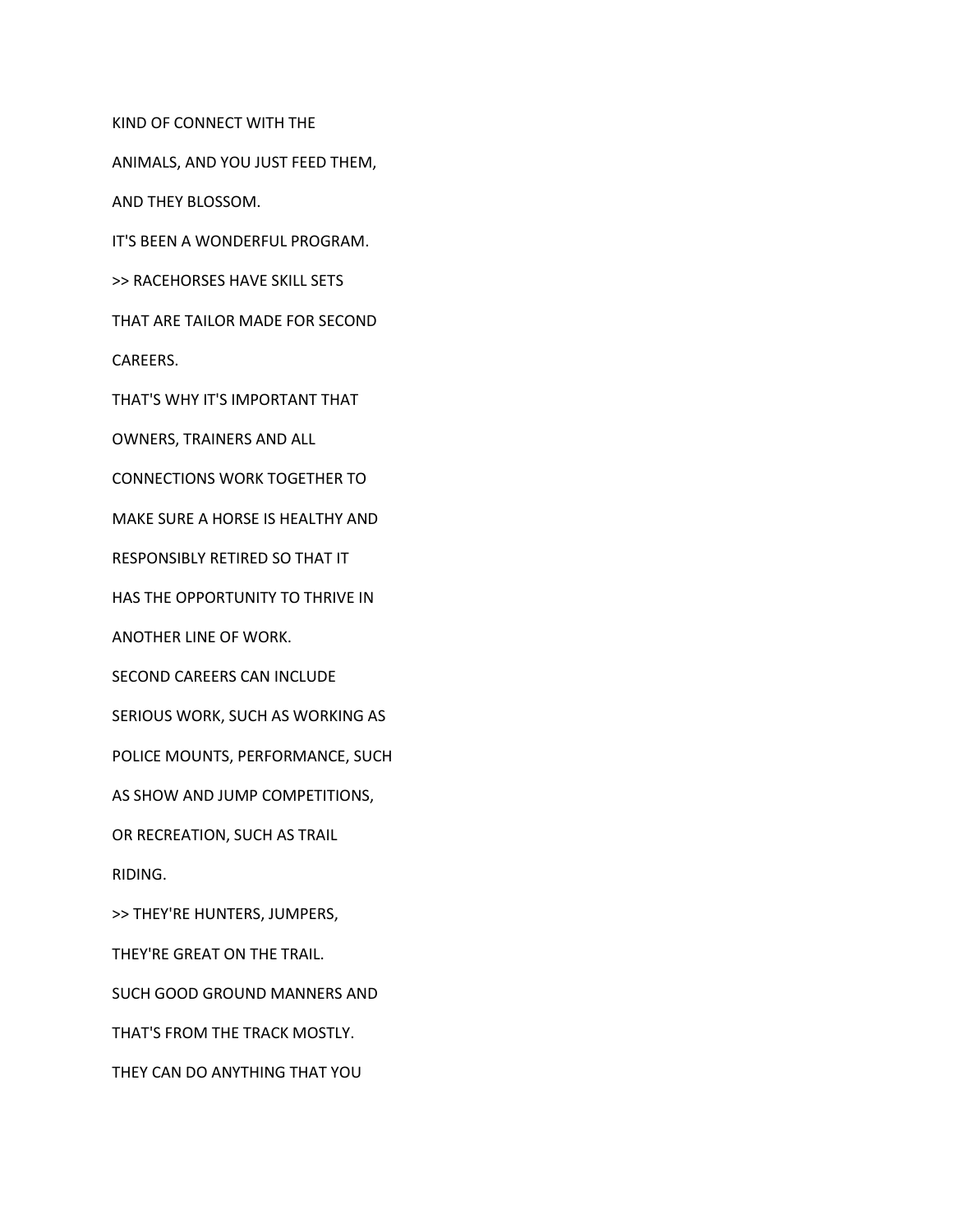ASK THEM TO DO.

THEY'RE REARING ANIMALS.

YOU KNOW, THEY CAN DO ANYTHING.

>> IN THE END, ALL PARTICIPANTS

IN THE HORSE RACING INDUSTRY

HAVE A DUTY TO LOOK AFTER THESE

ANIMALS THAT PROVIDE US WITH SO

MUCH ENTERTAINMENT, AND TAKE

STEPS TO ENSURE THAT THEY HAVE A

SAFE AND COMFORTABLE LIFE BOTH

ON AND OFF THE TRACK.

>> IF YOU'RE GOING TO DO

SOMETHING TO A HORSE, MAKE SURE

IT'S IN THE HORSE'S BEST

INTERESTS AND IF YOU THINK WHAT

YOU'RE GOING TO DO IS IN THE

HORSE'S BEST INTEREST, DO IT.

IF IT'S NOT, DON'T.

IT'S A VERY SIMPLE WAY TO DO IT,

BUT I THINK IT'S A GOOD RULE.

>> NEW YORK'S HORSE RACE

SOMETHING SECOND TO NONE BECAUSE

AS AN INDUSTRY, WE KNOW THESE

HORSES THAT GIVE THEIR VERY BEST

DESERVE OUR VERY BEST IN RETURN.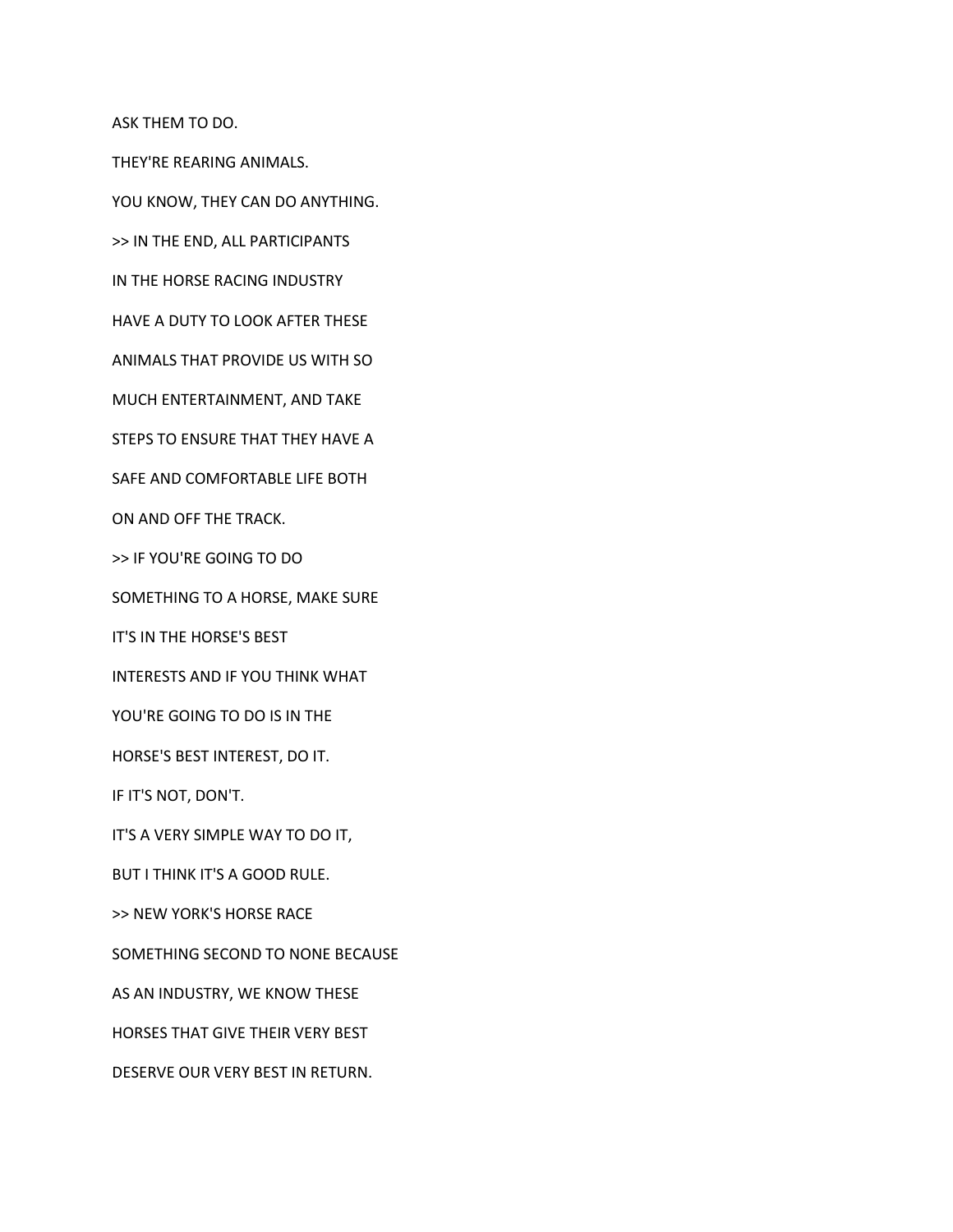CONSIDER THE HORSE'S LIFESPAN,

AND TAKE STEPS TO LEARN ABOUT

THE RESOURCES AVAILABLE WHEN

GETTING INTO THE RACING GAME.

LET'S CONTINUE TO BE A MODEL FOR

THE REST OF THE WORLD AND WORK

TOGETHER TO MAKE SURE THESE

ATHLETES ARE TREATED WITH THE

BEST CARE FOR THEIR ENTIRE

LIVES.

I'M LARRY COLEMAN.

THANKS FOR WATCHING.

\M\M

\M\M

>> I WAS WONDERING, LEE, IF I

COULD PUT YOU ON THE SPOT A

LITTLE.

COULD YOU TELL US WHAT WENT INTO

MAKING THE VIDEO, WHAT YOU'RE

AIMING FOR ON THIS AND THE USE

OF THE LONG FORM WILL BE, AND

THEN WHAT ARE YOU GOING TO DO TO

TRY TO FOCUS AND HONE THAT DOWN

INTO SOMETHING THAT'S NOT

PUNITIVE FOR INDIVIDUALS THAT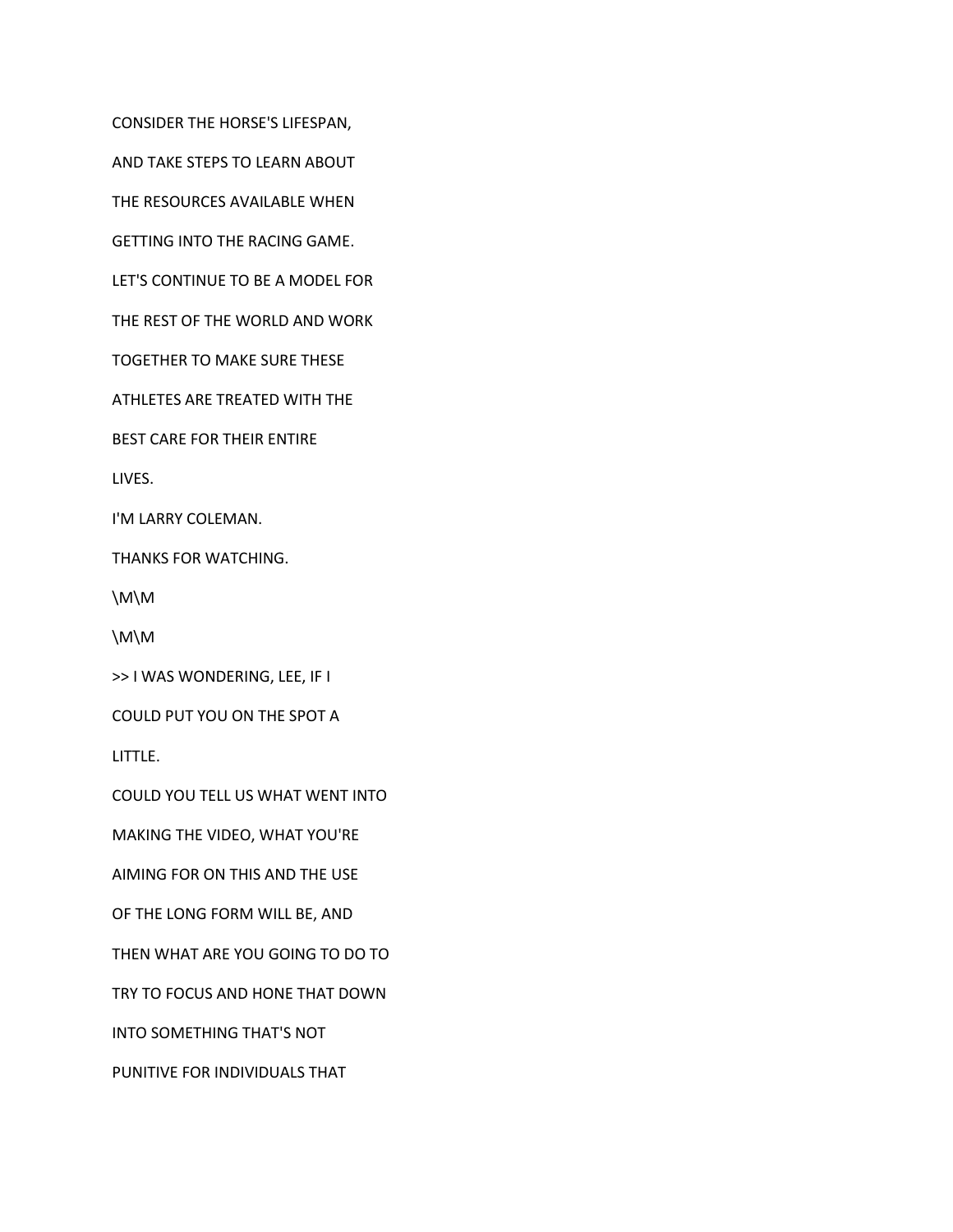ARE GOING TO BE LOOKING TO CHECK

THAT BOX WHEN THEY APPLY FOR

THEIR LICENSE OR THEIR RENEWAL?

>> SURE.

SINCE WE ANNOUNCED THIS PROJECT

ABOUT A YEAR AGO, IT WAS SLOW

MOVING THROUGH THE WINNER

OBVIOUSLY A LOT OF FACILITIES

ARE, WERE UNAVAILABLE FOR ONE

REASON OR ANOTHER.

ONCE THE WEATHER BROKE WE HAD A

VERY TRUNCATED SCHEDULE WITH THE

OFFICE OF MEDIA SERVICES, WHICH

IS BASICALLY THE STATE

PRODUCTION COMPANY THAT ACTUALLY

ARE DOING THE WEBCASTING FOR US

HERE TODAY.

THIS IS ALL DONE IN-HOUSE BY NEW

YORK STATE GOVERNMENT.

SO WE, MYSELF, AND THE

PRODUCTION CREW, TOOK THREE

DAYS, LITERALLY TRAVELED TO

STATES FOR THE VARIOUS FARMS AND

FACILITIES YOU SEE ON THE

GROUNDS, IN THE VIDEO, WE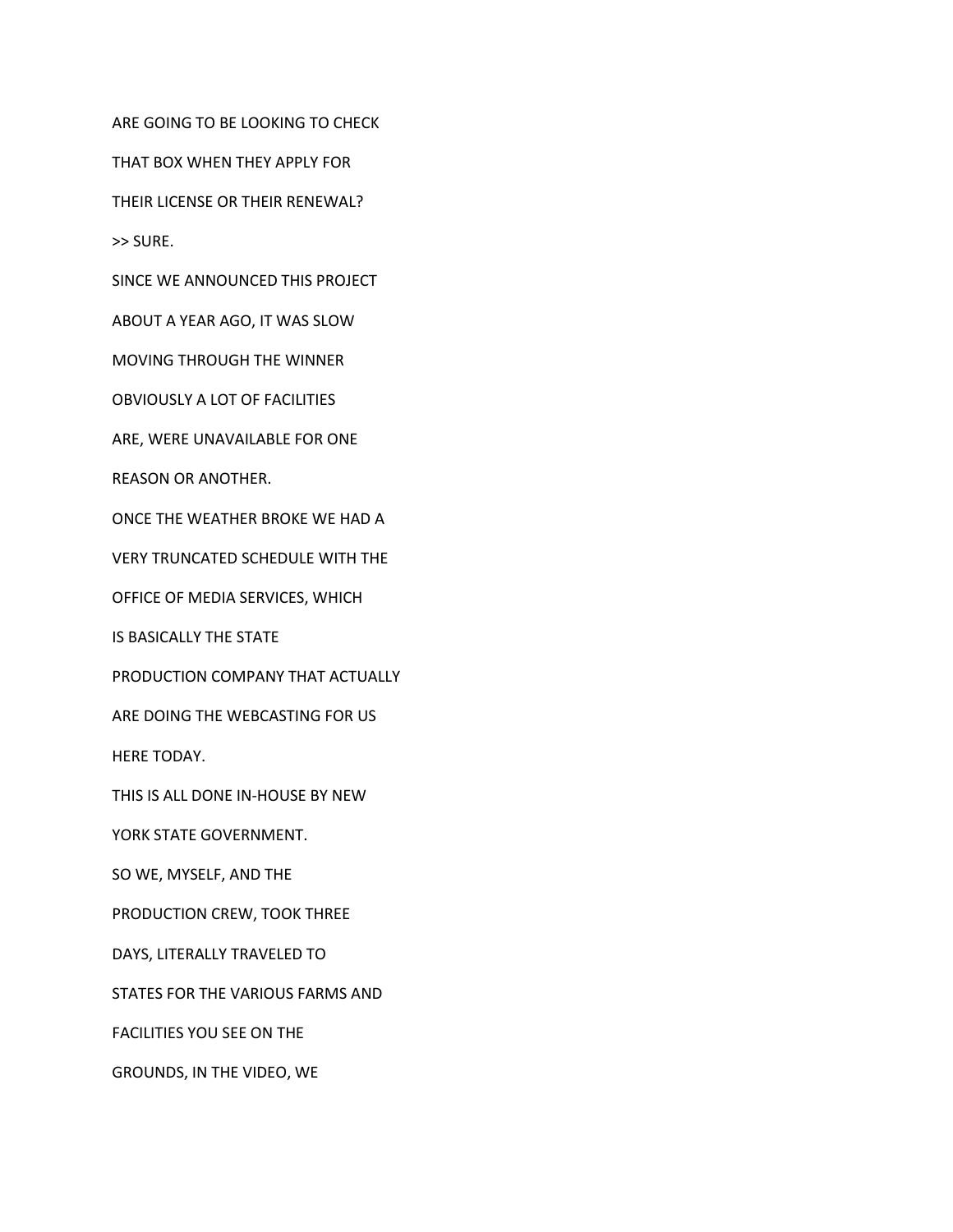COULDN'T GET TO EVERY ONE.

THERE'S A NUMBER OF FACILITIES

IN NEW YORK STATE, TRF, EQUAN

EQUINE ADVOCATES WE DIDN'T HAVE

THE TIME AND AVAILABILITY TO GET

OUT AND GET TO ALL THE PLACES

BUT WE WANTED TO GET AS BROAD AS

WE COULD, INCLUDING STANDARD

BREDS, THAT'S WHY YOU HAVE

SUNSHINE HORSES PROMINENTLY

FEATURED AS WELL.

THAT WAS IN THE SPRING, AND THEN

IT WAS A MATTER OF GOING THROUGH

EDITING DOWN EVERYTHING AND

GETTING TO WHAT YOU HAVE HERE,

WHAT YOU SAW TODAY, WHICH IS A

ROUGH CUT.

IT DOES NEED TO BE SHORTENED A

LITTLE BIT, I THINK.

CERTAINLY IF PEOPLE HERE HAVE

FEEDBACK WHEN WE'RE TALKING

LATER, WE'D LOVE TO HEAR IT, AND

OUR GOAL IS TO MAKE, LIKE ROB

SAID, TWO VERSIONS, ONE THAT'S

FIVE, SIX MINUTES TOPS, THAT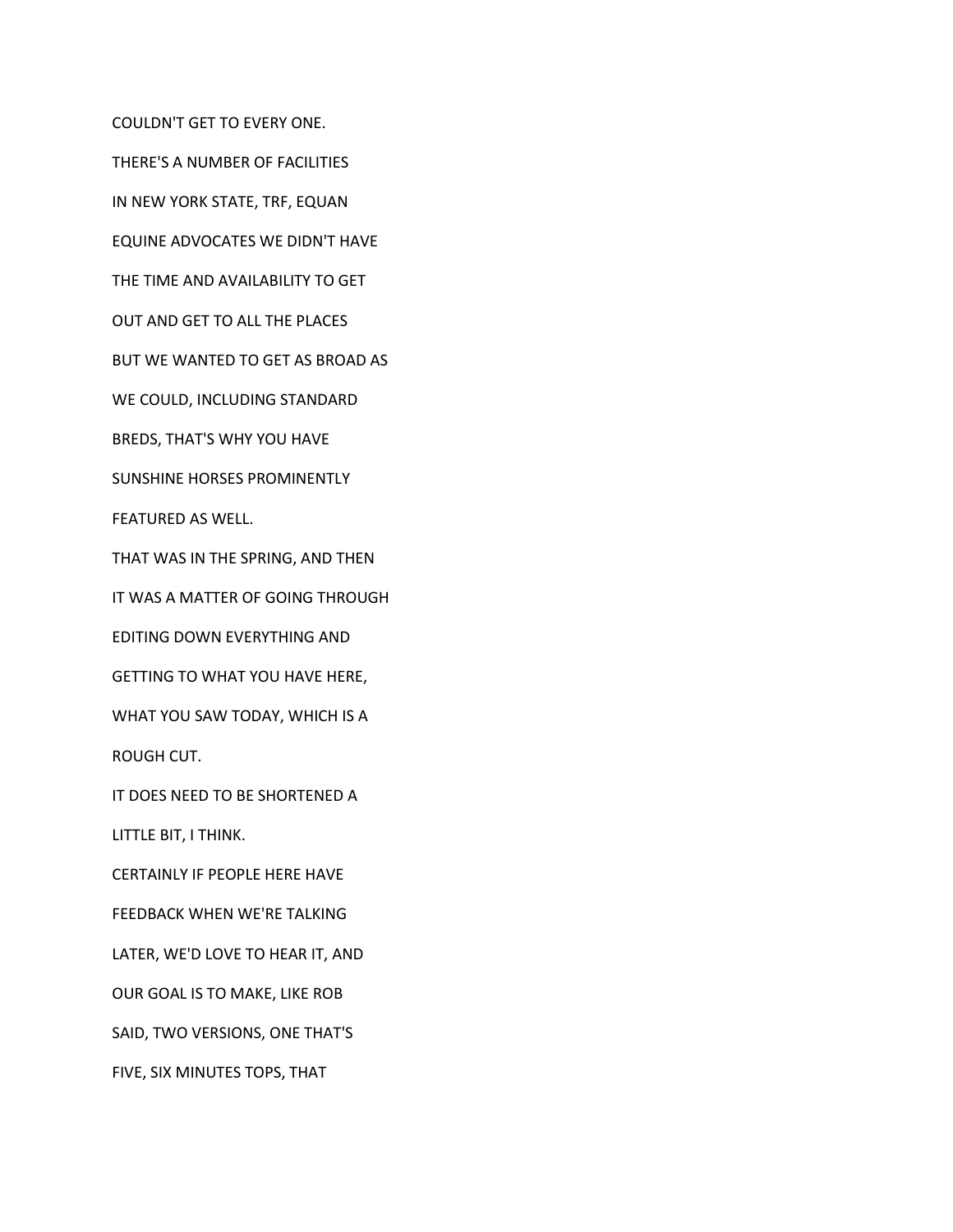WILL BE REQUIRED VIEWING FOR ANYBODY WHO IS APPLYING FOR A TRAINERS LICENSE OR RENEWING A TRAINERS AND OWNER'S LICENSE AND ASSISTANT TRAINERS LICENSE I BELIEVE AND THE LONGER FORM VIDEO, NOT QUITE AS LONG AS WHAT YOU JUST SAW BUT YOU KNOW, KIND OF ENCAPSULATES THE WHOLE ISSUE OF AFTERCARE AND RESPONSIBLE HORSE OWNERSHIP. WE WANT TO MAKE THAT AVAILABLE TO EVERYBODY. IT WILL LIVE ON OUR WEBSITE, BE ON YOUTUBE FOR ANYBODY TO USE, WE'RE HOPING THAT THE TRACKS IN NEW YORK STATE WILL SHOW IT IN BETWEEN RACES ON THEIR IN-HOUSE SIMULCAST FEEDS, CARRY IT ON THEIR SIMULCAST FEEDS SO PEOPLE ACROSS THE COUNTRY OR ACROSS THE WORLD WHO ARE WATCHING THESE RACES CAN SEE CLIPS OF THAT. IT WILL BE AVAILABLE FOR YOU GUYS ALL TO DOWNLOAD TO SHARE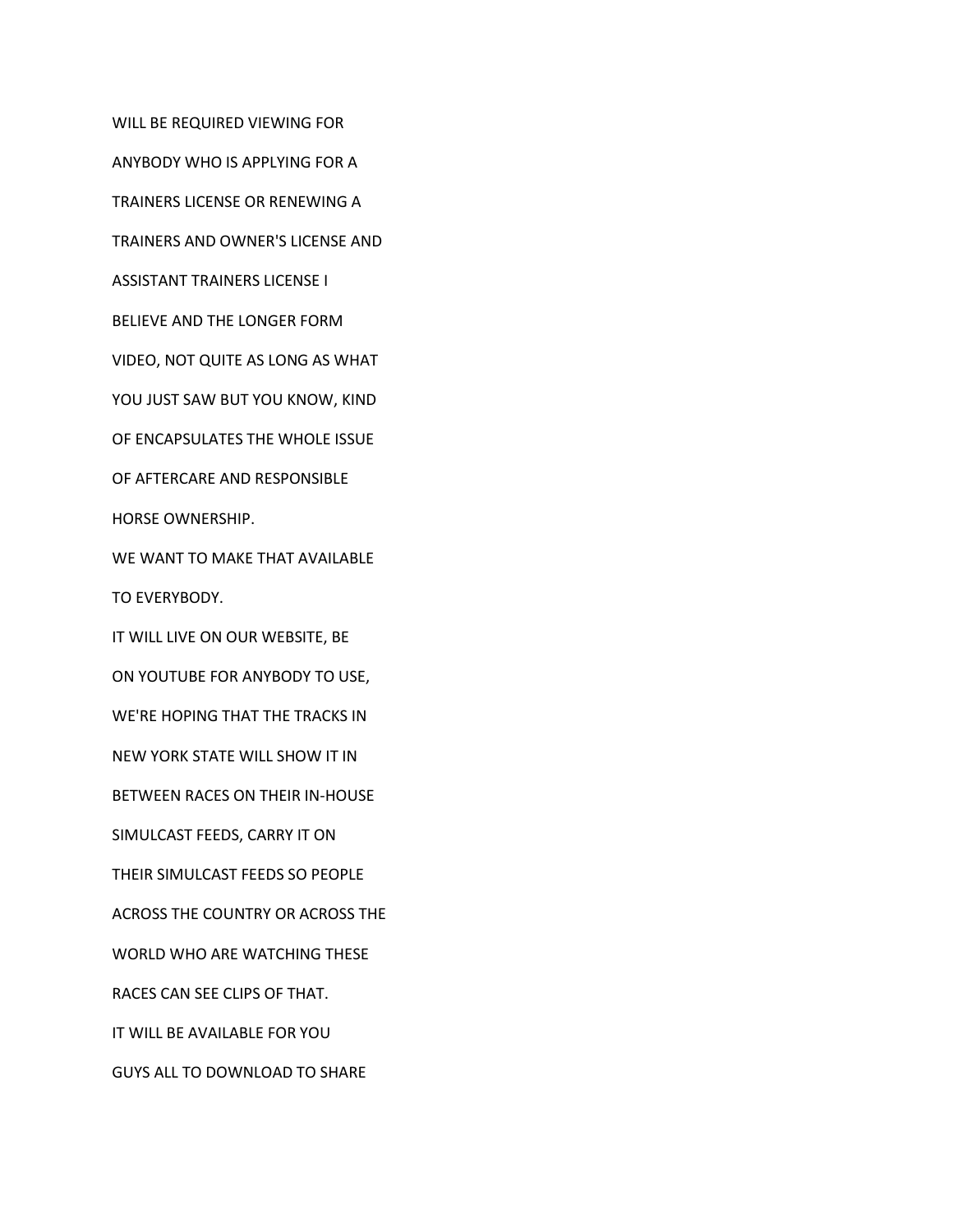WITH YOUR FRIENDS AND YOUR NETWORKS, AND AGAIN, JUST KIND OF SERVES TO HELP GET THE WORD OUT ABOUT THE GREAT WORK THAT EVERYBODY HERE DOES, AND TO HOPEFULLY DRIVE MORE RESOURCES AND MORE ATTENTION TO THE ISSUES OF AFTERCARE. >> I APPRECIATE IT. AS I MENTIONED, THE NEXT ITEM WE WANTED TO TALK ABOUT WAS SOME OF THE RESEARCH THAT WE'VE BEEN ATTEMPTING TO UNDERTAKE, BUT, AND THAT WILL BE DONE OR PRESENTED BY MR. KNOWLTON, BUT BEFORE I TURN IT OVER TO JACK I'D BE REMISS IF I DIDN'T THANK TIPTON'S COMPANY FOR THE GENERAL ALLOWANCE IN AFFORDING US THE ABILITY TO USE THIS PAVILION FOR TODAY'S EVENT. TIPTON HAS BEEN A LONG SUPPORTER OF THOROUGHBRED AFTERCARE, PIONEERING A CHECK-OFF SYSTEM THAT ALLOWS THOSE USING THEIR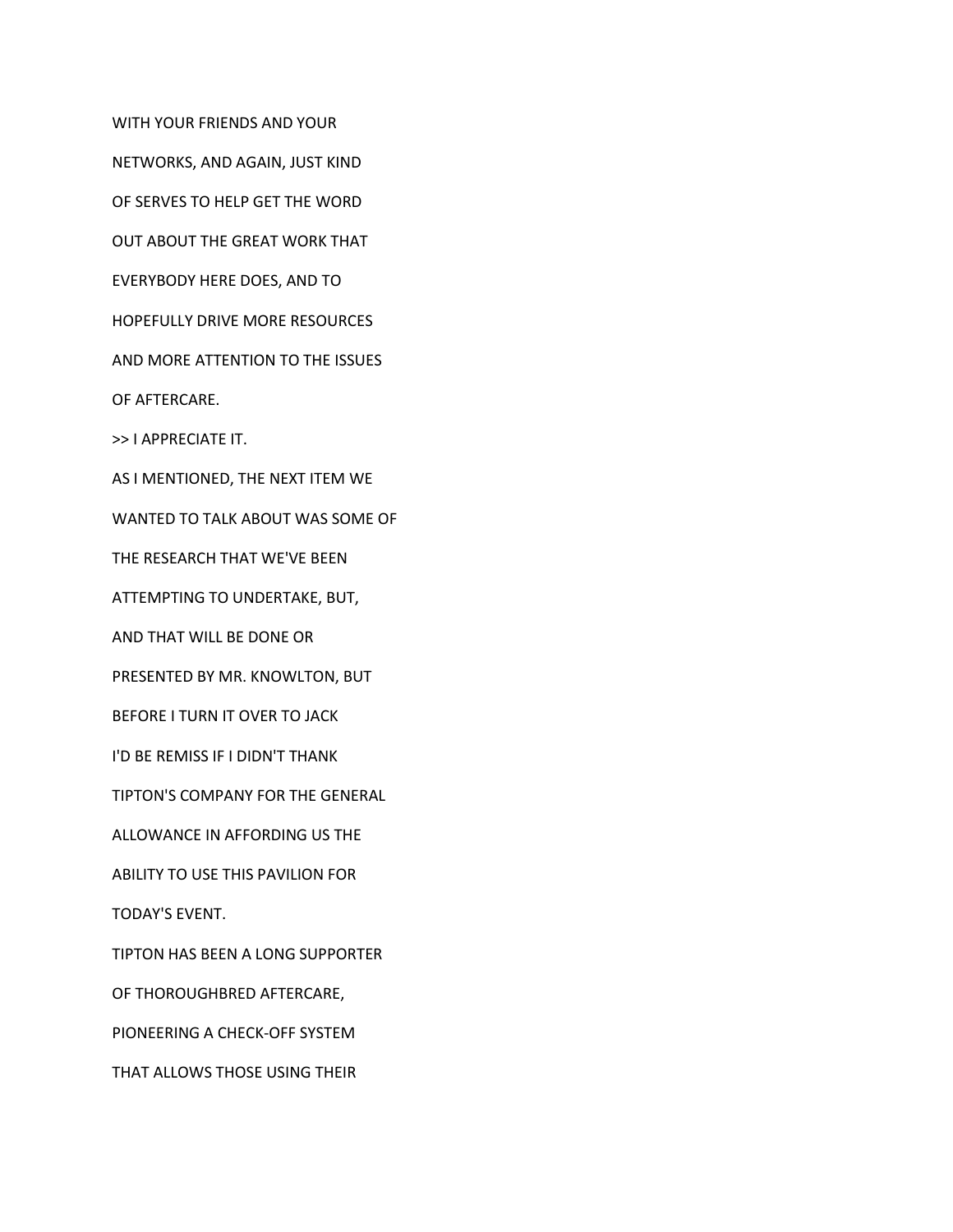SERVICES TO DIRECTLY BENEFIT

AFTERCARE PROGRAMS AND WE'RE

HIGHLY APPRECIATIVE.

JACK KNOWLTON IS KNOWN TO MANY

PEOPLE IN THE COMMUNITY HERE AS

THE PRESIDENT OF EMPIRE HEALTH

ADVISERS, WHICH IS A HEALTH CARE

CONSULTING FIRM LOCATED IN

SARATOGA SPRINGS BUT HE'S BETTER

KNOWN FOR HIS INVOLVEMENT IN

RACING.

HIS INVOLVEMENT IN RACING BEGAN

IN 198 WHEN HE BECAME A PARTNER

IN HIS FIRST STANDARD BRED.

BEST KNOWN AS A FOUNDING MEMBER

AND THE MANAGING PARTNER OF

SAKATOBA STABLE AND FUNNYCIDE,

THE NEW YORK BRED WHO WON THE

STAKES IN 2003.

MR. KNOWLTON?

[ APPLAUSE ]

>> THANK YOU, ROB.

IT'S A PLEASURE TO BE HERE FOR

THE SECOND YEAR, AND FIRST OF

ALL, I'D LIKE TO REALLY THANK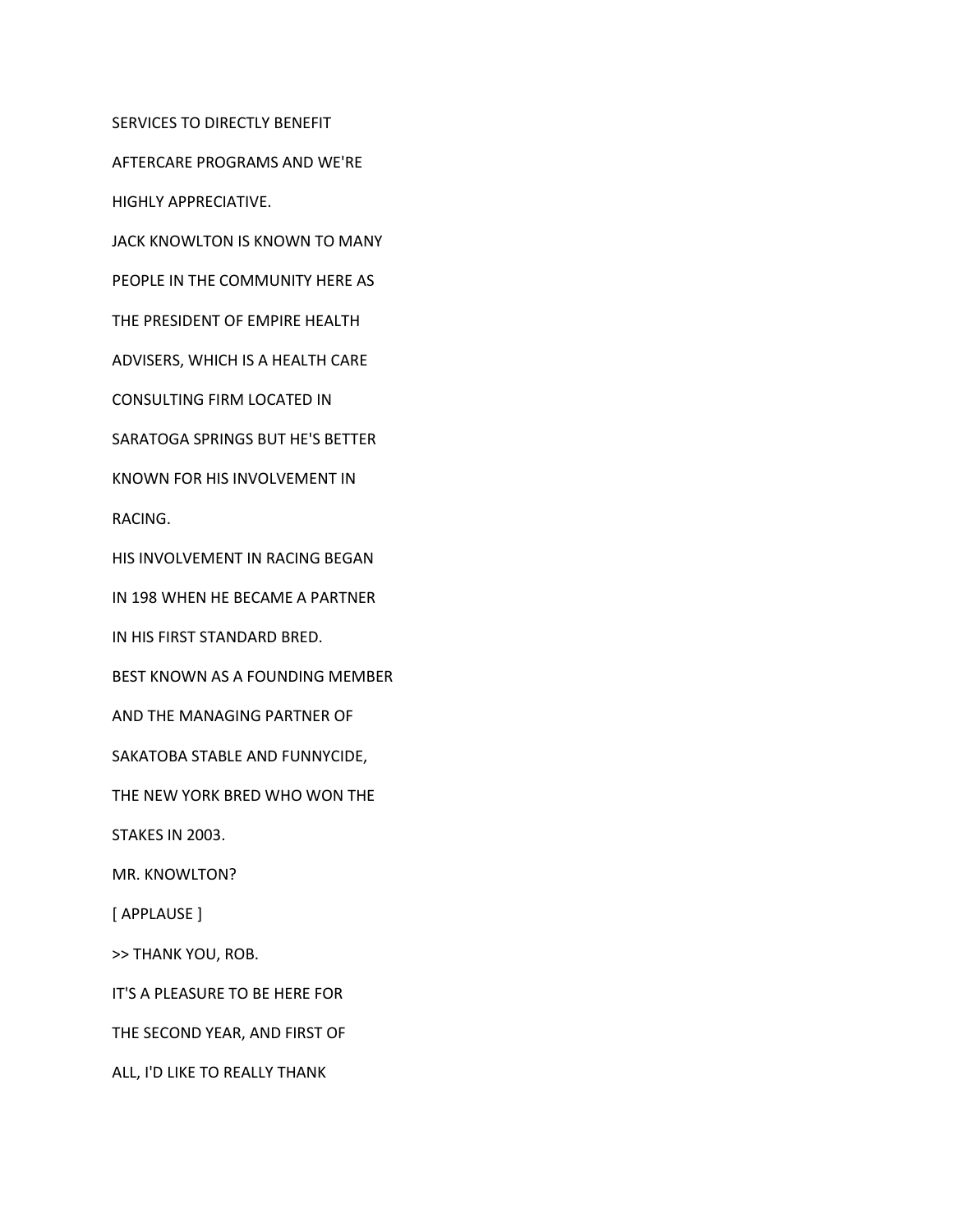THE LEADERSHIP OF ROB WILLIAMS

AND THE WORK LEE PARK HAS DONE

TO FOLLOW UP LAST YEAR'S INITIAL

MEETING.

LOT OF TIMES THESE THINGS OCCUR

AND A LOT OF THINGS ARE SAID BUT

NOTHING HAPPENS.

AS YOU CAN SEE I THINK THE VIDEO

THAT LEE HAS WORKED ON IS A

TREMENDOUS ACHIEVEMENT AND UNDER

ROB'S LEADERSHIP AND THE

LEADERSHIP OF THE GAMING

COMMISSION MEMBERS PARTICULARLY

PETER MACHETTI TO PUT AFTERCARE

INTO A LIME LIGHT AND HOPEFULLY

IT WILL CONTINUE TO MOVE

FORWARD.

LAST YEAR I DID AN UPDATE WHAT

WE'RE TRYING TO ACCOMPLISH AND

UNDERSTAND WHAT ARE THE NUMBERS,

WHAT ARE THE NEEDS AND I THINK

WE'RE FRUSTRATED WE HAVEN'T BEEN

ABLE TO GET WHERE WE WOULD LIKE

TO GET AND ONE OF THE THINGS

THAT I WOULD LIKE TO ASK THE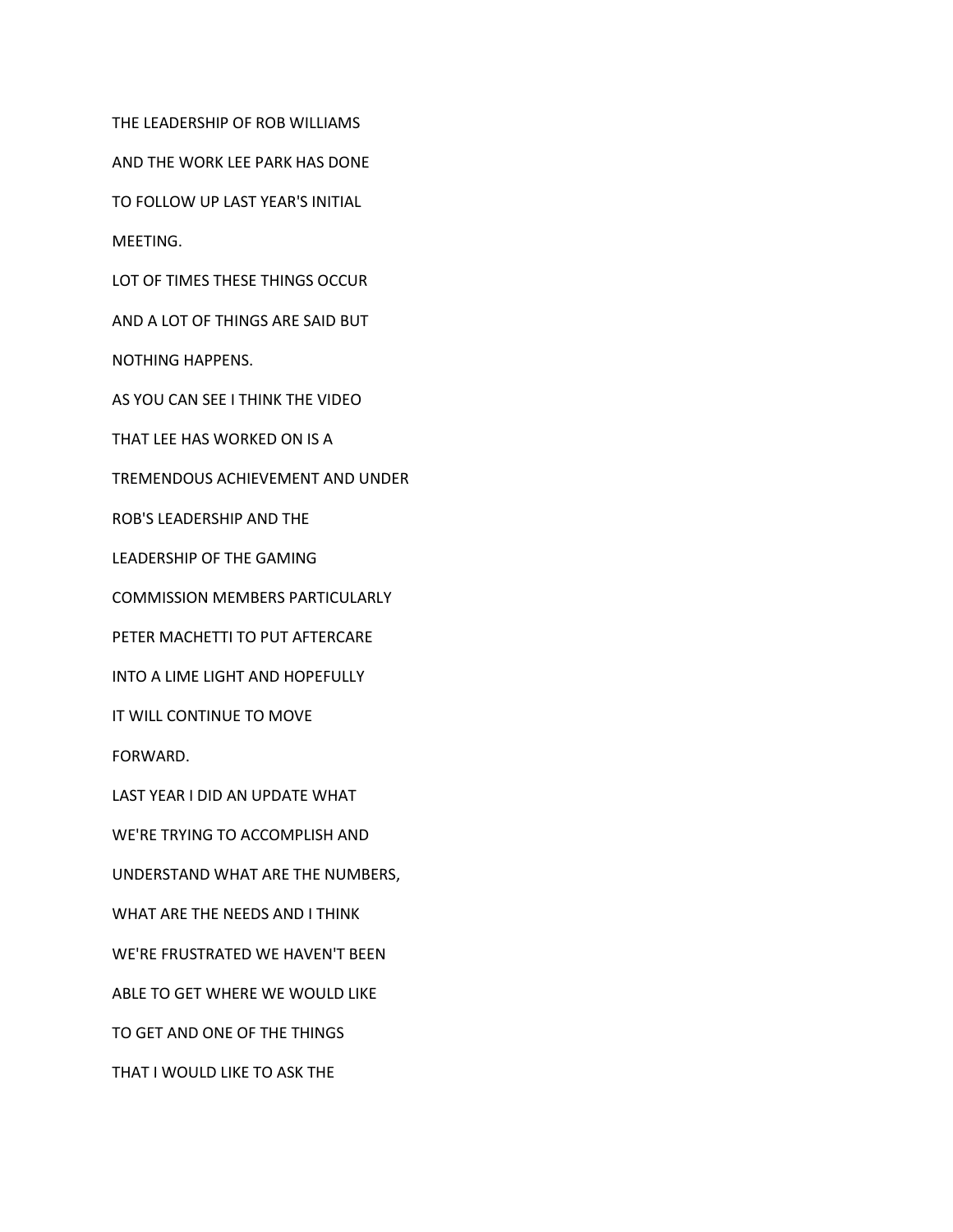TIME THAT EVERYONE CAN HAVE AN OPPORTUNITY TO GIVE FEEDBACK IS IDEAS ABOUT REALLY TRACKING AND MAYBE ON MORE OF A TIMELY BASIS, WHERE THOROUGHBREDS GO AFTER THEY LEAVE THE RACETRACK. >> TO THE RIGHT. >> OKAY, LAST YEAR WE DID INITIATIVE SOME WORK WITH THE JOCKEY CLUB AND THEY PROVIDED DATA ON EVERY NEW YORK THOROUGHBRED THAT RACED SOMEWHERE BETWEEN 2000 AND 2012 AND DID NOT RACE SINCE. THAT ENDED UP BEING A TOTAL OF 3,894 THOROUGHBREDS. ALSO TOLD US THE TRACK THAT THEY LAST RACED AND THE LAST TRAINER AND OWNER OF RECORD. COMMISSION STAFF HAVE DONE FOLLOW-UP TO SOME DEGREE SUCCESSFUL, TO A LOT OF DEGREE NOT SUCCESSFUL AND WE'LL SHOW YOU THE DATA ON WHERE WE ARE AT

AUDIENCE DURING THE FREESTANDING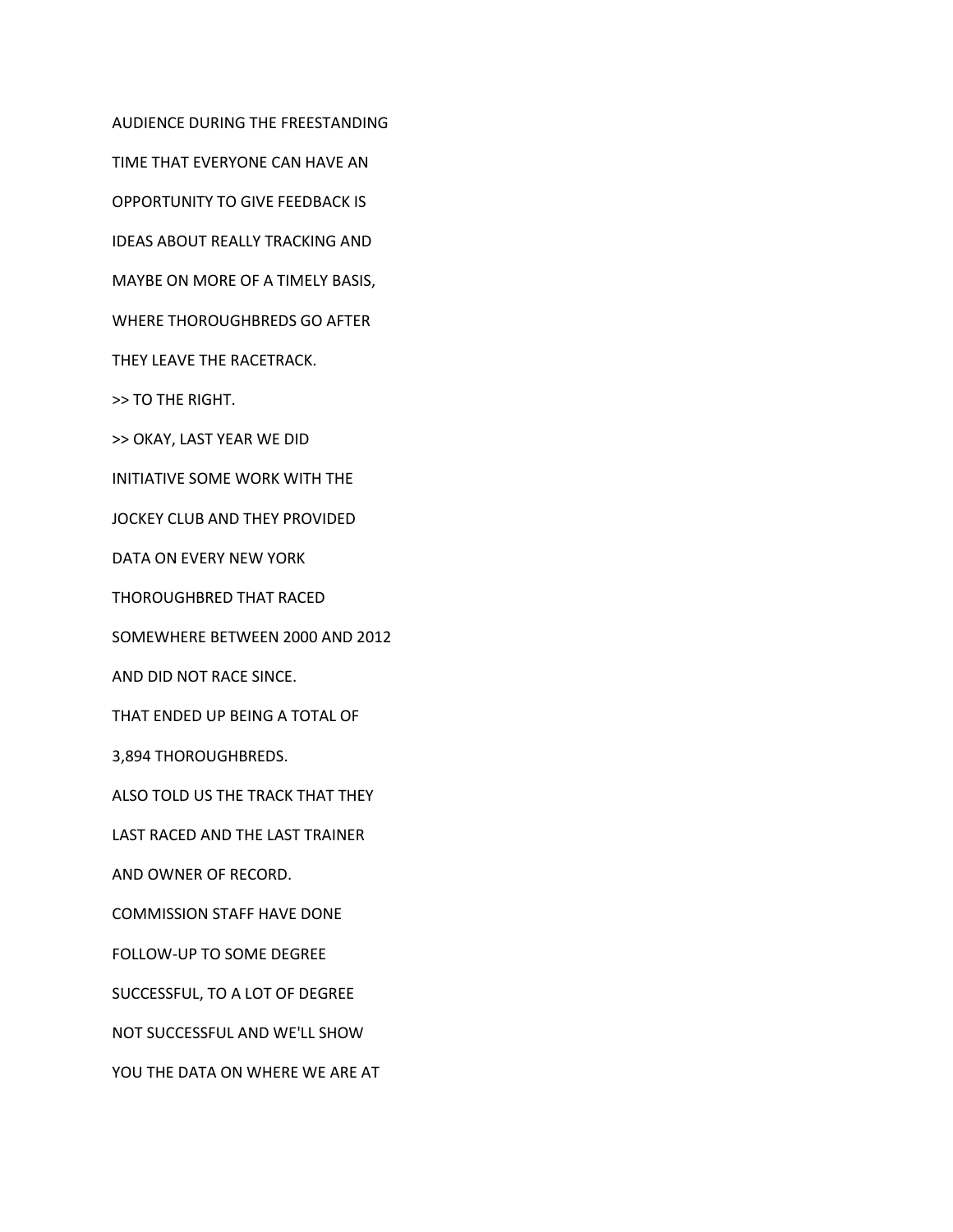THIS POINT IN THE FOLLOW-UP. WE DID WORK WITH A JOCKEY CLUB TO FIND OUT IF WE COULD HOW MANY OF THE HORSES HAD RETIRED OR FINISHED RACES SERVED AS BOOT MARES, THAT'S THE INFORMATION WE HAVE THIS YEAR FOR THE FIRST TIME. THE ULTIMATE GOAL REALLY IS TO PROVIDE THE THOROUGHBRED INDUSTRY OF INFORMATION ON WHERE THE HORSES GO AFTER THEY LEAVE THE TRACK, HOW MANY HAVE SECOND CAREERS, HOW MANY ARE SHIPPED OUT OF THE COUNTRY, HOW MANY HAVE DIED, AND HOW MANY CANNOT BE FOUND, AND AGAIN, WE'RE HOPING THAT THIS IS GOING TO, YOU KNOW, GIVE US SOME SENSE OF THE NEED. WE CONTINUE TO BE IN THE SITUATION WHERE WE HEAR THAT THERE ARE FUNDING NEEDS AND WE KNOW THAT'S TRUE AND HOW MANY HORSES ARE WE REALLY TALKING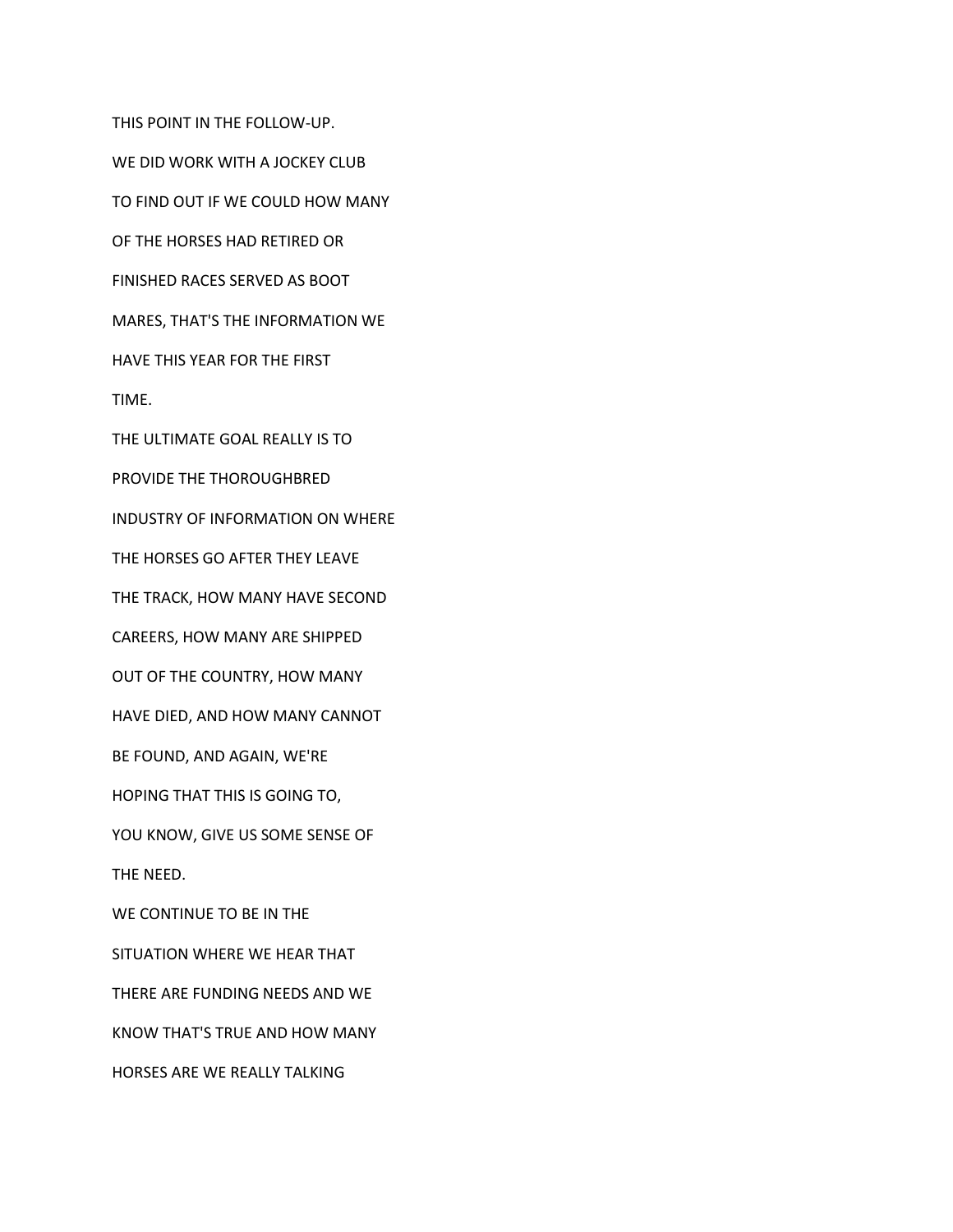ABOUT.

SO LOOKING AT THE SEX OF THE

RETIREES, 1,907 MARES, 1,634

GELDINGS AND 353 INTACT MALES

AND RIDGELINGS.

LOCATION OF THE LAST RACE, AND

THIS IS NOT SURPRISING WE SHARED

THIS WITH YOU LAST YEAR, BUT

FINGERLAKES ACCOUNTED FOR ABOUT

A THIRD OF THE HORSES WHERE THEY

HAD THEIR LAST RACE, AND SOME OF

THOSE HORSES HAD CAREERS AT

FINGERLAKES, A LOT OF HORSES

STARTED RUNNING AT NYRA TRACKS

AND ENDED UP RUNNING AT

FINGERLAKES.

WE'VE HAD THE EXPERIENCE AND

PROBABLY MOST OWNERS HAVE, THAT

HORSES THAT YOU HOPE ARE GOING

TO BE SUCCESSFUL AND NYRA

CIRCUIT, NOT QUITE GOOD ENOUGH

YET THEY'RE SOUND AND LOVE TO

RACE AND THERE IS AN OPPORTUNITY

TO CONTINUE TO RACE AND THEY

WILL GO TO FINGER LAKES AND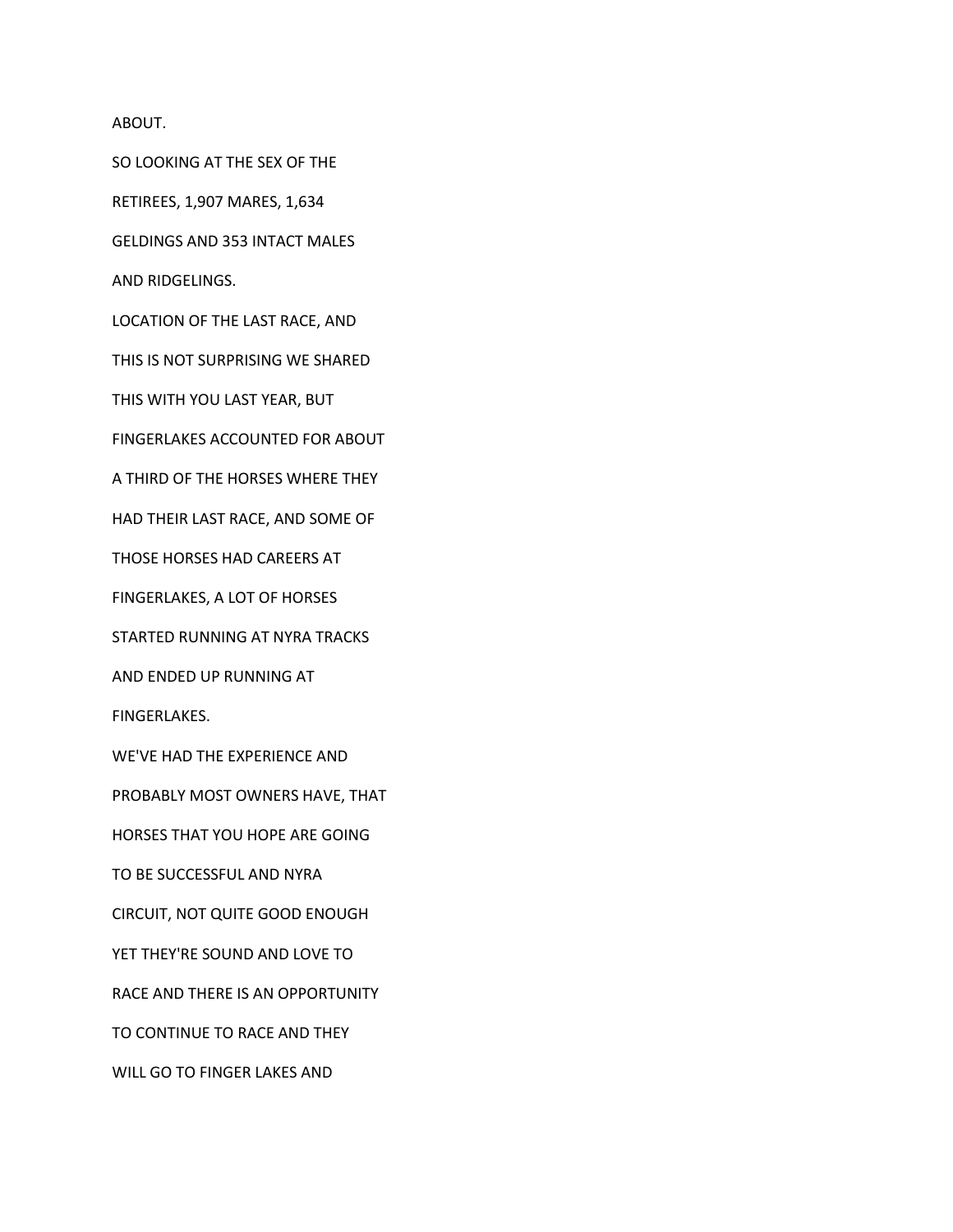THEY'LL RETIRE FROM THERE.

AQUEDUCT AND BELMONT ACCOUNT FOR

20%, SARATOGA ONLY ABOUT 3% AND

AS YOU SEE, THERE ARE A NUMBER

OF TRACKS THAT GO DOWN TO 1.5%

BUT ABOUT 20% ARE IN OTHER RACE

TRACKS.

WHEN WE GET INTO THE DATA THAT'S

ONE OF THE ISSUES, WE HAVE

BETTER LUCK KNOWING THE RACES IN

NEW YORK ARE BUT WHEN YOU SPREAD

OUT THROUGHOUT THE COUNTRY AND

IN CANADA AS WELL MUCH MORE

CHALLENGING.

SO THE STATE OF THE LAST RACE

FOR THESE HORSES, 58% WAS IN NEW

YORK, BUT ABOUT 42% WAS OUTSIDE

OF NEW YORK AND THAT OBVIOUSLY

GIVES US A LOT OF CHALLENGES IN

TERMS OF FINDING OUT WHERE THEY

WENT.

SO STAT US OF 3,800 AND 94 NEW

YORK THOROUGHBREDS, THE

NON-STATUS AT THIS POINT WAS

1,082, WHICH IS ONLY 27.8%.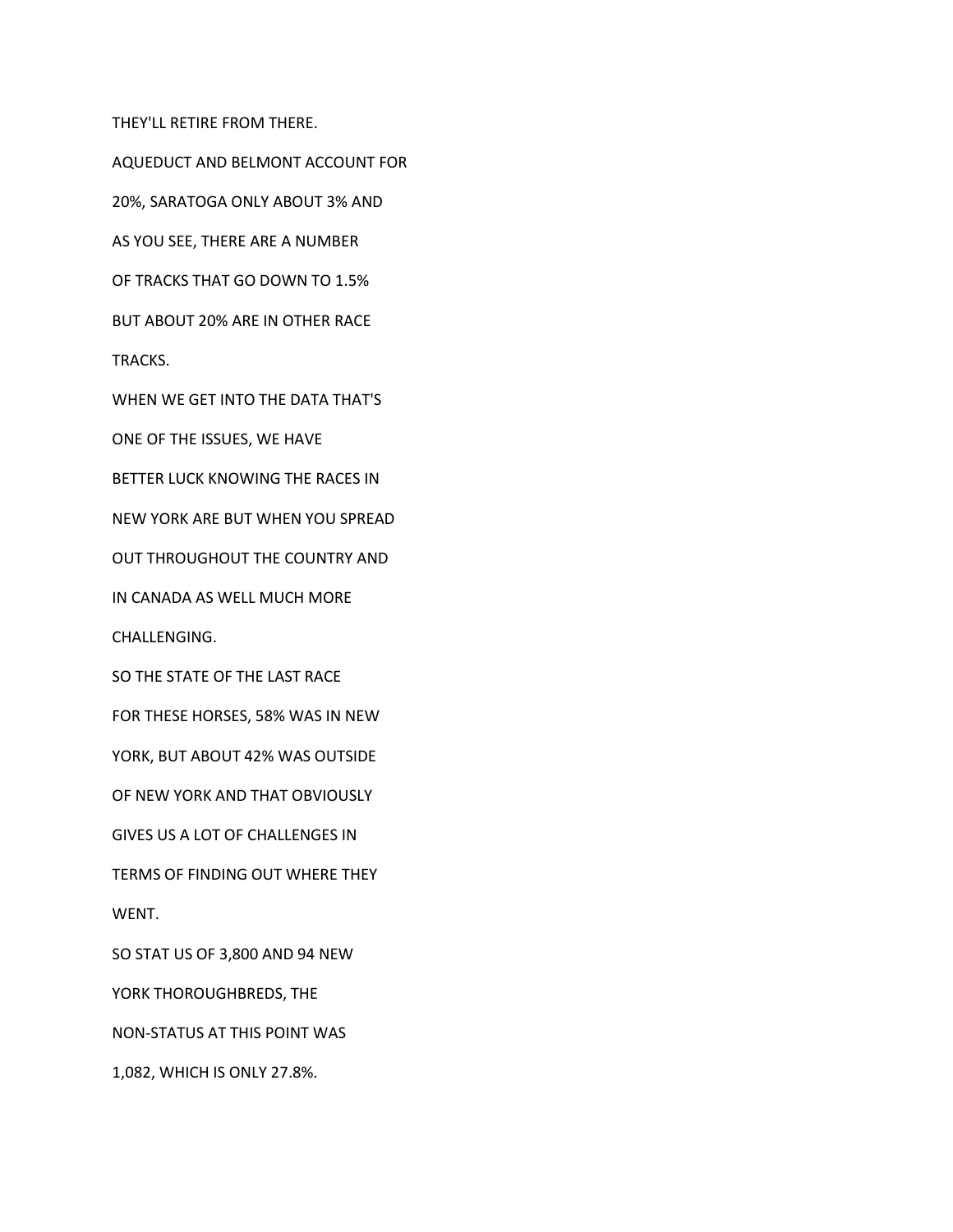UNKNOWN 2,812, 72.2%.

SO ALTHOUGH WE'VE BEEN

SUCCESSFUL TO SOME EXTENT, WHAT

YOU'RE GOING TO SEE IS TO A

LARGE EXTENT THAT IS IDENTIFYING

THE BOOT MARES.

54% OF THOSE HORSES ARE BOOT

MARES AND 29% DECEASED, 8.9%

RETIRED, 5.9% ADOPTED.

NOW, WE KNOW THAT THE RETIRED

AND ADOPTED AND SECOND CAREERS,

THOSE NUMBERS ARE MUCH HIGHER,

BUT WE DON'T KNOW WHAT THOSE

NUMBERS ARE, AND THAT'S GOING TO

BE REPRESENTING A CONTINUING

EFFORT ON THE PART OF COMMISSION

STAFF TO SEE IF IF WE CAN, YOU

KNOW, GET INCREASED

IDENTIFICATION OF THOSE HORSES

THAT HAVE RETIREMENT AND THEY

HAVE SECOND CAREERS, AND

HOPEFULLY WE'LL BE ABLE TO SHINE

EVEN MORE LIGHT ON WHERE THESE

HORSES HAVE BEEN.

LOCATION OF THE LAST RACE,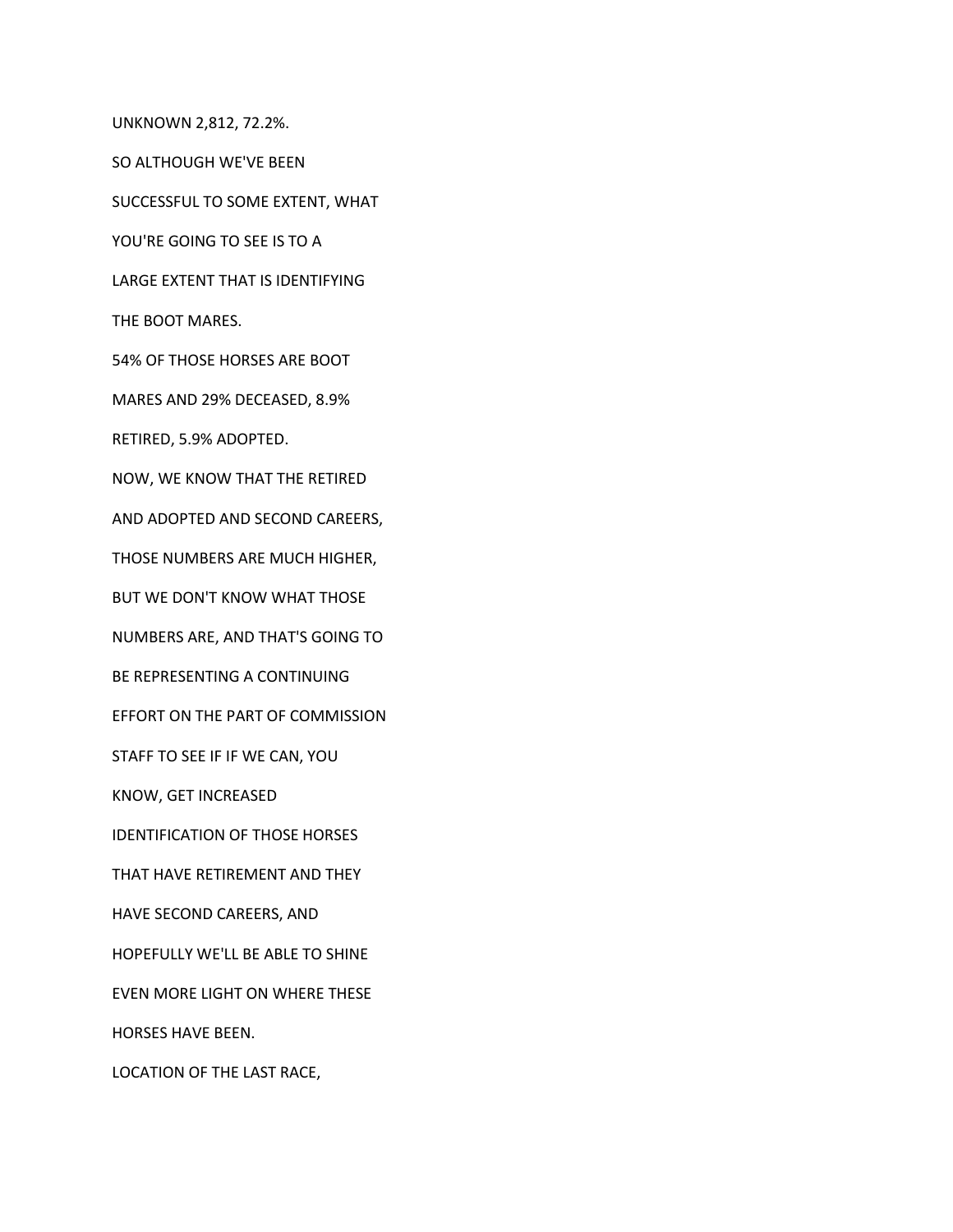NUMBER OF HORSES WITH A KNOWN STATUS OF FINGER LAKES. WE KNOW WHERE 25.1% OF THOSE HORSES ARE, AQUEDUCT, BELMONT AND SARATOGA ARE CLOSE TO 50%, 43%, 43%, AND 47%, SO WE HAVE A PRETTY GOOD HANDLE ON THAT. I MEAN, CLEARLY NOT AS GOOD AS WE'D LIKE, BUT MY SPECULATION WOULD BE THAT A LOT OF THE BROODMARES THAT HAVE BEEN IDENTIFIED, THEY'RE COMING FROM THE NYRA TRACKS BECAUSE THEY'RE HIGHER QUALITY HORSES ANDER THIS EIGHT ONES THAT ARE GOING TO BE USED FOR BREEDING PURPOSES. JUST TO SHOW YOU THE CHALLENGE THAT WE FACE, 2,812 OF THE STAT USES UNKNOWN AT THIS POINT, REPRESENTED BY 900 DIFFERENT TRAINERS AND ANYWHERE FROM ONE TRAINER AT FINGER LAKES AT 93 HORSES ON THE LIST THAT WE STILL HAVE UNKNOWN. SO I THINK THAT YOU KNOW, THAT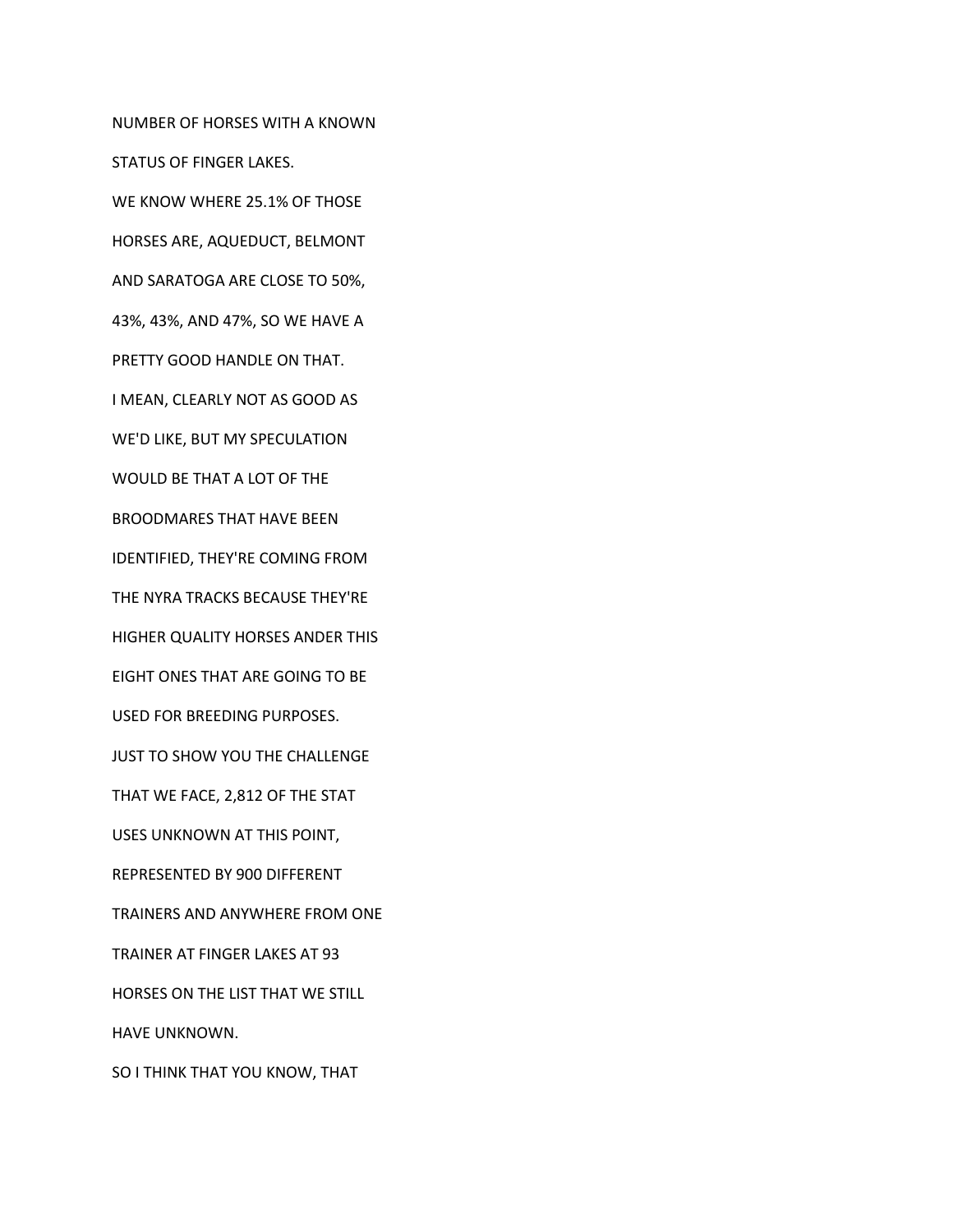JUST GIVES YOU A FLAVOR OF THE BREADTH OF WHERE THESE HORSES ARE, WHEN YOU THINK ABOUT HOW MANY DIFFERENT TRAINERS ARE INVOLVED IN THESE HORSES AND TRYING TO GET THE KIND OF INFORMATION THAT WE WANT, AND ALSO AT A POINT WHERE WE'RE GETTING A LITTLE BIT DATED AS WELL. ONE OF THE THINGS THAT I'D LIKE TO, YOU KNOW, THROW OUT TO THE AUDIENCE ONCE AGAIN IS, ANY IDEAS YOU KNOW, ON A MORE CURRENT BASIS AND ONGOING BASIS FOR TRACKING HORSES AS THEY LEAVE THE RACETRACK, AND TRYING TO REALLY UNDERSTAND WHERE THEY'RE GOING AND WHAT THE ADDITIONAL NEED IS BEYOND WHAT WE KNOW TODAY. AGAIN, THANK YOU FOR BEING HERE. HOPEFULLY WE WILL BE ABLE TO FOLLOW UP AND PROVIDE FURTHER INFORMATION GOING FORWARD, BUT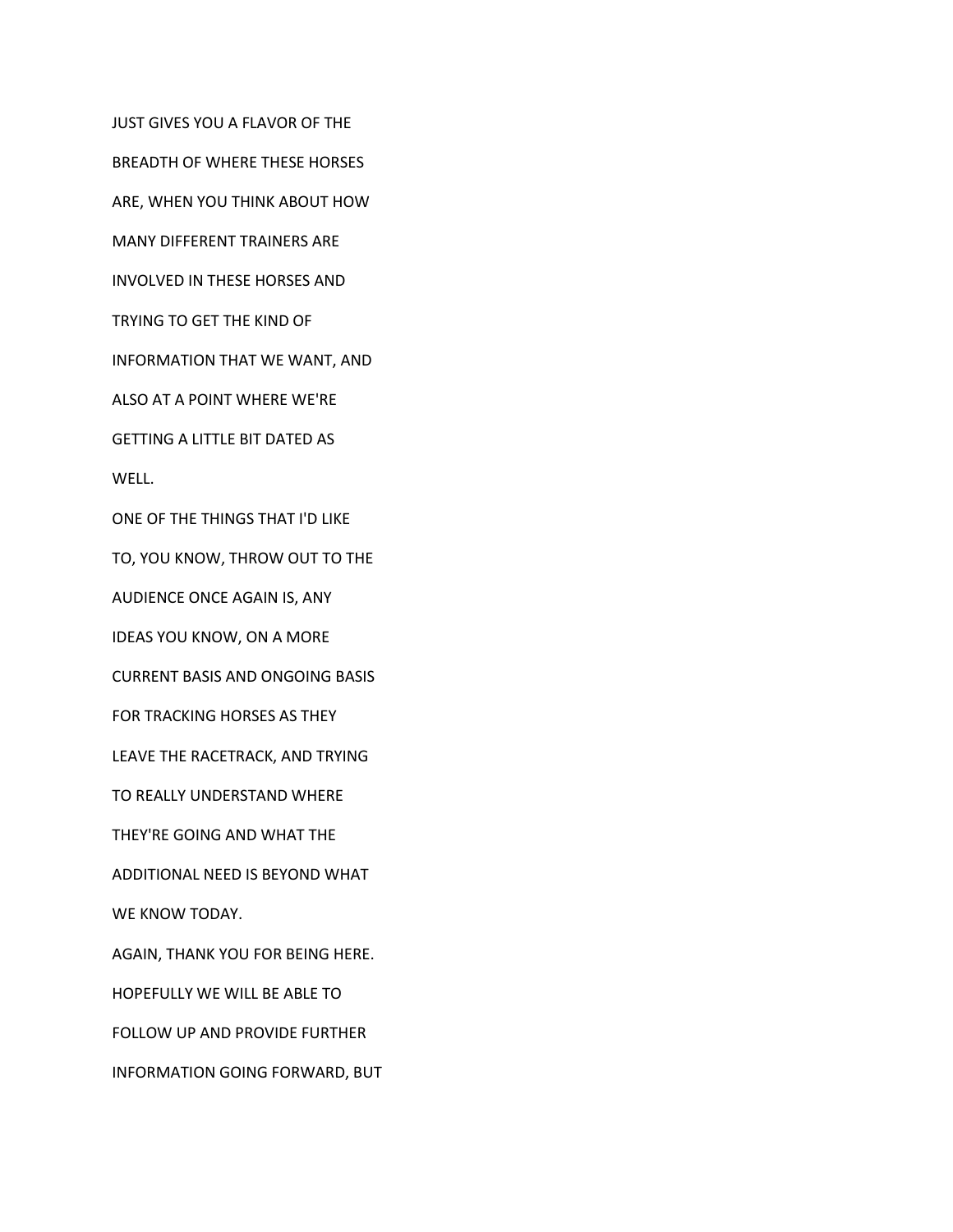I'M JUST SO PLEASED THAT YOU

KNOW, THE VIDEO THAT ROB HAS

REALLY BEEN THE LEADING FORCE

BEHIND AND WHAT LEE HAS DONE

WITH THE STATE FOLKS IS

SOMETHING THAT I'M HOPEFUL IS

REALLY GOING TO MOVE US FORWARD,

AS WE TRY TO DO AS MUCH AS WE

CAN FOR BOTH THE THOROUGHBREDS

AND THE STANDARD BRED RETIREES.

THANK YOU.

[ APPLAUSE ]

>> THANK YOU, JACK.

I THINK IT UNDERSCORES THE

PROBLEMS THAT WE'VE HAD IN

TRYING TO JUST IDENTIFY THE

SCOPE OF THE PROBLEM.

I MEAN EVERYONE HAS INFORMATION

ABOUT WHAT THE PROBLEM IS BUT

BEING ABLE TO GET HARD FIGURES

AND IDENTIFY WHERE THESE HORSES

ARE GOING IS JUST PROVEN TO BE A

LOT MORE DIFFICULT THAN WE

BELIEVED.

BEFORE WE OPEN UP THE MEETING TO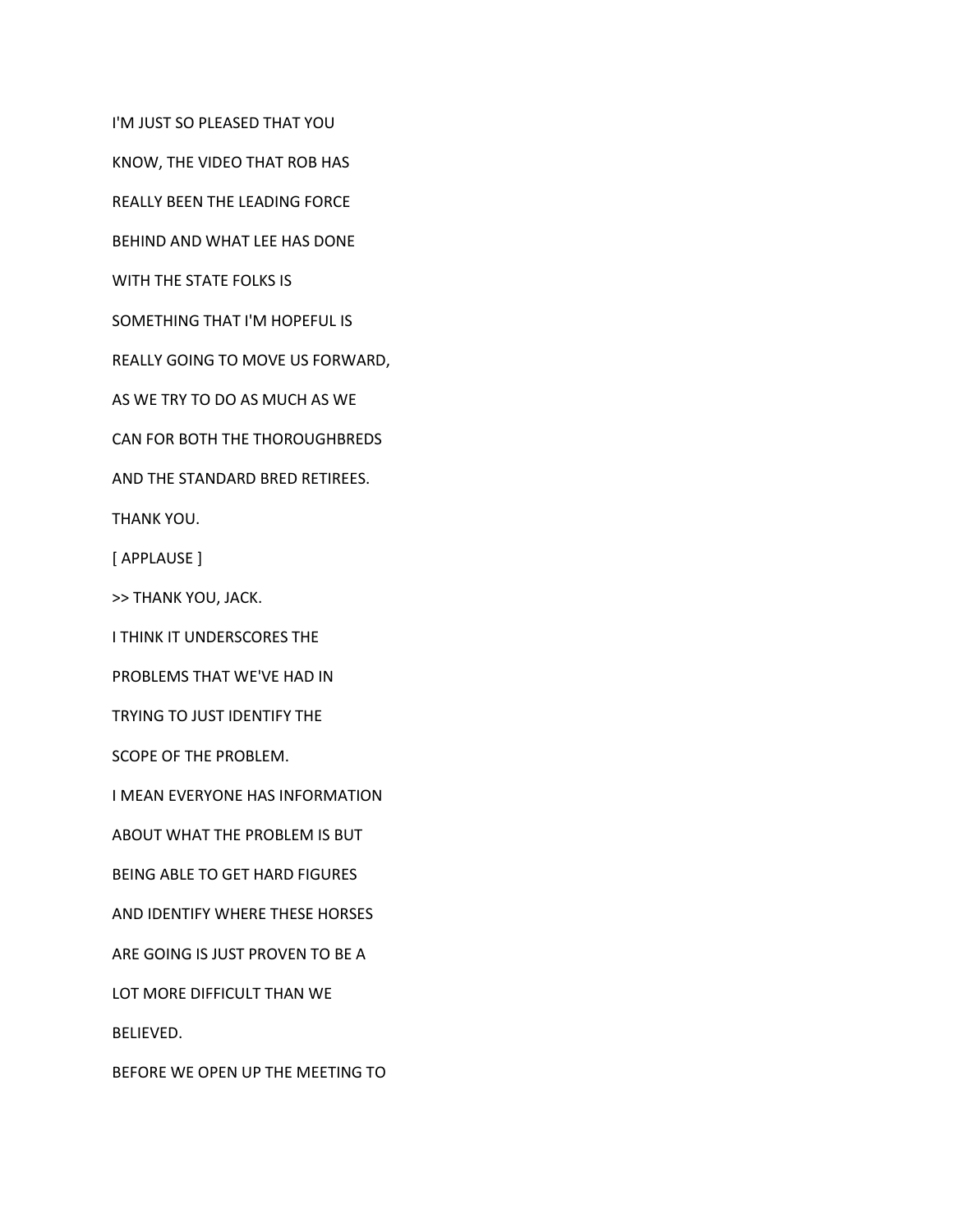DISCUSSION, WHICH I THINK IS

PROBABLY THE MOST IMPORTANT

ELEMENT OF WHAT WE'LL BE DOING

TODAY, LAST YEAR, WE ANNOUNCED

THAT THE COMMISSION WAS

DEVELOPING STRATEGIES TO EDUCATE

TRAINERS ON THE USE OF RISK

FACTORS AND INTERVENTION

STRATEGIES IN AN EFFORT TO

REDUCE INJURIES, AND WE HAD

ANNOUNCED A FORTHCOMING

HOMEMAKING THAT WOULD REQUIRE

ANNUAL CONTINUING EDUCATION FOR

TRAINERS THAT WOULD LIKELY

ENCOMPASS THESE MATERIALS, AND

INTRODUCE NEW RESEARCH REGARDING

INJURY REDUCTION.

I'M PLEASED TO ANNOUNCE THAT THE

RULE MAKING WILL BE PUBLISHED IN

THE STATE REGISTER WITHIN THE

NEXT WEEK OR TWO THUS ENABLING

BARRING SUBSTANTIVE AND CONTENT

ISSUES ADOPTION AT THE BEGINNING

OF NOVEMBER.

THIS WILL ALLOW THE STATE TO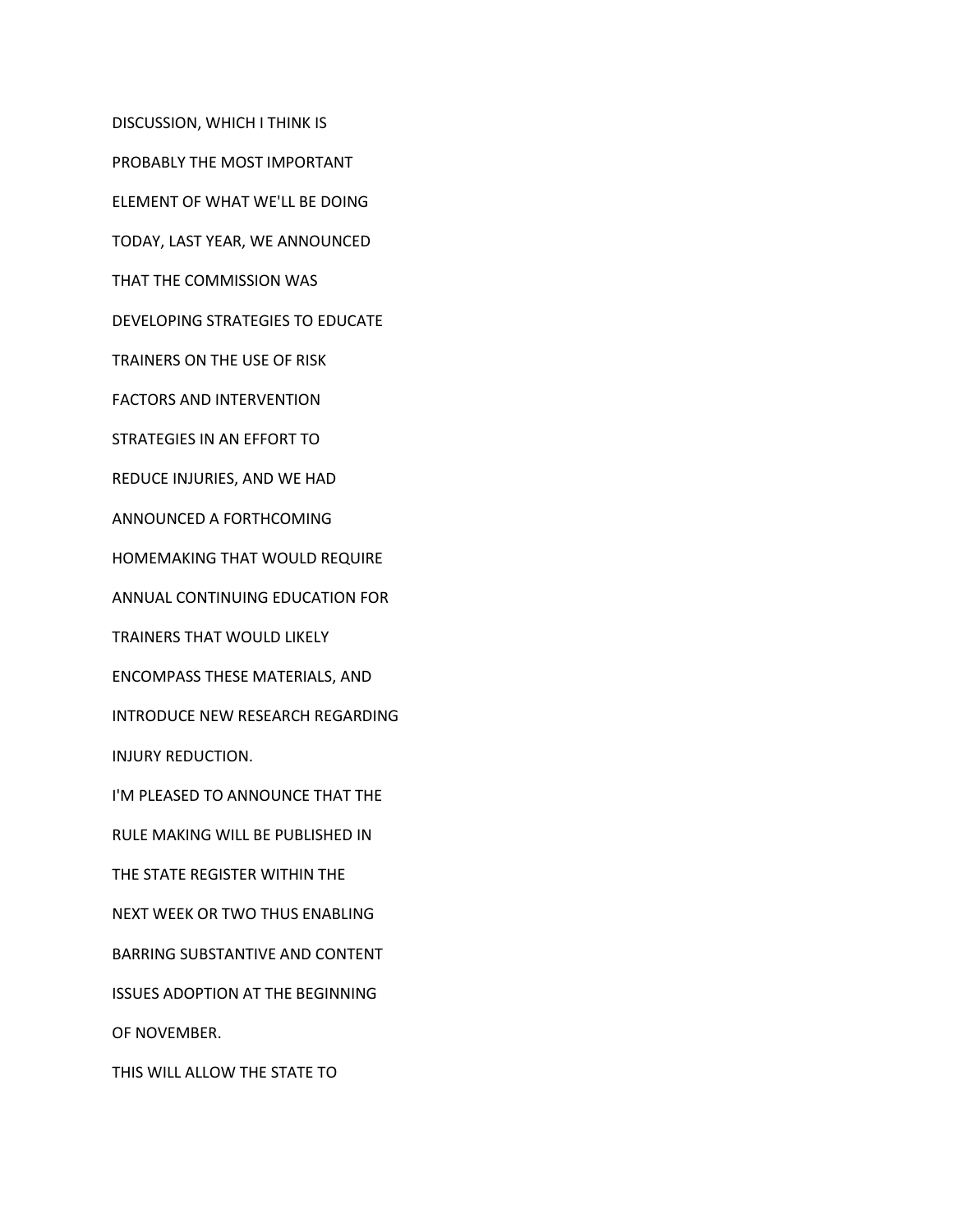BEGIN REQUIRING SOME CONTINUING EDUCATION FOR TRAINERS BEGINNING WITH CALENDAR YEAR 2015. SCOTT PALMER, THE STATE EQUINE MEDICAL DIRECTOR, HAS BEEN WORKING THIS PAST YEAR WITH ACADEMICS AND THE GRAYSON JOCKEY CLUB RESEARCH FOUNDATION TO DEVELOP MODULES TO EDUCATE TRAINERS AND WE'RE ENTHUSED THESE NEW LEARNING OPPORTUNITIES WILL ASSIST TRAINERS IN BETTER IDENTIFYING HEALTH CONCERNS AND THUS REDUCING EQUINE INJURIES WHICH WILL BENEFIT THEM AND THE HORSES AS THEY ENTER INTO THEIR SECOND CAREERS IF WE CAN GET THEM OUT OF RACING AND WITH LESS INJURIES. AT THIS TIME I'D LIKE TO OPEN UP THE MEETING TO DISCUSSION BY ATTENDEES, AS I MENTIONED LAST YEAR, THE ISSUE OF HORSE AFTERCARE IS NOT ONE TO BE RESOLVED THROUGH GOVERNMENT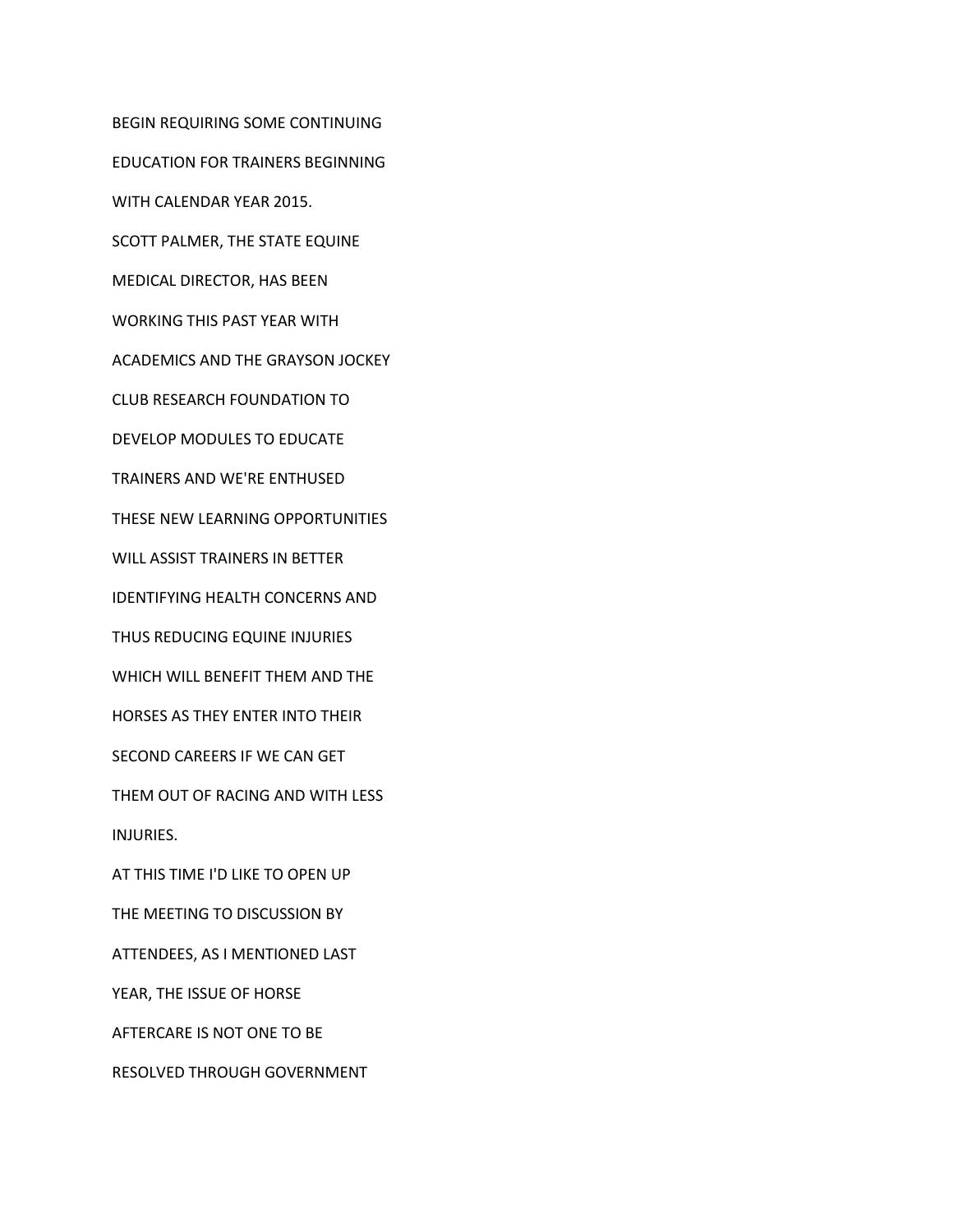IMPOSING MORAL REQUIREMENTS ON

THE INDUSTRY'S PARTICIPANTS.

THIS IS AN ISSUE THAT BEGS FOR

SELF-HELP AND FOR THE INDUSTRY

TO TAKE LEADERSHIP AND WE'VE

SEEN THROUGH NYFA FOR INSTANCE

AND TAKE LEADERSHIP AND SET AN

EXAMPLE.

AS I MENTIONED THE COMMISSION

HAS LITTLE ABILITY TO DRIVE

REVENUE TO RETIREMENT PROGRAMS

BUT WE DO HAVE AN ABILITY TO

RAISE THE PROFILE ON THIS

SUBJECT MATTER.

WE WANT TO HELP AND WOULD LIKE

TO HEAR ANY IDEAS FOR WHAT WE

CAN DO TO ASSIST YOUR

DEVELOPMENT OR ANYTHING THAT

YOU'RE DOING IN THE RETIREMENT

FORUM.

TO THAT END TODAY, AS I

MENTIONED BEFORE, COMMISSIONER

PETER MACHETTI WITH US AND

COMMISSIONER BARRY SAMPLE IS

WITH US.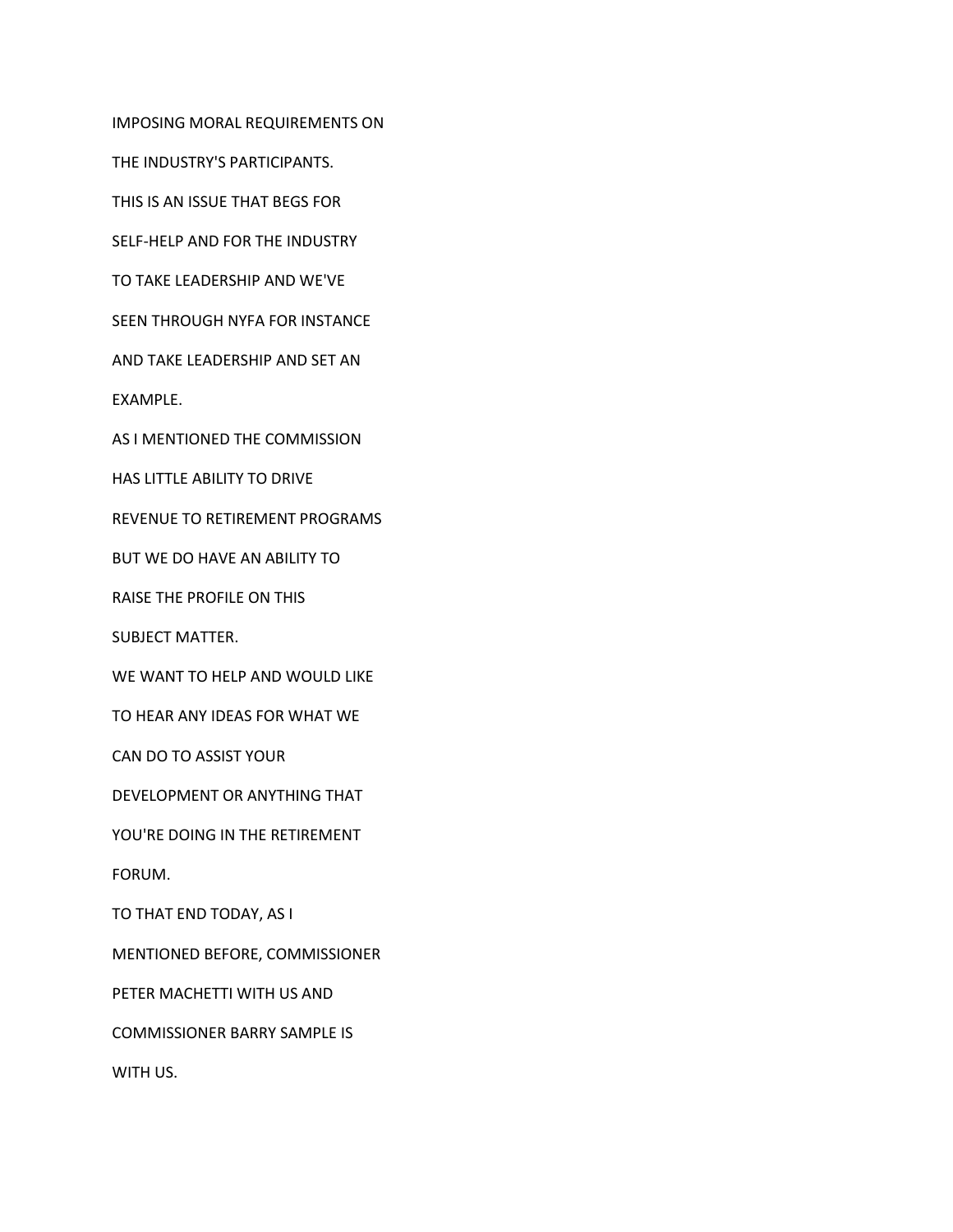MR. MACHETTI GRACIOUSLY AGREED

TO HELP MODERATE, AT LEAST KEEP

THE FLOW OF DISCUSSION GOING

RELATIVE TO THIS.

PETER?

>> LAST YEAR I WAS HERE WE HAD

THE FORUM AND I THOUGHT IT WAS

VERY WELL ATTENDED AND I REALLY

LIKED WHAT WAS SAID.

AND I SAID IT LAST YEAR, I'M A

HORSE PERSON, BUT I'M NOT A

PERSON WHO CAME FROM THE RACING

INDUSTRY.

I RIDE MY HORSES, I OWN THEM,

BUT I'M A FAN OF RACING.

I REALLY LIKE RACING.

BUT I DO THINK AND I WAS HEARING

LARRY SAY IN NEW YORK WE HAVE

THE BEST HORSES.

WE HAVE THE BEST TRACKS.

THE BEST RACING.

YOU WOULD THINK THEN THAT WE

SHOULD PROBABLY HAVE THE BEST

AFTERCARE, RIGHT, AND A PROGRAM

FORT BEST AFTERCARE BECAUSE IF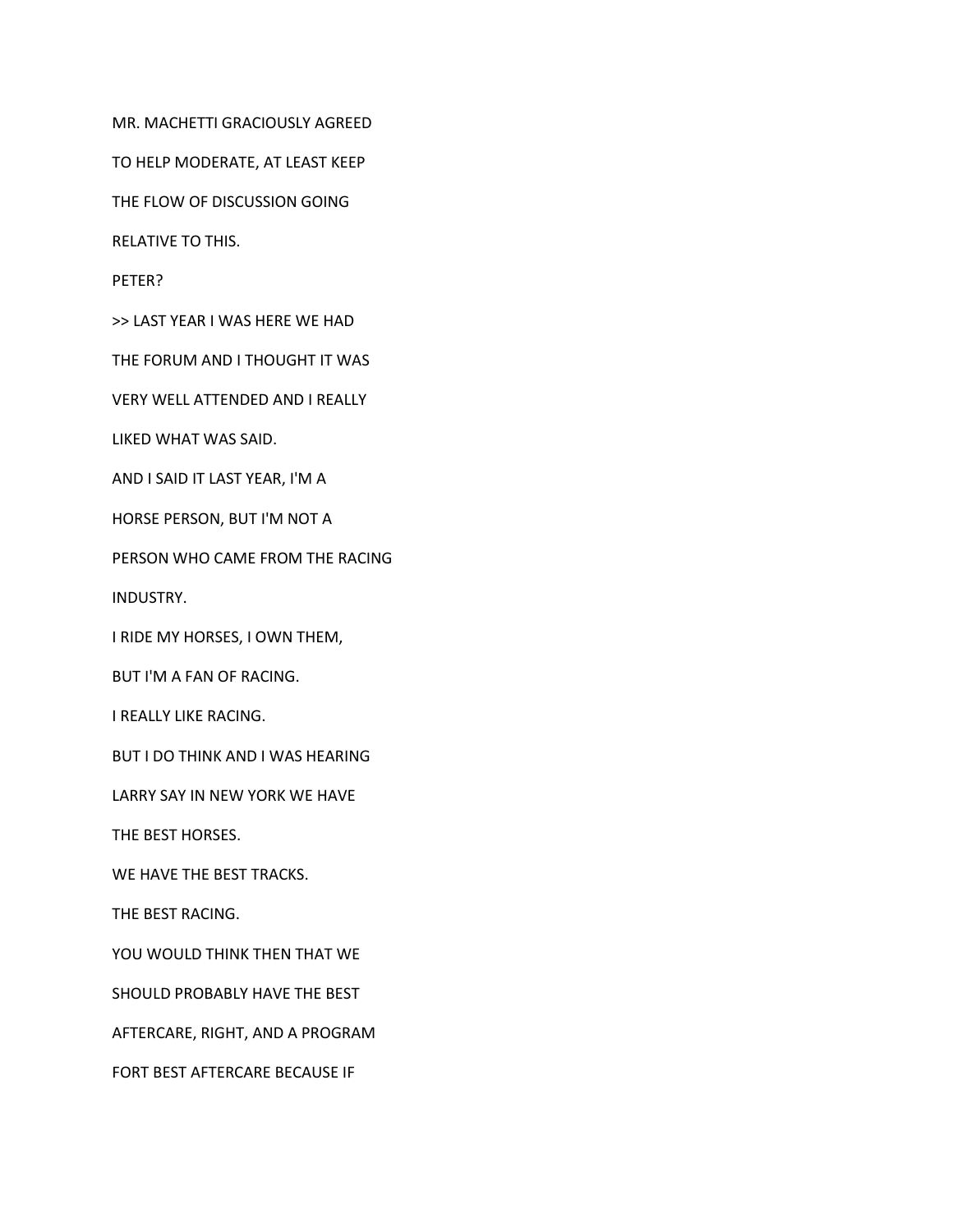WE'RE THAT SUCCESSFUL IN THAT

ASPECT OF IT, SURELY WE CAN PUT

OUR HEADS TOGETHER AND BE

SUCCESSFUL IN FUNDING AND MAKING

SURE THAT AT THE END OF THEIR

CAREERS, THE HORSES ARE TAKEN

CARE OF.

I MEAN, WHEN WE FIRST STARTED, I

ATTENDED MEETINGS WITH JACK AND

LEE AND ROB, AND I WAS VERY

ENTHUSIASTIC.

I'M SAYING LET'S GO.

LET'S GET SOME LEGISLATION

PASSED, AND EVERYBODY'S GOING TO

PAY.

THE BREEDER, THE TRAINER, THE

JOCKEY, EVERYBODY'S GOT A PIECE,

RIGHT, EVERYBODY GETS A

PERCENTAGE.

WELL IF YOU GET A PERCENTAGE,

YOU'RE GOING TO GET SOME BENEFIT

FROM THIS, YOU GOT TO PAY TO

MAKE SURE THAT THIS ATHLETE

THAT'S GIVEN YOU ALL THIS IS

TAKEN CARE OF AFTERWARDS.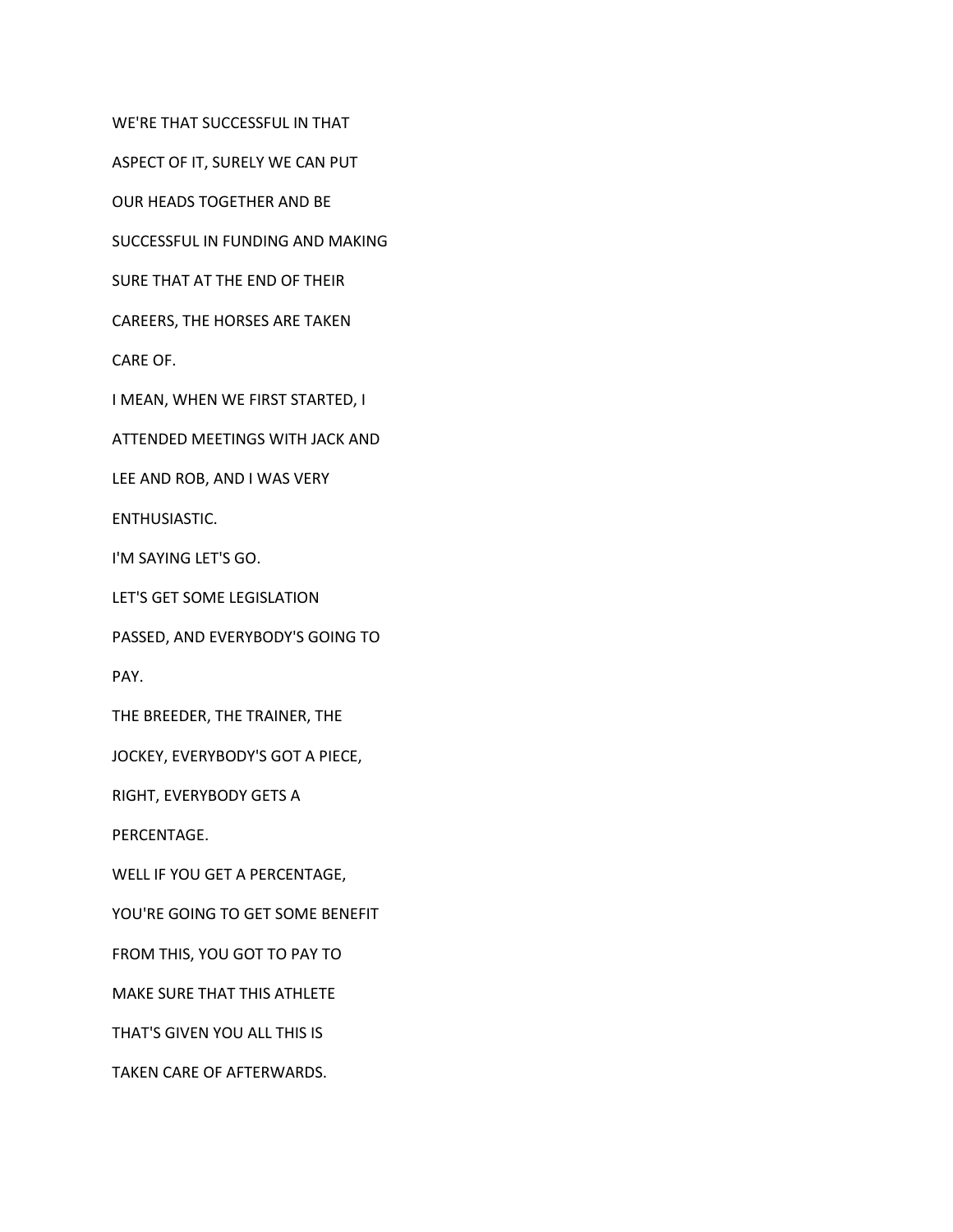SO I'M THINKING THIS IS GOING TO BE EASY, BECAUSE YOU KNOW, WE'LL KNOW WHERE THE HORSES GO, AND WHAT WE HAVE TO DO AND HOW MANY AND THEN THEY'RE LOOKING AT ME LIKE LOOK, YOU ARE A NOVICE BECAUSE IT IS NOT THAT EASY AND IT'S NOT. IT'S ALMOST SO FRUSTRATING THAT YOU WANT TO WALK AWAY BECAUSE YOU KNOW, THE HORSE THAT'S BRED IN NEW YORK, BUT THEN ENDS UP IN KENTUCKY, WHO'S RESPONSIBLE FOR

THAT?

AND HOW DO WE MAKE SURE THAT

THAT HORSE GETS TAKEN CARE OF,

OR THE HORSE THAT'S BRED IN

KENTUCKY THAT ENDS UP IN NEW

YORK.

SEE, I'VE NEVER THOUGHT ABOUT

THAT, SO WHEN YOU START THINKING

ABOUT ALL OF THAT STUFF, THIS IS

A BIT COMPLICATED.

I THINK IT'S DEFINITELY DOABLE,

AND I REALLY THINK PEOPLE NEED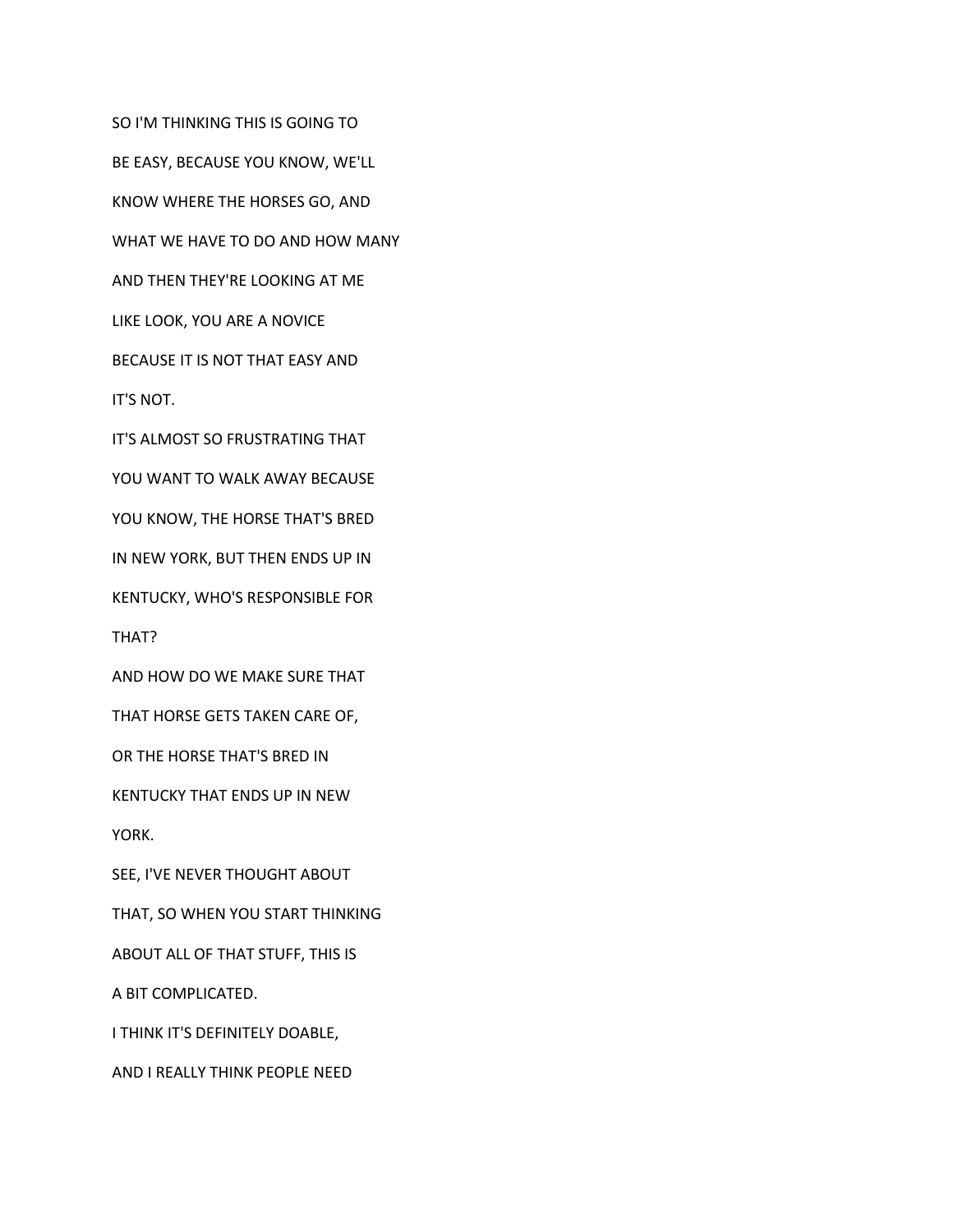TO STEP UP AND ROB'S RIGHT, GOVERNMENT'S NOT GOING TO DO IT. IF WE LOOK TO THE GOVERNMENT WE'RE GOING TO BE SADLY DISAPPOINTED. IT'S JUST NOT GOING TO HAPPEN AND THE PUBLIC IS NOT GOING TO WANT GOVERNMENT TO DO IT. JUST GOING TO SAY LOOK THIS IS HORSE RACING, MAJESTIC. THERE'S ALL THIS MONEY. WHY SHOULD THE PUBLIC PAY FOR IT, WHEN THE PEOPLE IN THE INDUSTRY ARE BENEFITING FROM IT? SO I THINK THAT'S PROBABLY THE ONLY WAY TO DO IT AND PROBABLY HAS TO START WITH THE BREEDERS, RIGHT, AND THE OWNERS AND THE TRAINERS AND THE JOCKEYS. EVERYBODY'S GETTING A PIECE SO WE NEED TO DESIGN A SYSTEM, AND IT'S A BUSINESS, YOU DON'T WANT TO CRIPPLE THE BUSINESS BUT YOU NEED TO DESIGN A SYSTEM TO GET MONEY AND THEN YOU GOT TO FIGURE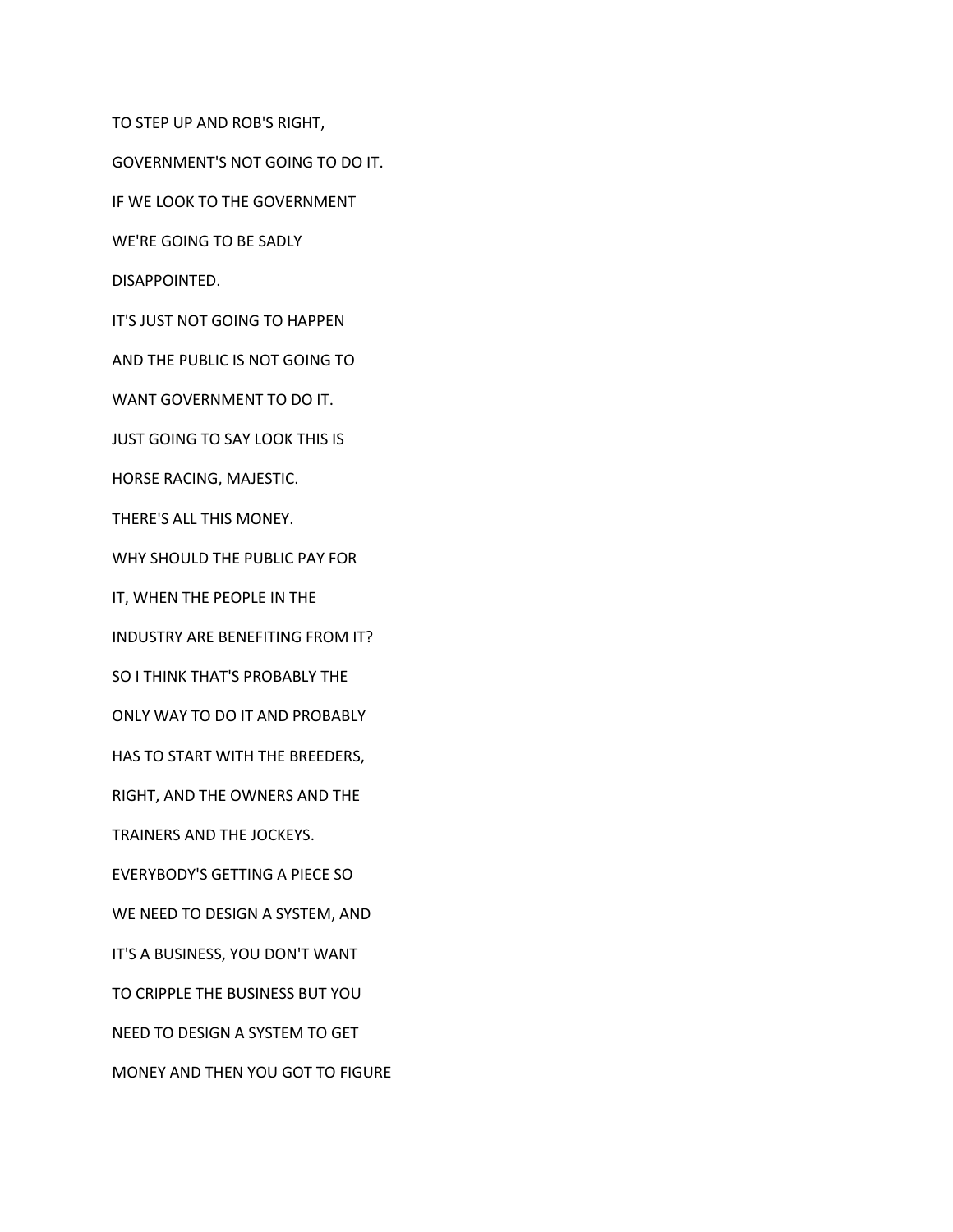OUT HOW TO PROPERLY DISTRIBUTE IT AND WHO DOES THAT AND ALL THAT GETS RATHER COMPLICATED. BUT I THINK EVERYONE IS WORKING PRETTY HARD TO DO THAT, AND I THINK THAT EFFORT HAS REALLY BEEN INCREASED DRAMATICALLY OVER THE LAST TWO OR THREE YEARS, AND IT WASN'T THAT WAY. YOU REMEMBER WE HAD THAT SEMINAR AND PEOPLE THAT CAME HERE FROM PENN AND FROM SUFFOLK DOWNS AND CALIFORNIA WERE SAYING NOBODY CARED. END OF THE SEASON, WHO CARES? THIS HORSE HAS DONE WHATEVER'S GOING TO HAPPEN TO THEM HAPPENS TO THEM AND THAT'S WHAT WE WERE TRYING TO FIGURE OUT WHERE ARE THE MISSING 2,900. AT ONE POINT THEY WERE MISSING 6,000, SO THAT'S PROBABLY NOT A GOOD THING. WE NARROWED IT DOWN AND PROBABLY NARROWED DOWN MORE AND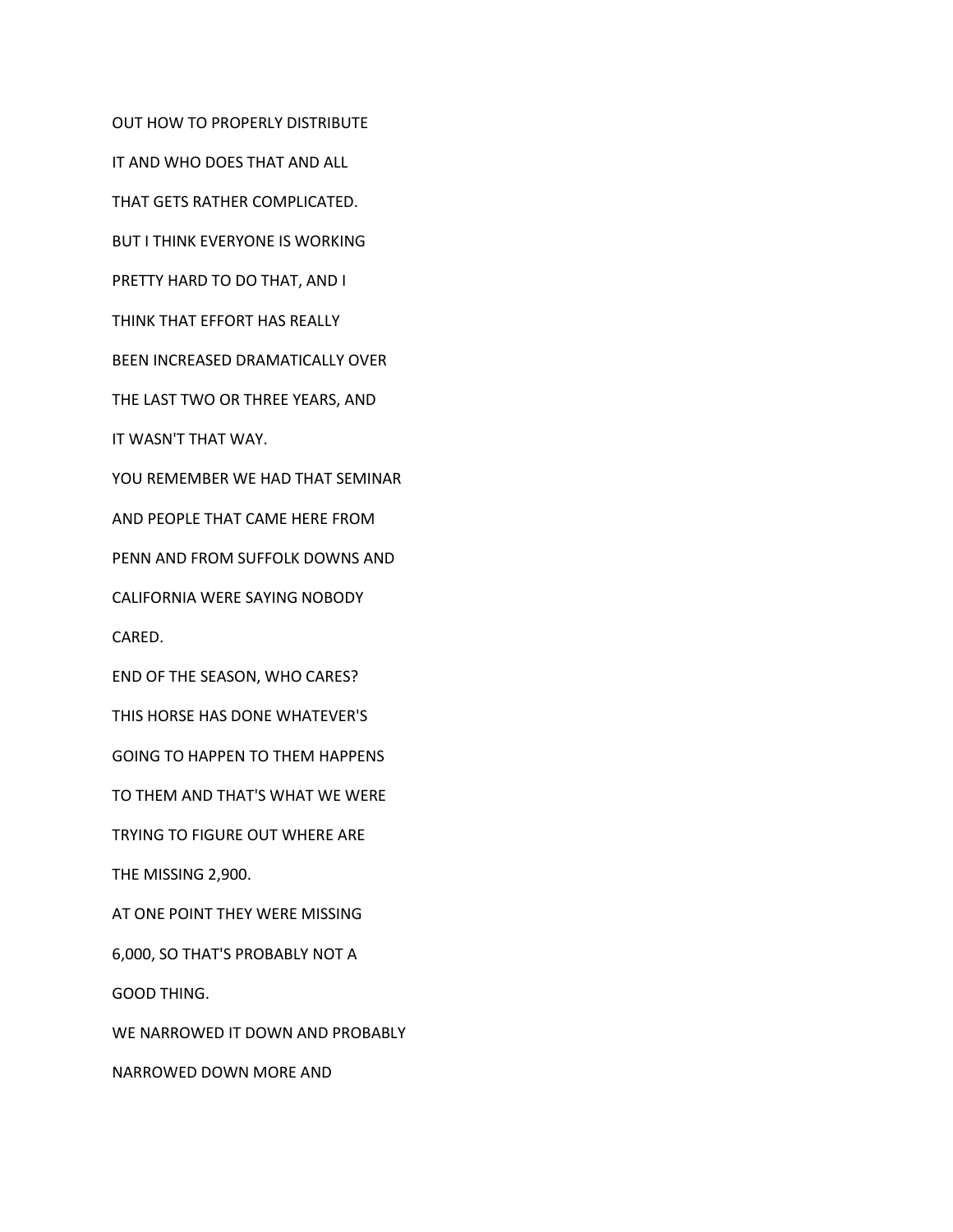FRUSTRATING BECAUSE THAT'S A

DIFFICULT PROCESS AND WHAT'S

SLOWING GETTING A RESOLUTION.

IF YOU'RE GOING TO SAY WE NEED

TO RAISE MONEY, HOW MUCH MONEY

DO WE NEED TO RAISE?

WE NEED TO KNOW HOW MANY HORSES

WE NEED TO TAKE CARE OF, RIGHT,

AND I KNOW THAT IT TAKES A LOT

OF MONEY.

MY HORSE IS MY RESPONSIBILITY.

I RETIRE MY HORSE AND HE'S

RETIRED NOW, STILL MY

RESPONSIBILITY AND STILL EATS

JUST AS MUCH AS HE DID FIVE

YEARS AGO AND ALWAYS SEEMS TO

COME BACK FROM THE PADDOCK SORE.

HOW DID THAT FINE?

YOU'RE A HORSE, OUT IN THE

FIELD, BEHAVE.

SO THAT BEING SAID WE'RE ALL

EARS, IF THERE ARE SUGGESTIONS

AND I GAVE THIS LONG SPEECH FOR

SOME I THINK WE THINK IT'S EASY

TO DO AND IT'S NOT.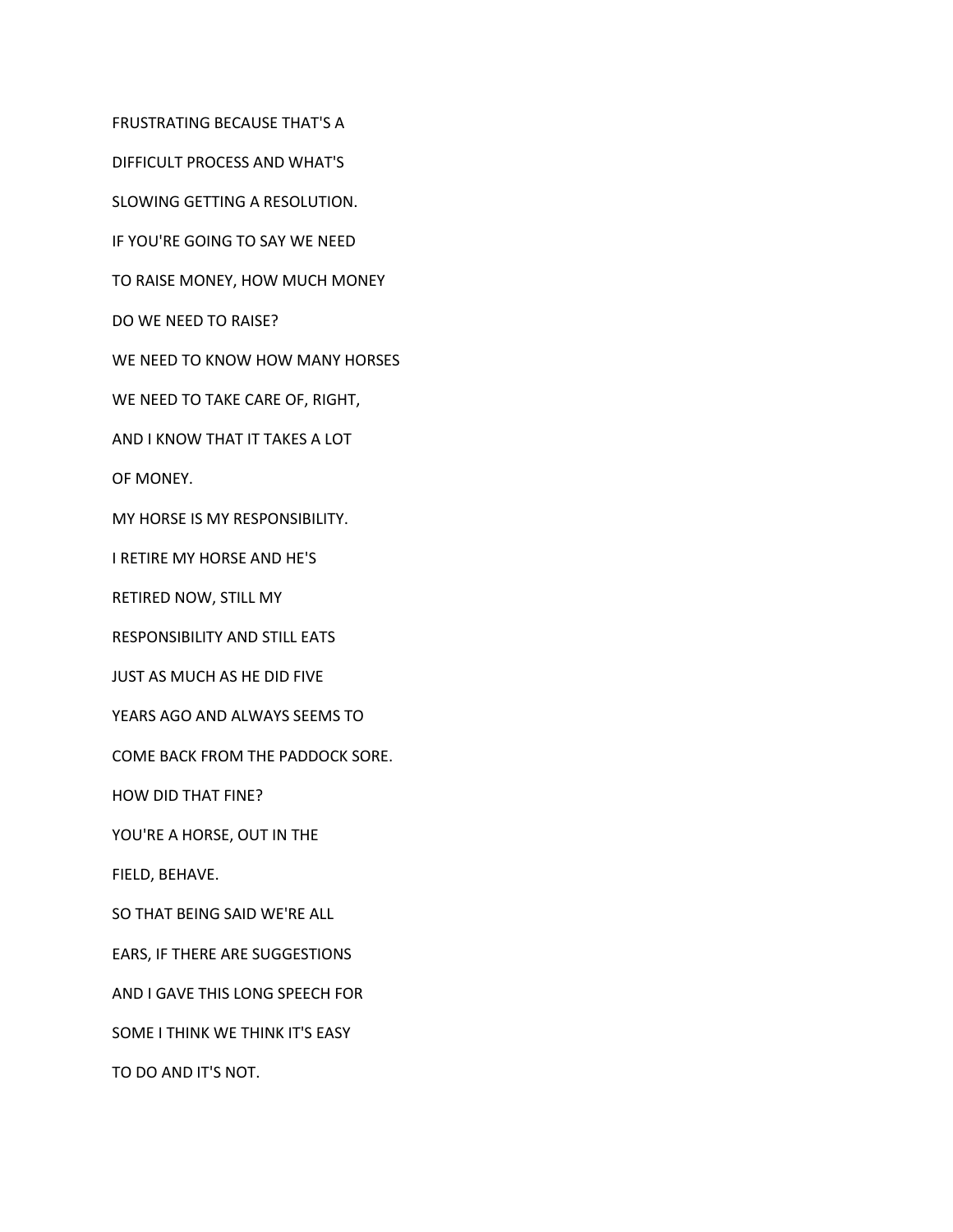REQUIREMENT, OUR OBLIGATION, WE JUST GOT TO FIGURE OUT HOW TO DO IT AND SOONER RATHER THAN LATER. IF ANYBODY HAS ANY QUESTIONS OR SUGGESTIONS, OR EVEN CRITICISMS, WE'RE ALL EARS. ONE OF THE THINGS THAT'S IMPORTANT BECAUSE WE'RE WEBCASTING THIS IS WE NEED YOU TO TALK INTO THE MICROPHONE, THAT WAY PEOPLE AT HOME WILL BE ABLE TO HEAR WHAT YOU'RE DOING

RIGHT THING TO DO AND IT'S A

OR ASKING.

>> MY NAME IS MALLORY MUCK I'M

WITH ACT NATURALLY.

I RODE EXERCISE HORSES FOR 28

YEARS ON THE TRACK AT THE

HIGHEST LEVEL, AND I'VE BEEN

TAKING A HORSE HERE OR THERE OFF

THE TRACK SINCE I STARTED IN

1983.

I BECAME MORE AWARE OF THE NEED

FOR AFTERCARE WHEN I BECAME

FRIENDS WITH DIANA SIKULSKY WITH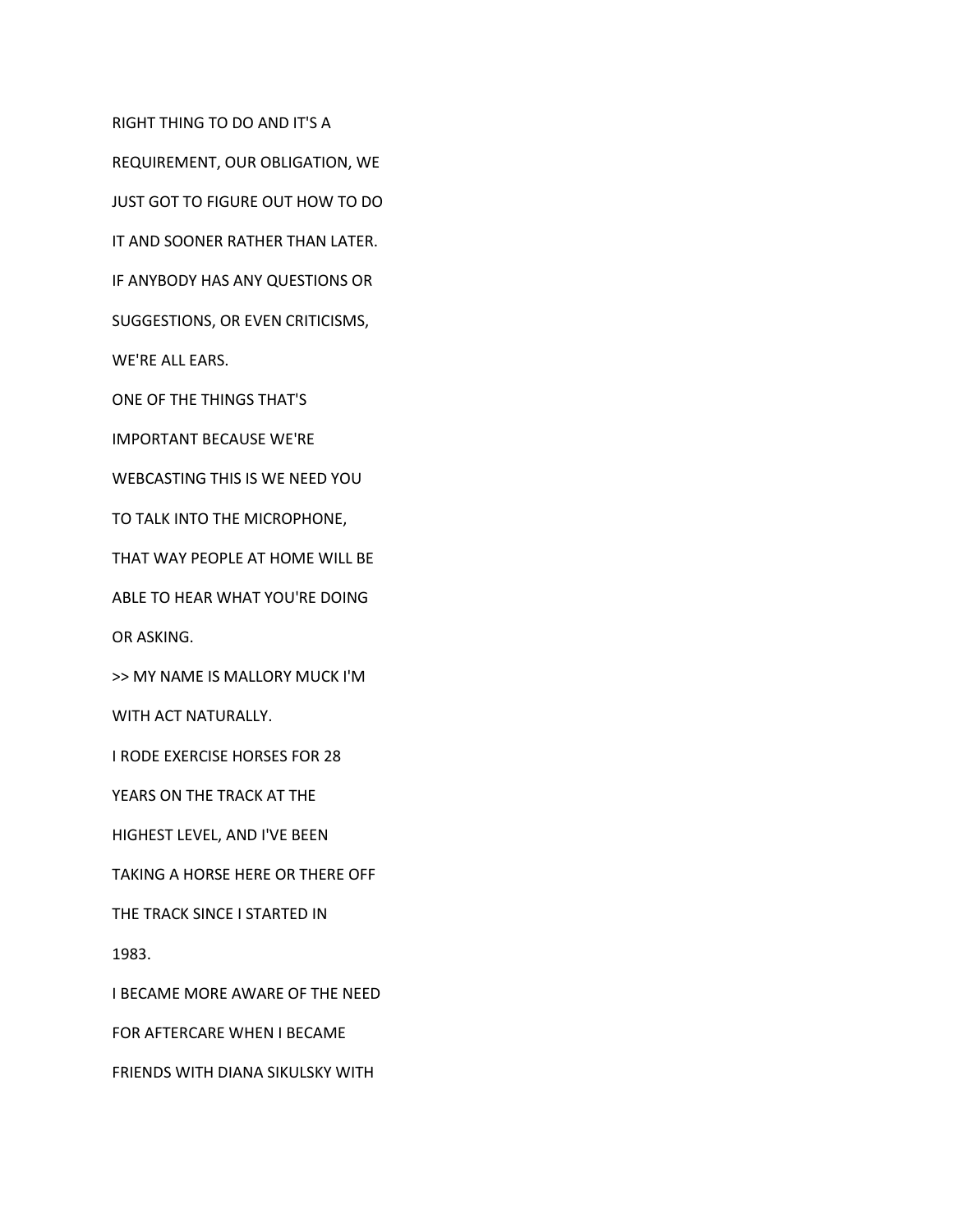THE RETIREMENT FOUNDATION. THE JOCKEY CLUB IS SO DILIGENT ABOUT GETTING THE PAPERS AND THE BREEDING AND EVERYTHING RIGHT ON THESE HORSES WHEN THEY'RE BORN, LIVE COVERAGE, ALL THAT KIND OF STUFF. WHY CAN'T THEY BE AS DILIGENT ON THE OTHER END? I THINK IT'S THEIR RESPONSIBILITY. IF YOU GO TO THE JOCKEY CLUB, THEY'RE REGISTERING ALL THESE HORSES THAT ARE COMING IN, BUT THEN THEY'RE LIKE BIRDS, THEY FLY AWAY AND DON'T CARE WHERE THEY GO AND I THINK THAT MICROCHIPPING IS COMING INTO PLAY, IS THAT CORRECT? DOES ANYBODY KNOW ABOUT MICROCHIPPING? >> WE TALKED ABOUT THAT. >> BEING IMPLEMENTED, I THINK THAT'S IMPORTANT BECAUSE THESE HORSES ARE SIGNED OFF OF THE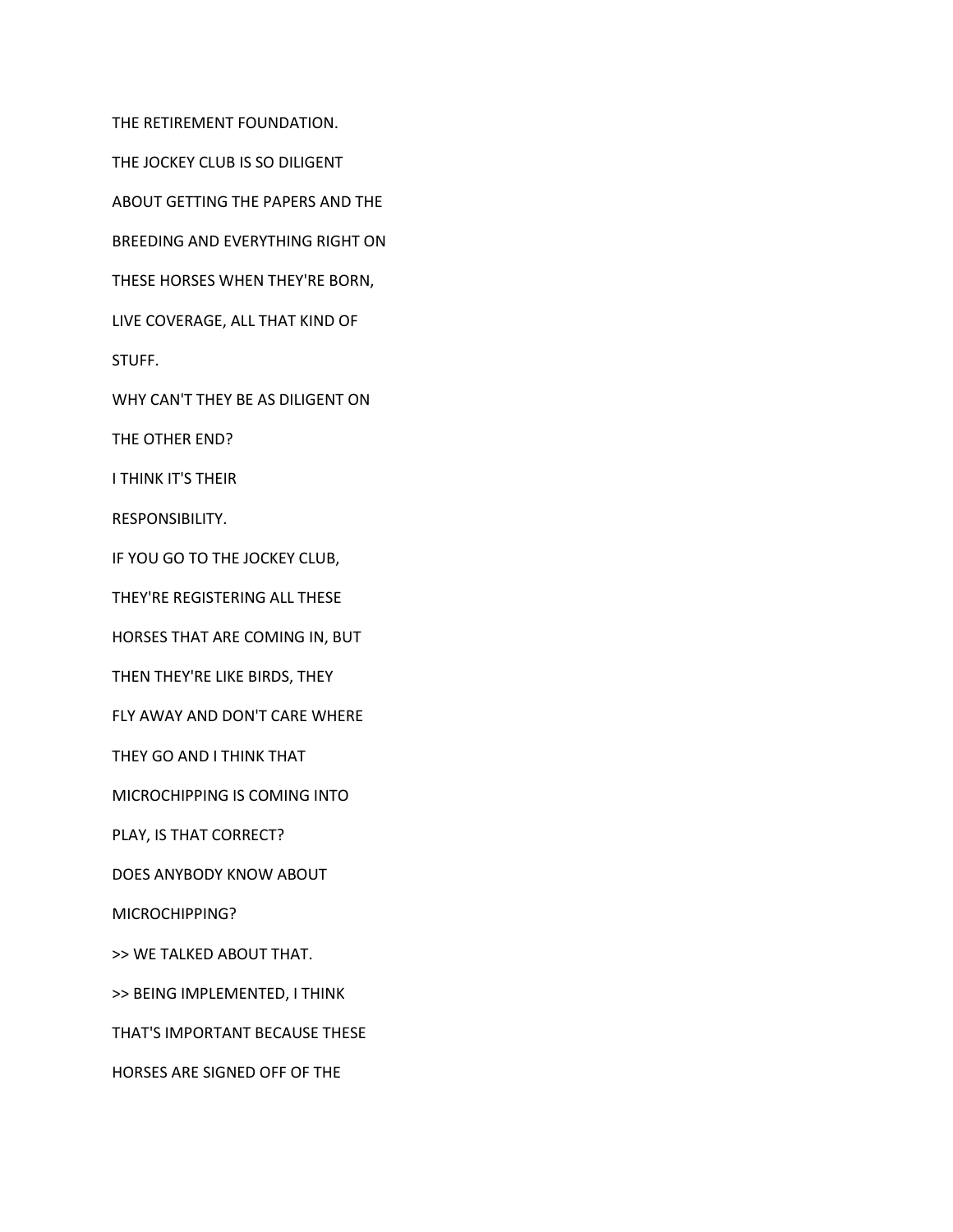RACETRACK, YOU HAVE THEM

MICROCHIPPED YOU SCAN THEM AND

YOU HAVE TO HAVE AN ADDRESS

WHERE THE HORSE IS GOING TO.

IT'S NOT ROCKET SCIENCE TO

FIGURE OUT WHERE THE HORSES ARE

GOING.

I MEAN --

>> THEY'RE BIG ANIMALS, YOU

CAN'T HIDE THEM.

 $>> NO.$ 

>> NOT LIKE A CAT OR A DOG, YES.

>> MICROCHIPPING THESE HORSES

AND FINDING OUT WHERE THEY'RE

GOING AND I THINK IT WILL BE AN

EASIER WAY TO FIND THEM WHEN

THEY HIT THE AUCTION KILL PENS

BECAUSE A LOT OF TIMES YOU CAN'T

GET TO A HORSE AND READ A TATTOO

IF THEY'VE BEEN ABUSED AND

NEGLECTED AND CAN'T GET UP NEAR

THEIR FACE, THESE THINGS HAPPEN.

I THINK ULTIMATELY IT'S THE

JOCKEY CLUB'S RESPONSIBILITY TO

BE, NOWHERE THE HORSES ARE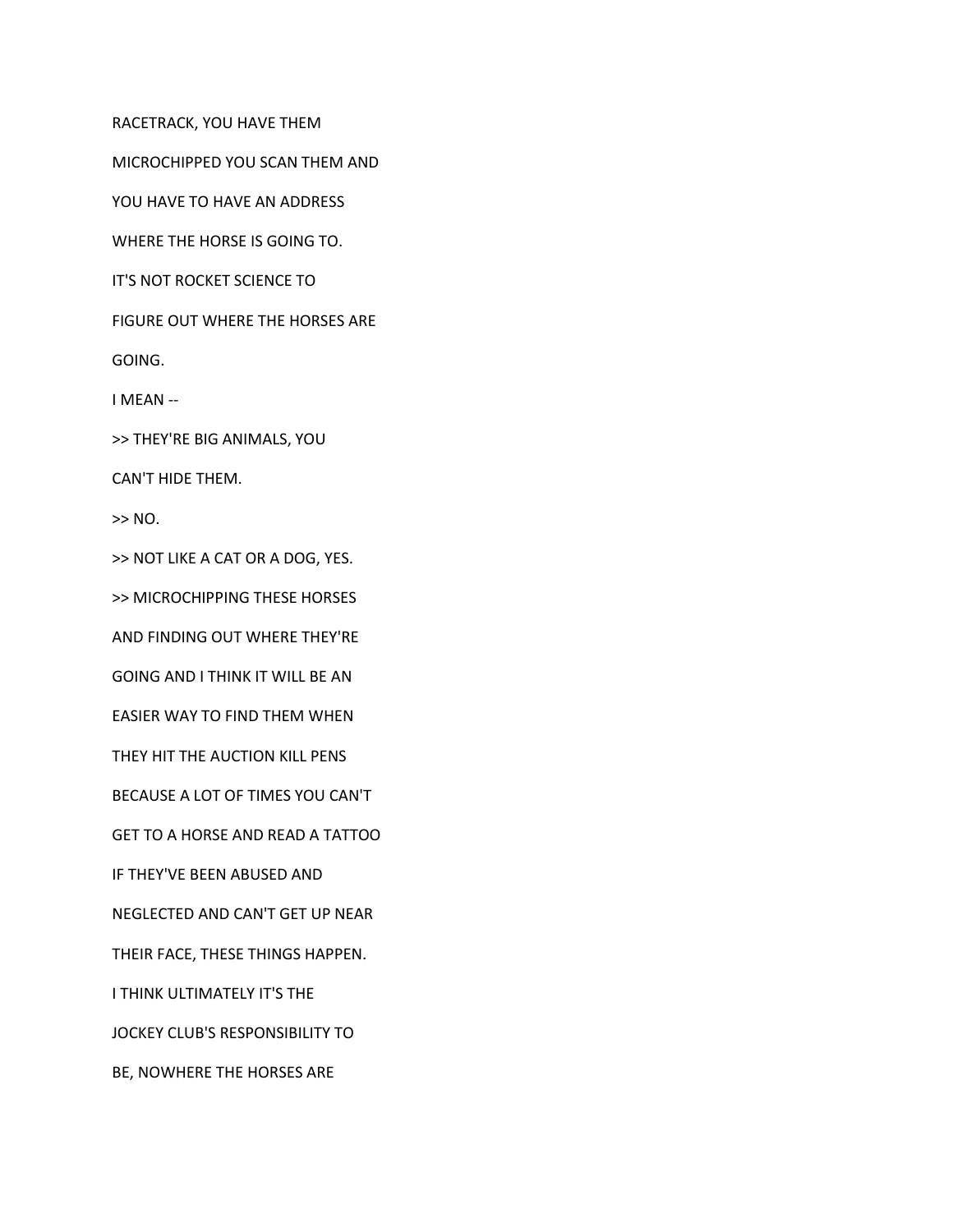GOING.

IF THEY REGISTER THEM AND BE SO

CONCERNED ABOUT WHEN THEY GO

INTO THE PADDOCK THEY HAVE TO

READ THEIR TATTOO TO MAKE SURE

IT'S THE RIGHT HORSE THAT'S

RUNNING IN THE RACE BECAUSE

MONEY'S BEHIND IT, WELL THERE'S

A WAY ON THE OTHER END OF THAT

MONEY AND THEY SHOULD BE JUST AS

DILIGENT ON THEM GOING OUT AS

COMING IN.

GOING INTO THE JOCKEY CLUB WITH

THIS IS PART OF THE ISSUE OF

FIGURING OUT WHERE THE HORSES

ARE GOING WHEN THEY'RE DONE

RACING.

JUST MY OPINION.

>> YES.

THE OTHER THING I WAS THINKING

OF, SO THEY WERE TALKING ABOUT

WHAT'S THE LAST PLACE THE HORSE

RACED.

WHAT HAPPENS AT THAT POINT?

BECAUSE I DON'T REALLY KNOW.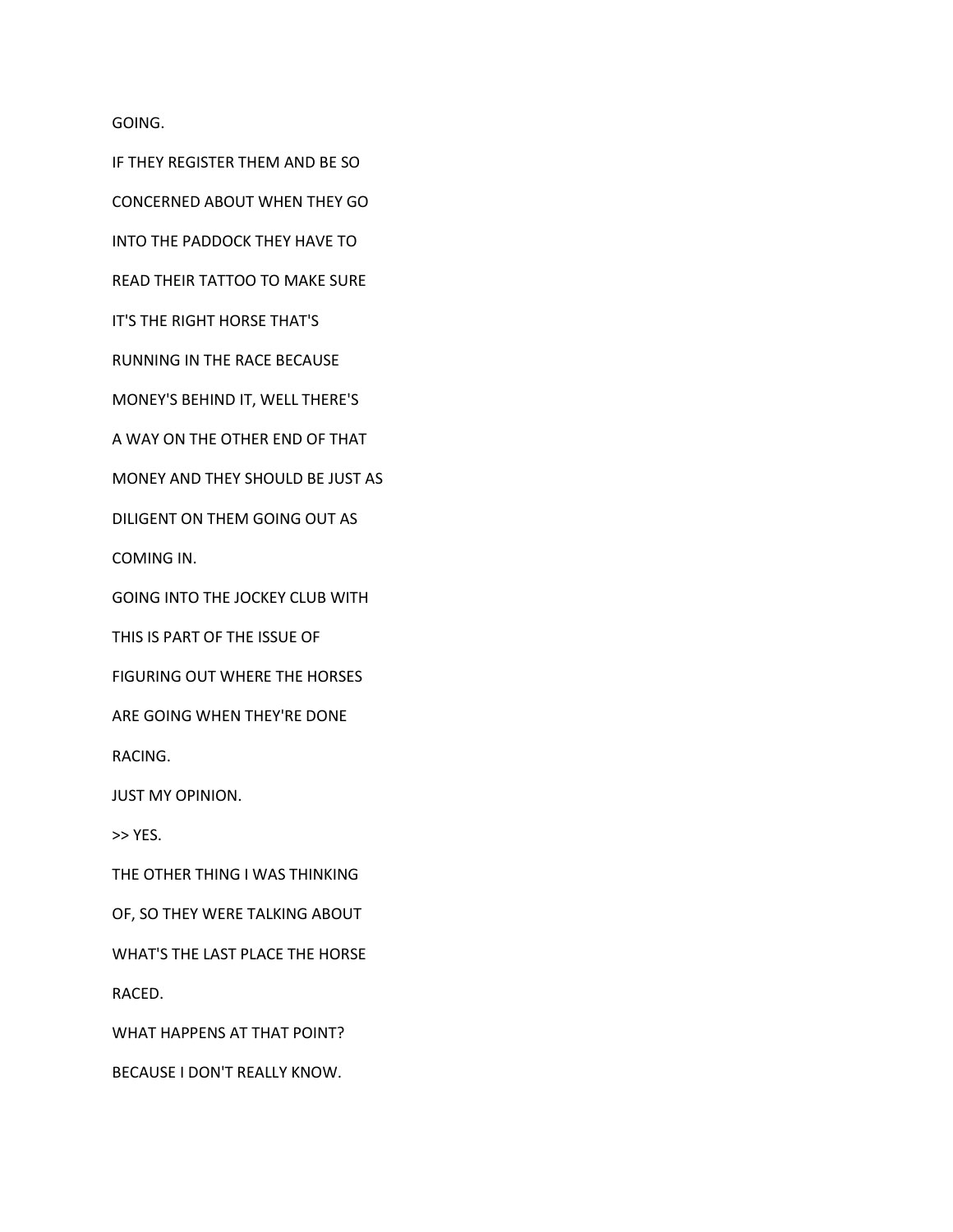IS THAT THE HORSE GOES BACK TO

THE BARN, THE STABLES AND THEN

SOMETHING HAS TO HAPPEN WITH

THAT HORSE, RIGHT?

SO AT THAT POINT, THE HORSE HAS

AN OWNER, THE HORSE HAS A

TRAINER, SO THE RESPONSIBILITY

YOU WOULD THINK SHOULD FALL AT

THAT POINT ON THEM TO AT LEAST

NOTIFY SOMEONE WE HAVE TO PUT A

SYSTEM IN PLACE, ALL RIGHT, THIS

IS A RETIRED HORSE.

WHERE IS THE HORSE GOING?

AND YOU KNOW, WHAT ARE WE DOING

ABOUT THE HORSE INSTEAD OF, YOU

KNOW, QUIETLY THE HORSE IS GONE

ONE DAY, AND WE DON'T KNOW.

THAT'S THE DIFFICULTY WE HAVE

TRACKING.

SO I DON'T THINK IT WOULD BE TOO

BURDENSOME, DO YOU, THAT THE

PERSON THAT HAS THE HORSE -- AND

AT LEAST LETS US KNOW, WE'VE

DECIDED TO RETIRE THE HORSE SO

WE PUT A REQUIREMENT IN, AND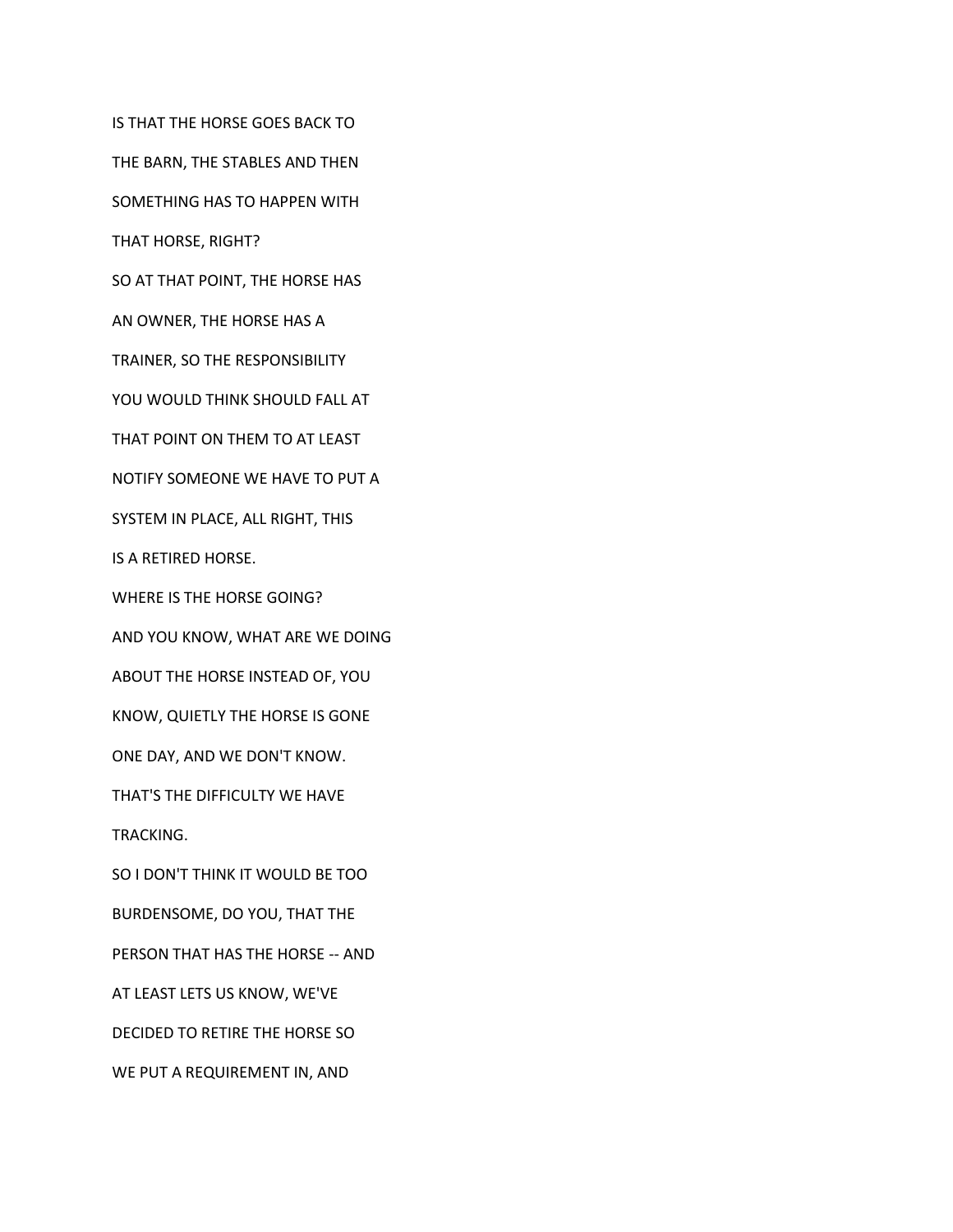THEN WE HAVE TO HAVE A DATA BANK

WHERE IT GOES TO, SO WE KNOW

THIS HORSE OWNED BY THIS

INDIVIDUAL, TRAINED BY THIS

INDIVIDUAL, WAS RETIRED ON THIS

DAY.

OKAY.

SO THEN A LITTLE BIT OF A BLANK

SPACE THERE, WHERE'D THE HORSE

GO?

THAT CERTAINLY WOULD MAKE IT

EASIER TO GET A HANDLE ON.

SOMEONE ELSE HAD A QUESTION?

>> THANK YOU.

MY NAME IS KATHY CHIMINO,

PUBLISHER OF "EQUINE INKNOW

EXCHANGE" OUR INTERNATIONAL

DIRECTORY AND WE HAVE THE

LARGEST LIST OF REHOMING

DIRECTORIES IN THE WORLD.

THE EQUINE INDUSTRY IS VERY

UNDERUTILIZED TECHNOLOGY.

WHAT I'D LIKE TO OFFER FOR THE

UNFOUND HORSES, I CAN OFFER THE

SERVICES OF OUR WEBSITE TO HELP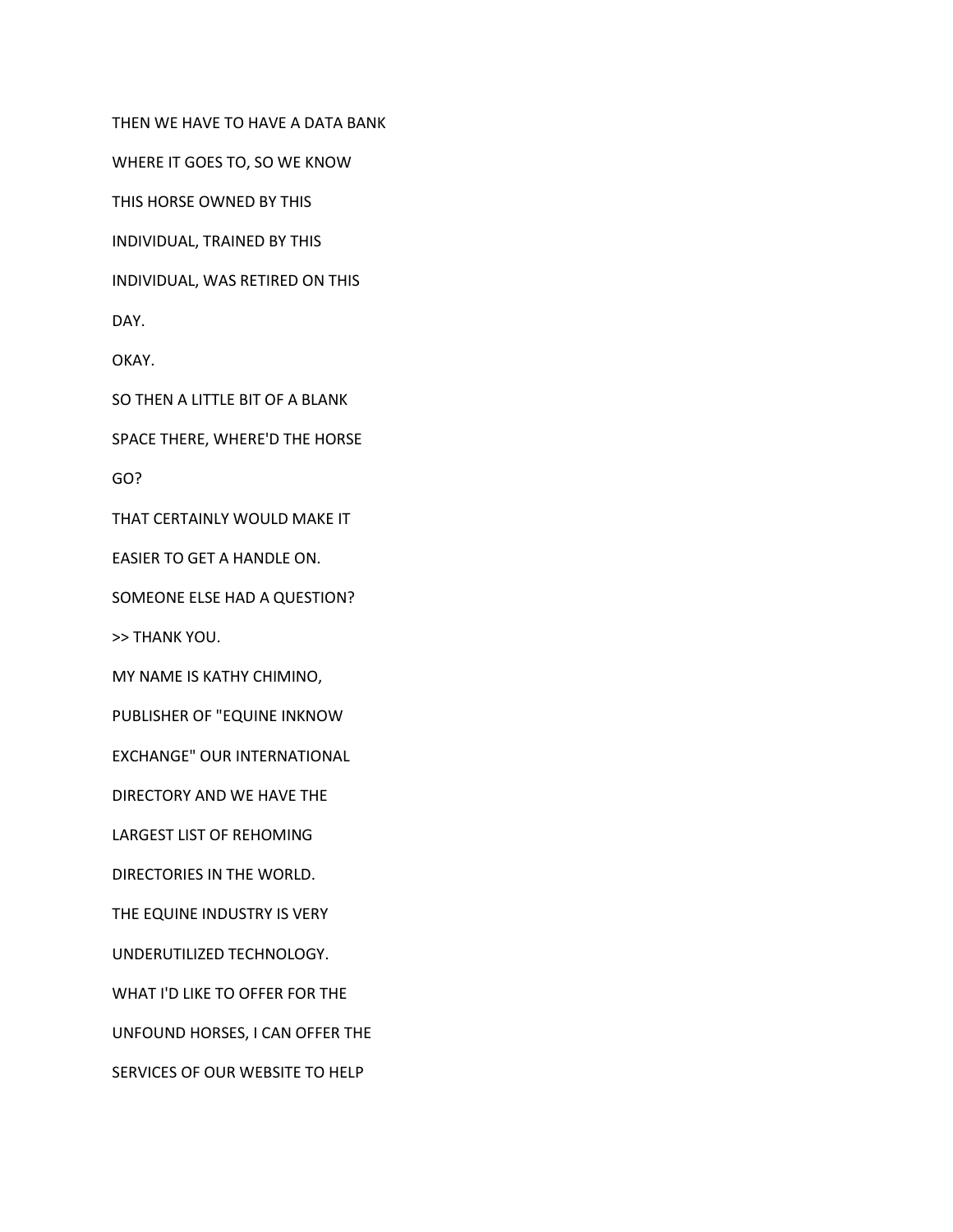FIND AND IDENTIFY ANY OF THESE

MISSING HORSES, AND I'M HAPPY TO

DO THAT.

I'LL PROVIDE THE INFORMATION TO

YOU AND IF THERE'S ANY WAY THAT

I CAN BETTER SERVE THE EQUINE

INDUSTRY, THAT WOULD BE GREAT.

I WAS A RACEHORSE OWNER MYSELF,

AND I'M VERY CONCERNED ABOUT

AFTERCARE, AND ALL THE

ORGANIZATIONS REPRESENTED IN

YOUR VIDEO ARE ON MY WEBSITE.

>> WE ARE NOT AVERSE TO HELP,

BELIEVE ME.

YES?

>> HI, I REPRESENT THE STANDARD

BREDS I GUESS IN THIS ROOM.

AND I COMMEND YOU ALL ON THE

AMAZING WORK YOU'VE DONE WITH

THOROUGHBREDS, AND IF YOU COULD

GIVE ME ONE OR TWO STEPS AS TO

HOW I CAN START THIS PROCESS

WITH STANDARD BREDS, BECAUSE WE

ARE SO FAR, FAR BEYOND, BEHIND

YOU.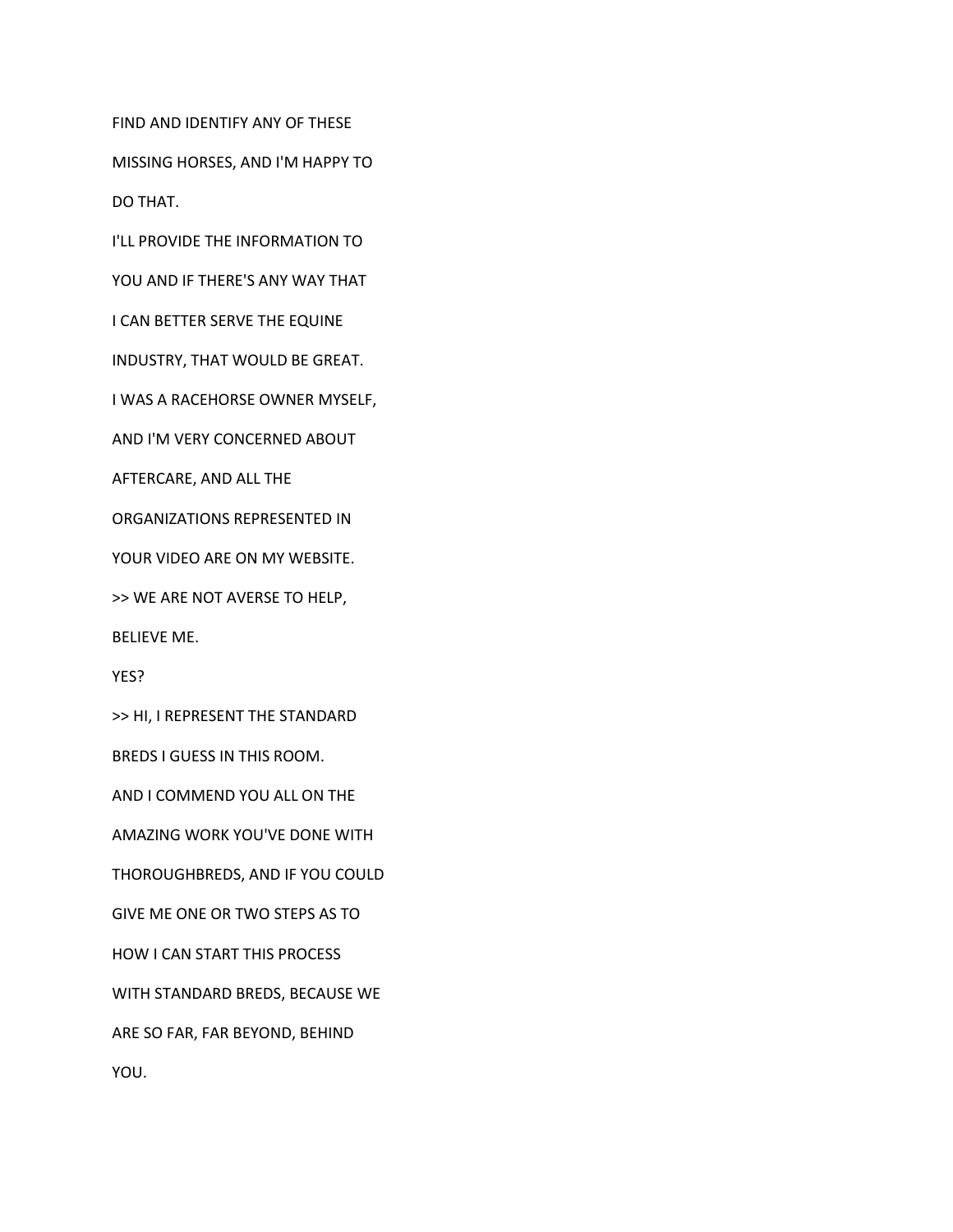WE HAVE MOST OF OUR STANDARD

BREDS DISAPPEAR, AND THEY

MOSTLY -- WE DON'T KNOW WHERE

THEY GO.

THEY CERTAINLY DON'T GO TO HORSE

SHOWS OR PLACES THAT THEY CAN BE

SEEN AND WHERE THE PUBLIC CAN

SEE WHAT WONDERFUL HORSES THEY

ARE.

THEY DO GO TO THE AMISH, QUITE A

FEW OF THEM, AND WHEN WE GET

THEM FROM THE AMISH, THEY'RE

PRETTY USED UP.

I MEAN, THESE ARE CHAMPION

HORSES THAT HAVE HAD TENDON

INJURIES OR CHIPS IN THEIR KNEES

AND THEY'RE NOT RACING ANYMORE.

THEY HURT.

AND THEN THEY'RE SOLD, AND

THEY'RE SOLD FOR QUITE A BIT OF

MONEY, AND TO GET A TRAINER TO

ACTUALLY SIGN ON THE DOTTED LINE

THAT HE HAS SOLD HIS YOU KNOW,

30 CLAIMER FOR \$3,000 AT THE END

OF HIS CAREER, I DON'T THINK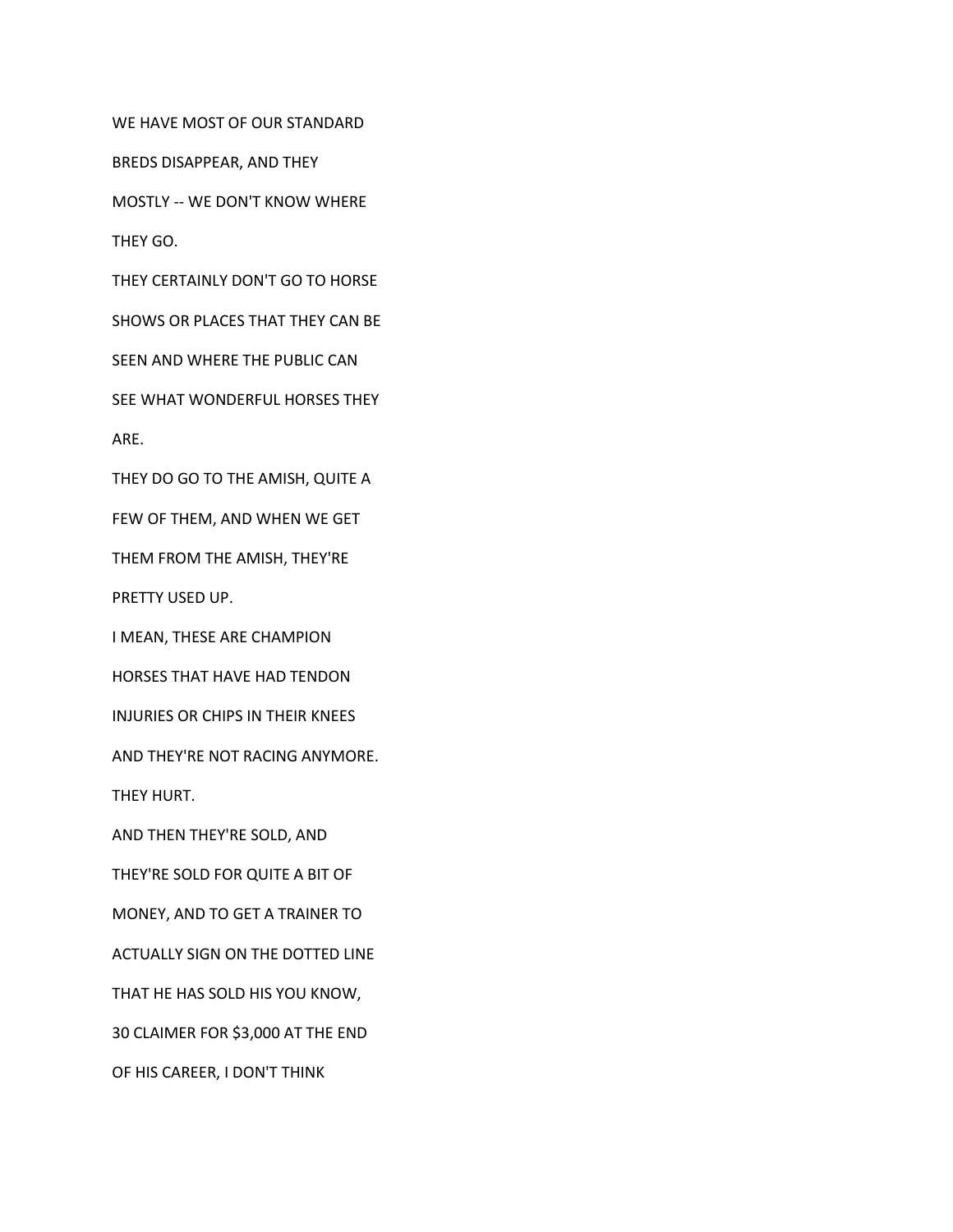BUT THEY DO GET GOOD MONEY FOR THEM, AND THE BUSINESS IT TOUGH, PROBABLY TOUGHER IN THE STANDARD BREDS THAN THE OTHER. I'D LOVE TO HAVE AN ACCOUNTABILITY OF HOW MANY HORSES GO TO THE AMISH. I'D LOVE AN ACCOUNTABILITY OF HOW WELL THE AMISH TAKE CARE OF THE HORSES. THEY ARE NOT AN ISOLATED COMMUNITY IF THEY DON'T GET REGULATED AS FAR AS HOW THEY TAKE CARE OF HORSES, AND THEY END UP IN THE KILL PEN AND WE HAVE TAKEN OUT SEVEN THIS YEAR JUST FROM THE KILL PEN. SO IF YOU COULD DIRECT ME TO THE FIRST BABY STEPS THAT YOU TOOK TO START ALL THE TREMENDOUS ORGANIZATIONS THAT YOU HAVE GOING IN THE THOROUGHBRED INDUSTRY TO HELP THE STANDARD BREDS, I AND THE STANDARD BREDS

HE'S GOING TO DO THAT.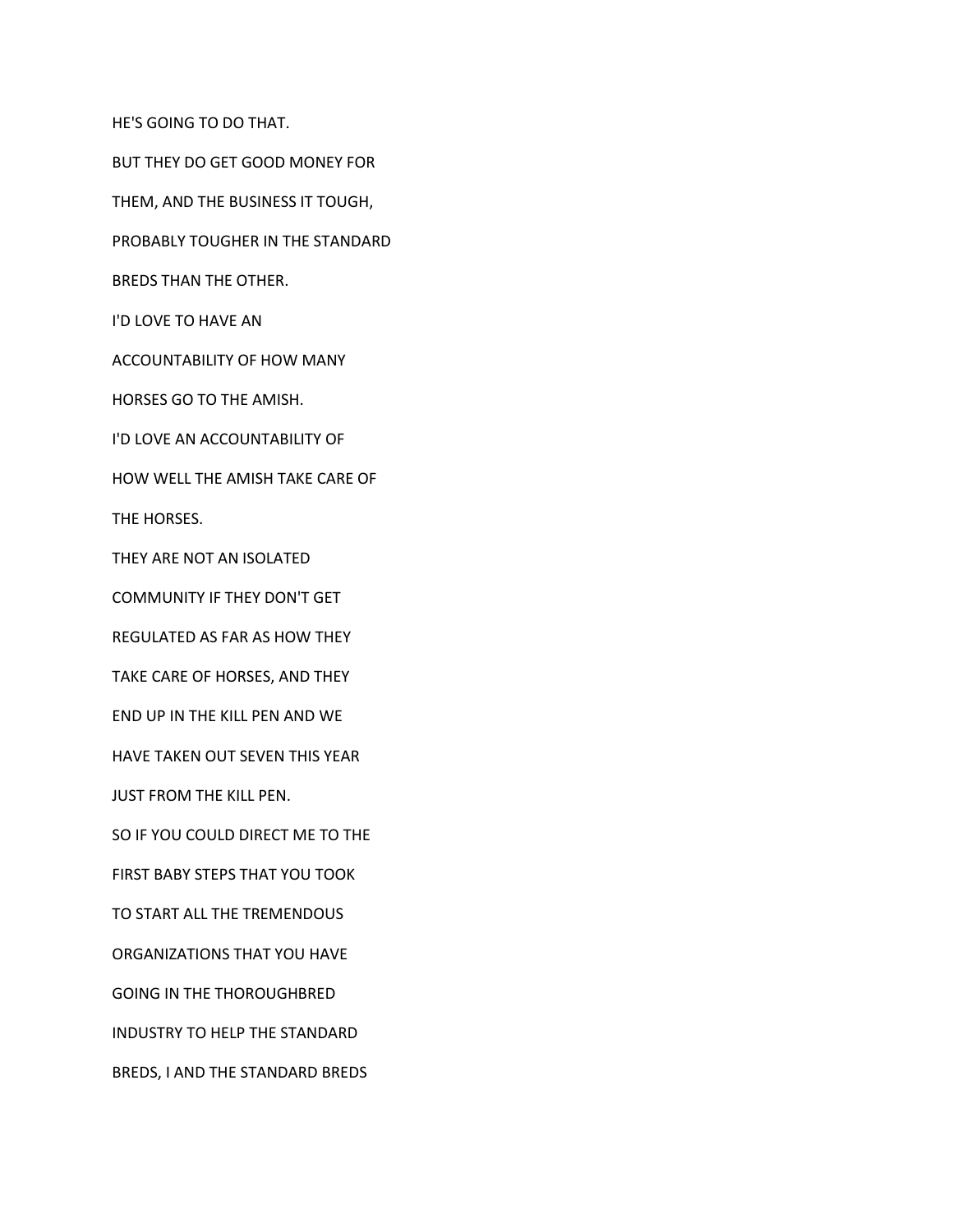WOULD BE GREATLY APPRECIATIVE.

>> HI, RICK FROM THE HORSEMAN

ASSOCIATION.

JUST A COUPLE OF POINTS.

VALERIE, ON THE MICROCHIP IDEA,

IT IS A GREAT IDEA.

WE'VE BEEN PUSHING THE JOCKEY

CLUB FOR IF IT'S NOT FIVE YEARS,

IT'S THREE YEARS.

THEY'RE WARMING UP TO IT.

SALES COMPANIES WOULD LIKE IT.

THERE ARE A LOT OF ADVANTAGES TO

THE MICROCHIP.

I DON'T KNOW HOW CLOSE THEY ARE.

THEY'RE CLOSER THAN THEY WERE

LAST YEAR, I DON'T KNOW.

OKAY, NOW I'M GETTING -- IT'S

MANDATORY NEXT YEAR.

CHIPPING THE FOALS, SO THAT'S A

HUGE STEP FORWARD.

AS FAR AS LAST PLACE IN

RETIREMENT JUST A LITTLE BIT OF

EXPLANATION, WHEN THE HORSE RUNS

ITS LAST RACE, FINGER LAKES OR

NEW YORK, WE DON'T ALWAYS KNOW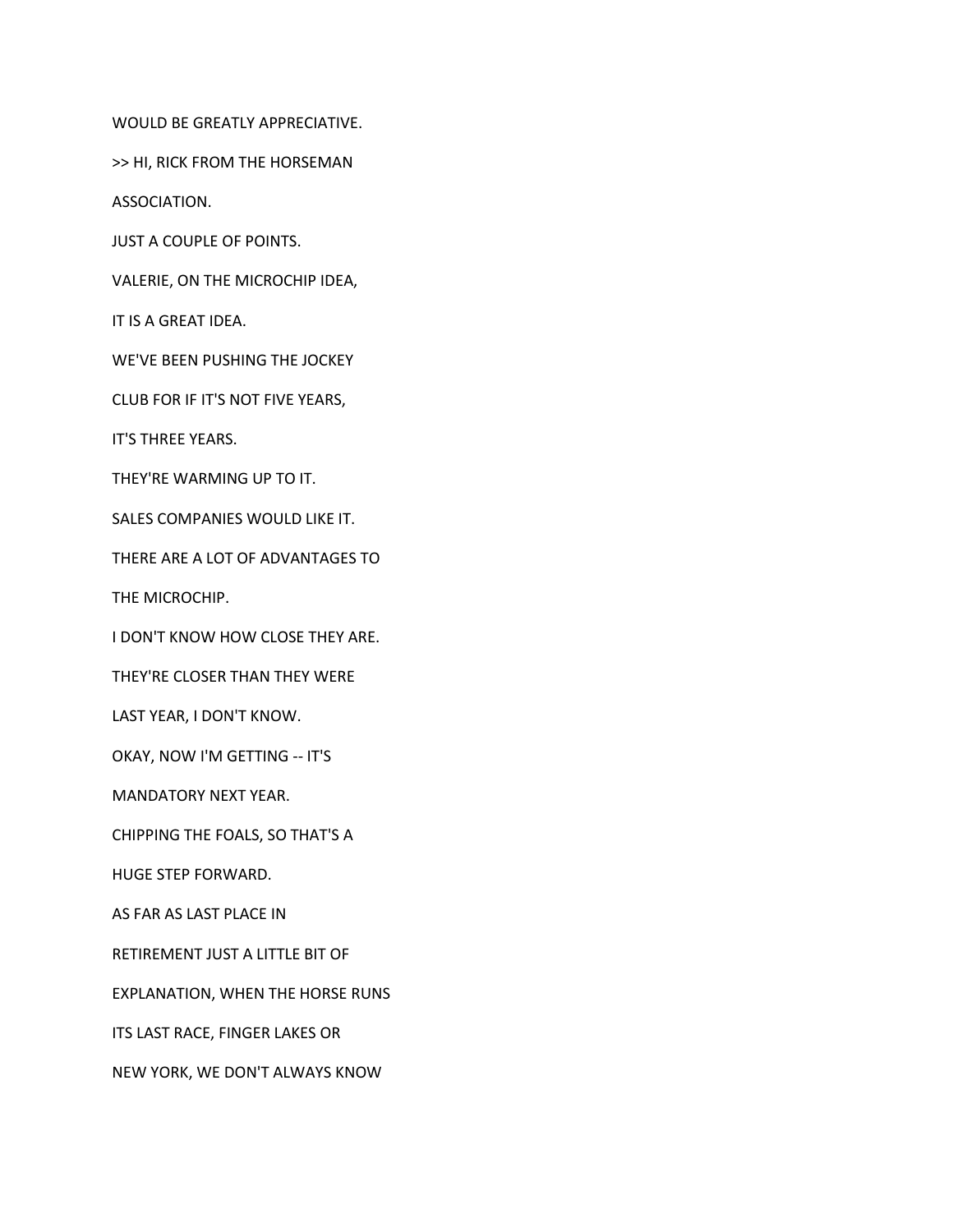THEY RETIRED THAT DAY, WHEN YOU

SEND THEM HOME, YOU SEND THEM TO

A FARM AND THEY DON'T MAKE IT

BACK, AND IT MIGHT CHANGE

CUSTODY, YOU SAW THEM AS A BROOD

MARE OR WHATEVER.

IT'S VERY COMPLICATED.

THE MICROCHIP WILL HELP THAT

IMMENSELY.

IF THEY GET BRED THEY HAVE A

MICROCHIP IDENTIFYING THE MARE

AND ALL THAT.

IT ALSO UNDERLINES THE

IMPORTANCE OF THE GROUP LIKE THE

TAA, WHO ACCREDITS ALL THE

ORGANIZATIONS THEY GIVE GRABTS

TO.

I THINK THEY GAVE \$3 MILLION

THIS YEAR BUT THEY DO CONTINUOUS

INVENTORY.

EVERY YEAR ALL THE ORGANIZATIONS

THEY'RE GIVING MONEY TO, WHERE

EXACTLY WHERE ALL THOSE HORSES

ARE QUARTERLY, I DON'T THINK

IT'S AS SOON AS MONTHLY, BUT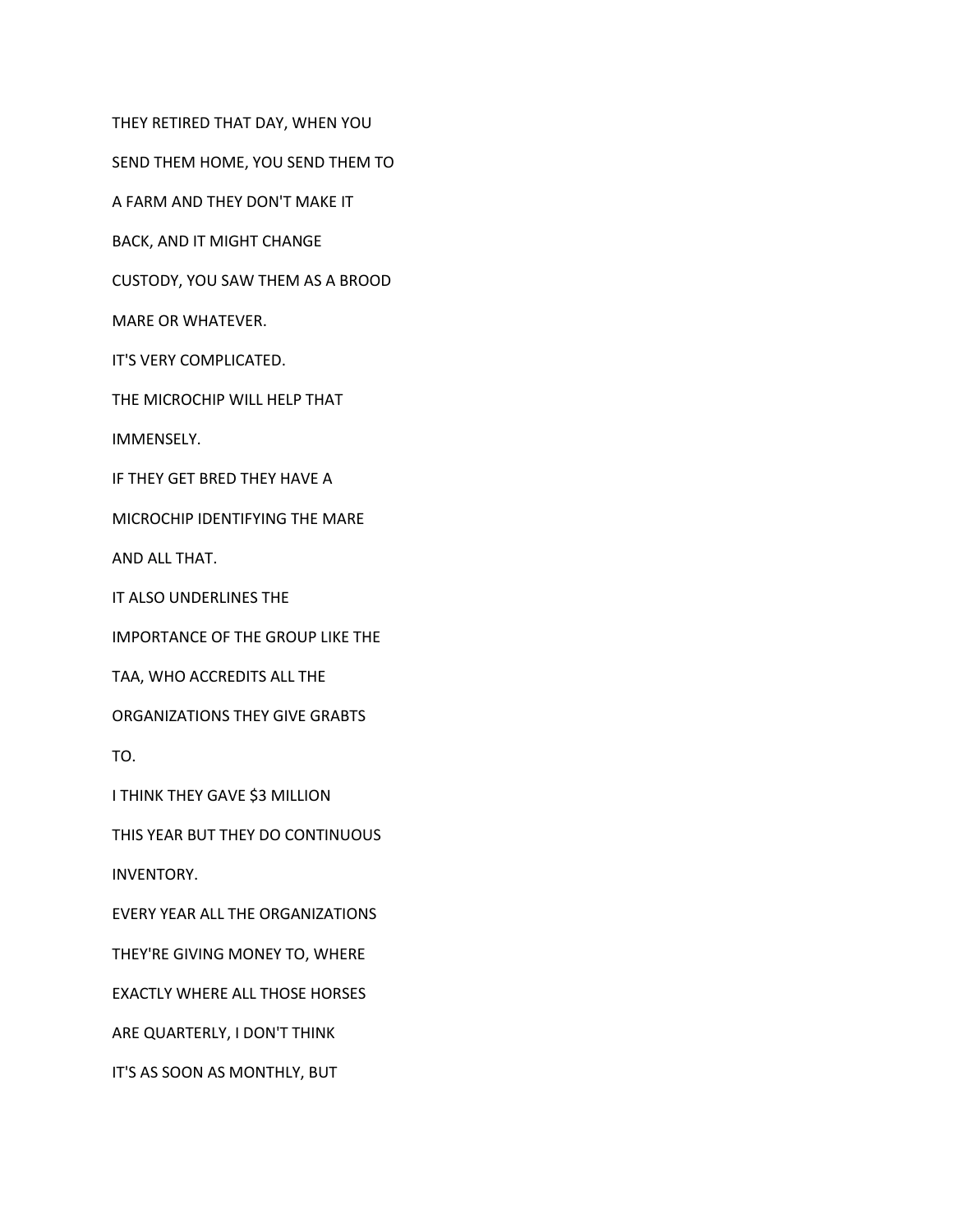THEY HAVE AN IDEA, SO THOSE

HORSES DON'T GET, THEY DON'T

DISAPPEAR.

WE NEED TO EXPAND PROGRAMS LIKE

THAT.

THE OTHER -- AND I'LL BE HONEST,

WE ARE GETTING MIXED SIGNALS ON

WE'VE REALLY APPRECIATED THE

GAMING COMMISSION IN JUMPING

INTO THIS, HAVING THIS FORUM AND

BE SUPPORTIVE, BUT AT THE SAME

TIME, GAMING COMMISSION IS

LOOKING TO TAKE AWAY RESOURCES

FROM US IN ALBANY TO FUND EQUINE

RESEARCH AND TESTING THAT WILL

DIRECTLY LIMIT WHAT WE COULD

GIVE TO AFTERCARE.

IT DOESN'T -- THE END DOESN'T

MAKE SENSE.

IF YOU GET A QUARTER OF OUR

RESOURCES OF OUR BUDGET, WE'RE

GOING TO HAVE TO REDUCE A NUMBER

OF PROGRAMS, NOT JUST THE EYE

GLASSES AND THE BACK STRETCH

SERVICES THAT WE PROVIDE, HEALTH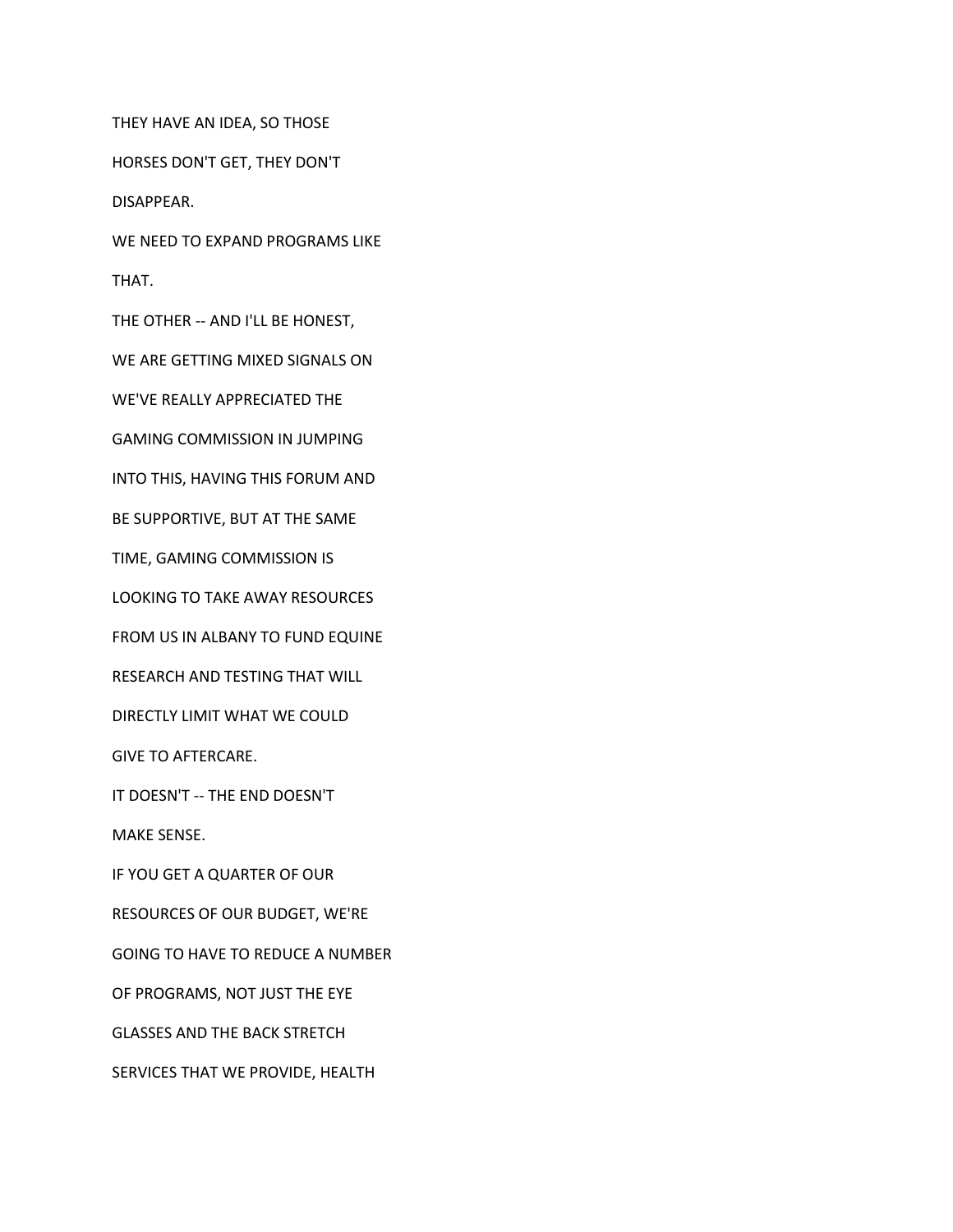CARE, AND DENTAL WORK, YOU KNOW, AND WE PROVIDE MOSTLY FOR WHO CAN LEAST AFFORD TO LOSE SERVICES LIKE THAT, BUT WE'RE LOOKING TO EXPAND THE AFTERCARE STUFF THAT WE'RE DOING AND IF WE LOSE MONEY FROM OUR BUDGET, IT HAS TO COST WHETHER IT'S THE DENTAL WORK OR THE AFTERCARE. I'M ASKING YOU TO TAKE YOUR FOOT OFF OUR THROATS, LEAVE OUR BUDGET ALONE AND WE CAN GET TOGETHER AS AN INDUSTRY WITH THE STANDARD BREDS, WITH THE RACETRACK, TO FIND MORE FUNDING THAT ISN'T GOING TO CRIPPLE GREAT INITIATIVES LIKE THE AFTERCARE. >> I DON'T KNOW WHOSE FOOT IS ON WHOSE THROAT, TO BE HONEST WITH YOU, BUT I DO KNOW THAT I THINK THE OBLIGATION NEEDS TO BE SPREAD OUT, THE OBLIGATION TO TAKE THE HORSE, AND IT STARTS WITH THE BREEDER, AND AN OWNER,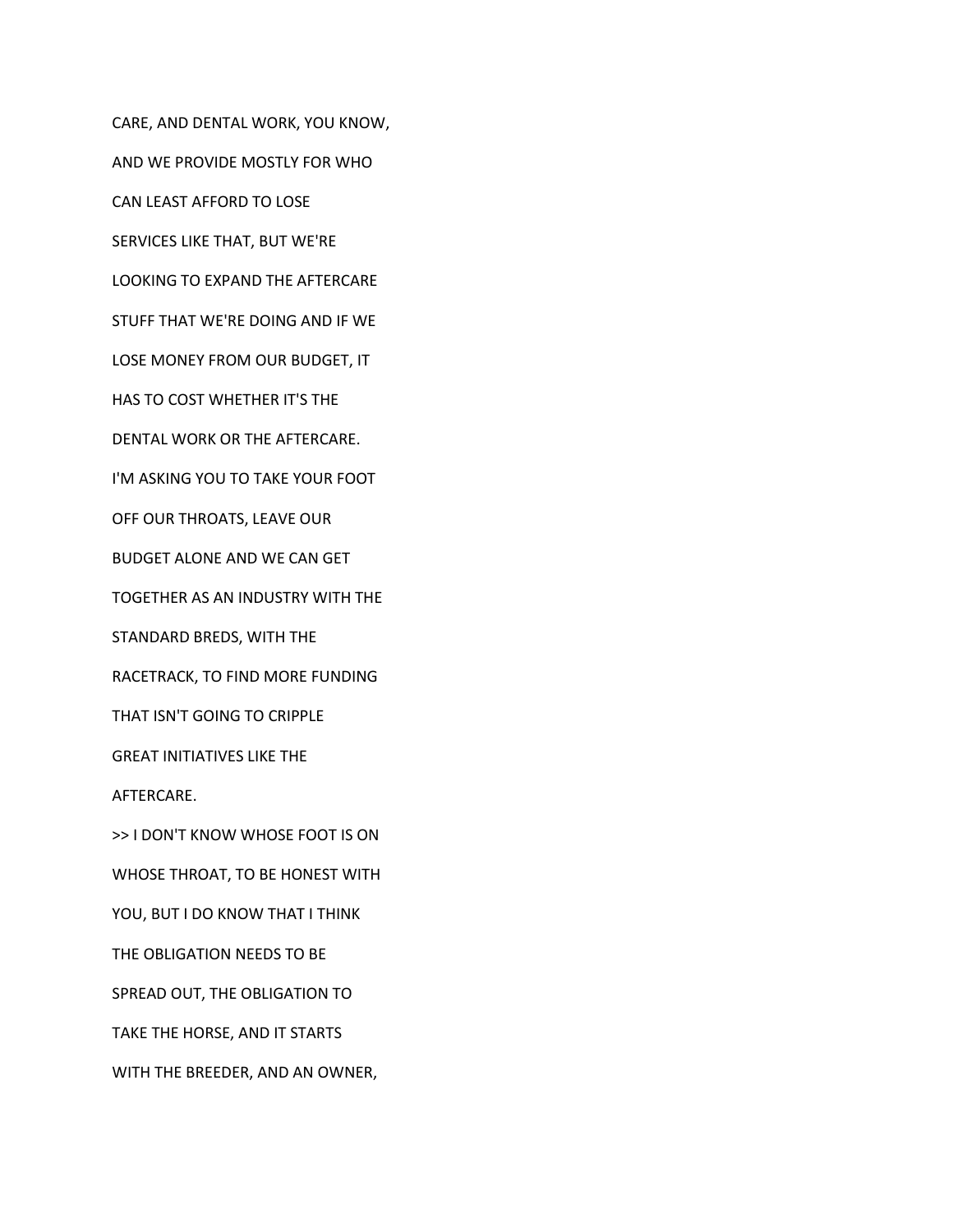RIGHT, AND THE TRAINER AND THE JOCKEY, AND THE RACE COURSES, AND IT SHOULD BE A GROUP EFFORT. AND I UNDERSTAND IT'S A BUSINESS. AS I SAID, I'M A FAN OF ITS THE BUSINESS, I'M A RACING FAN BUT THE OBLIGATION IS STILL THERE. I DON'T THINK WHEN WE TALK ABOUT WHAT HAPPENS TO THE HORSE AT THE END I DON'T THINK IT SHOULD FALL COMPLETELY ON THE PERSON THAT ENDS UP WITH THE HORSE IN A CLAIMING RACE THAT THE ENTIRE BURDEN FALLS ON THEM. I THINK IT NEEDS TO BE SPREAD OUT ACROSS THE SPECTRUM BECAUSE EVERYONE HAS BENEFITED. >> NO QUESTION ABOUT IT. I'M A CHAIN OF CUSTODY GUY SO WHEN SOMEONE SAYS WE DON'T KNOW WHAT HAPPENS TO THE HORSE BECAUSE THEY'RE OUT IN THE FIELD AND OUT TO PASTURE, THAT SEEMS INCONSISTENT WITH ME BECAUSE I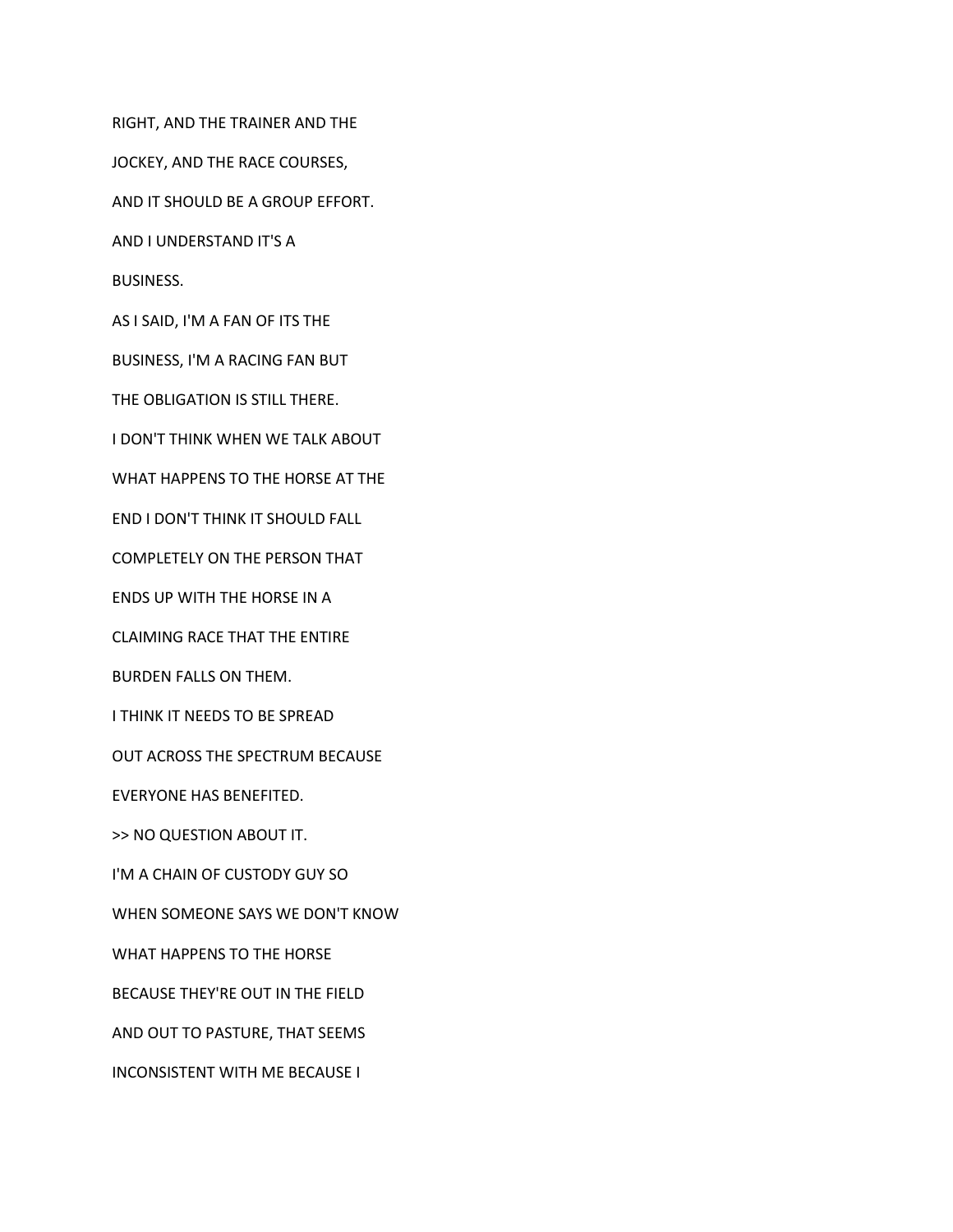THINK THERE'S A SYSTEM WHERE

EVEN IF AFTER RUNS AT THE FINGER

LAKES AND YOU WANT TO PUT OUT TO

PASTURE SEE HOW SHE OR HE DOES

AND THEY DON'T RECOVER, WHAT DO

YOU GO, AS A BROODMARE OR

SOMEONE'S GOING TO PICK HIM UP

OR BE A PONY, BUT IF WE HAVE A

SYSTEM WHERE YOU HAVE TO TELL US

WHAT IS HAPPENING, AND IT'S

MANDATORY THAT'S PROBABLY

HELPFUL TO ALL OF US.

>> WE DON'T DISAGREE.

IT'S JUST NOT AUTOMATIC.

IT'S COMPLICATED.

AND IF WE HAD A SYSTEM IN

PLACEMENT AGAIN THE MICROCHIP

WOULD I THINK SIGNIFICANTLY AID

THAT.

AND THERE'S NO QUESTION AND I

APPRECIATE THE FRANKNESS FROM

THE STANDARD BRED INDUSTRY.

WE ARE LIGHT YEARS FROM WHERE WE

WERE FIVE YEARS AGO.

IT HAS TO GET, KEEP IMPROVING.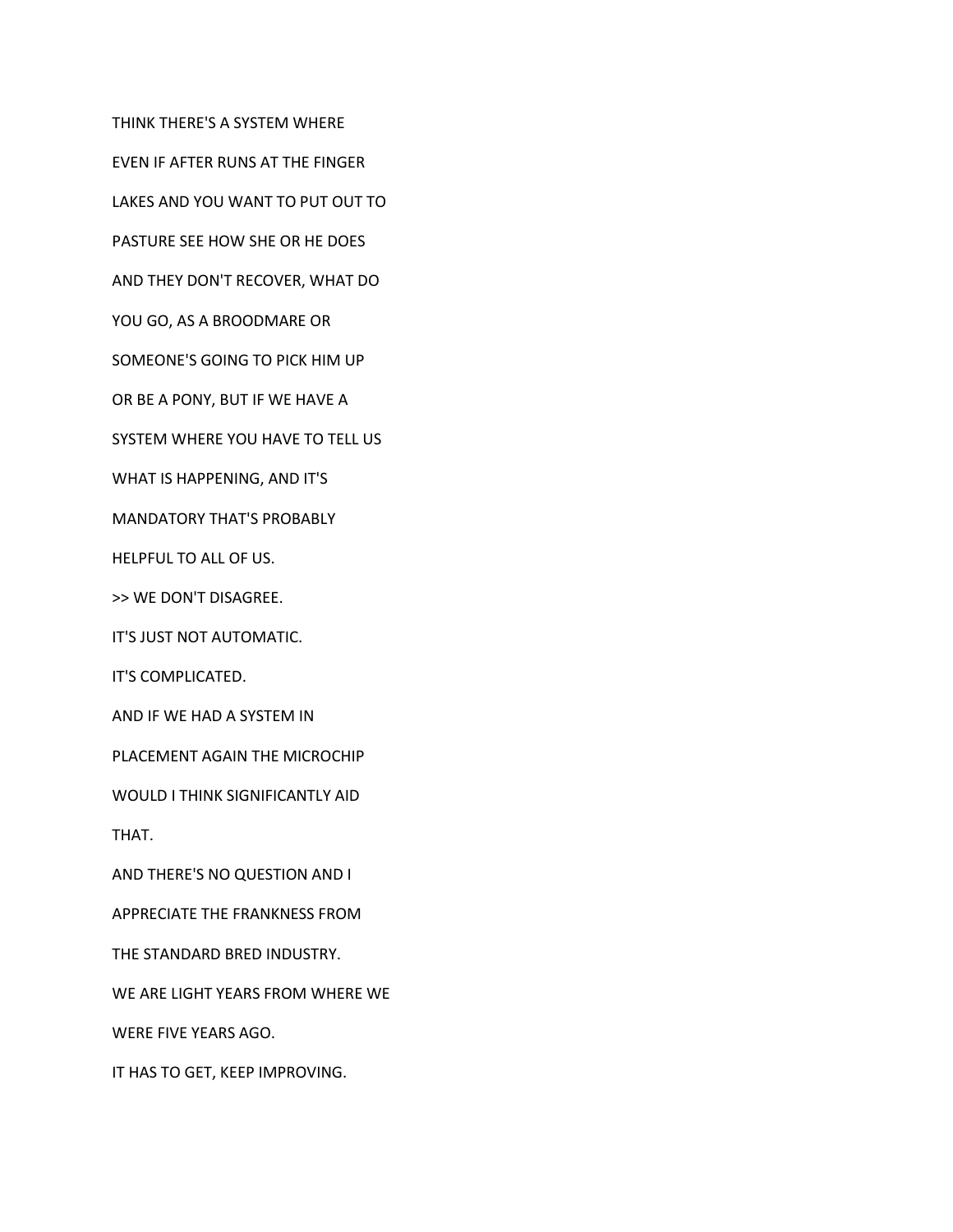THAT'S WHY I'M ASKING DON'T TAKE

ANY MONEY AWAY SO WE CAN EXPAND

OUR PROGRAM.

[ APPLAUSE ]

>> THANK YOU.

MY NAME IS SUSAN WAGNER,

PRESIDENT OF EQUAN ADVOCATES.

THANK YOU SO MUCH FOR HOLDING

THIS MEETING AGAIN AND THANK

YOU, JACK, FOR PRESENTING THIS

MEETING AND LAST YEAR'S AS WELL

AND THE STATE RACING COMMISSION

AS WELL.

I JUST WANTED TO SAY SOMETHING

QUICKLY ABOUT THE STANDARD

BREDS.

OUR ORGANIZATIONS IS MULTIBREED.

WE HAVE MORROW BREDS, STANDARD

BREDS AND OTHER BREEDS AND WE

RECENTLY TOOK IN A STANDARD BRED

WHO WAS AT A TRAINING CENTER IN

SARATOGA, 11 YEARS OLD, AND BEEN

A CHAMPION, AND I WAS TOLD THAT

THE AMISH ARE ALL OVER THAT

PLACE, THEY TAKE ALMOST EVERY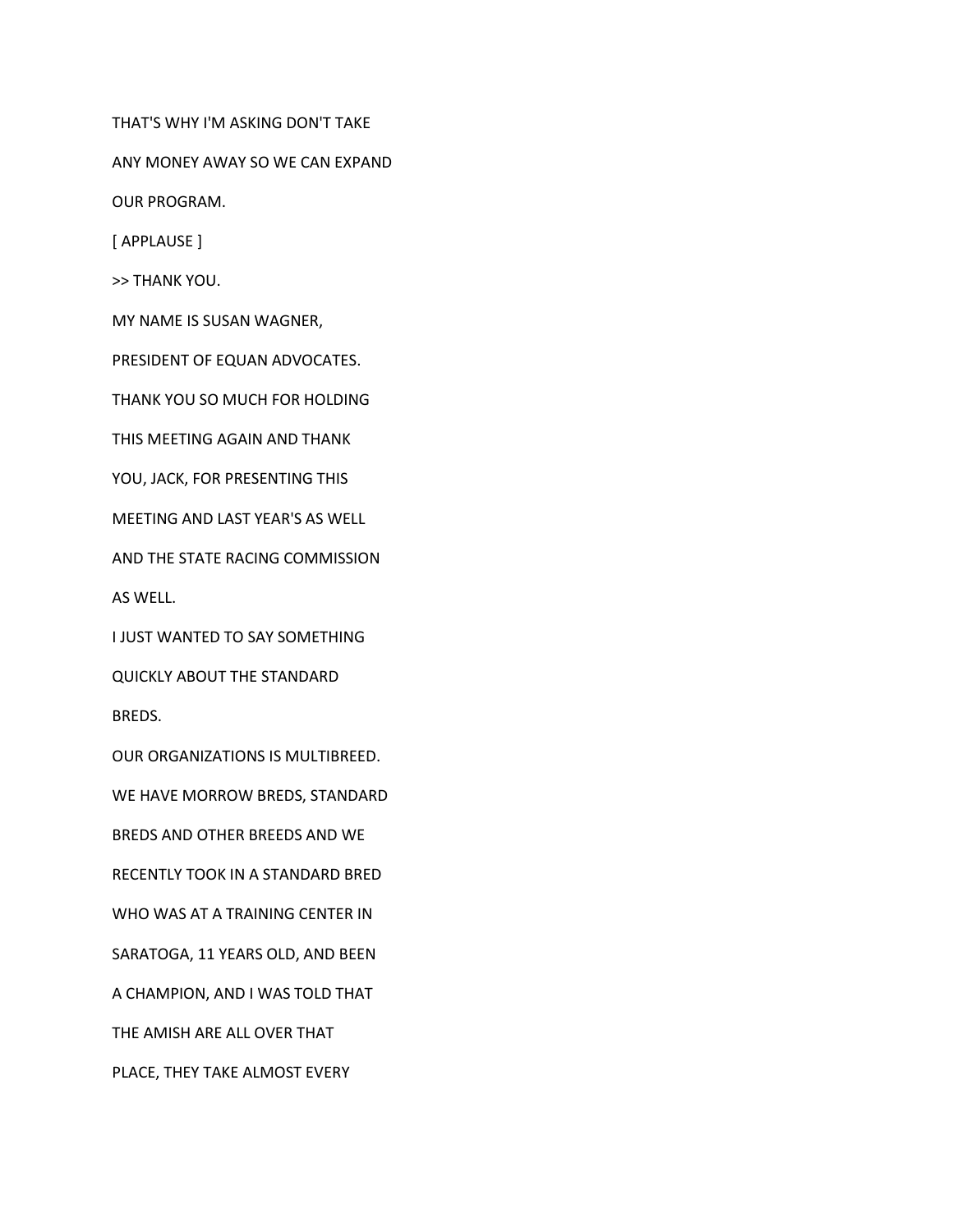HORSE, AND IT'S A TERRIBLE FATE

FOR THE STANDARD BRED AND I HOPE

THAT MORE ATTENTION CAN BE

PLACED ON PLACING THOSE HORSES

BECAUSE IT'S A TRAGEDY.

WE HAVE A 30-YEAR-OLD STANDARD

BRED MARE WHO HAD RACED, AND

THEN BECAME AN AMISH BUGGY

HORSE.

I BOUGHT HER PRIVATELY FROM THE

AMISH TO PREVENT HER FROM ENDING

UP IN THE AUCTION, WHICH IS

WHERE MOST OF THEM GO.

LOT OF THE AMISH THEY DRIVE IN

WITH ONE AND DRIVE OUT WITH

ANOTHER.

AND IT'S A REAL PROBLEM.

SO I HOPE A LOT MORE ATTENTION

IS GIVEN TO THE STANDARD BREDS.

BUT WITH THAT SAID, I ACTUALLY

HAD WRITTEN A STATEMENT BECAUSE

LEE PARK HAS ASKED FOUR

QUESTIONS THAT WE ANSWER AND I'M

NOT GOING TO READ THE WHOLE

THING BUT THERE WERE A COUPLE OF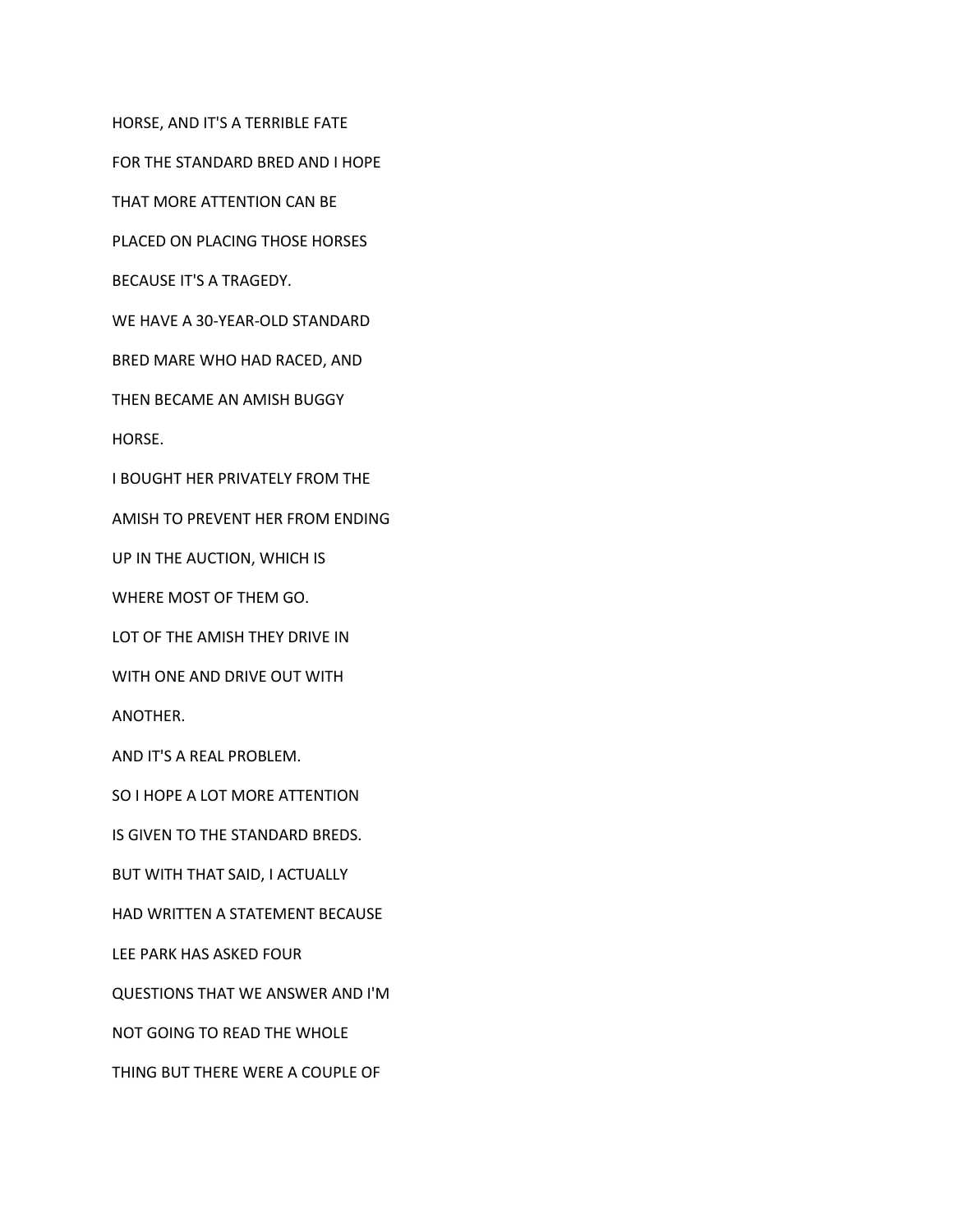THINGS I WANTED TO BRING UP. WITH RESPECT TO NEW DEVELOPMENTS, QUESTION THREE, I SEE A MUCH MORE SOPHISTICATED PUBLIC WHO HAVE QUESTIONS THAT THEY WANT ANSWERED CONCERNING EQUINE PROTECTION ISSUES. IN THIS AGE OF SOCIAL MEDIA, AND PUBLIC CONSCIOUSNESS, I SEE THESE DEVELOPMENTS AS IMPORTANT OPPORTUNITIES TO SHOW THE PUBLIC WHAT RACING AND THE HORSE INDUSTRY IN GENERAL IS DOING TO END THE SLAUGHTER OF HORSES AND ENSURE A HUMANE FATE FOR EVERY HORSE BORN AS A RESULT OF THE INDUSTRY. I WANT TO SAY THAT IT'S TRULY INSPIRING TO SEE THE WONDERFUL WAYS AFTERCARE PROGRAMS HAVE EVOLVED OVER THE YEARS, BUT AS NONPROFIT ORGANIZATIONS WE CAN ONLY DO SO MUCH.

I FEEL THERE ARE AREAS WHERE THE

INDUSTRY COULD DO MORE TO HELP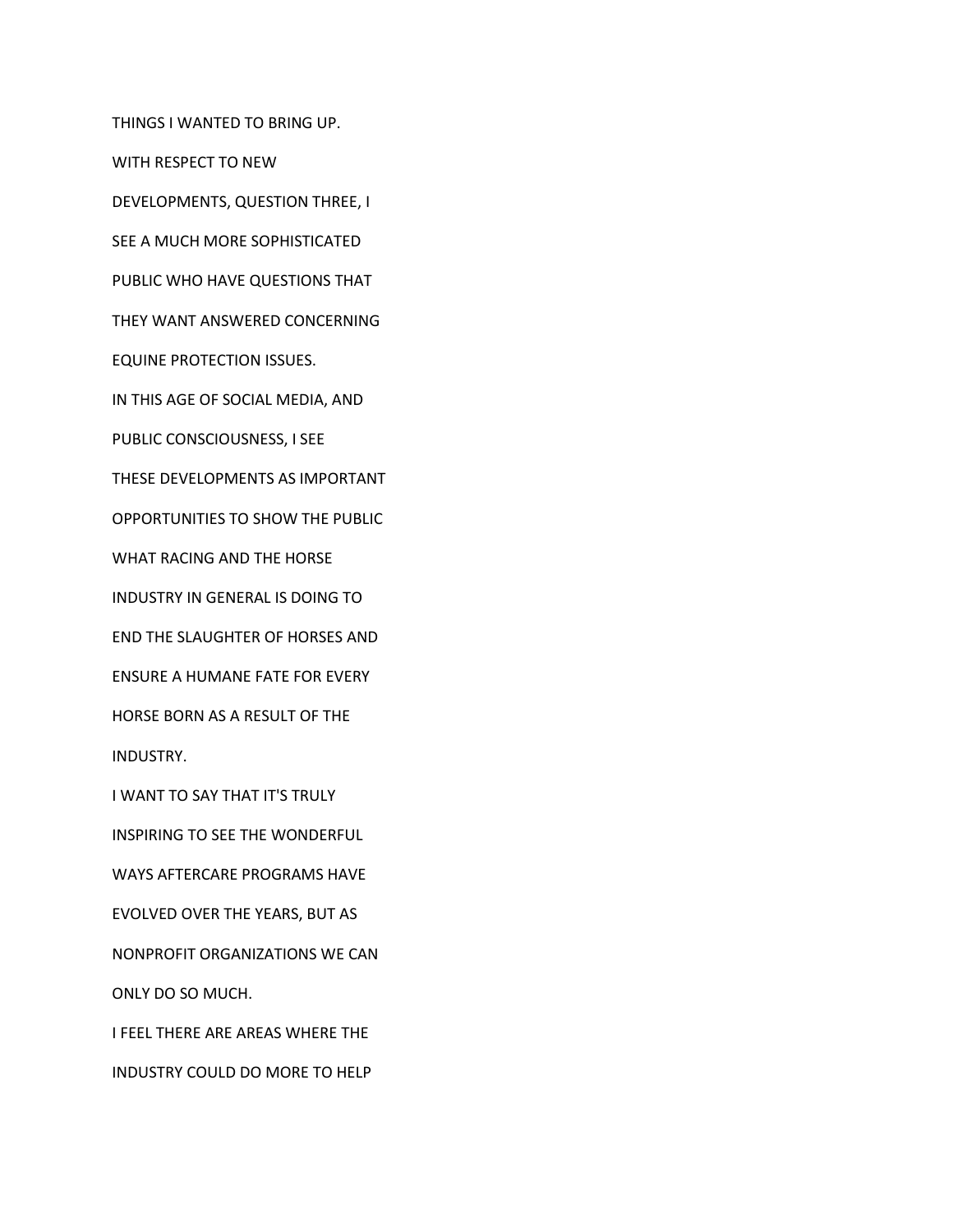AND I HAVE A FEW RECOMMENDATIONS

THAT I THINK ARE IMPORTANT AND

RESPECTFULLY ASK BE CONSIDERED.

I THINK WOULD BE HELPFUL IF

FUNDING WAS AVAILABLE TO

RENTALSTER THE MANY UNREGISTERED

THOROUGHBREDS WHO HAVE BEEN AND

NEED TO BE RESCUED.

AT THIS TIME THE THOROUGHBRED

AFTERCARE ALLIANCE AND SOME OF

THE OTHER BREED-SPECIFIC

FOUNDATIONS, FUNDS REGISTERED

THOROUGHBREDS ONLY.

WE HAVE TWO UNREGISTERED

THOROUGHBREDS AT THE SANCTUARY,

AND AS OF NOW, THEY ARE NOT

ELIGIBLE FOR FUNDING.

IT WOULD BE A HUGE HELP IF THEY

AND OTHERS SAVED BY

ORGANIZATIONS COULD BECOME

ELIGIBLE.

I ALSO THINK THE FACT THAT NEW

YORK RACING HAS A NO SLAUGHTER

POLICY IS A GREAT STEP, BUT I

ALSO BELIEVE IT CAN BE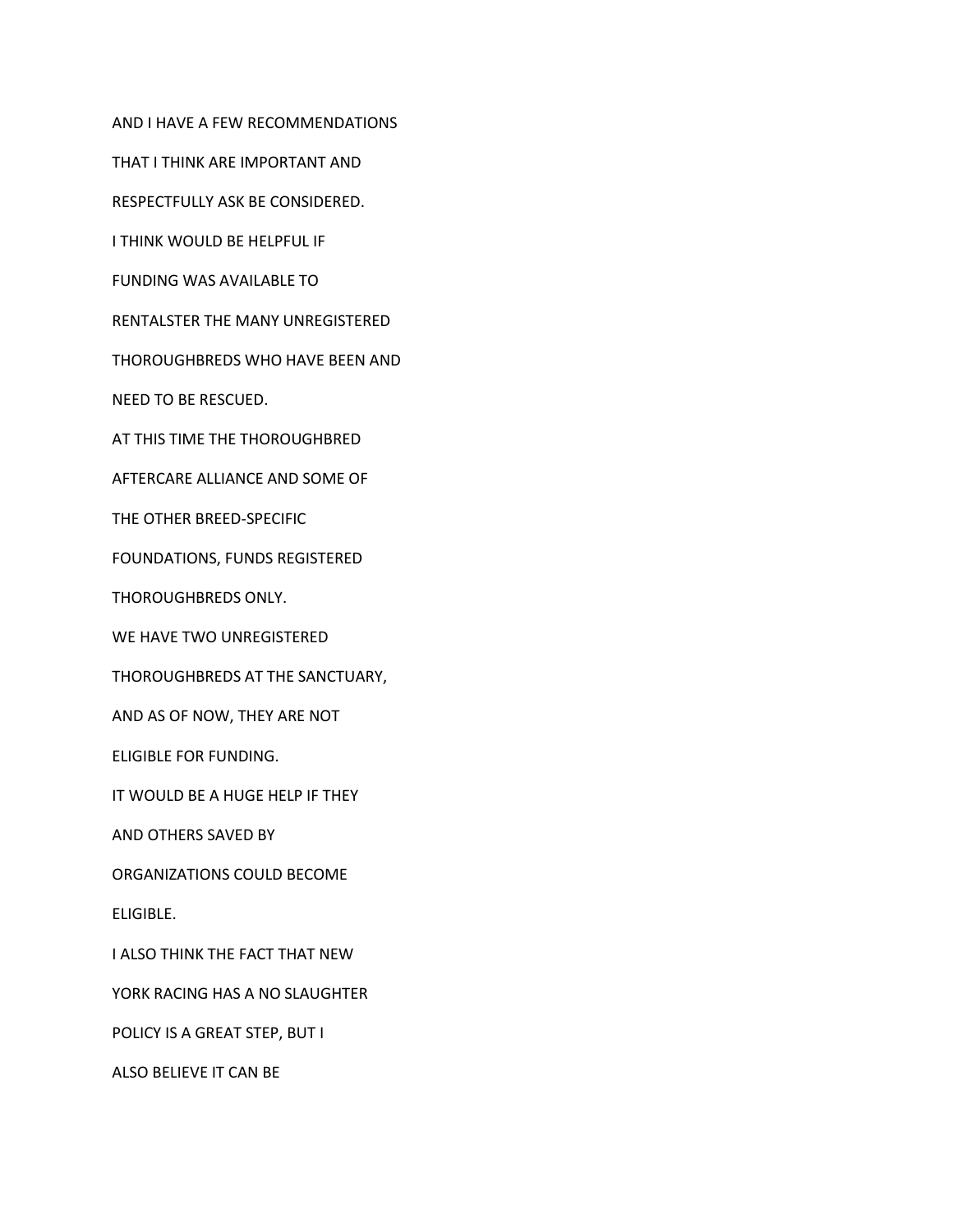EASILYSIRK COUPLE VENTED. FOR THAT REASON, I BELIEVE THAT ALL NEW YORK BREDS AND THOROUGHBREDS AND STANDARD BREDS THAT RACED AT NEW YORK STATE RACE TRACKS SHOULD BE ACCOUNTED FOR TO PREVENT THEM FROM ENDING UP AT SLAUGHTER. THIS WOULD INCLUDE AND I KNOW THIS WOULD TAKE A LAW, I BELIEVE IT WAS JEFF GARRELL LAST YEAR WHO BROUGHT THIS UP THAT ADDITIONAL WAYS TO FUND RACEHORSE RETIREMENT COULD COME FROM A PERCENTAGE OF THE GROSS INCOME FROM WAGES AND OTHER FORMS OF GAMBLING. IMPROVING AND ENHANCING THE EXISTING IDENTIFICATION PROCEDURES FOR HORSES EXITING THE RACE TRACKS, WHICH I FEEL IS ESSENTIAL. WAVE GOOD-BYE BY THE TRAILER DRIVER TO THE SECURITY GUARD IS NOT SUFFICIENT.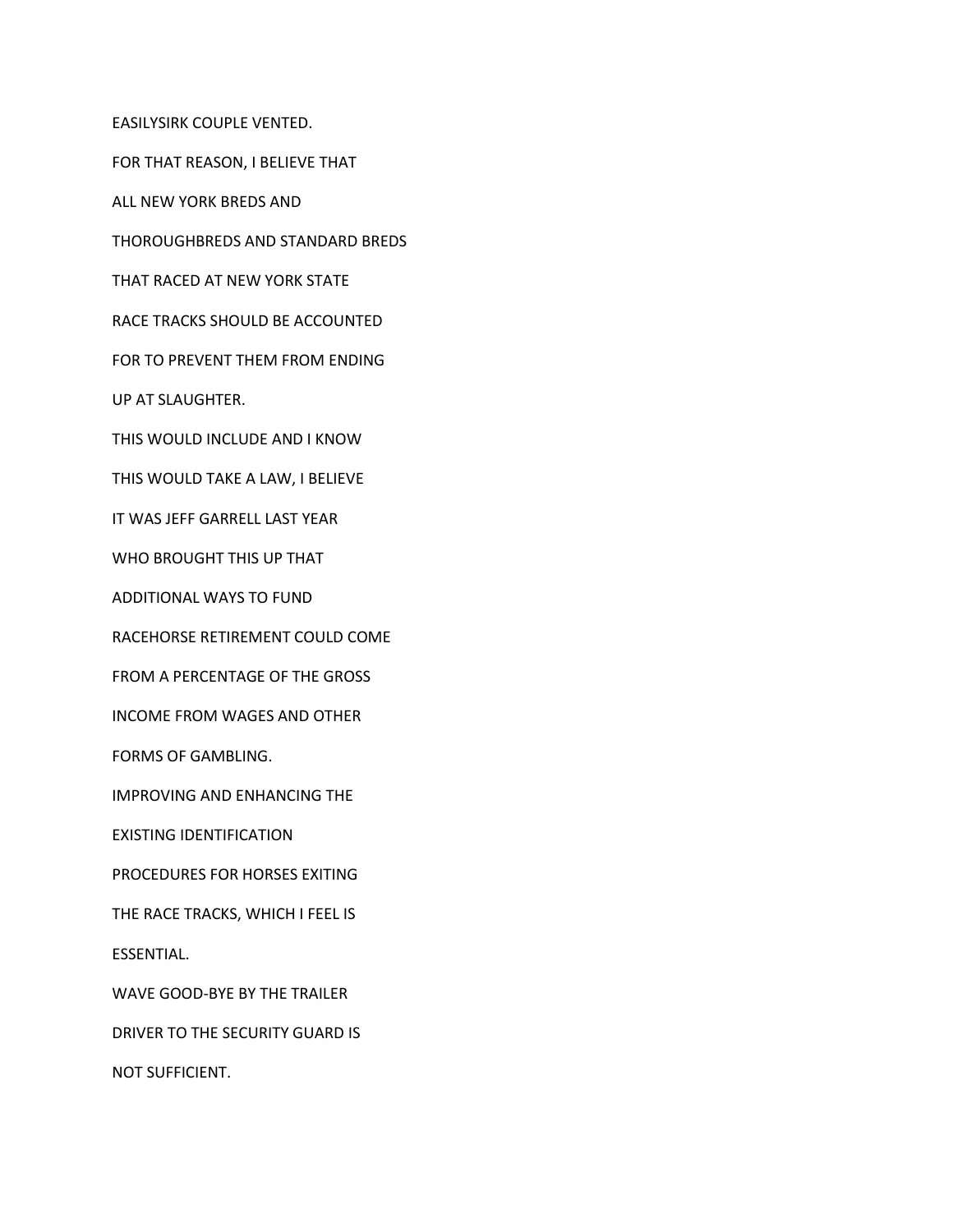WHEN A HORSE LEAVES, THERE SHOULD BE DOCUMENTATION, INCLUDING THE NAME OF THE HORSE, THE LOCATION WHERE THAT ANIMAL IS GOING, AND CONTACT INFORMATION FOR THE RESPONSIBLE PARTY OF THAT HORSE AND AS JACK ALREADY MENTIONED, THERE ARE MOVES BEING MADE TO TRY TO TRACK ALL THE NEW YORK BREDS. I THINK THAT'S GREAT. AND FINALLY I WOULD PROPOSE THAT NEW YORK RACING ESTABLISH AN AGENCY SAY FOR EXAMPLE THE OFFICE OF HUMANE EQUINE AFFAIRS, FUNDED BY A PERCENTAGE OF THE MONEY WAGERED IN ALL FORMS OF GAMBLING THAT PROVIDE PROFITS TO THE RACING INDUSTRY. THIS AGENCY WOULD BE RUN BY CARING INDIVIDUALS WHO WOULD BE RESPONSIBLE FOR SURRENDERED HORSES WHO COULD NO LONGER RACE, AND BE KEPT IN A BARN OF SAFE STALLS.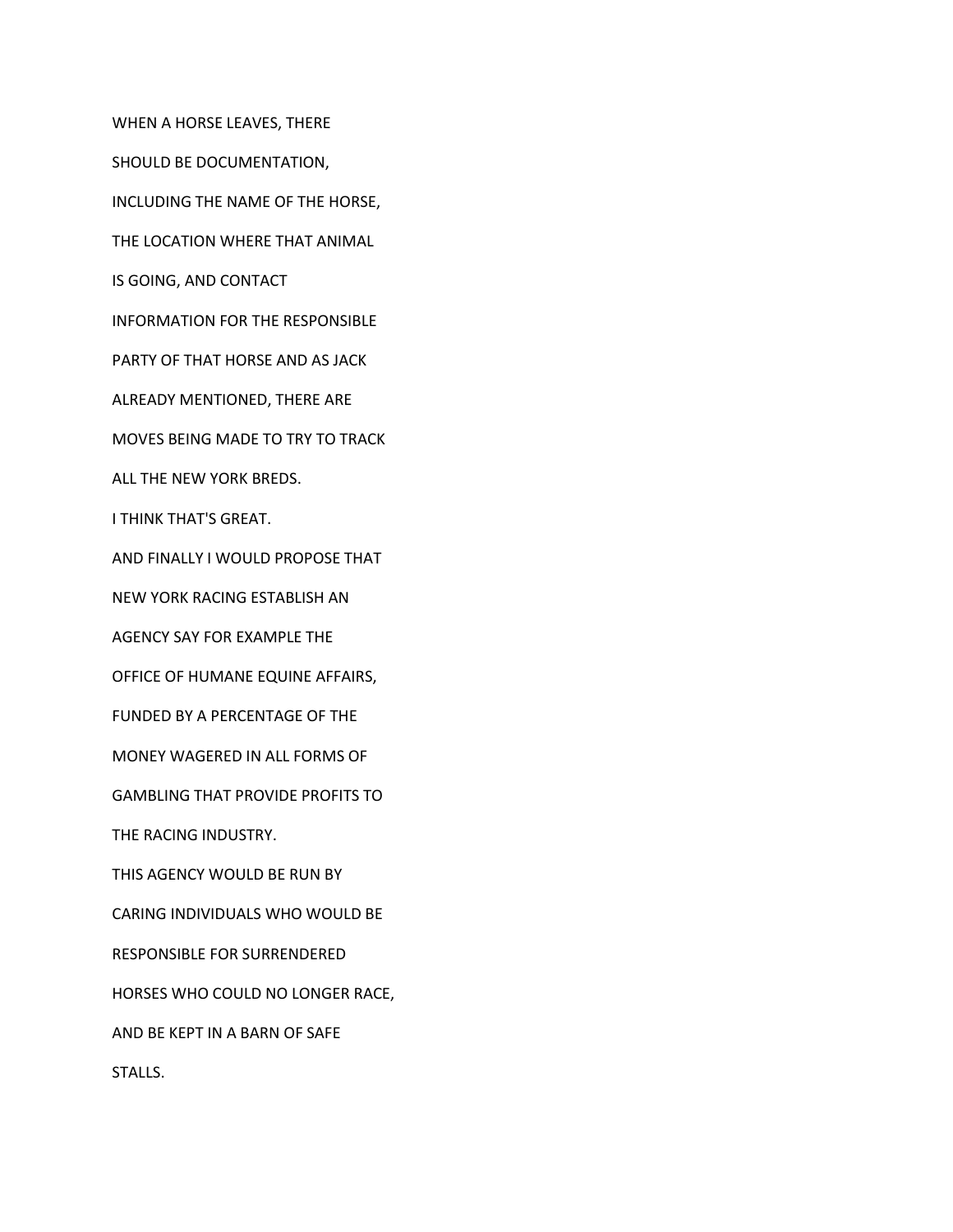THESE HORSES WOULD BE EVALUATED BY AN OUTSIDE TEAM OF VETERINARIANS WHO COULD RECOMMEND RETRAINING FOR SPORT OR PLEASURE RIDING, ET CETERA, A RETIREMENT AS A COMPANION ANIMAL OR IN A SANCTUARY, ET CETERA, OR HUMANE EUTHANASIA, AND THEN THE RESPECTIVE RESCUE GROUPS COULD BECOME INVOLVED IN THE TYPES OF AFTERCARE PROGRAMS THEY OFFER. WE ALL KNOW THAT SOME HORSES REQUIRE EXTENDED TURN-OUT PERIODS BEFORE BEING RETRAINED AND RECEIVE TREATMENT FOR INJURIES THAT ARE FIXABLE BEFORE THE RETRAINING PROCESS BEGINS. NOW, THERE'S NOT A LOT OF TIME TO GO INTO DEPTH ON THIS, BUT I WOULD LOVE TO SEE SOME OF THEM CONSIDERED AND WOULD BE HAPPY TO BECOME INVOLVED. THANK YOU. [ APPLAUSE ]

>> SUSAN, IF YOU WOULD BE SO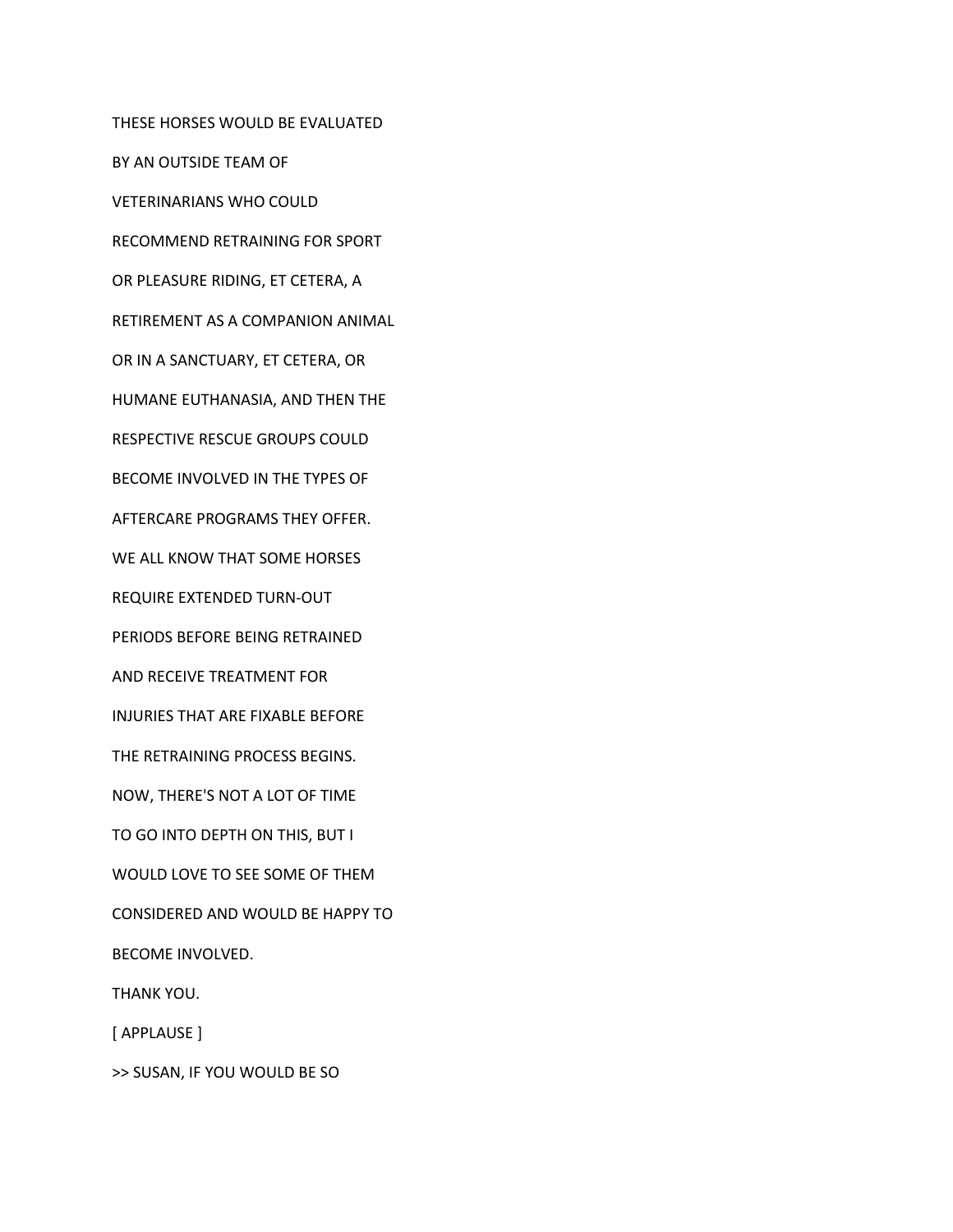KIND TO PROVIDE ME A COPY OF YOUR STATEMENT I'LL MAKE SURE IT'S IN THE RECORD. THANKS. >> HI. RICH WITH NYFA AND WITH TAKE THE LEAD. TO ANSWER A COUPLE QUESTIONS ALREADY, WITH REGARDS TO WHEN A HORSE GOES BACK TO THE BARN, DIDN'T RUN WELL OR MAYBE HAS AN INJURY, SOMETHING LIKE THAT, LIKE RICK SAID SOMETIMES THEY GO TO THE FARM TO TRY AND HEAL UP, AND SOMETIMES THEY DON'T, YOU KNOW, MAKE IT BACK TO THE RACES, WE GET PLENTY OF CALLS FROM SOME OF THE FARMS THAT ARE HANDLING HORSES LIKE THAT, THROUGH THEIR OWNERS AND THROUGH THEIR TRAINERS, I THINK OVER THE LAST THREE YEARS, OUR EXPOSURE HAS GOTTEN GREATLY INCREASED ON THE BACK STRETCH, SO WHEN SOMEBODY AT LEAST AT THE NYRA TRACKS OR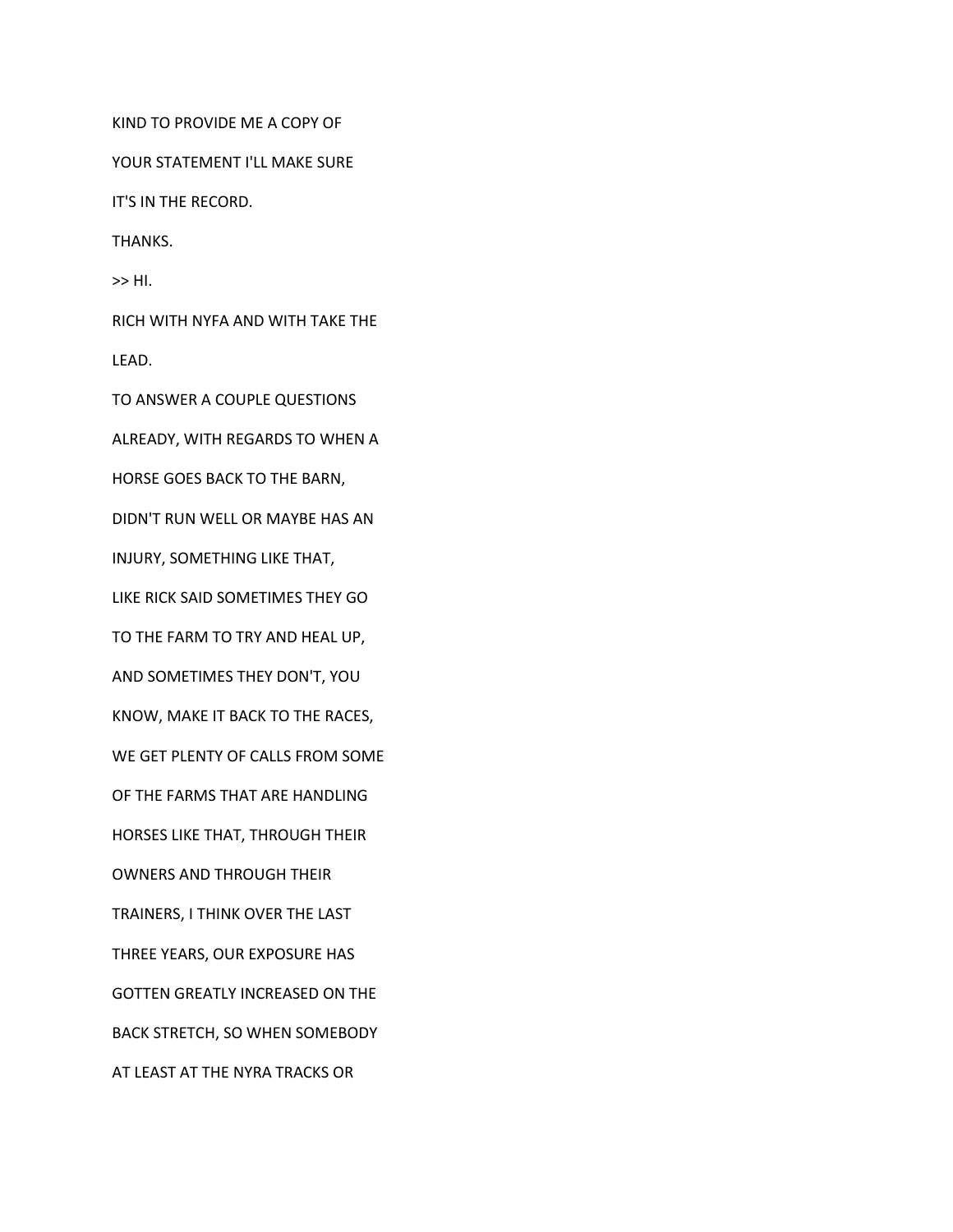EVEN AT FINGER LAKES THEY HAVE A HORSE THAT IS RUN AT THE NYRA TRACKS THEY KNOW WHO TO CALL. I GET PLENTY OF EMAILS AND TEXTS AND PHONE CALLS AND SO CAN YOU SEE DOES ANDY AND RICK ABOUT HORSES IN NEED OF AFTERCARE AND I THINK THE PROGRAM IS EXEMPLARY AND I THINK IT'S REALLY GROWING AND I LIKE TO THANK RICK FOR THAT. HE PUT THE WHOLE THING TOGETHER BUT KIND OF PUT ANDY AND I IN THE DRIVER'S SEAT AND SAID YOU GUYS RUN WITH IT. BUT IT IS A SITUATION WHERE SOMEONE THAT HAS A HORSE IN NEED CAN COME AND CALL US OR TEXT US OR EMAIL US AND WE'RE THERE, YOU KNOW, SOMETIMES WITHIN MINUTES, SOMETIMES WITHIN HOURS, OR IF IT'S A DAY OR TWO, AND WE CAN HAVE THE HORSES EVALUATE A BUYER, LIKE SUSAN SUGGESTED, A TEAM OF EXPERTS, A TEAM OF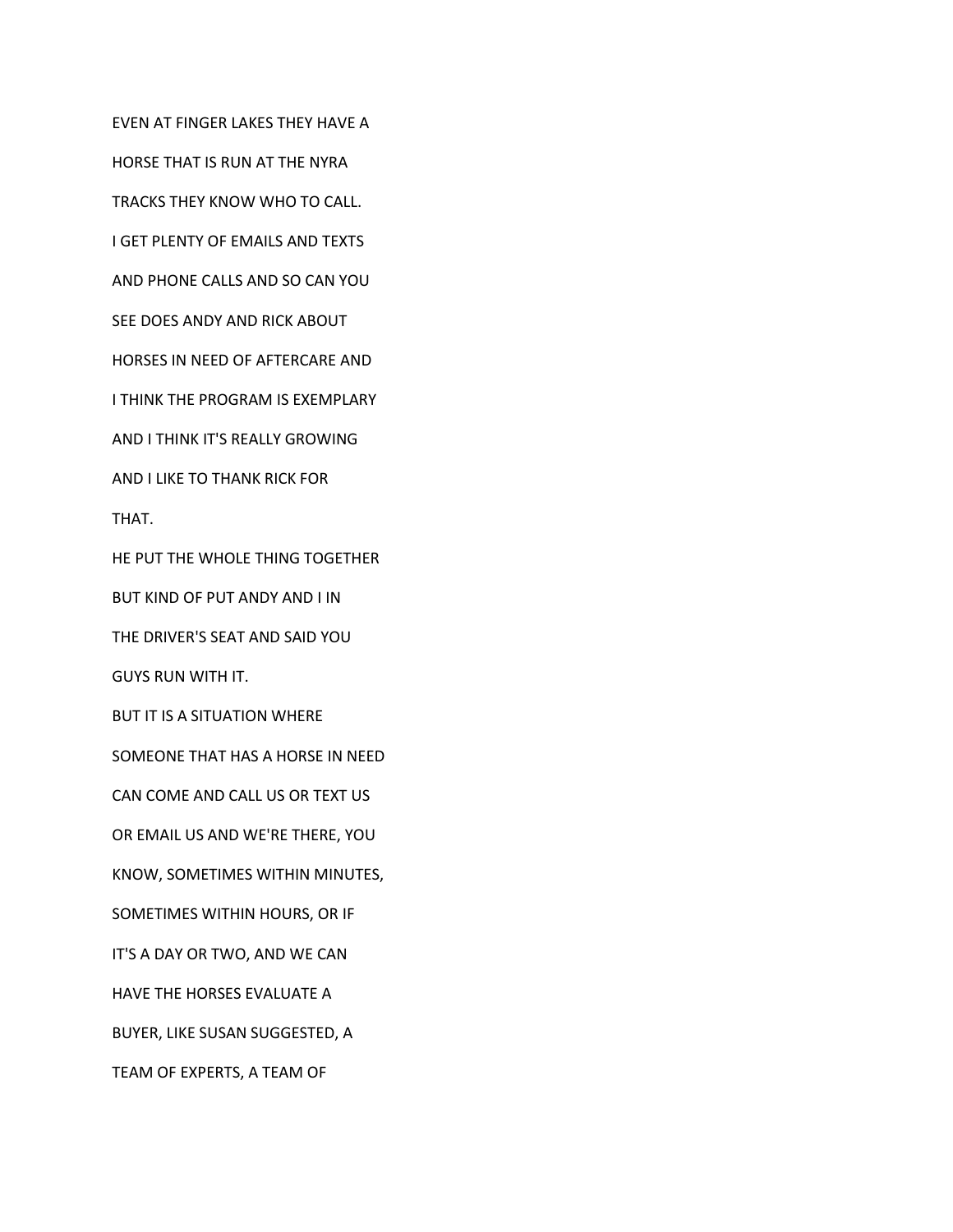VETERINARIANS EITHER ON SITE OR

WITH REGARDS TO X-RAYS,

ULTRASOUNDS, I SENT X-RAYS TO

POTTY HOGAN TODAY WITH

EVALUATION WITH REGARDS TO

AFTERCARE AND WE DEAL WITH, YOU

KNOW, OBVIOUSLY THE ACCREDITED

FACILITIES IN THE AREA, AND OUT

OF THE AREA IN NEW LOCATIONS IN

KENTUCKY, QUITE A FEW OF OUR

HORSES GO THERE.

THERE'S A LOT MORE TO BE DONE.

I THINK A LOT HAS BEEN DONE, AND

I THINK THE SUGGESTIONS HERE

WITH THE GROUP ARE WELL MEANT

AND WELL TAKEN IN AND I JUST

WANTED TO LET YOU KNOW THAT WE

ARE WORKING HARD AND WE NEED THE

MONEY TO KEEP UP OUR AFTERCARE

PROGRAM AND RICK HAS DISCUSSED

THAT, AND THE TAA HAS REALLY,

REALLY, REALLY BEEN THE DRIVING

FORCE AND IT'S ONE OF THE ONLY,

IF NOT THE ONLY, WELL, ONE OF

THE ONLY NATIONWIDE HORSE RACING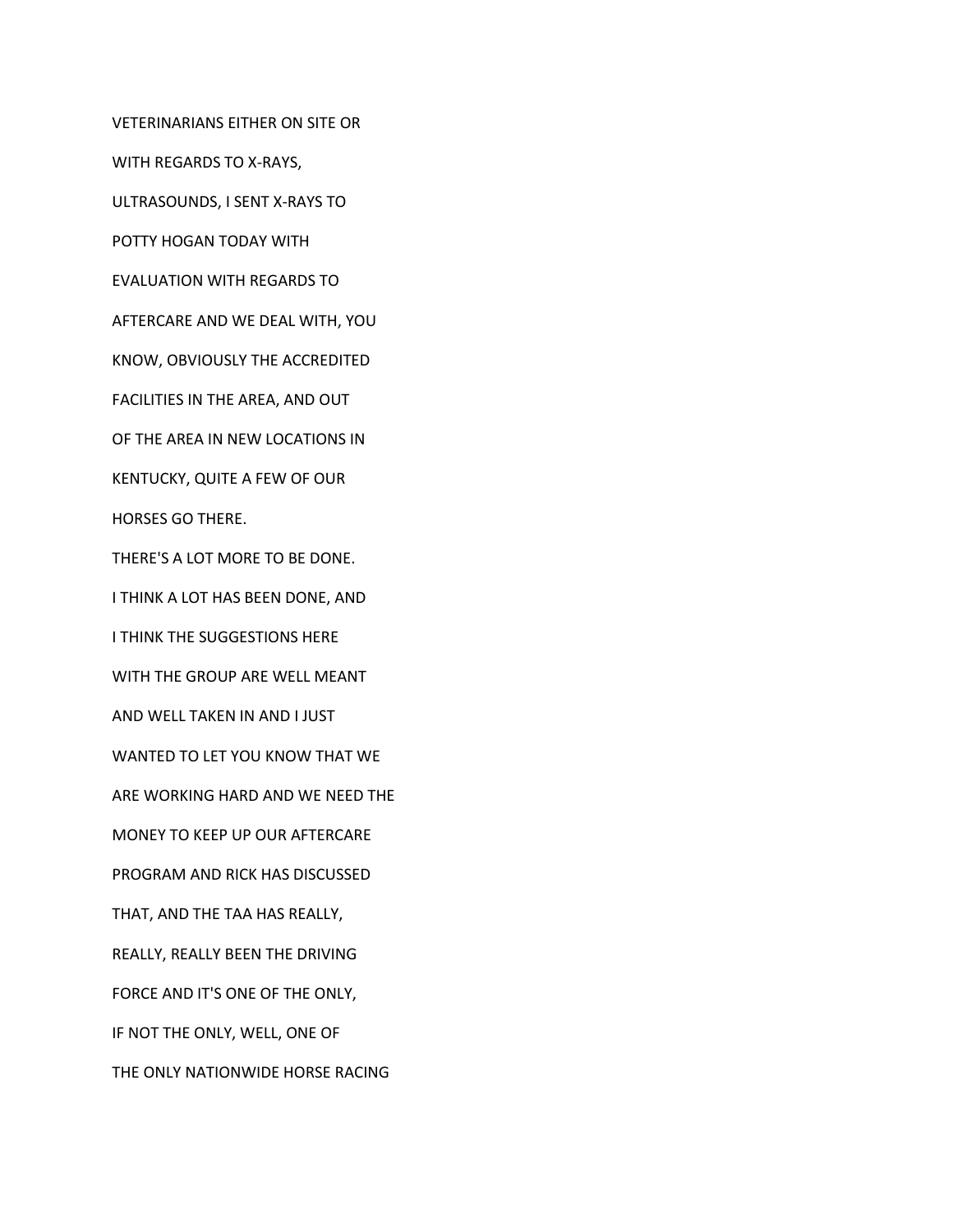ACTS THAT ACTUALLY WORKS REALLY

WELL.

ANYWAY, THANKS.

>> JUST A COUPLE OF POINTS.

ACTUALLY, HORSES TRAVEL WITH

HEALTH CERTIFICATES, AND ON THE

HEALTH CERTIFICATE WHEN THEY

LEAVE THE RACETRACK, YOU HAVE TO

STATE EXACTLY WHERE THE HORSE IS

GOING, NOT JUST KENTUCKY, NOT

JUST ALABAMA.

YOU HAVE TO STATE THE BARN WHERE

THE HORSE IS TRAVELING TO, SO

THERE IS SOME KIND OF PAPER

TRAIL THAT EXISTS AND MAYBE WE

CAN EXPAND ON THAT.

BUT IT'S STATE LAW.

THEY CAN'T -- THEY HAVE A TEST

AND VETERINARIAN SIGN THE HEALTH

CERTIFICATE.

THAT'S HERE, THAT'S FINGER

LAKES, AQUEDUCT, AND I'M PRETTY

SURE IT'S AT ALL THE STANDARD

BRED RACE TRACKS AS WELL SO

THERE IS A STARTING POINT FOR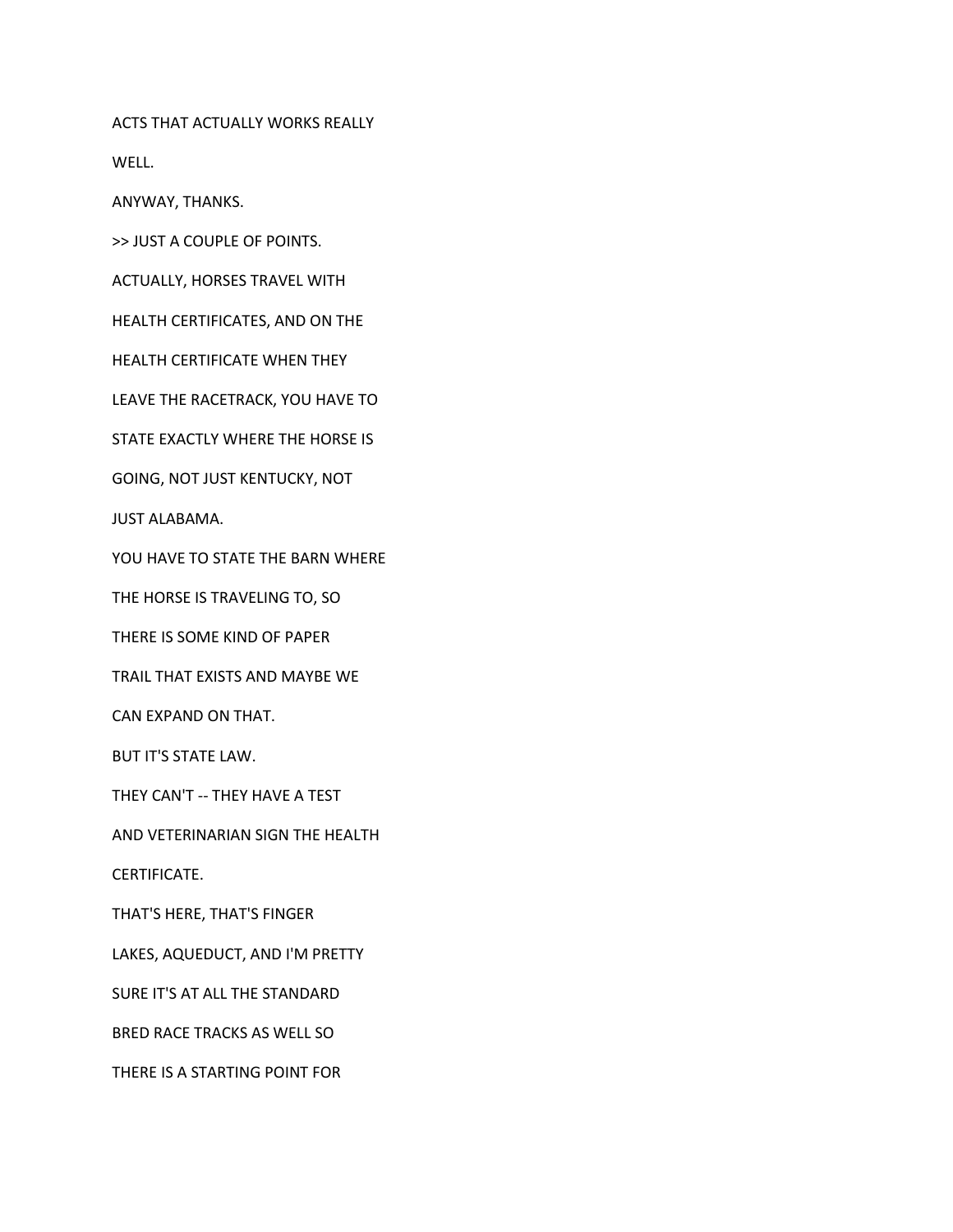TRACKING THE HORSES AND RICH TOUCHED ON IT. WHAT YOU SUGGESTED BASICY RICK AND ANDY ARE ALREADY DOING, THE VETERINARIANS ON THE BACK SIDE AT THEIR OWN COST EXTRA AND X-RAY THE HORSES WHEN THEY'RE RETIRED, MAKE A DETERMINATION IF THEY NEED SURGERY, YOU MENTIONED PATTY HOGAN, THIS YEAR DID ABOUT \$80,000 WORTH OF FREE SURGERY ON RETIRED HORSES SO THEY COULD HAVE A MORE COMFORTABLE LIFE AND ABSOLUTE SANCTUARY OR SOME TIME OFF THEY HAD SECOND CAREERS. >> JUST A THOUGHT, RICK, MAYBE ON A CERTIFICATE SOMEWHERE, BUT I KNOW A LOT OF WORK WENT INTO TRYING TO FIND OUT WHERE THESE HORSES ARE, AND THERE'S STILL A LOT OF MISSING ONES SO CLEARLY WHATEVER SYSTEM IS IN PLACE IS NOT WORKING THE WAY WE NEED IT TO WORK. I UNDERSTAND THERE'S A WAY AND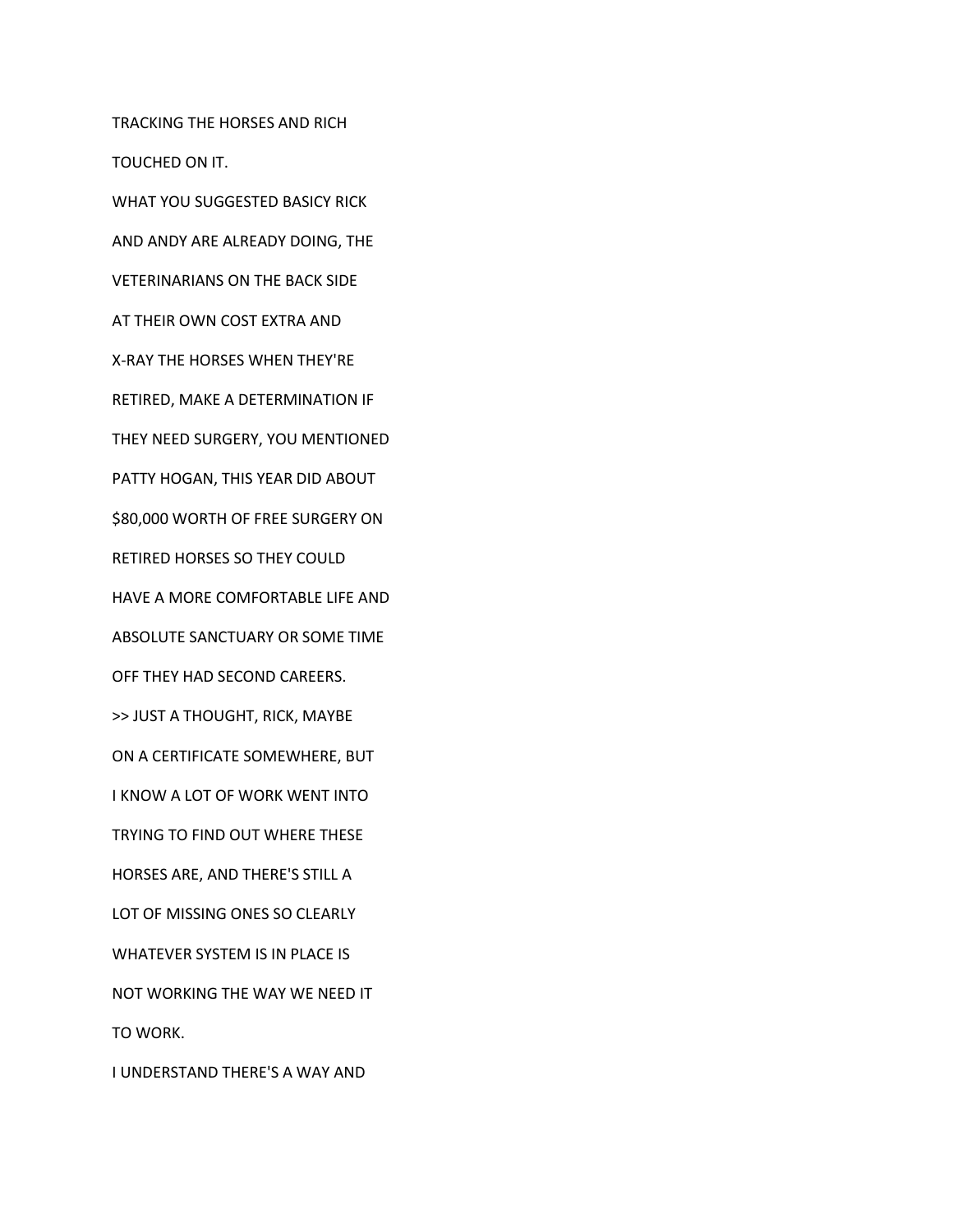HOPEFULLY THERE'S A BETTER WAY AND EASIER WAY AND MORE ACCURATE WAY BECAUSE WE GOT BIG HOLES AS TO WHERE THE HORSES HAVE GONE. >> I THINK WE'RE PLAYING CATCHUP FROM THE HORSES IN 2012. ONCE THEY LEAVE THE RACETRACK AND THEY GO TO THAT FARM, THEY DON'T STAY AT THAT FARM NECESSARILY. WHEN THEY TRANSFER THERE'S NO REQUIREMENT, THERE'S NOBODY THAT'S TAKING CARE OF OR TAKING THAT INFORMATION AND THAT'S BEEN A REAL PROBLEM IN TRYING TO LOCATE WHERE THESE HORSES ARE. BUT FROM A FOREGOING STANDPOINT THAT'S A POINT OF INFORMATION, IF WE START COLLECTING THE INFORMATION AT AN EARLIER TIME PERIOD. [ INAUDIBLE COMMENT ]. >> THANK YOU, I'M MAYOR JOE AND YETSON THE MAYOR AT SARATOGA SPRINGS AND WE'RE VERY FORTUNATE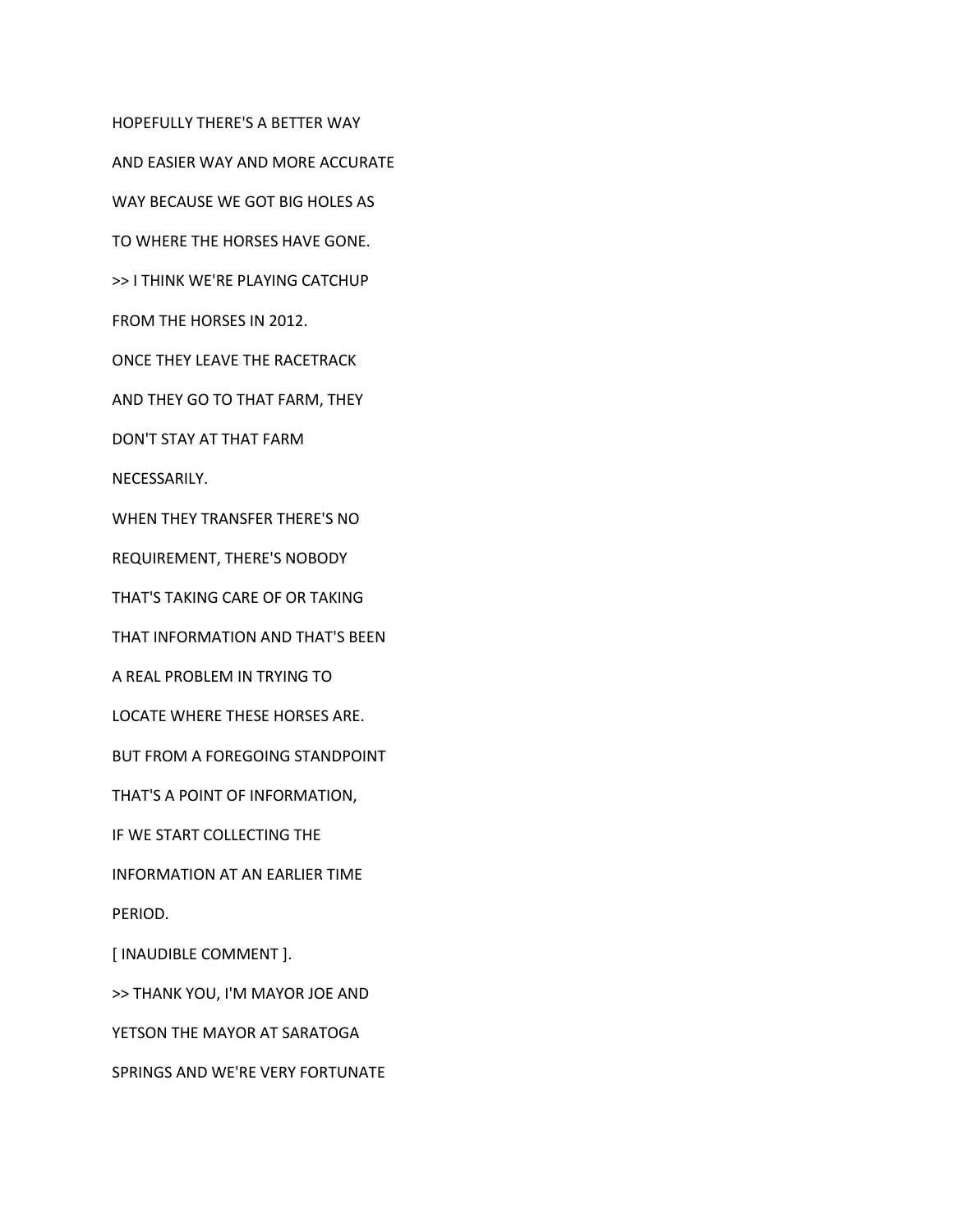TO HAVE A RACING CITY AND WE TAKE THAT VERY SERIOUSLY. OBVIOUSLY WE CARE DEEPLY ABOUT OUR ECONOMY, AND ALL THE RACING THAT GOES INTO OUR SUCCESS BUT WE ALSO CARE DEEPLY AND ARE PASSIONATE ABOUT THIS ISSUE. I WANT TO SORT OF ECHO WHAT ROB SAID, IT'S THE ROLE OF GOVERNMENT MAY NOT BE CLEAR YET, BUT I JUST WANT TO SAY AS THE MAYOR OF THE CITY, I AM EAGER TO PARTNER, I AM VERY EAGER TO DO WHAT ROB SAID AND THAT'S RAISE THE PROFILE OF THIS ISSUE. I THINK WE CAN BE A MODEL CITY FOR MANY OTHER CITIES AROUND THE COUNTRY, AND I WANT TO THANK THE GAMING COMMISSION AND NEW YORK STATE FOR TAKING THIS SERIOUSLY AS WELL AND I WANT TO BE SURE THAT NYFA AND THE BREEDERS ASSOCIATION AND ALL THE NONPROFITS HERE, JACK, NICK, REALLY GET THE ATTENTION THEY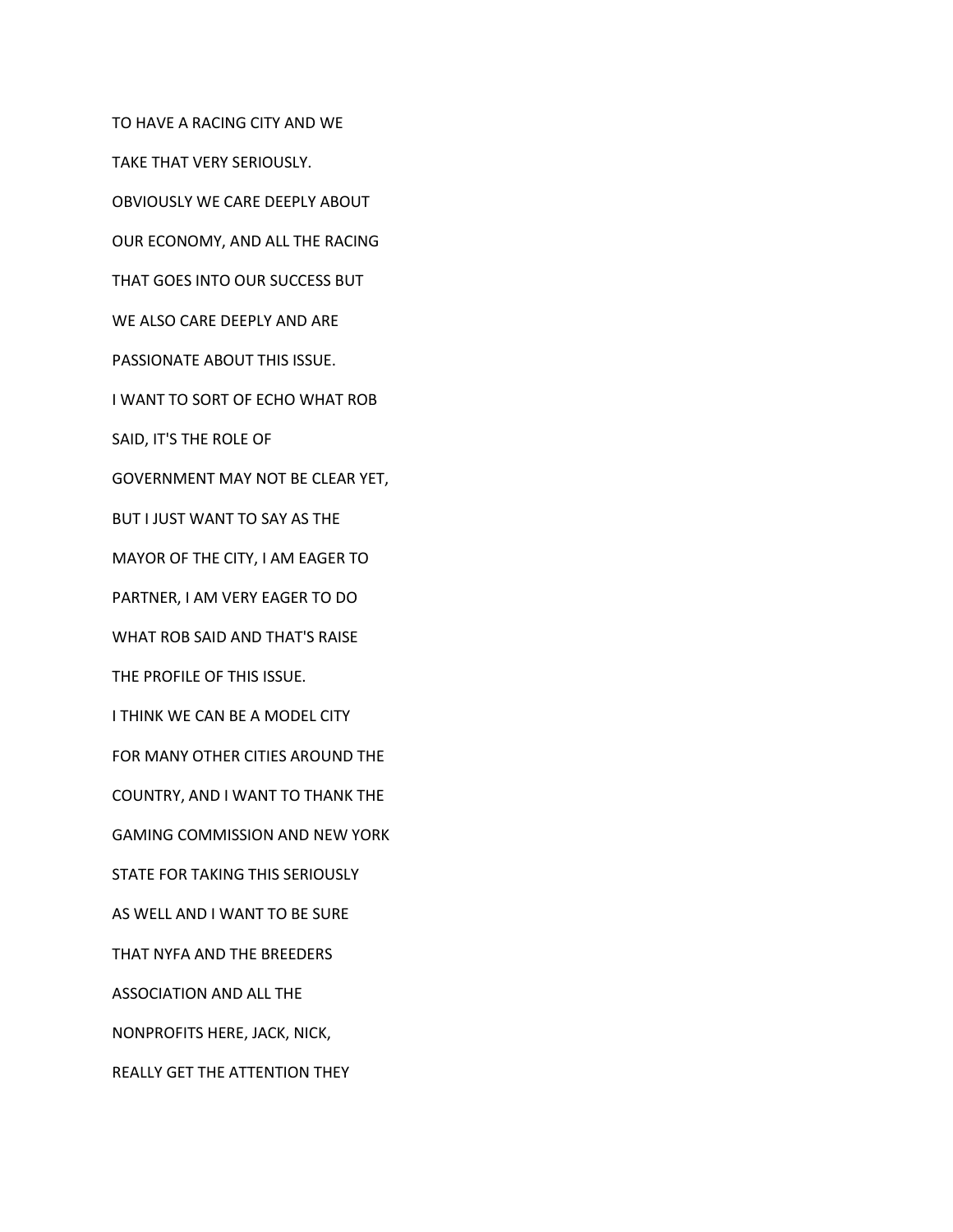DESERVE, BECAUSE EVERYBODY'S DOING SUCH GREAT WORK, AND ALL WORKING TOGETHER, AND PARTNERING IS CRITICAL. SO THANKS FOR THE VIDEO. I WAS THINKING ALL SORTS OF WAYS WE MIGHT USE THAT RIGHT HERE IN THE CITY, AND WE WANT TO PROMOTE THIS AFTERCARE ISSUE, IN FACT WE'VE ALREADY DONE THAT THIS MORNING WITH THE PRESS CONFERENCE AND WITH NYRA HELP GOT THE WORD OUT AS WELL LAST YEAR AND WE HAVE STARTED A LOCAL COALITION OF A LOT OF THE FARMS AND THE ORGANIZATIONS THAT WERE FEATURED IN THE FILM BECAUSE WE FEEL AGAIN, AS YOU DO, I THINK, BY HOLDING THIS SUMMIT TWO YEARS IN A ROW THAT TOGETHER WE CAN BE STRONGER AND DO A LOT MORE AND MAKE A LOT OF GOOD, BETTER IMPACT IN OUR REGION, RIGHT HERE. SO WHATEVER WE CAN DO FROM CITY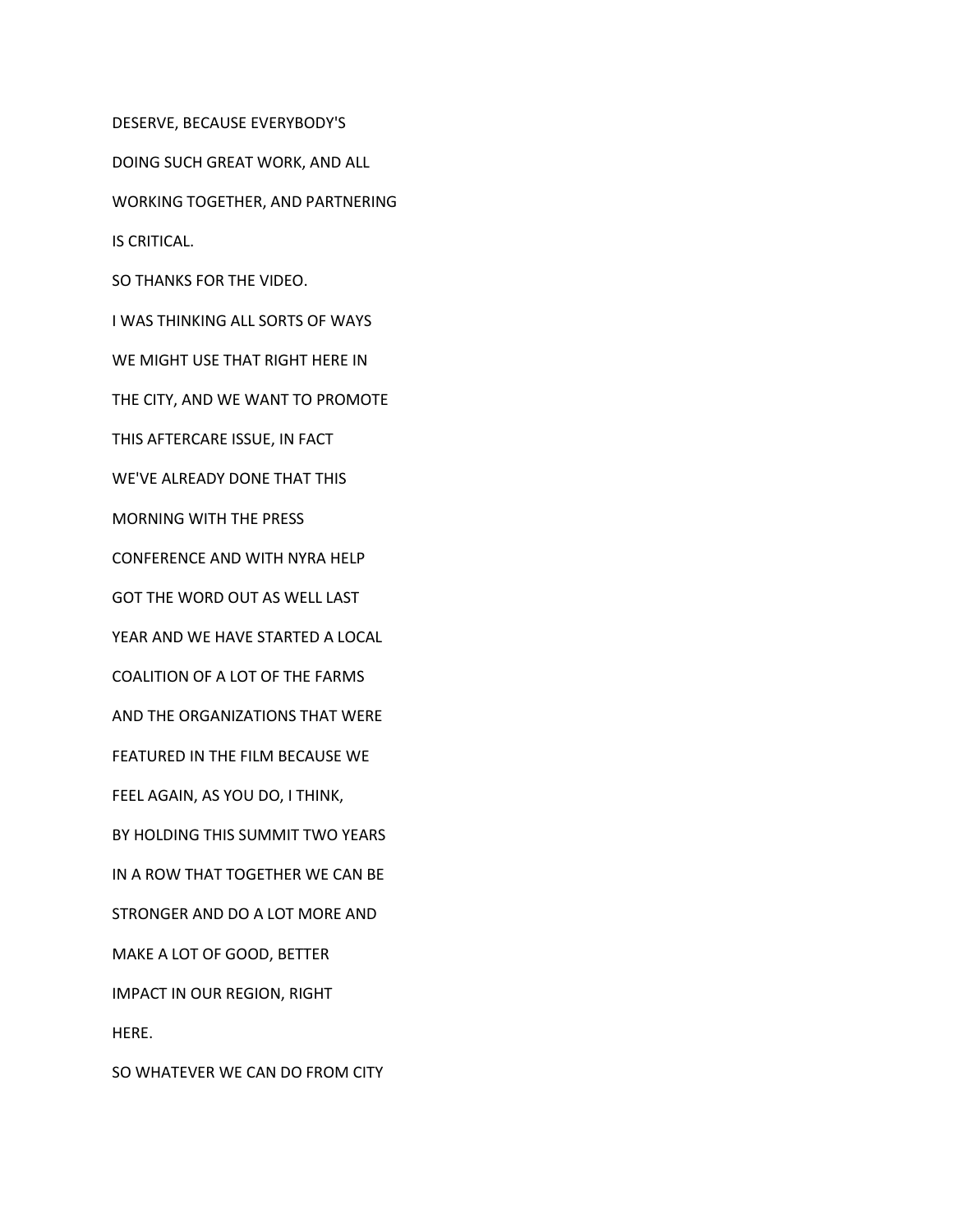HALL, WHATEVER WE CAN DO FROM SARATOGA SPRINGS, WE WANT TO DO IT, AND WE WOULD ALSO BE LOOKING FOR SUGGESTIONS, WAYS THAT WE CAN INCREASE OUR VISIBILITY WITH THE COALITION AND MANY OF THE MEMBERS ARE HERE TODAY AND THEY WILL SPEAK TO YOU DIRECTLY I'M SURE. SO THANK YOU. >> HI, MY NAME IS TOM GALLOW, NEW YORK BREEDERS AND MANAGING PARTNER OF PARTING LAST RACING. NOW THE CHIP TECHNOLOGY IS HERE AND IT'S PRETTY INNOCUOUS, IT'S VERY SIMPLE AND INEXPENSIVE, MY SUGGESTION WOULD BE TO TAKE IT A STEP FURTHER RATHER THAN WAIT FOR THE FOAL CROP COULD BE 2 AND 3 YEARS OLD, HAVE TO TRACE THEM, THE GAMING COMMISSION COULD TAKE THE STATE VETS AND IMPLANT A CHIP IN EVERY HORSE ON THE BACK STRETCH, PROBABLY WITHIN TWO DAYS.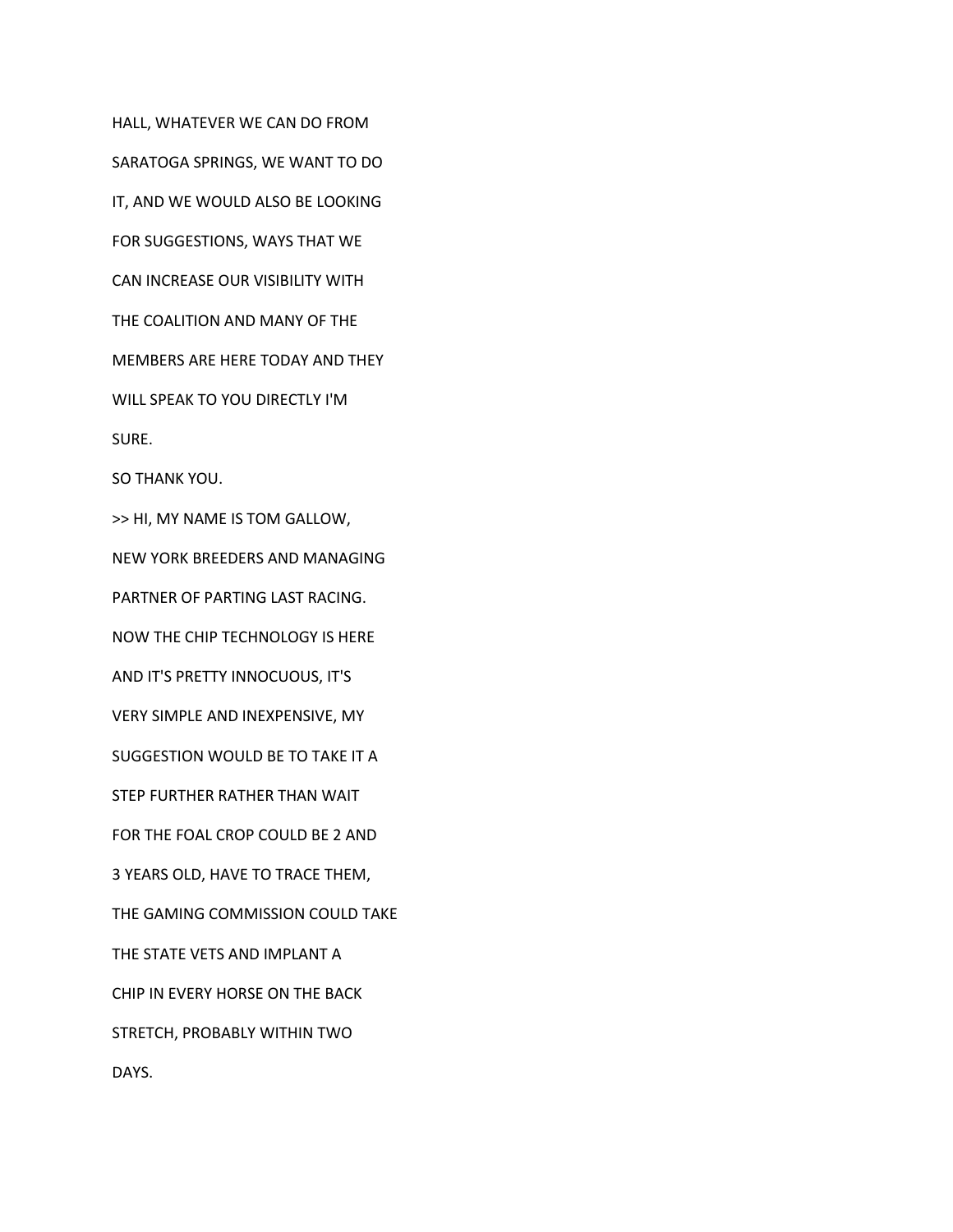IT TAKES ABOUT FIVE MINUTES PER

HORSE.

THE VETS ALREADY HAVE THE

SCANNING TECHNOLOGY.

IT'S HERE, SO WHY NOT USE IT?

IF YOU DON'T WANT TO DO EXISTING

HORSES THAT ARE RACING NOW,

EVERY HORSE THAT GETS TATTOOED,

A NEW HORSE THAT HASN'T STARTED,

A REQUIREMENT FOR THEM TO START

WOULD BE ALONG WITH THE TATTOO

PUT A CHIP IN.

TAKES ABOUT THREE OR FOUR

MINUTES.

IF THE STATE, YOU HAVE STATE

VETS THERE, THE GAMING

COMMISSION COULD, YOU KNOW, FUND

THIS PROCESS, IT'S VERY

INEXPENSIVE.

YOU'RE ONLY ON ONE END OF IT,

YOU'RE INSERTING THE CHIP AND

THE CHIPS ARE INEXPENSIVE, VERY

SMALL.

THE VETS WOULD HAVE THE

SCANNERS, AND THEN YOU CAN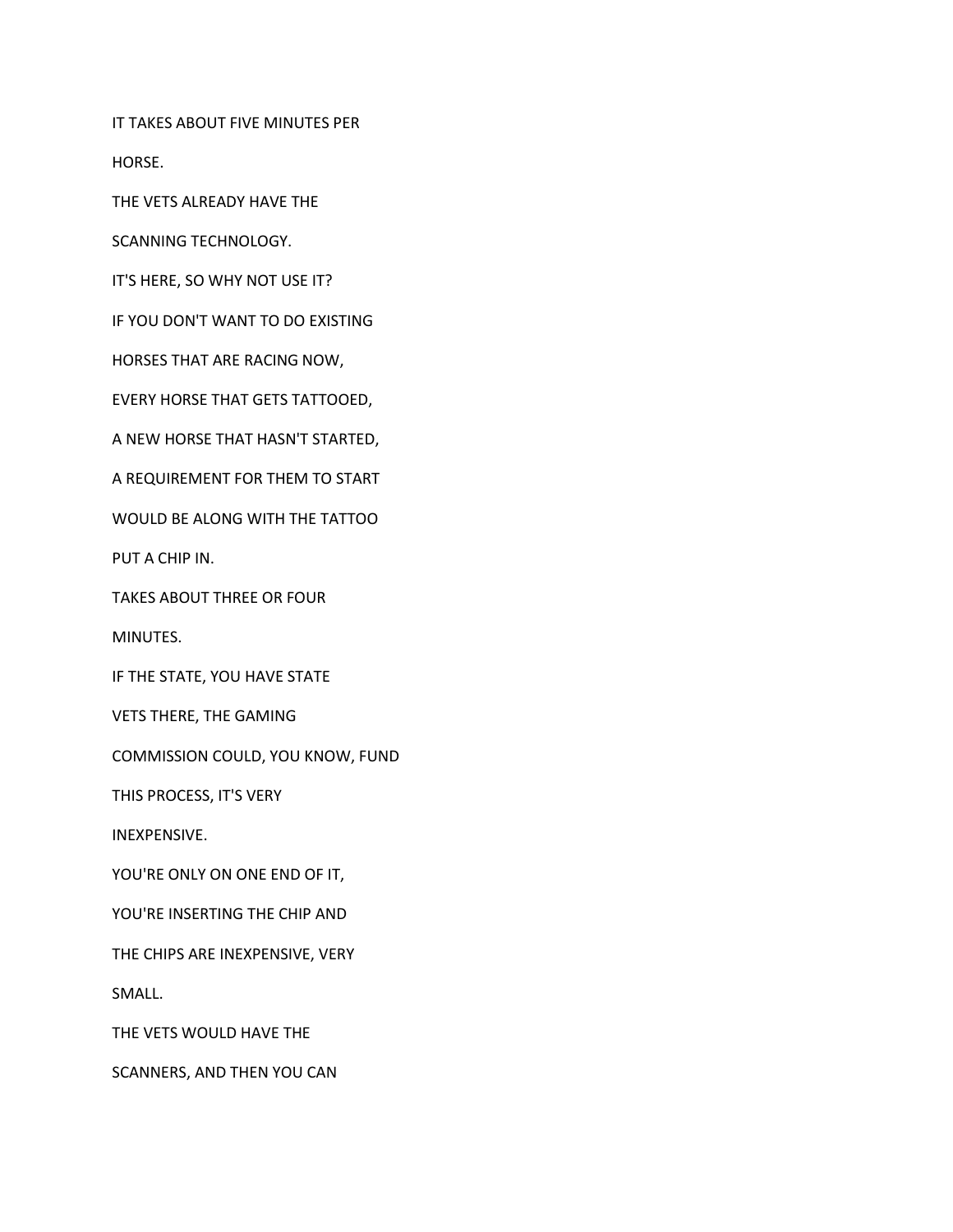IDENTIFY HORSES AND YOU CAN GIVE THESE SCANNERS TO THE BORDER, TO BORDER AGENTS, BORDER PATROL AND HAVE THEM THROUGHOUT THE STATE SO AT LEAST YOU COULD, YOU KNOW, MONITOR HORSE'S MOVEMENTS WITHIN THE STATE AND ONCE THEY LEAVE THE STATE, I THINK NEW YORK AS A PIONEER AND AS PROBABLY THE BEST AND MOST IMPORTANT RACING IN THE COUNTRY WOULD SET AN EXAMPLE FOR THE REST OF THE COUNTRY, AND IF NEW YORK STARTS IT, THEN OF COURSE A LOT OF OTHER JURISDICTIONS WOULD CERTAINLY TAKE NOTICE, AND START THAT ALSO. NUMBER TWO, I WANT TO COMPLIMENT YOU ON THE FACT THAT YOU'VE MADE THIS VIDEO, IT'S A FABULOUS VIDEO. I ALSO LIKE THE IDEA OF SHOWING IT TO TRAINERS, BUT ONE STEP FURTHER IS I WOULD SHOW IT TO OWNERS.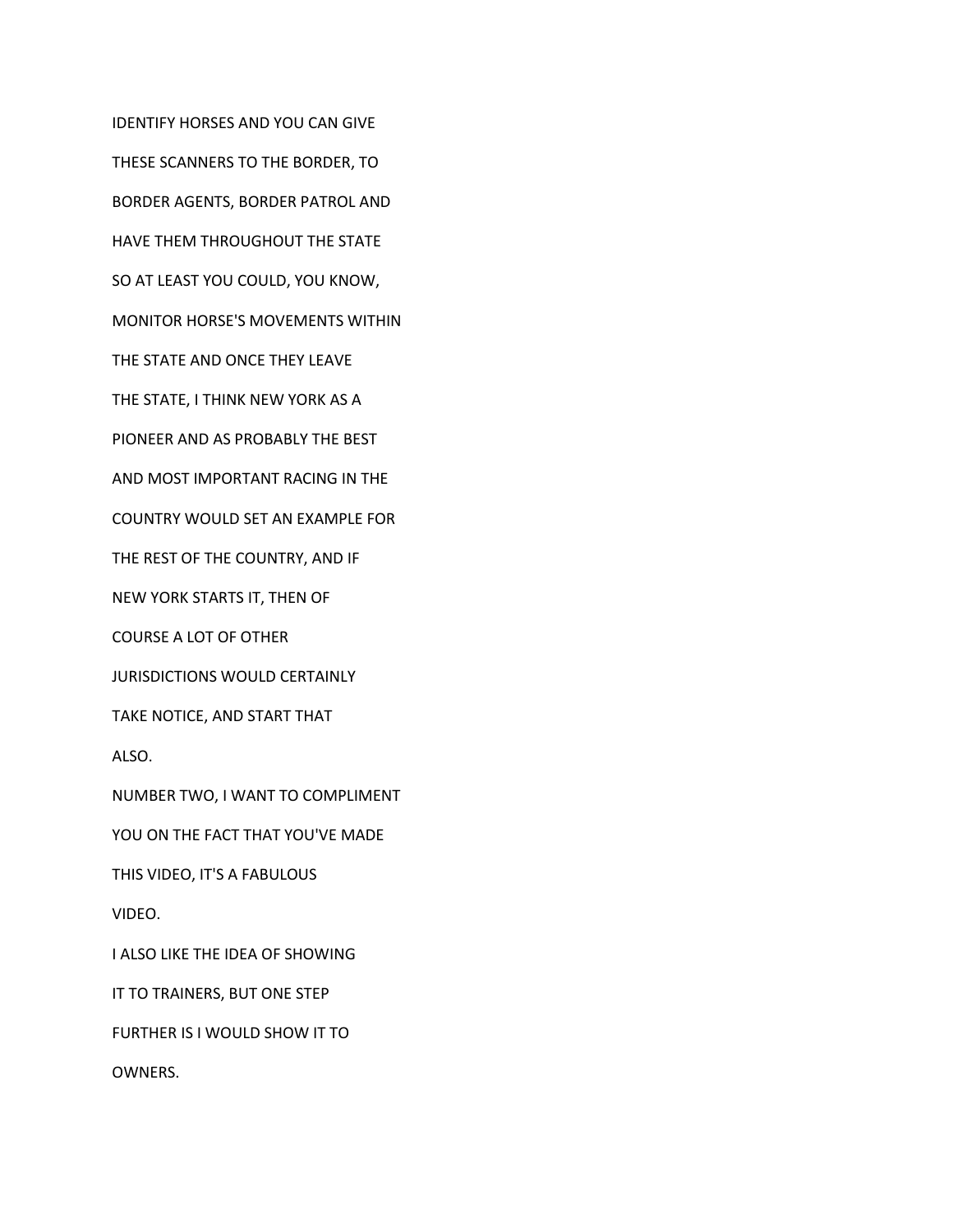I WOULD MAKE IT REQUIRED FOR ANY

MANAGING MEMBER OF A RACING

SYNDICATE TO SEE IT, AND TO MAKE

SURE THAT ALL HIS FACTIONAL

OWNERS SEE IT.

THE REASON I SAY THIS IS BECAUSE

YOU KNOW, WE ARE IN A MODERN ERA

AND WITH THIS MODERN ERA OF

TECHNOLOGY WE ALSO HAVE A MEDIA

GRATIFICATION.

LOT OF THE OWNERS THEY GET IN

THESE DAYS AREN'T IN IT BECAUSE

OF THE LOVE OF THE HORSE.

IN THE OLD DAYS THIS WAS A

SPORTING COMMUNITY.

PEOPLE RACED HORSES BECAUSE THEY

LOVED THEM, THEY BRED THEM, THEY

RACED THEM, THEY HAD THEIR

PRIVATE TRAINERS, AND THEY RACED

THEM, AND THEN THEY TOOK CARE OF

THEM.

BECAUSE THEY HAD THE

WHEREWITHALL TO DO IT.

THIS DAY PEOPLE WANT IMMEDIATE

GRTIFICATION.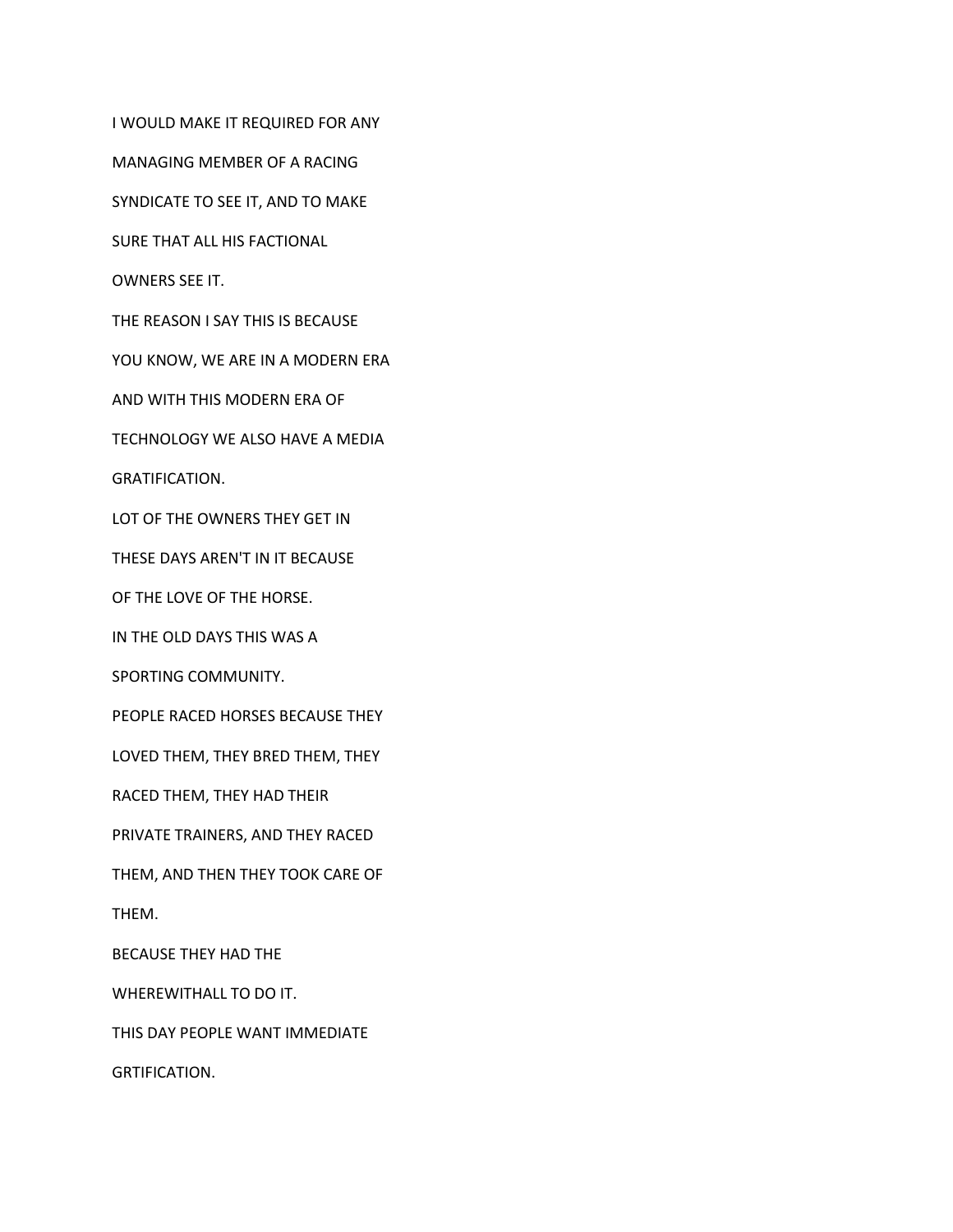PERSON CALLS ME HOW DO I GET

INTO YOUR RACING PARTNERSHIPS?

I SPEND FIVE MINUTES TELLING

THEM THE BASICS, AND THE

QUESTION THAT I DON'T WANT TO

HEAR IS, WELL HOW DO I GET OUT?

MY ANSWER TO THEM IS, DON'T GET

IN.

ONCE YOU GET IN, AND THE HORSE

IS YOUR RESPONSIBILITY, IN MY

RACING PARTNERSHIP, I ALLOW

EVERYBODY TO KNOW YOU DON'T OWN

THE HORSE UNTIL ITS LAST RACE.

YOU OWN THE HORSE UNTIL IT'S

PROPERLY PLACED IN AN ACCREDITED

RETIREMENT ORGANIZATION.

I THINK IT'S IMPORTANT THAT WE

EDUCATE NEW OWNERS AND MAKE THEM

WATCH THE VIDEO.

THE END OF THE LINE IS NOT THE

LAST RACE.

THE END OF THE LINE IS WHEN THAT

HORSE IS PROPERLY PLACED.

I COMMEND YOU ON THE VIDEO BUT I

THINK WE SHOULD EXPAND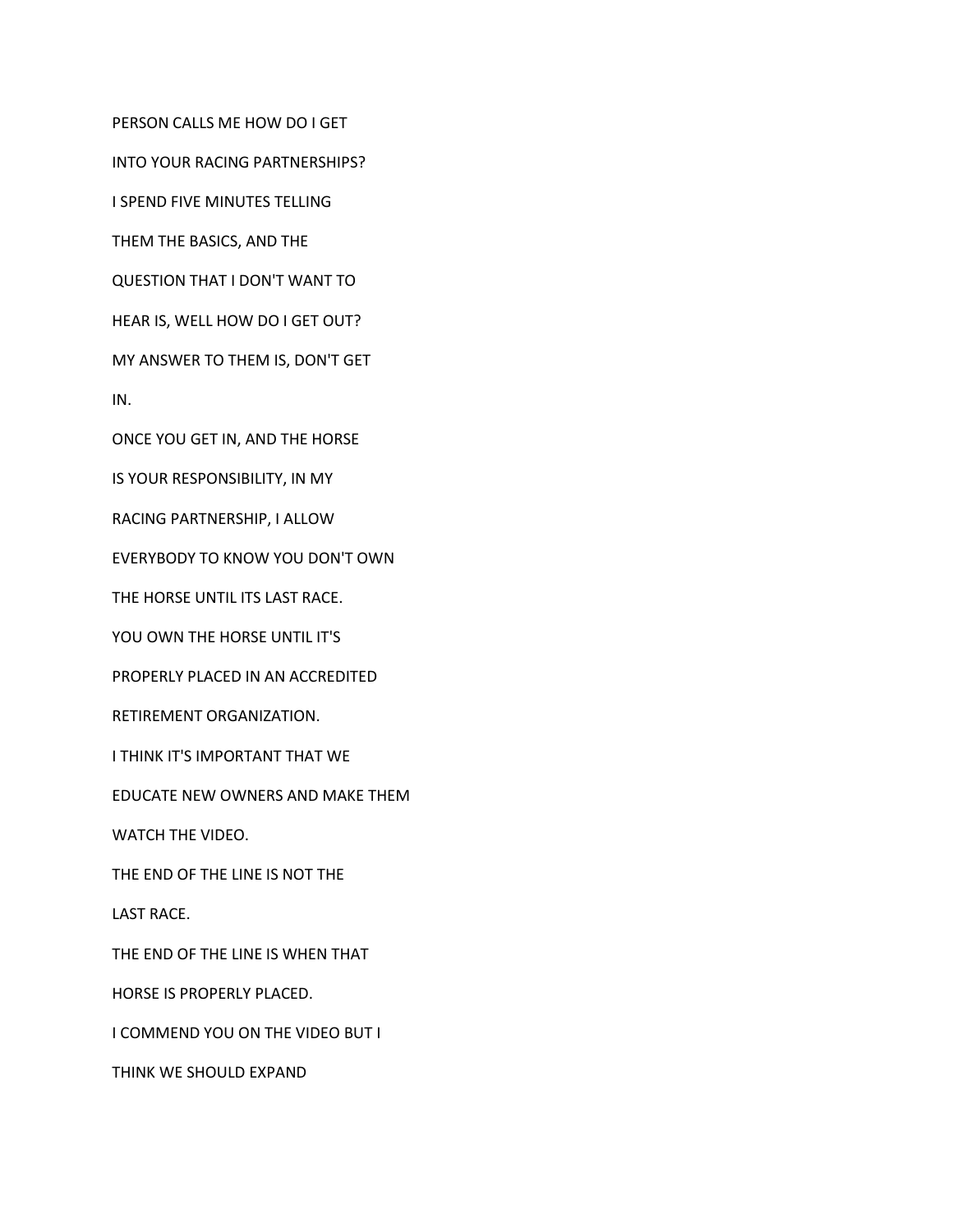VIEWERSHIPS TO KNOW OWNERS

GETTING IN AND THINK THAT'S

ABOUT IT.

>> I APOLOGIZE FOR BEING A

LITTLE INARTICULATE BUT THE

INTENTION OF THE VIDEO IS FOR

OWNERS AND OWNER ARE HE NEWALS

SO IT WILL BE FOR TRAINERS,

TRAINER RENEWALS, NEW OWNERS AND

OWNER RENEWALS.

WE'RE ALSO LOOKING AT WHAT'S THE

APPROPRIATE LEVEL OF PUSHING

THAT BEYOND THAT BUT WE WANT TO

HAVE THE RIGHT PERSON BEING

REQUIRED TO WATCH IT.

WITH REGARD TO YOUR OTHER

SUGGESTION WE APPRECIATE THE

SUGGESTION, THAT'S THE PURPOSE

OF THE WHOLE MEETING TO HEAR

FROM INDIVIDUALS WHO HAVE

THOUGHTS AND CONCEPTS AND WE'RE

HAPPY TO EXPLORE WHAT WE CAN DO

RELATIVE TO CHIPPING TECH

NOTHING AND WHAT CAN BE USED TO

TRACK HORSES.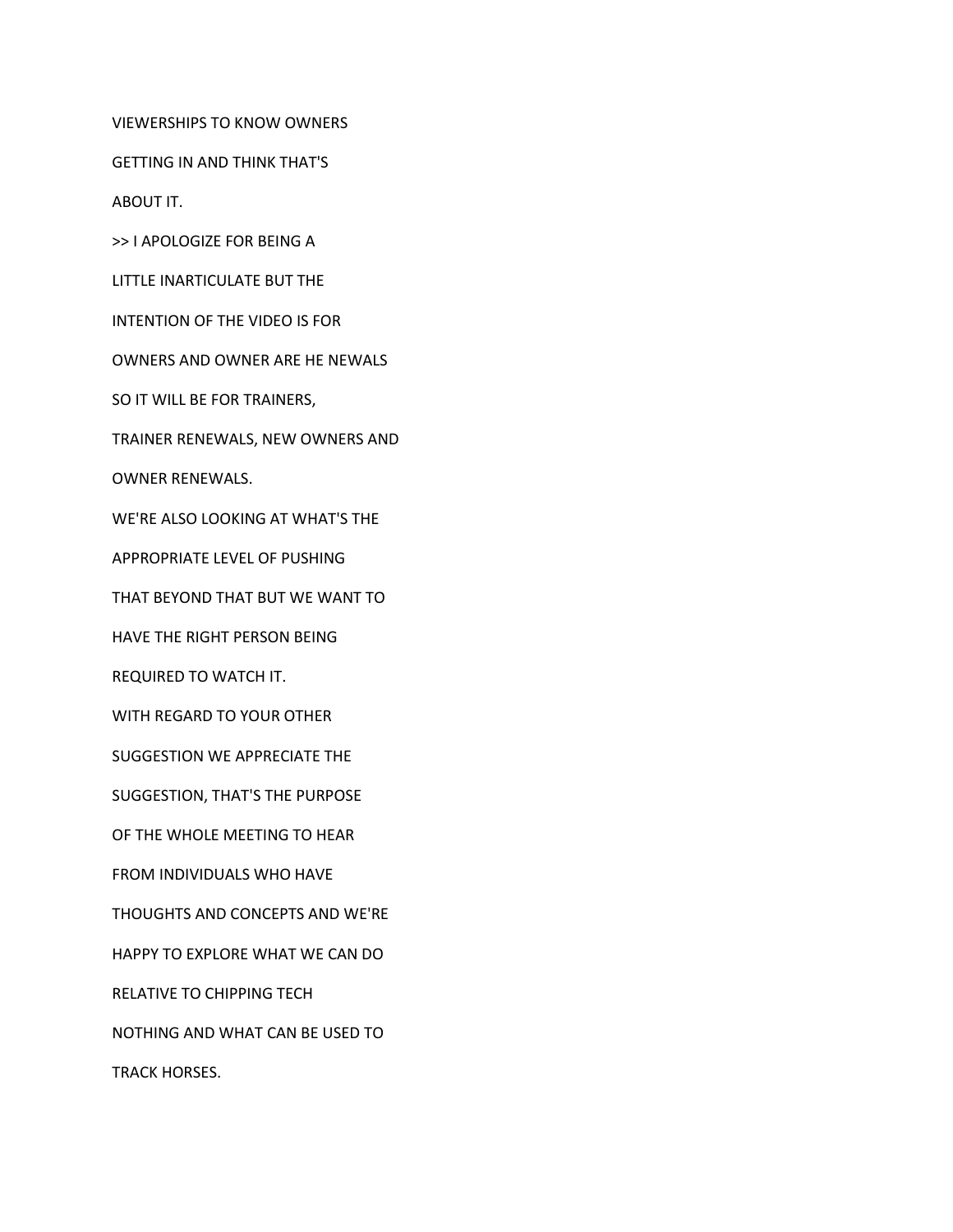>> DIANA, ONE SECOND, A

FOLLOW-UP TO TOM.

SORRY.

SORRY.

THIS IS JUSTIN FROM NEW YORK

BREEDERS.

I WANTED TO ADD IN SOME MORE

DETAILS ABOUT THE SPECIFICS OF

WHAT WAS ALREADY MENTIONED.

THE JOCKEY CLUB OFFERED NEW

FOALS OF THIS YEAR 2016 THE

ABILITY TO BE MICROCHIPPED.

NEXT YEAR IN 2017, IT'S

MANDATORY.

SO YOU DON'T HAVE, IT'S NOT AN

OPT-OUT PROGRAM.

IT'S MANDATORY, EVERY HORSE FROM

HERE ON FORWARD WILL BE

MICROCHIPPED, WHICH WILL RESOLVE

ALL OF THE THINGS THAT WE'RE

TALKING ABOUT FROM A TRACKING

STANDPOINT.

>> IF I CAN INTERRUPT, EVERY

THOROUGHBRED.

THERE'S A LARGE PROBLEM AND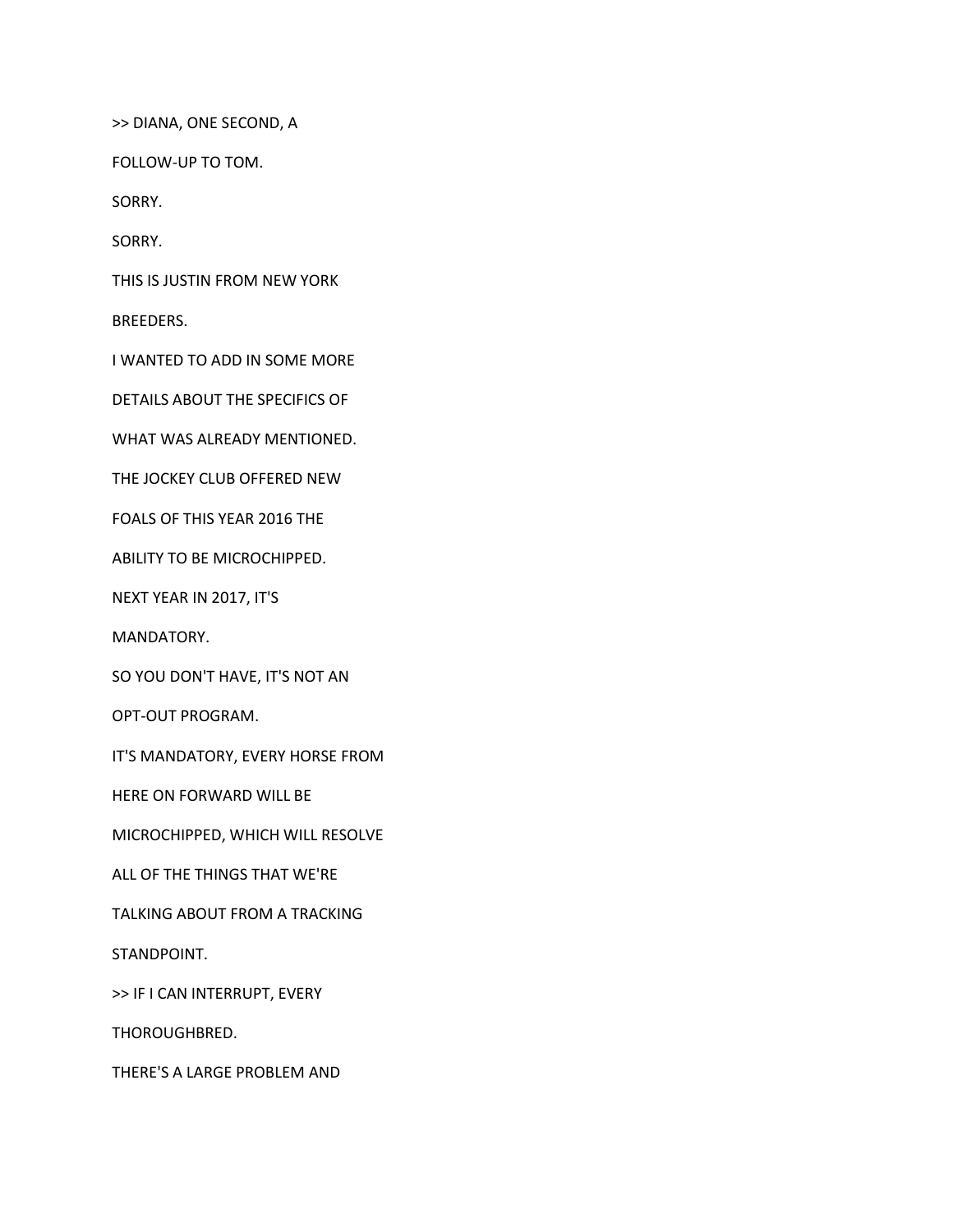CONCERN RELATIVE TO THE OTHER

HALF OF THE INDUSTRY.

>> VERY TRUE SO WE'RE TALKING

ABOUT THOROUGHBREDS, I AM,

ANYWAYS, THAT'S A MAJOR PART OF

WHAT'S HAPPENING.

ANOTHER THING THAT'S INVOLVED

TOM WAS ALLUDING TO, TOO, THE

EQUINE PASSPORT, RELEVANT TO THE

HEALTH CERTIFICATE.

THE DEPARTMENT OF AG AND MARKETS

HERE IN THE STATE OF NEW YORK

REQUIRES ALL OTHER LIVESTOCK AND

DIFFERENT TYPES OF ANIMALS TAKE

PART IN THIS EQUINE PASSPORT

PROGRAM WHICH IS BASICALLY

SIMILAR TO A HUMAN'S PASSPORT

BUT FOR ANIMALS.

HORSES CAN BE A COMPONENT OF

THAT AS WELL AND THAT'S ATTACHED

TO THE MICROCHIP, SO THERE'S A

LOT OF DIFFERENT TRACKING

MECHANISMS THAT FINALLY OUR

INDUSTRY WILL BE A PART OF GOING

FORWARD, IT'S CERTAINLY GOING TO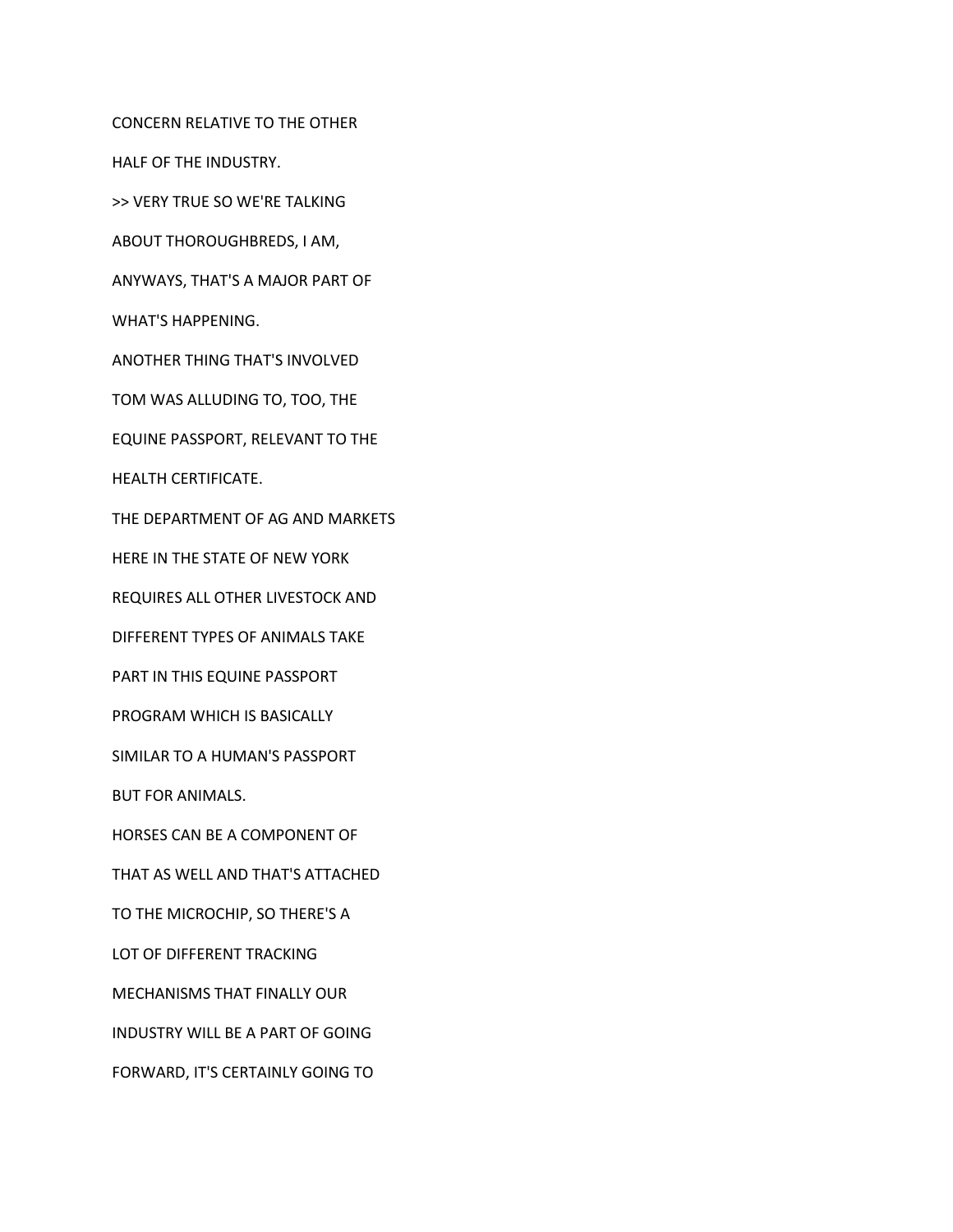RESOLVE SOME OF THE PROBLEMS WE'RE TALKING ABOUT HERE TODAY. IT'S A MEASURE OF HOW WE STEP BACKWARDS, LIKE TOM WAS TALKING ABOUT, THE HORSES THAT ARE OBVIOUSLY ALREADY BORN. >> THANK YOU. I'M DIANA WITH THE THOROUGHBRED RETIREMENT FOUNDATION AND WE CARE FOR 840 HORSES EVERY DAY, AND MOST OF THEM ARE NOT SOUND ENOUGH TO GO INTO SECOND CAREERS, EXCEPT CAREERS IN YOU KNOW, THERAPY OR OUR BIGGEST PROGRAM, WHICH IS THE SECOND CHANCES PROGRAM, AT THE PRISONS. WE DO FIND THOUGH THAT SOMETIMES AFTER FIVE YEARS OR SEVEN YEARS THAT SOME OF OUR HORSES DO BECOME SOUND, SO WE'RE CONTINUOUSLY CHECKING THEM AND WE'VE HAD PROBABLY FIVE HORSES IN THE PAST YEAR GO TO POLICE WORK, WHICH IS NOT SOMETHING THAT IS SO HARD ON THEM AS A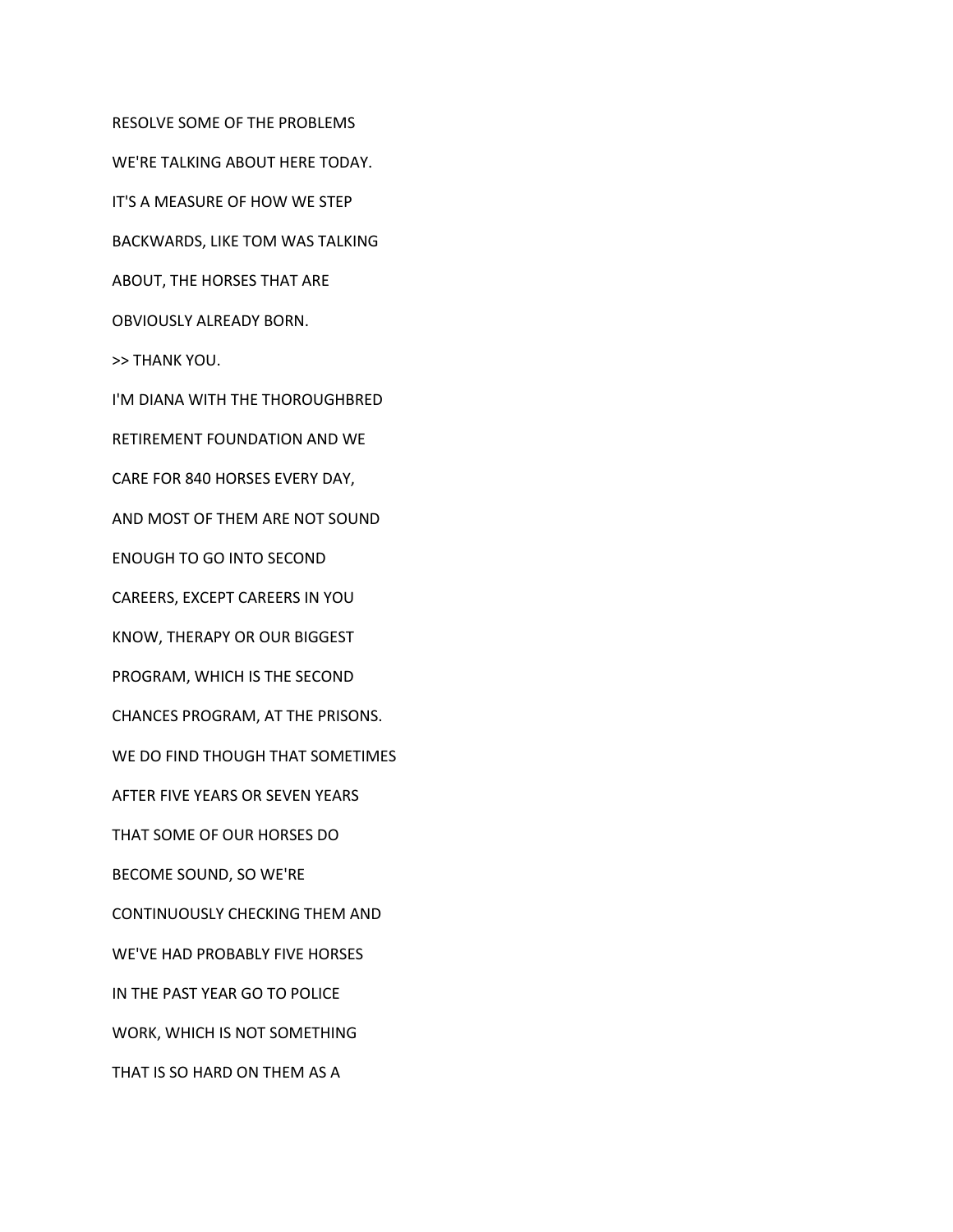SHOW CAREER OR SOMETHING BUT IS

A SECOND CAREER AND THEN THEY'RE

BEING CARED FOR BY SOMEBODY

ELSE.

SO I THINK THAT'S A GOOD

EXAMPLE, AS WELL AS THE FACT

THAT A LOT OF THE HORSES WE'RE

CARING FOR, FOR THEIR WHOLE

LIVES, COME FROM YOU KNOW, THE

GENTLEMAN HERE AS WELL, AND IT'S

A GREAT MARKETING OPPORTUNITY

THAT RACING SHOULD NOT FORGET

ABOUT, THAT SOME OF THE HORSES

THAT ARE RETIRED THAT THEY'RE

LEADING A GOOD LIFE.

THAT WAY, THE PEOPLE WHO ARE

THERE AT THE RACETRACK OR THE

HORSE FANS AREN'T THINKING TO

THEMSELVES, WHAT HAPPENS TO ALL

THE ONES THAT AREN'T SOUND

ENOUGH TO GO ON TO SOMETHING

ELSE?

WELL, THEY'RE DOING SOMETHING

REALLY GOOD.

AND THAT ALSO NEEDS TO BE PUT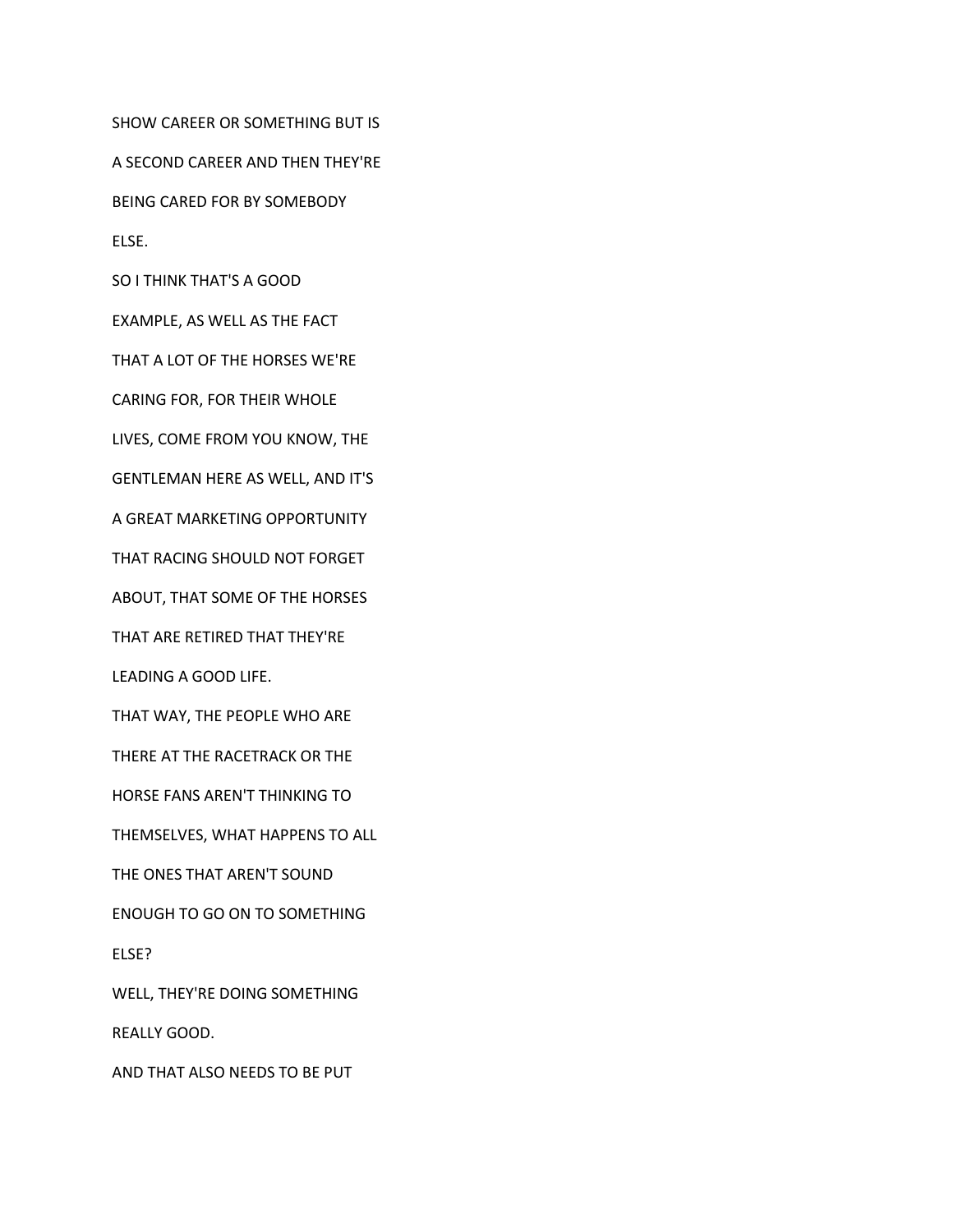INTO THE FUNDING MECHANISM. LOT OF THE FUNDING MECHANISMS NOW GIVE A ONE LUMP SUM, WHEN YOU TAKE A HORSE. WELL THAT, AFTER A FAIRLY SHORT PERIOD OF TIME, IS USED UP, AS YOU GUYS KNOW. SO I FEEL LIKE THE FUNDING NO MATTER WHERE IT'S COMING FROM, A, NEEDS TO BE TIED TO THE HORSE, SO THAT DIFFERENT HORSES REQUIRE DIFFERENT AMOUNTS OF FUNDING, BUT EVERY HORSE IS AS DESERVING AS EVERY OTHER HORSE OF LOVING AND IT'S IMPORTANT THAT EVERYBODY WHO WAS INVOLVED IN TRYING TO FIND THE FUNDS AND THE NEW FUNDS AND DEVELOP THE NEW FUNDING SYSTEMS IS COGNIZANT OF THE FACT THAT WE NEED NEW MONEY. YOU KNOW, NYRA IS TAKING MONEY OUT AND PUTTING IN MECHANISMS BUT THAT'S LESS MONEY THAN NYRA USED TO GIVE AWAY TO AFTERCARE.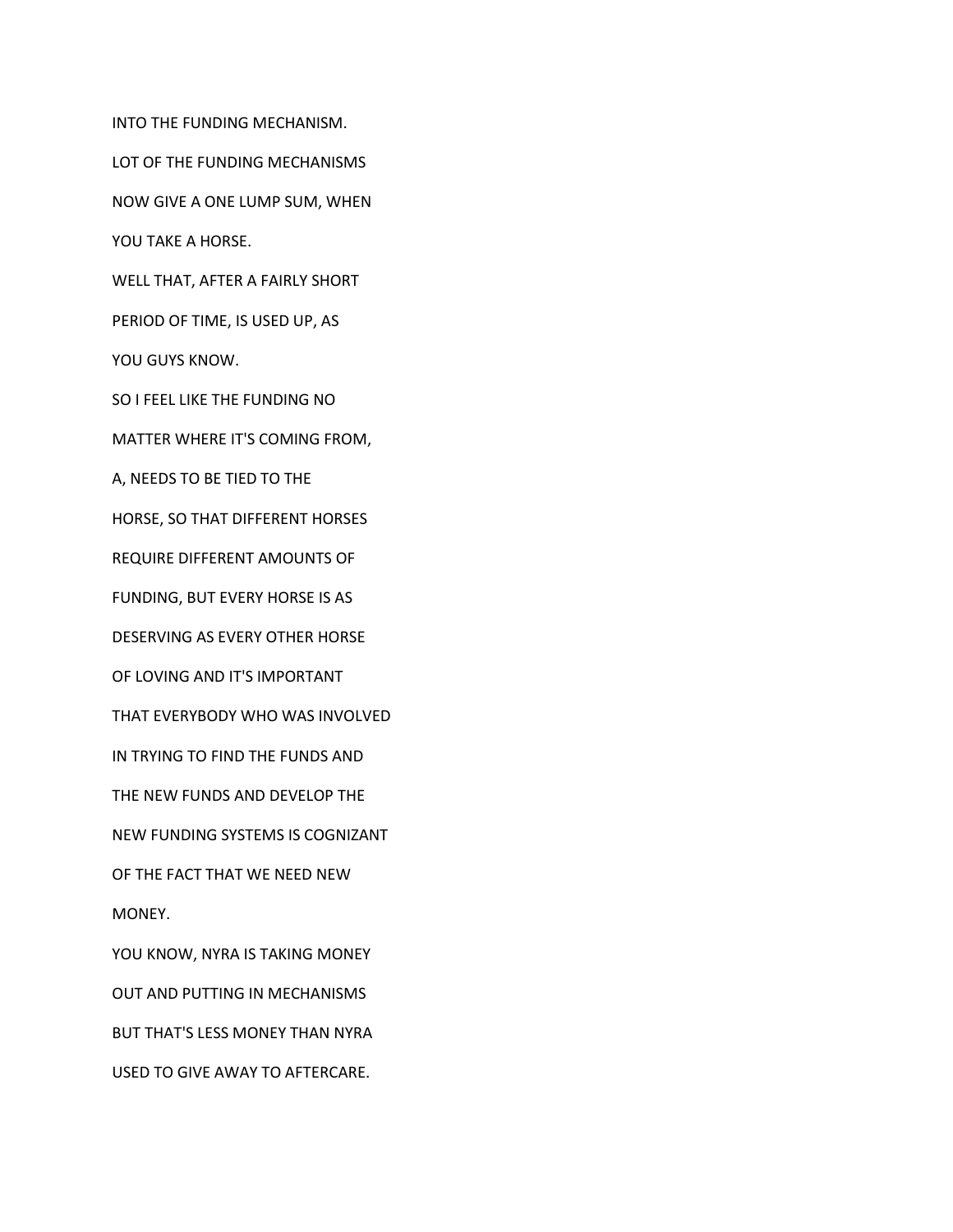SO IT'S THE SAME MONEY THAT'S BEING, YOU KNOW, REARRANGED BUT IT'S NOT MORE MONEY. THERE ARE MORE HORSES THAT NEED TO BE CARED FOR. EVERY DAY THERE'S MORE HORSES THAT NEED TO BE CARED FOR. IF YOU GUYS ACTUALLY FIND THE MISSING HORSES, THAT'S GOING TO BE MORE HORSES THAT NEED TO BE CARED FOR. SO THE FUNDING MECHANISM SHOULD REALLY BE BASED ON THE HORSE, YOU KNOW, WHETHER IT'S WHEN A HORSE IS REGISTERED THAT THERE'S MONEY PUT ASIDE, AND THAT HORSE, THAT MONEY IS THEN USED WHEN THAT HORSE IS RETIRED, OR MAYBE YOU HAVE SOMETHING THAT SAYS IF AN OWNER FINDS A GOOD HOME FOR A HORSE, THE OWNER GETS THAT MONEY BACK THEMSELVES, AS AN INCENTIVE FOR THEM TO DO THAT. BUT I JUST THINK IT NEEDS TO BE -- YOU KNOW, THE GAMING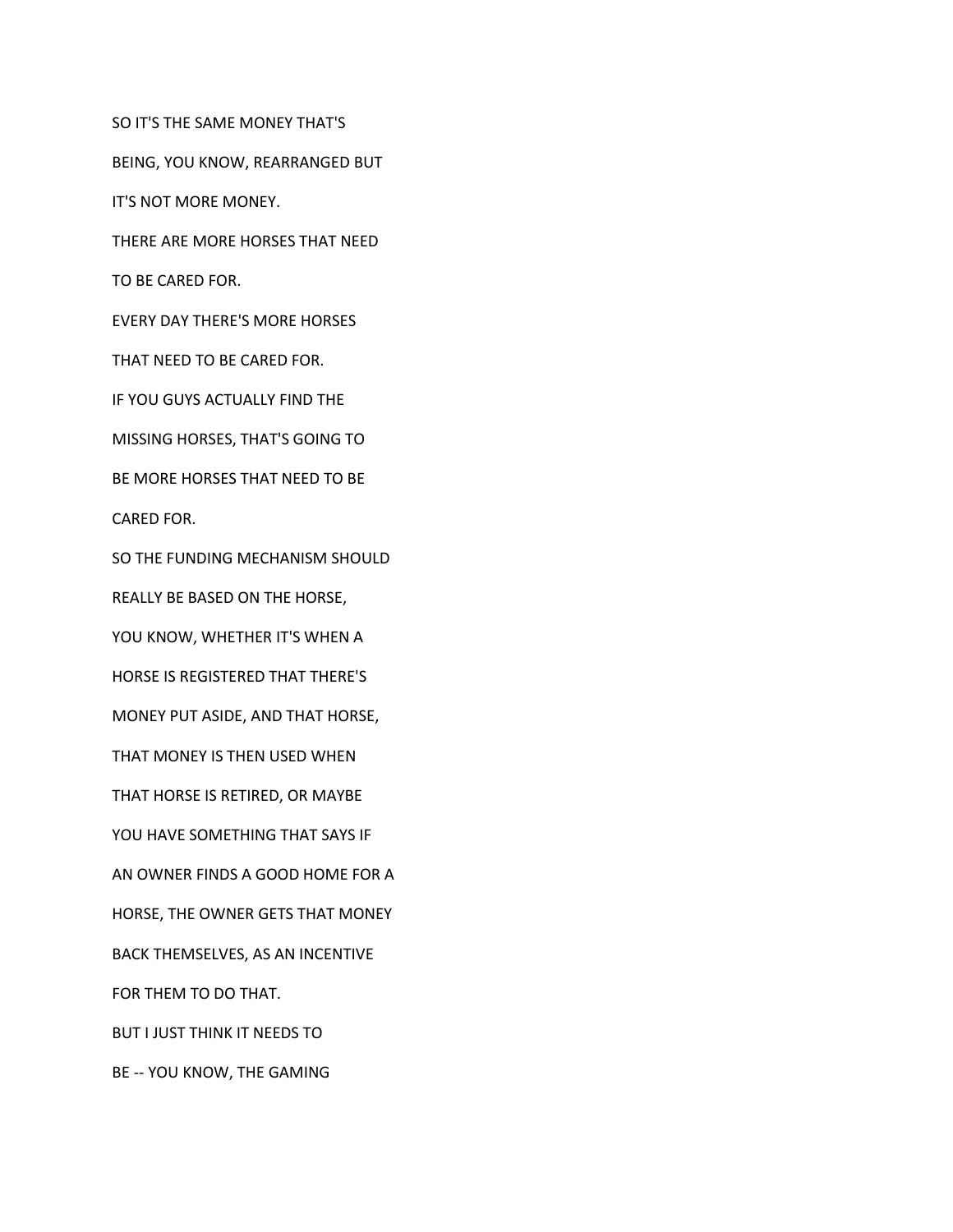COMMISSION, HORSE RACING IS HIGHLY REGULATED, BUT THE VERY CREATURES THAT ARE THE ESSENCE OF THE GAME THEY'RE NOT REALLY REGULATED WHEN THEY'RE NOT RACING ANYMORE AND IT'S JUST NOT FAIR. IT NEEDS TO BE -- EVERYBODY NEEDS TO BE INVOLVED, INCLUDING YOU GUYS, IN HOW THIS IS GOING

TO WORK.

IT'S BECAUSE IT'S BECOMING SO

IMPORTANT TO THE PUBLIC AS WELL.

IF YOU WANT THE PUBLIC, IF YOU

WANT ALL THE YOUNG GIRLS WHO

LOVE HORSES TO GO TO THE

RACETRACK, THEY HAVE TO FEEL

GOOD ABOUT IT, AND THAT'S, YOU

KNOW, THAT REALLY NEEDS TO, WE

NEED TO BE DOING THE GOOD WORK,

DOING MORE OF THE GOOD WORK, AND

THEN REALLY MARKETING AND

SHOWING PEOPLE ALL THE GOOD

THINGS THAT ARE HAPPENING.

AND MY LAST COMMENT IS JUST ON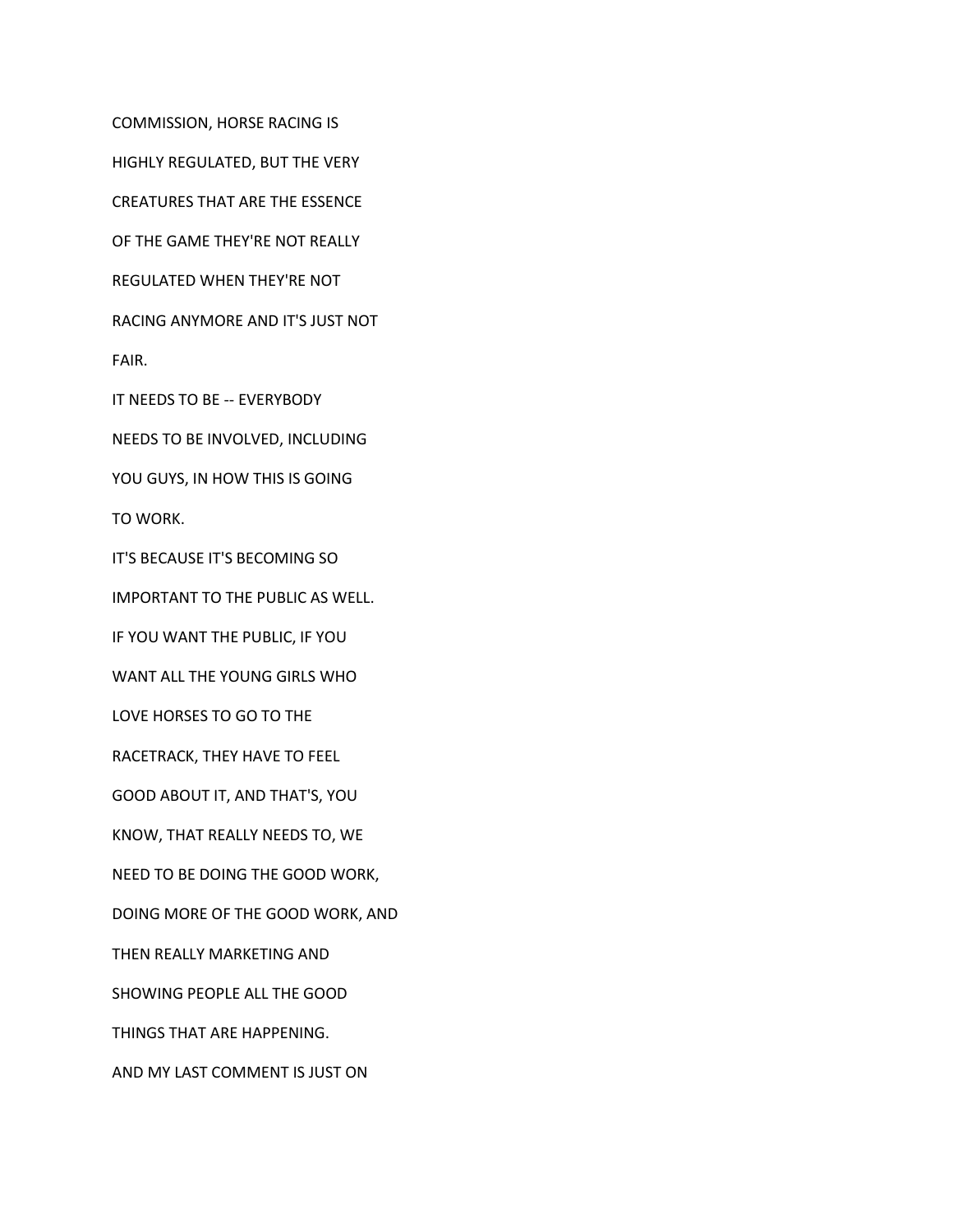THE MICROCHIPS, I'M UNCLEAR AS TO HOW THOSE ARE, LIKE I DON'T THINK THEY'RE MICROCHIPPING AT THE BORDER, AND I DON'T THINK THEY'RE MICROCHIPPING AT THE SLAUGHTERHOUSES, SO I'M JUST NOT SURE HOW THAT IS GOING TO YOU KNOW, WE HAVE TO FIGURE OUT HOW WE'RE GOING TO USE THAT MICROCHIP, THAT IDENTIFICATION PIECE, TO ACTUALLY HELP THE HORSES WHO ARE BEING LED BY DISHONEST PEOPLE. >> I THINK PART OF IT IS, WE'RE TRYING TO GET A HANDLE ON IT AND IT RELATES TO WHAT YOU'RE TALKING ABOUT, COST, HOW MANY HORSES ARE OUT THERE, AND THEN WHAT DEGREE OF MONEY IS REQUIRED, FUNDING, TO CARE FOR THEM, AND IT'S VERY COMPLICATED AS YOU KNOW. YOU CAN HAVE HORSE AS Q AGS WHO HAS FEW VET BILLS MOST OF HIS LIFE AND HORSE "B" WHO IT SEEMS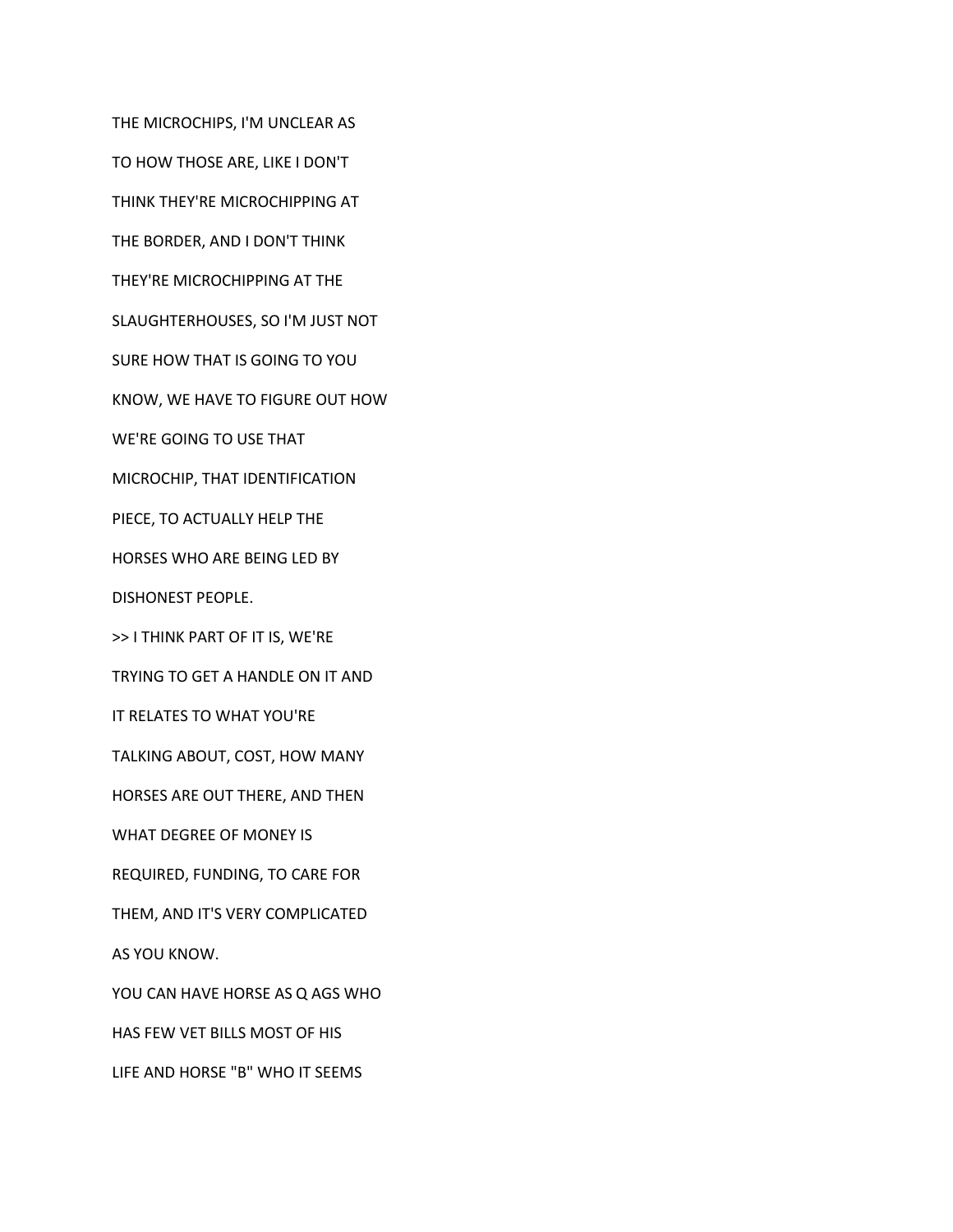LIKE THE VET IS OUT THERE EVERY

FOUR WEEKS.

AND YOU'RE RIGHT IDEALLY AN

ANNUITY SYSTEM WHERE EACH HORSE

HAD ITS OWN ANNUITY.

WE'RE A LONG WAY FROM THAT, BUT

I TOTALLY UNDERSTAND WHAT YOU'RE

SAYING.

LUMP SUM, PEOPLE DON'T FULLY

APPRECIATE HOW MUCH IT COSTS TO

TAKE CARE OF HORSES.

IT IS VERY EXPENSIVE.

AND PEOPLE THAT HAVE HORSES, WE

ALWAYS SAY THIS, A LOT OF THEM,

MOST OF THE REGULAR FOLKS THE

HORSES EAT BEFORE THEY DO.

AND THAT'S BECAUSE IT IS SO

COSTLY.

BUT I MEAN WITH THE CHIP, WE

DEFINITELY -- KNOWLEDGE IS

POWER.

IT REALLY IS.

SO WE GOT TO GET A BETTER HANDLE

ON THAT AND QUESTION HOPEFULLY

UTILIZE THE CHIP IN WAYS THAT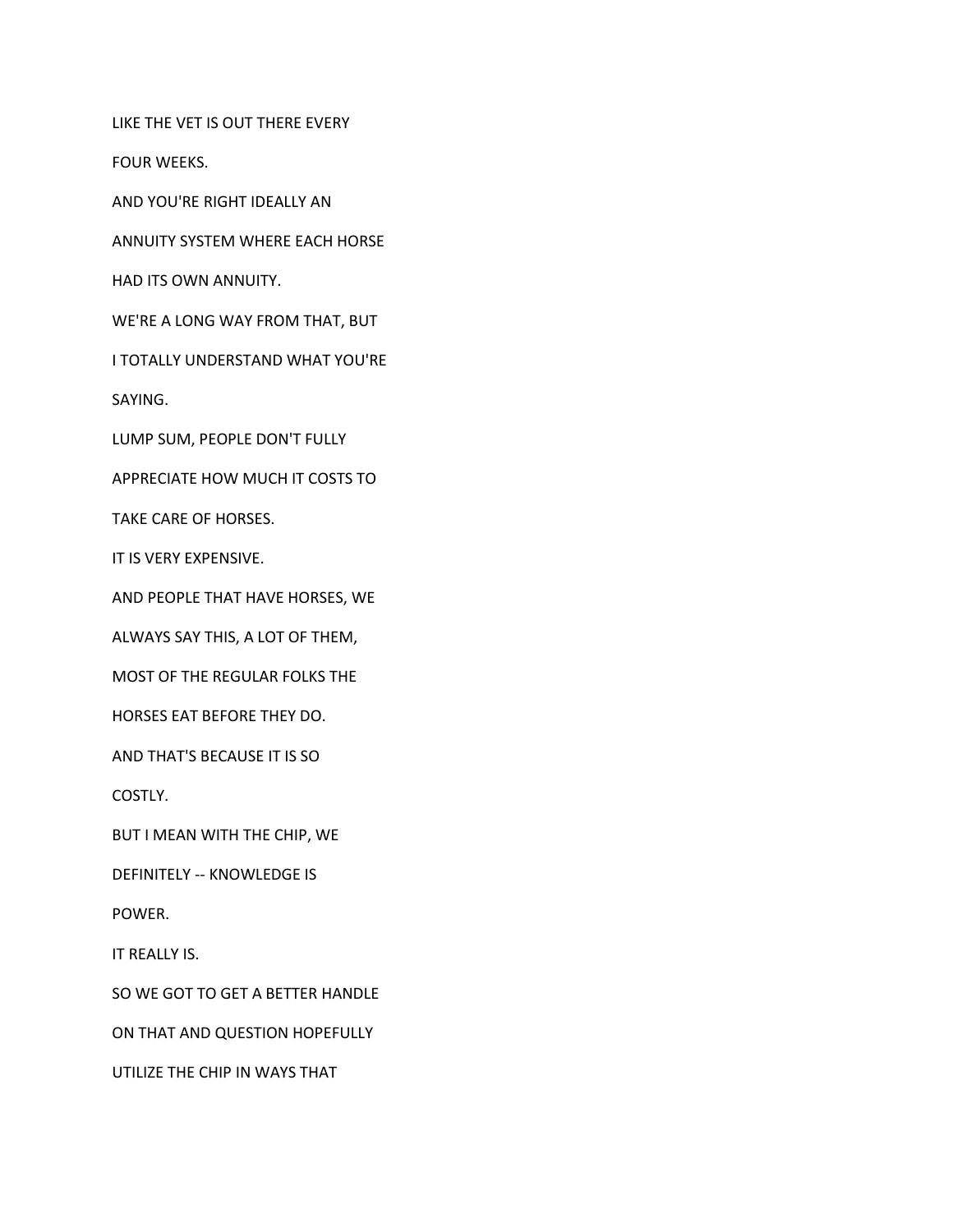ARE BENEFICIAL TO EVERYONE.

THE HORSE, THE RACING INDUSTRY

AND THAT THE PUBLIC IN GENERAL

WILL APPRECIATE, BECAUSE THERE'S

ALWAYS A PERCEPTION ISSUE,

RIGHT, WITH RACEHORSING.

[ INAUDIBLE COMMENT ]

>> HI, I'M JEFF CARL, FORMER

JOCKEY TRAINER AND ACTUALLY ONE

OF THE ORIGINAL INSPECTOR

PHOSPHOR THE THOROUGHBRED

AFTERCAROLINE.

ONE THING THAT I'VE SEEN OUT IN

THE FIELD AS AN INSPECTOR FOR

THE TAA, NOT ONLY HEARTWARMING

THINGS, SUSAN, DIANA, JOANN, NOT

ONLY THEY NEED FUNDING ONE MUCH

THE BIGGEST ISSUES THEY HAVE

LIMITED SPACE, THEY CAN ONLY

TAKE TO SO MANY HORSES.

I DON'T KNOW WHO SHOULD TAKE THE

HELM ON THIS OR A COOPERATIVE

THING, SOMEHOW WE NEED TO RAISE

AWARENESS OF FUNDS THAT COULD BE

SATELLITE FUNDS.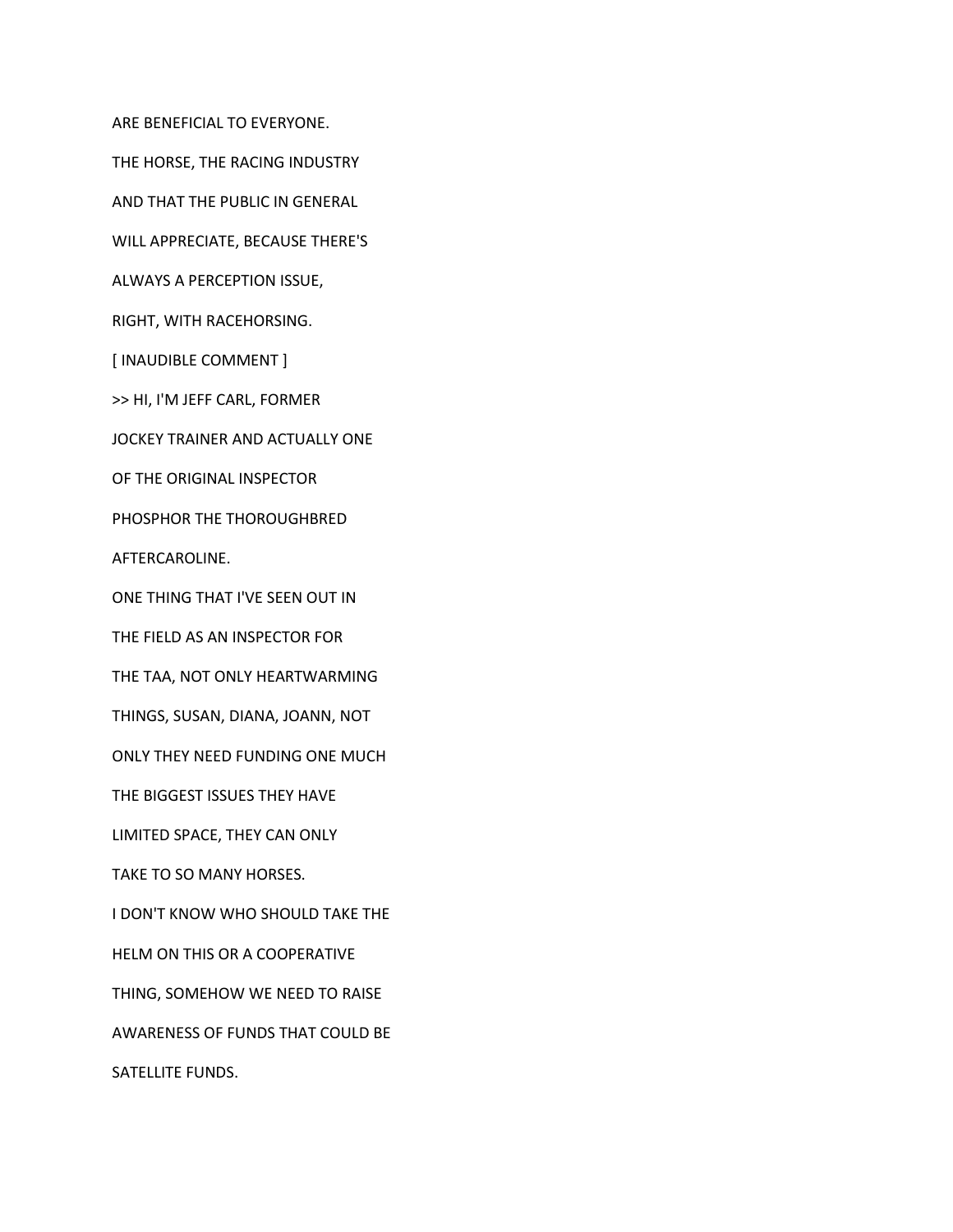THEY DON'T NECESSARILY HAVE TO

APPLY IN THE FULL-FLEDGED

501-C3s.

LOT DON'T WANT TO.

LOT OF PEOPLE TAKE REHABS AND

LAY-UPS.

THEY MIGHT HAVE A PORTION OF

THEIR FARM THEY COULD OA LOCATE

TO BE IN SATELLITE.

I DON'T KNOW WHO SHOULD TAKE THE

HELM ON THIS, A COOPERATE OF IT

THING, MAYBE WE COULD PUT THAT,

EQUINE PUBLICATIONS, AND GET IT

OUT THERE.

THERE'S CASUAL FARMERS THAT

WOULD LOVE TO HAVE, YOU KNOW,

RETIRED RACEHORSES AND GET SOME

COMPENSATION FOR IT.

I THINK SOME WAY WE NEED TO DO A

BETTER JOB OF GETTING AWARES

OUT, BECAUSE AS MUCH FUNDING AS

WE CAN GIVE TO THESE PEOPLE WE

STILL NEED MORE SPACE TO PUT

MORE HORSES IN.

.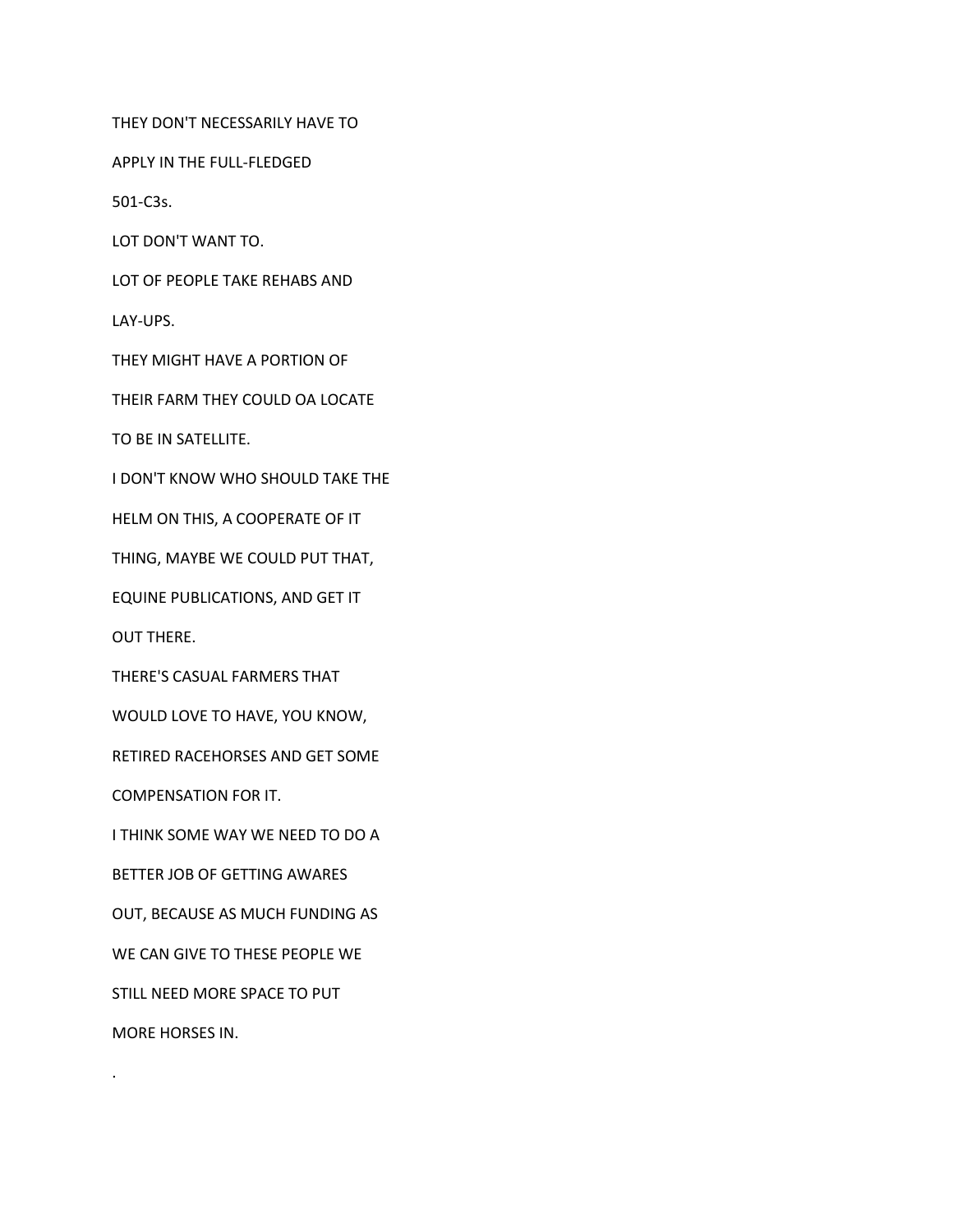>> AB IN A OF NEW VOCATIONS. JUST ABOUT NEW VOCATIONS, OUR MISSION IS FOCUSED ON REHABBING, RETRAINING AND REHOMING BOTH STANDARD SERVICE AND WE DO IT PRETTY MUCH FROM THE MIDWEST ALL THE WAY UP TO NEW YORK AND GULF STREAM RACETRACK AS WELL. I WANTED TO GIVE A LITTLE BIT OF PERSPECTIVE FROM OUR SEAT HERE, BECAUSE WE'RE AN ORGANIZATION THAT'S KIND OF UNIQUE, WHERE WE TAKE BOTH ARE THIS ROW BREDS AND STANDARD BREDS SINCE 1992, SO WE'RE ONE OF THE OLDEST ONES OUT THERE BESIDES THE TRF AND WORKING WITH ALL OF THESE DIFFERENT STATES, AND WE WORK WITH NEW YORK A LOT, WE'RE ABLE TO TAKE IN OVER 450 HORSES A YEAR, WHICH IS A LOT AND A LOT MORE THAN ANY OTHER GROUP BUT IT'S A DROP IN THE BUCKET. HOWEVER, WITH THAT NUMBER, I HAVE TO SAY AND WITH US WORKING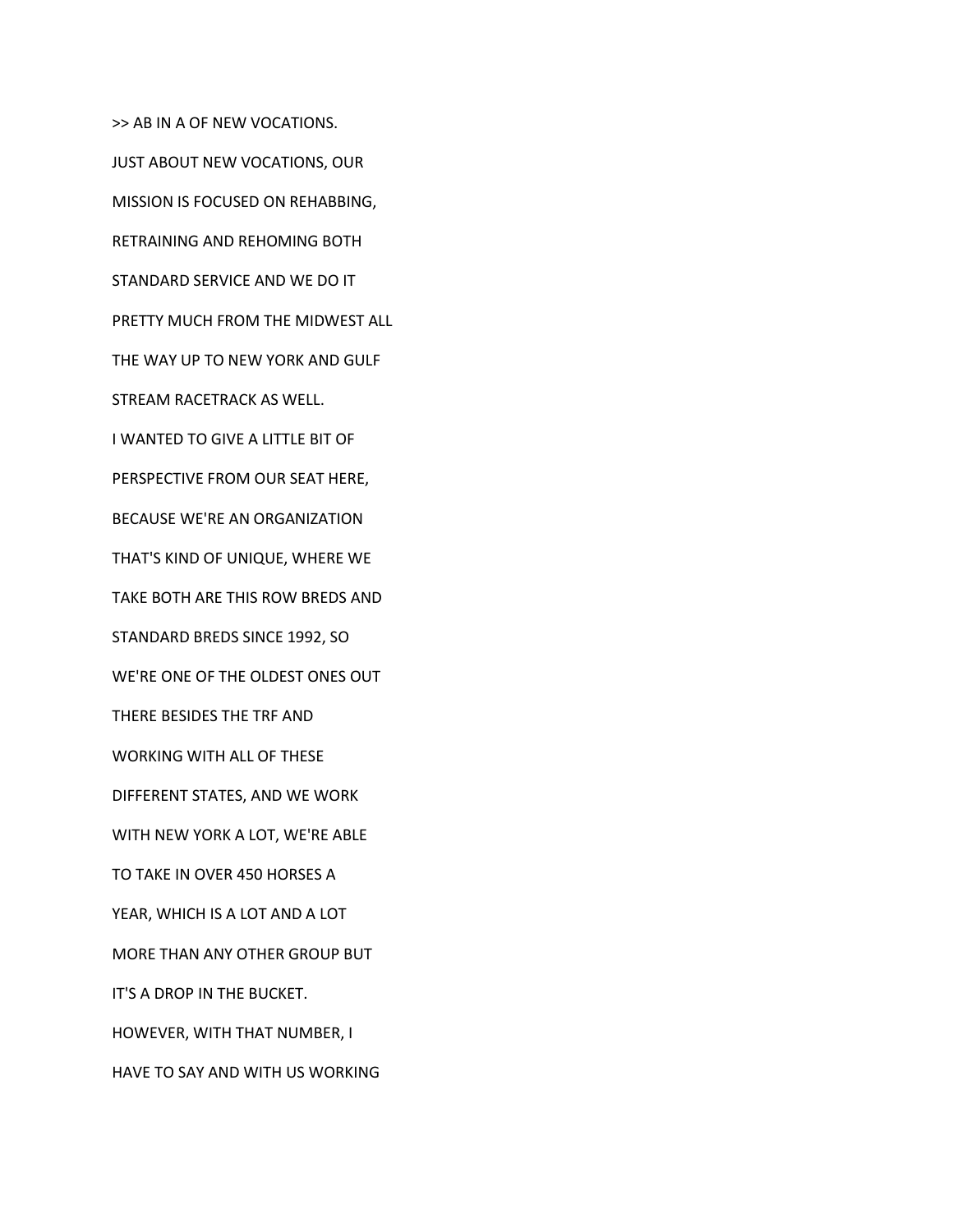WITH ALL THESE DIFFERENT RACE TRACKS, NEW YORK IS ALREADY LEADING THE SHIP I FEEL IN AFTERCARE IN HOW THEY'RE DEALING WITH THINGS SO I WANT TO JUST BRING SOME POSITIVE LIGHT TO THIS DISCUSSION AND SAY I THINK THAT THESE TYPE OF BRINGING THE RIGHT PEOPLE TO THE TABLE IS REALLY, REALLY GOOD TO MAKE SURE THAT WE'RE NOT REINVENTING THE WHEEL IN DIFFERENT PLACES AND WE'RE UTILIZING THE RESOURCES AND UTILIZING THE SYSTEMS THAT ARE ALREADY IN PLACE JUST TO GIVE YOU A LITTLE EXAMPLE, WHEN WE STARTED WORKING WITH TAKE THE LEAD, WITH NYFA'S TAKE THE LEAD PROGRAM FOUR OR FIVE YEARS AGO WE WERE ONLY TAKING IN ABOUT 40 HORSES FROM THE NEW YORK RACETRACK PER YEAR. NOW LAST YEAR IN 2015 WE TOOK IN OVER 120 HORSES.

THE ONLY WAY WE WERE ABLE TO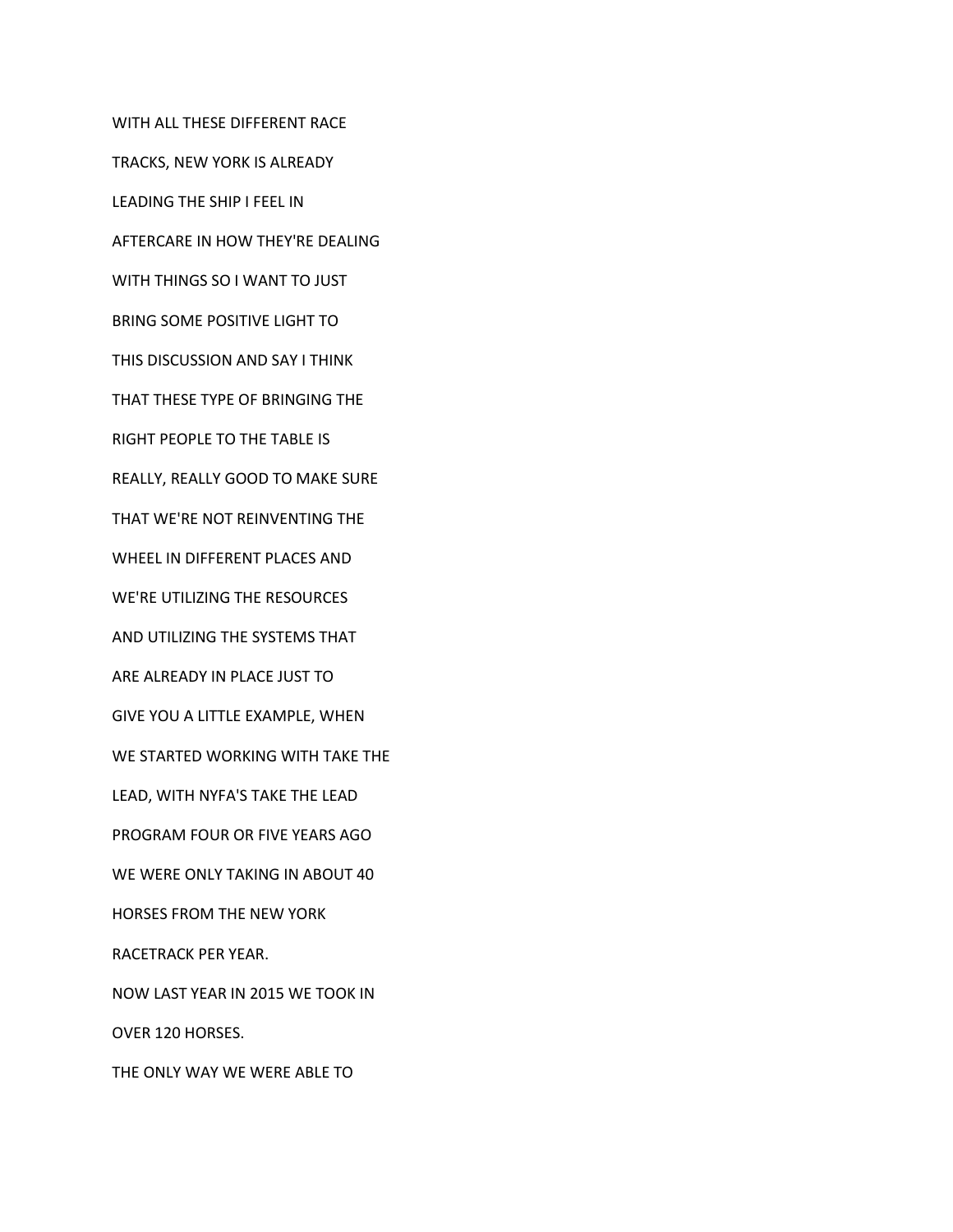TRIPLE THAT NUMBER WAS THROUGH

THEIR FUNDING ALONE.

THAT HAS BEEN INSTRUMENTAL AND

US BEING ABLE TO DO MORE FOR THE

NEW YORK HORSES AND THE RACE

TRACKS, SPECIFICALLY WITH THE

NYRA HORSES THROUGH THAT TAKE

THE LEAD PROGRAM.

NOT ONLY IS IT FUNDING THAT

THEY'RE PROVIDING, BUT THEY'RE

ALSO PROVIDING BOOTS ON THE

GROUND.

>> -- ASK YOUR OPERATOR FOR

ASSISTANCE.

>> I'M NOT GOING TO TOUCH IT.

>> NOT ONLY THE FUNDING BUT

THEY'RE PROVIDING BOOTS ON THE

GROUND.

ONE OF THE THINGS THAT'S SO

FRUSTRATING AS AN AFTERCARE

ORGANIZATION IT WAS MENTIONED IN

YOUR VIDEO, AIKENDALE, WE'RE

TOLD ONE THING ABOUT A HORSE AND

SHOWS UP AND IT'S COMPLETELY

DIFFERENT.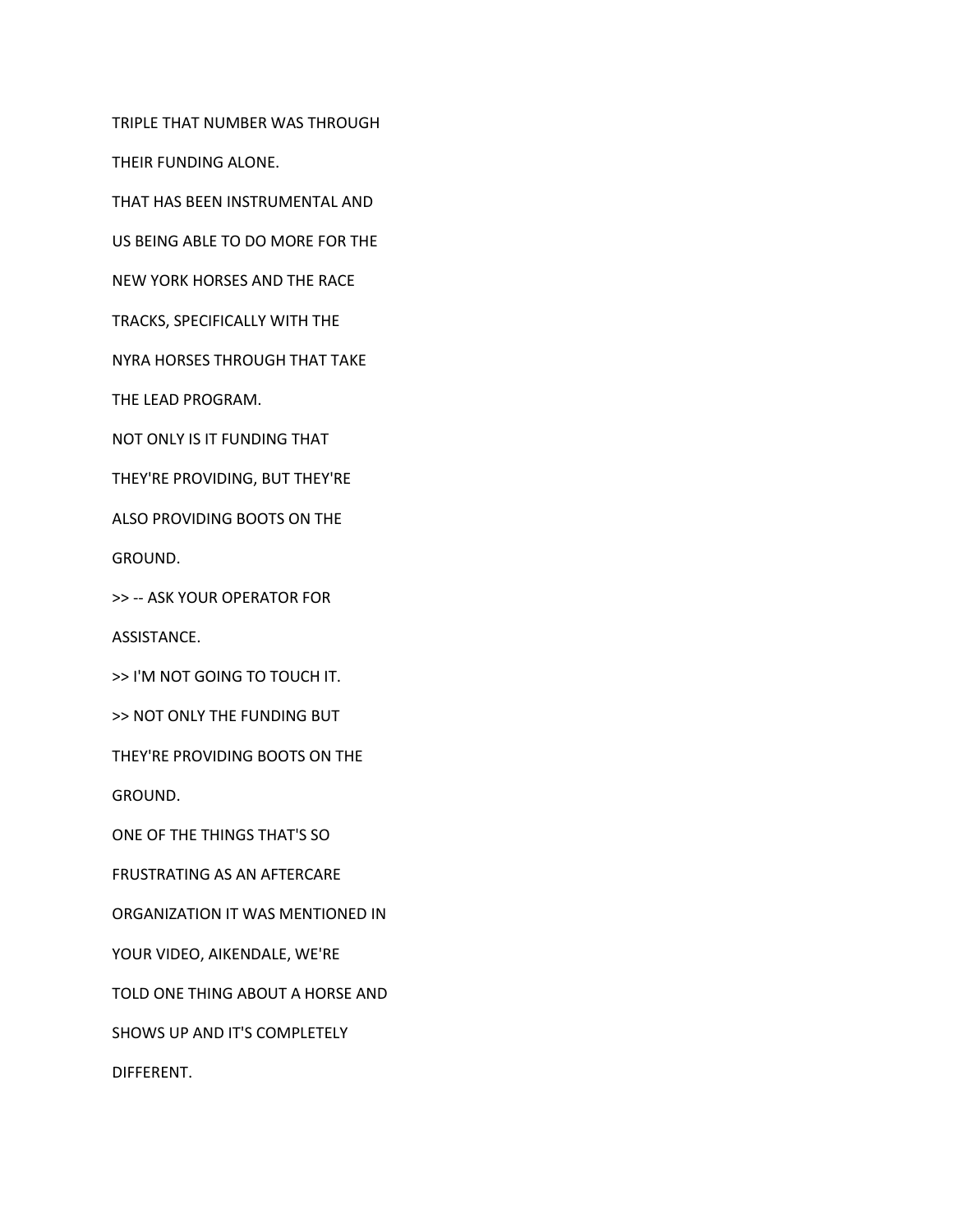OH IT SOUNDS BLAH, BLAH, BLAH, AND WE COME IT SOUNDED ONE WAY. IT'S HELPFUL TO HAVE THAT INFORMATION BEFORE WE GET THE HORSE. WITH TAKE THE LEAD THEY HAVE THAT HERE AT EACH RACETRACK THEY LOOK AT THE HORSES, WE GET ULTRASOUNDS, X-RAYS, WE GET A VET REPORT ON EVERY SINGLE HORSE WHICH IS HUGE, HUGE, AND I BELIEVE THEY'RE ALL IN GOOD TIME WHICH IS GREAT. WHEN WE GET HORSES FROM NYFA'S PROGRAM WE HAVE A PRETTY GOOD PICTURE OF WHAT WE'RE GETTING, KNOW IF IT'S A REHAB FOR EIGHT MONTHS OR IF IT NEEDS TO HAVE SURGERY, AND THEY HELP US WITH THAT. WE KNOW IF IT CAN GO RIGHT INTO OUR TRACKING PROGRAM. THEY HELP ORGANIZE THE

TRANSPORTATION TO OUR FACILITIES

WHICH IS HUGE AND SO THEY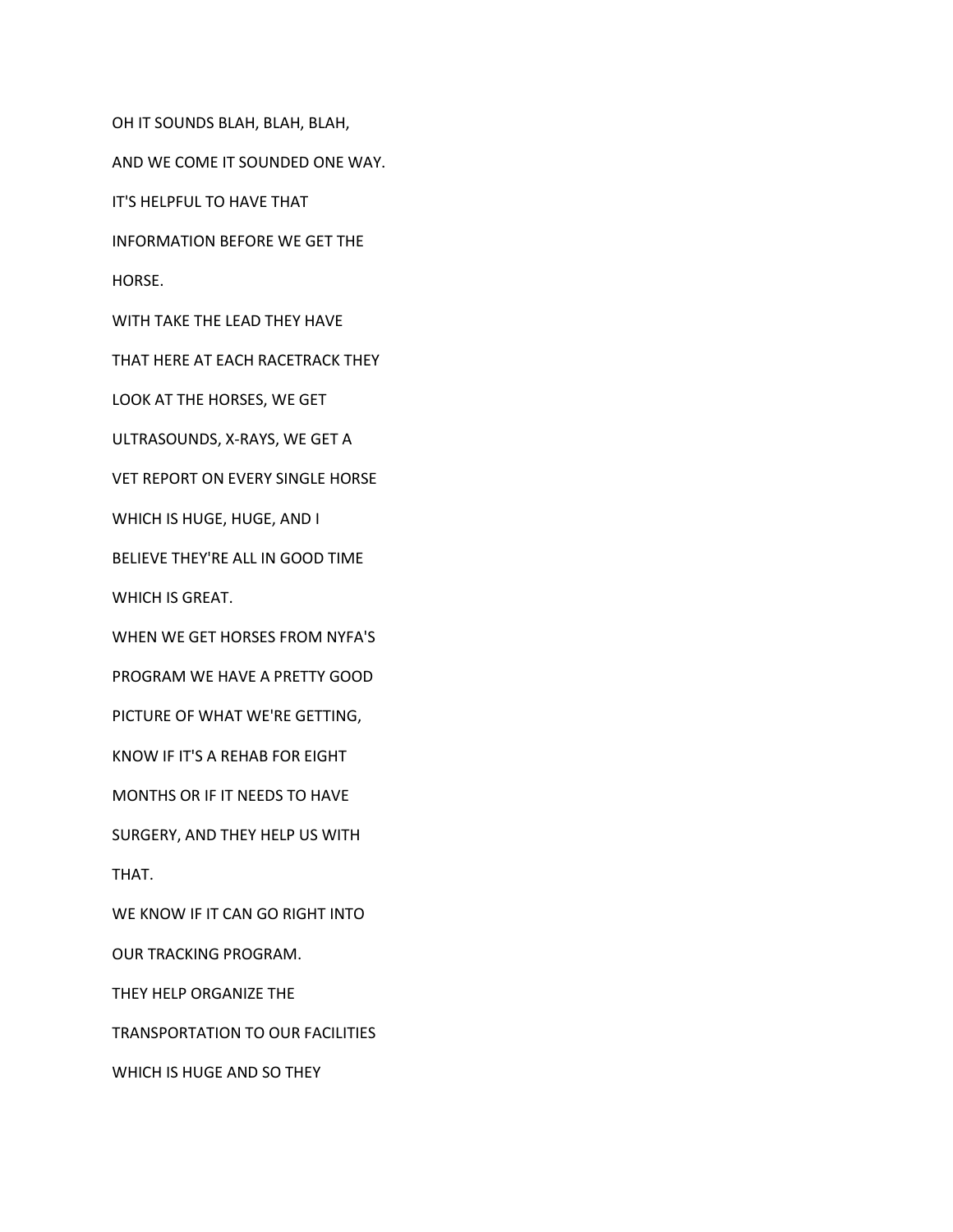PROVIDE EVEN MORE THAN JUST THE

FUNDING, SO I JUST WANT TO MAKE

SURE THAT WE DON'T OVERLOOK SOME

OF THESE SYSTEMS THAT ARE

ALREADY IN PLACE WHICH SEEM TO

BE WORKING REALLY, REALLY WELL.

DO THEY NEED TO BE IMPROVED ON?

ABSOLUTELY.

THERE'S ALWAYS GOING TO BE

PLACES THAT WE CAN IMPROVE ON,

BUT I JUST WANT TO SAY THANK YOU

TO NYFA ENEVERYTHING THEY'VE

DONE FOR THE AFTERCARE AND A LOT

OF THE AFTERCARE PROGRAMS

REPRESENTED HERE I THINK WOULD

SAY THE SAME.

[ APPLAUSE ]

>> GO AHEAD.

WE HAVE TIME FOR ONE MORE I

GUESS I'M TOLD.

>> I'LL BE REALLY QUICK I

PROMISE.

DR. KIRBY WEIKOPF HERE,

RESEARCHER FROM WORCESTER STATE

UNIVERSITY IN CENTRAL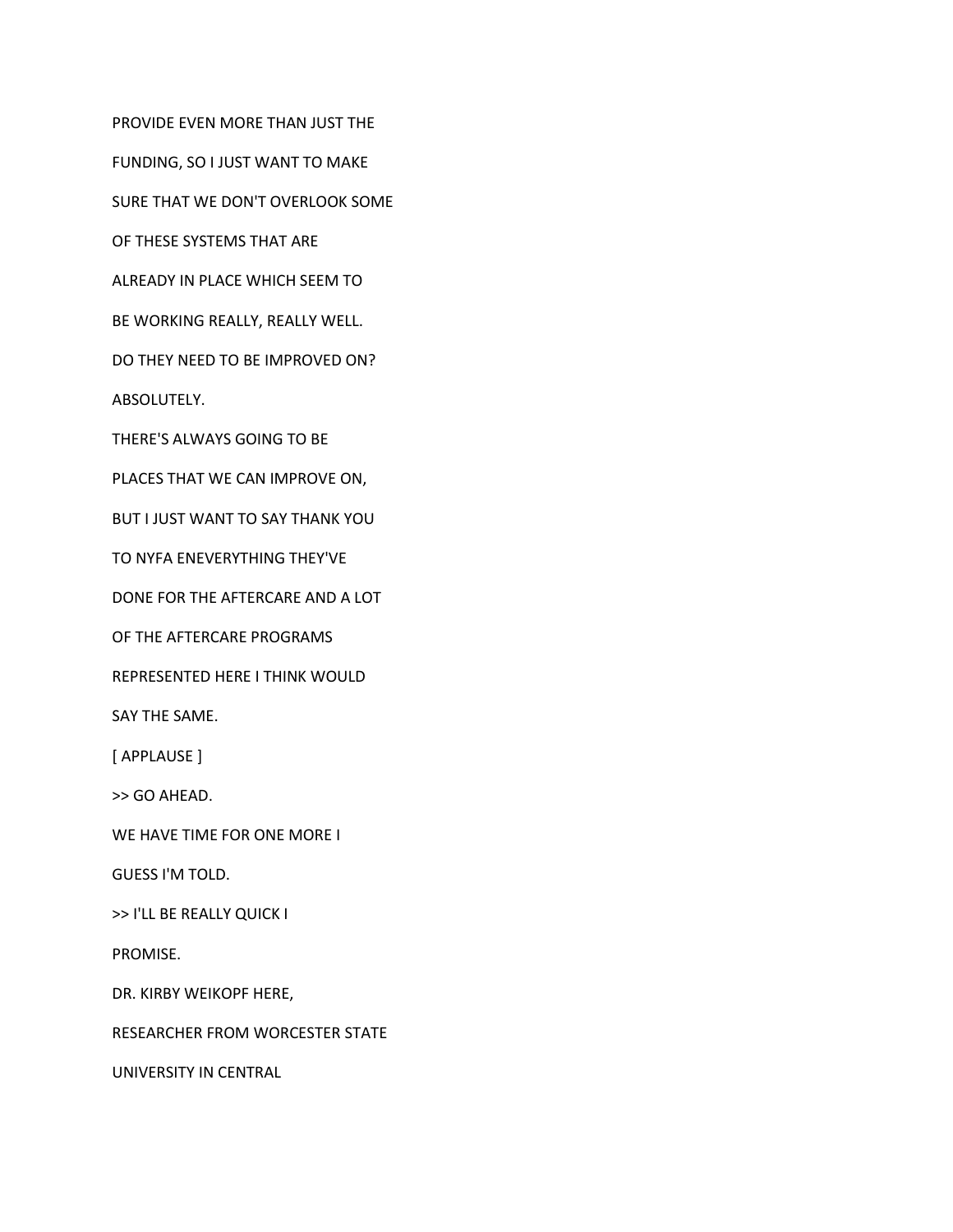MASSACHUSETTS, ALSO A MENTAL HEALTH CLINICIAN WHO DOES A LOT OF THE EQUINE ASSISTED RESEARCH ON HUMAN INTERACTIONS AND I HAVE AN ACTIVE RAISING STABLE, WE RAN ABOUT 20 HORSES. IT'S A UNIQUE POSITION TO HAVE ONE FOOT IN BOTH DOORS. I THINK WHAT STRIKES ME MOST ABOUT THIS CONVERSATION IS THAT I WAS HERE IN EARLY SEPTEMBER WHEN TIPTON WAS HAVING THE NEW YORK FOOT SALE AND THE PREMIUM SALE AND THIS WAS A FULL HOUSE, AND IF YOU LOOK AROUND, THERE ARE A LOT OF EMPTY SEATS. I THINK THIS IS PART OF OUR PROBLEM, WHY IS IT THAT ALL OF US CAME HERE TODAY BECAUSE WE CARE ABOUT THIS ISSUE, BUT WE NEED TO BRING MORE PEOPLE TO THE TABLE. I THINK THERE ARE A NUMBER OF SYSTEMS AND ORGANIZATIONS IN PLACE THAT WORK REALLY WELL BUT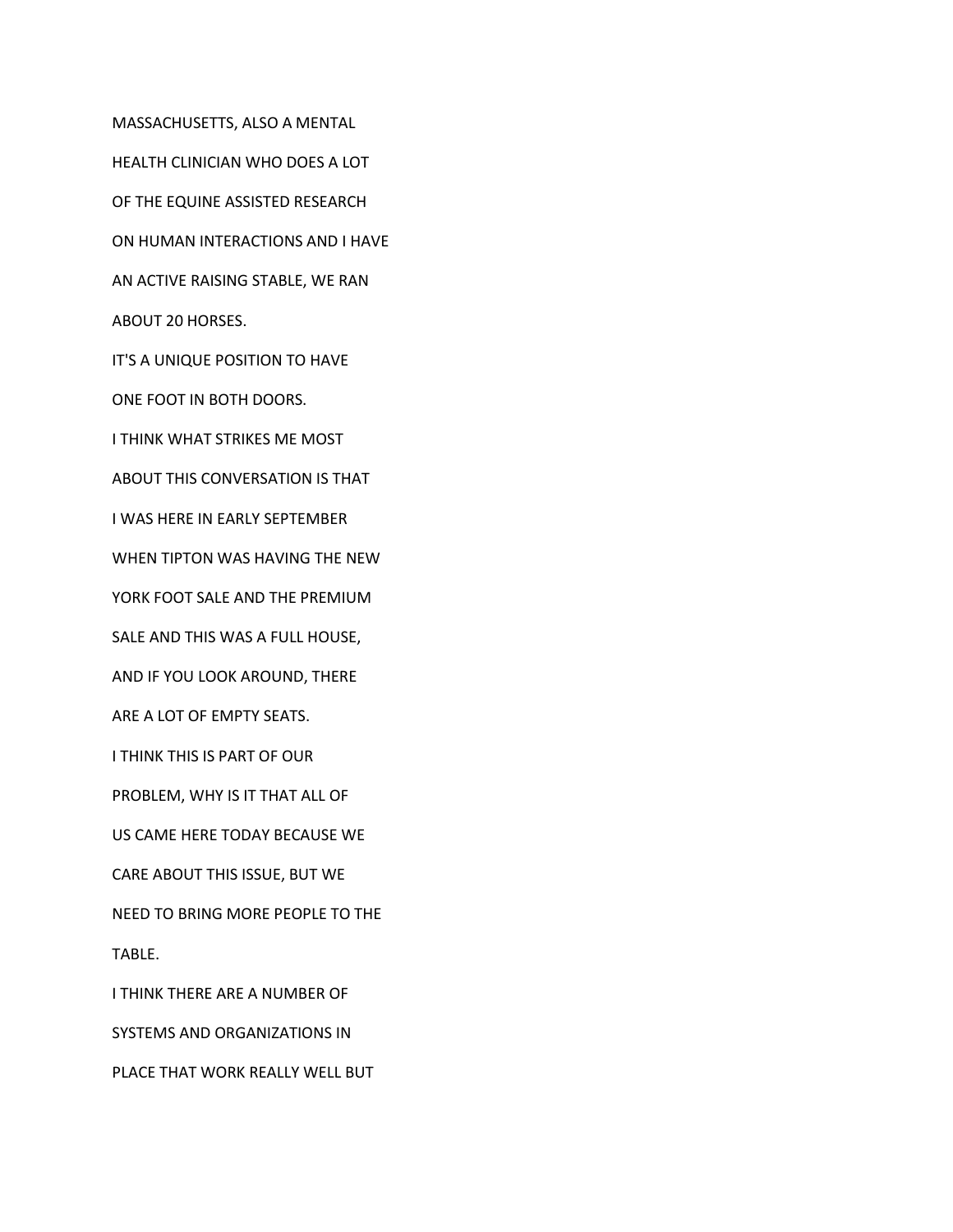UNTIL WE GET A BETTER HANDLE ON HOW THE SYSTEMS CAN COMMUNICATE WITH ONE ANOTHER, AND HOW WE CAN UNDERSTAND THIS NEED AND SYSTEMATICALLY RESPOND TO IT, WE'RE GOING TO CONTINUE TO SEE EMPTY SEATS, AND I THINK THAT'S PART OF WHERE OUR FOCUS NEEDS TO BE ATTENDING TO. YEP. >> ALL RIGHT. I THINK THAT'S PERFECT TO FOLLOW UP ON. ONE THING I WAS THINKING OF IS, I'M REALLY PREACHING TO THE CHOIR HERE, IF YOU'RE HERE IT'S BECAUSE YOU HAVE AN INTEREST. AND YOU WANT TO DO SOMETHING. I THINK THE IMPORTANT MESSAGE IS TO GET BACK INTO YOUR RESPECTIVE COMMUNITIES AND KEEP THAT CONVERSATION GOING AND TALKING TO INDIVIDUALS THAT MAY NOT BE AS KNOWLEDGEABLE OR AS INTERESTED AS YOU ARE, BUT I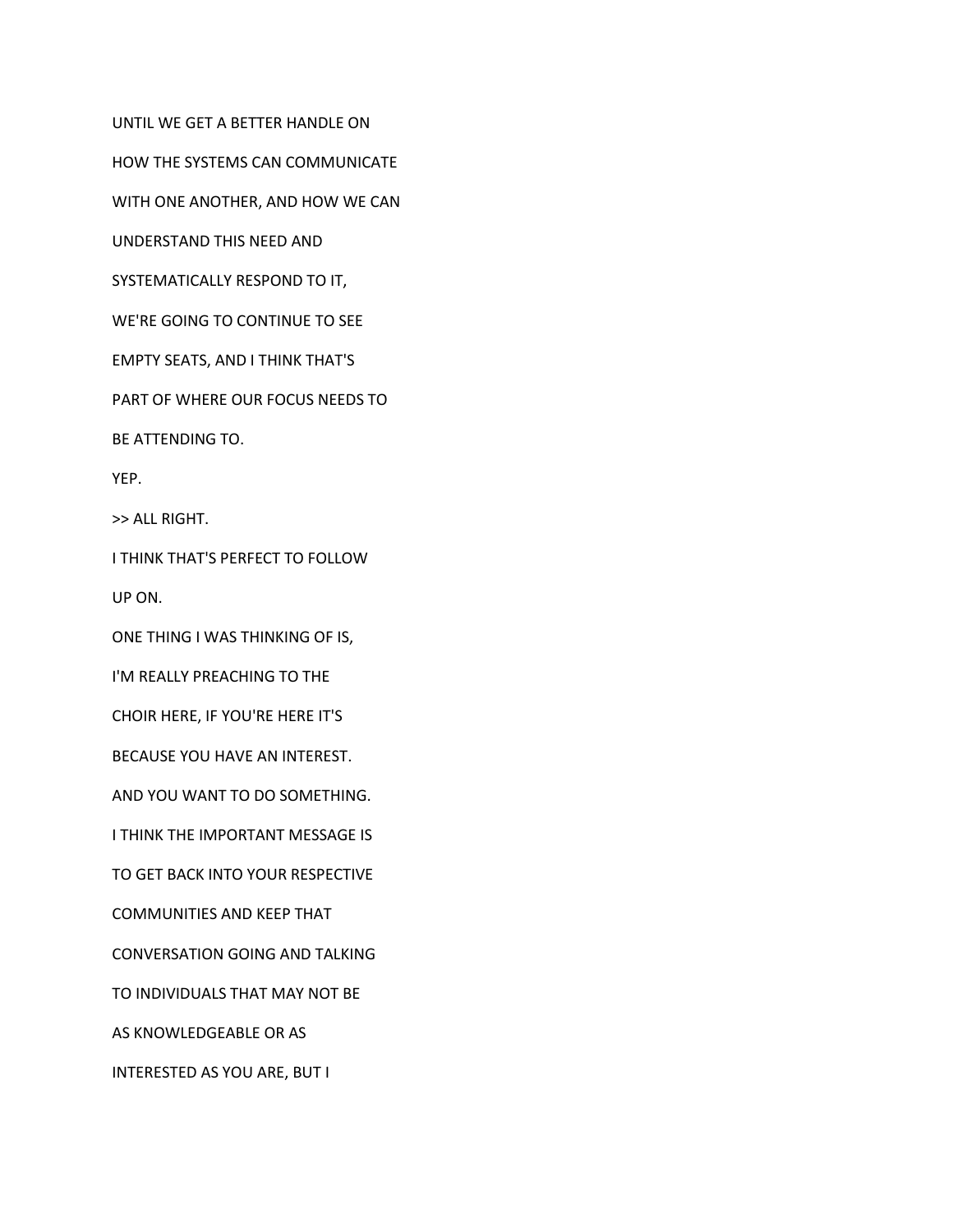THINK THE MAIN ELEMENT AGAIN IS

KEEP THAT CONVERSATION GOING.

WE MET LAST SEPTEMBER, WE'RE

MEETING TODAY.

I THINK WE'LL WAIT ANOTHER YEAR,

THERE'S OPPORTUNITIES TO WORK ON

THIS CONCERN THAT THE COMMISSION

CAN ASSIST WITH, AND I'M REALLY

LOOKING AGAIN FOR YOU GUYS TO

COME UP WITH IDEAS.

WE HEARD SOME GOOD IDEAS TODAY

THAT WE WILL CONSIDER AND WE'LL

SEE HOW WE CAN WORK THAT INTO

OUR REGULATORY SCHEME, OR

OTHERWISE, WHAT ELSE WE MIGHT BE

ABLE TO DO.

BUT AS YOU COME UP WITH THESE

IDEAS OR THOUGHTS, EVEN IF YOU

THINK WELL, WHO KNOWS.

SPIT THEM OUT TO US.

WE'RE EASILY REACHABLE.

LEE AND I ARE BOTH VERY

REACHABLE WITHIN OUR RESPECTIVE

OFFICES.

OUR EMAILS ARE OUT THERE AND